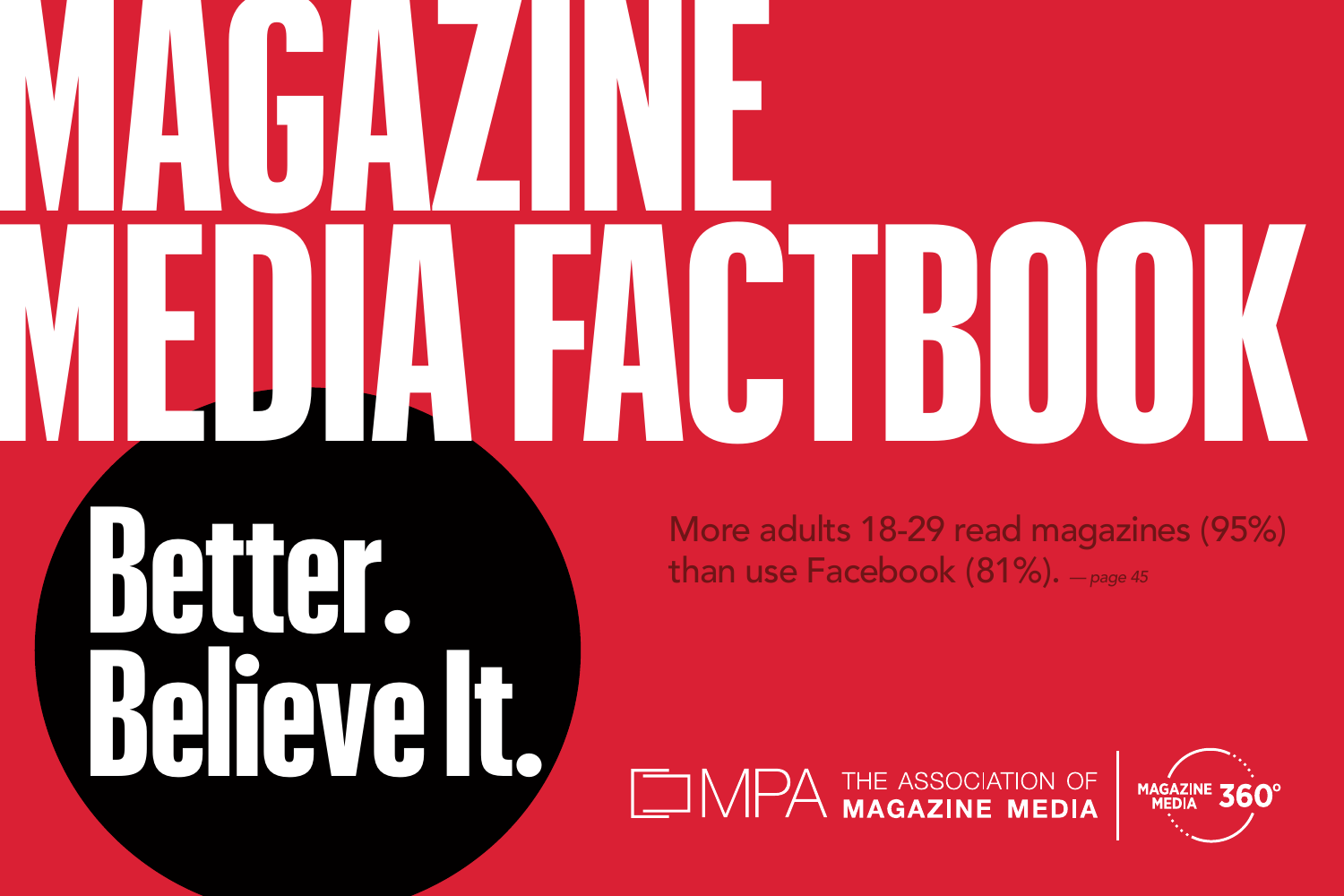

## **Print Delivers Real Results.**

Freeport Press is making a dynamic impact on the magazine, catalog and direct-mail marketplace with one of the most technologically advanced printing plants in North America. 5,000 to 5,000,000 - we have a solution for you.

Proud sponsor of the 2018-19 MPA Magazine Media Factbook.

Why not discover what our technology can do? Connect with us in person, by phone or online.

330.308.3300 www.freeportpress.com/newsletter

FreeportPress<sup>®</sup>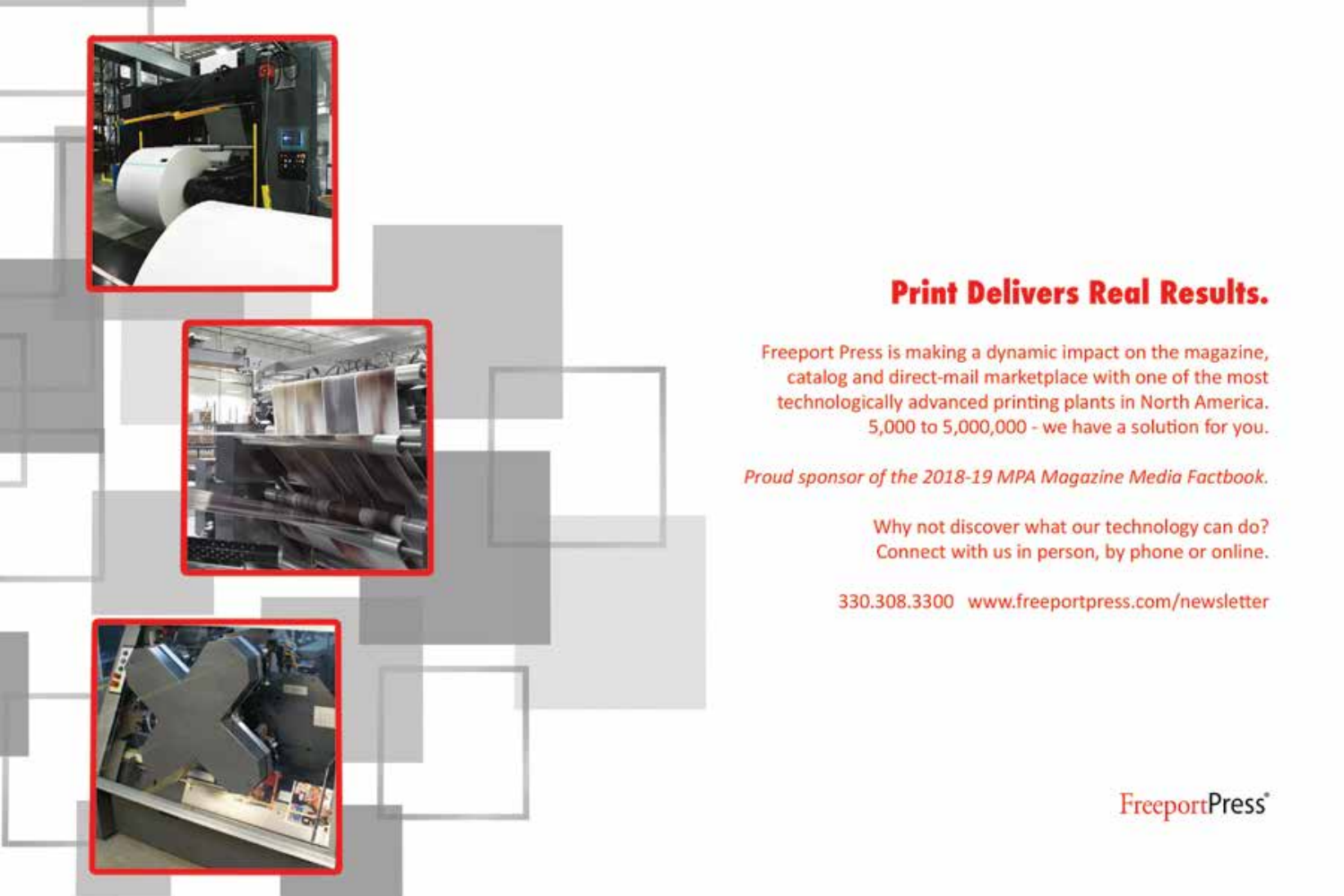# MPA THE ASSOCIATION OF



Here at your fingertips are more than 100 pages of audited, accredited and validated facts about the power of magazine media for you to reference and incorporate into your daily conversations. The annual MPA Factbook is one of the most widely sourced and relied upon tools in our industry. We receive and fulfill thousands of requests for the book, and its prevalence increased last year when every page became available online as a downloadable PowerPoint slide.

The ready-to-go slides have been a fantastic addition, but most of our audience still prefer a printed copy to inspire them and introduce them to the full panoply of information. It is not unusual to see recipients hug the book to their chest when we hand them out, a reaction that mimics the personal connection consumers have to their printed magazines.

Why, after nearly 40 years, has the Factbook stayed in such high demand? Because magazine brands continue to be long-standing, recognizable and trusted by consumers and advertisers. Readers know that the content in magazines is credible. Marketers know that magazine media builds brands and sells product in a safe and transparent environment.

You will find some of your favorite slides refreshed and updated. You will also discover new research from GfK MRI, AAM, YouGov, Ipsos, Simmons and Kantar. You'll learn why time spent does not correlate to advertising business results. And how neuroscience proves that print delivers a more immersive user experience.

This year's Factbook adds results from member case studies as well as MPA's Magazine Media 360° Social Media Engagement Factor, which shows how magazine brands are more engaging on social media than non-magazine brands. Overall, our aim is to provide a breadth of research from third-party sources that will serve as a resource for MPA members, marketers, agencies, students and anyone interested in the magazine media industry.

On behalf of everyone who contributed to the information in the Factbook, and with special thanks to our printer Freeport Press, we hope you find the information in these pages useful. Be sure to visit magazine.org to download slides and discover additional research.

— **Linda Thomas Brooks**<br>**President and Chief Executive Officer, MPA–The Association of Magazine Media**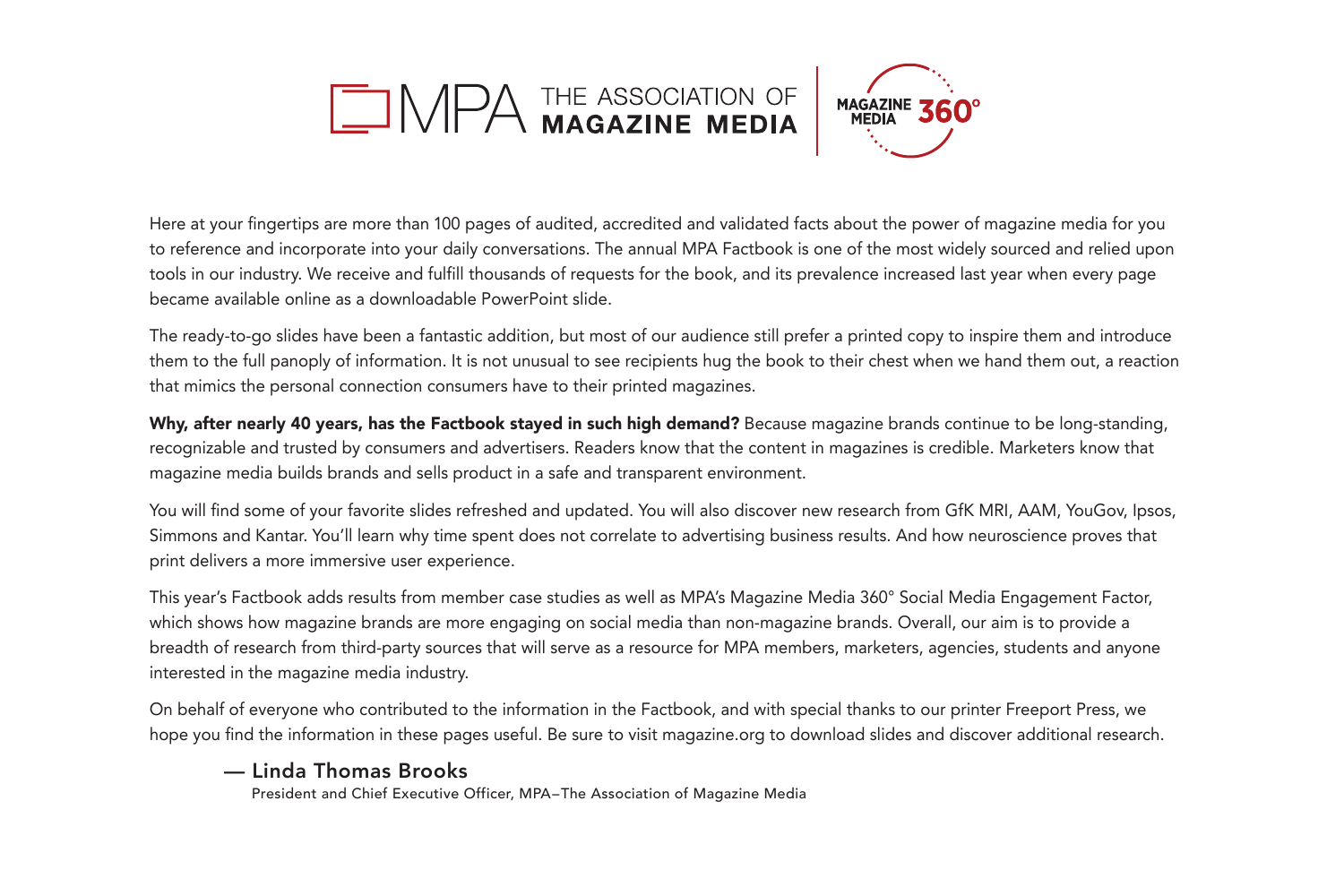75% of us fall for fake headlines. We all deserve better. Fact is, people believe magazine media more than any other. Whether in print, online, on mobile or video, it provides expertly researched, written and relevant content in a safe environment.

Content that is worthy of your trust. That's keeping it real.

**#BelieveMagMedia | BelieveMagMedia.com**

Source: Ipsos Public Affairs survey, 2017, Simmons Research Milti-Media Engagement Study, 2017.

**MAGAZINE MEDIA Better. Believe It.**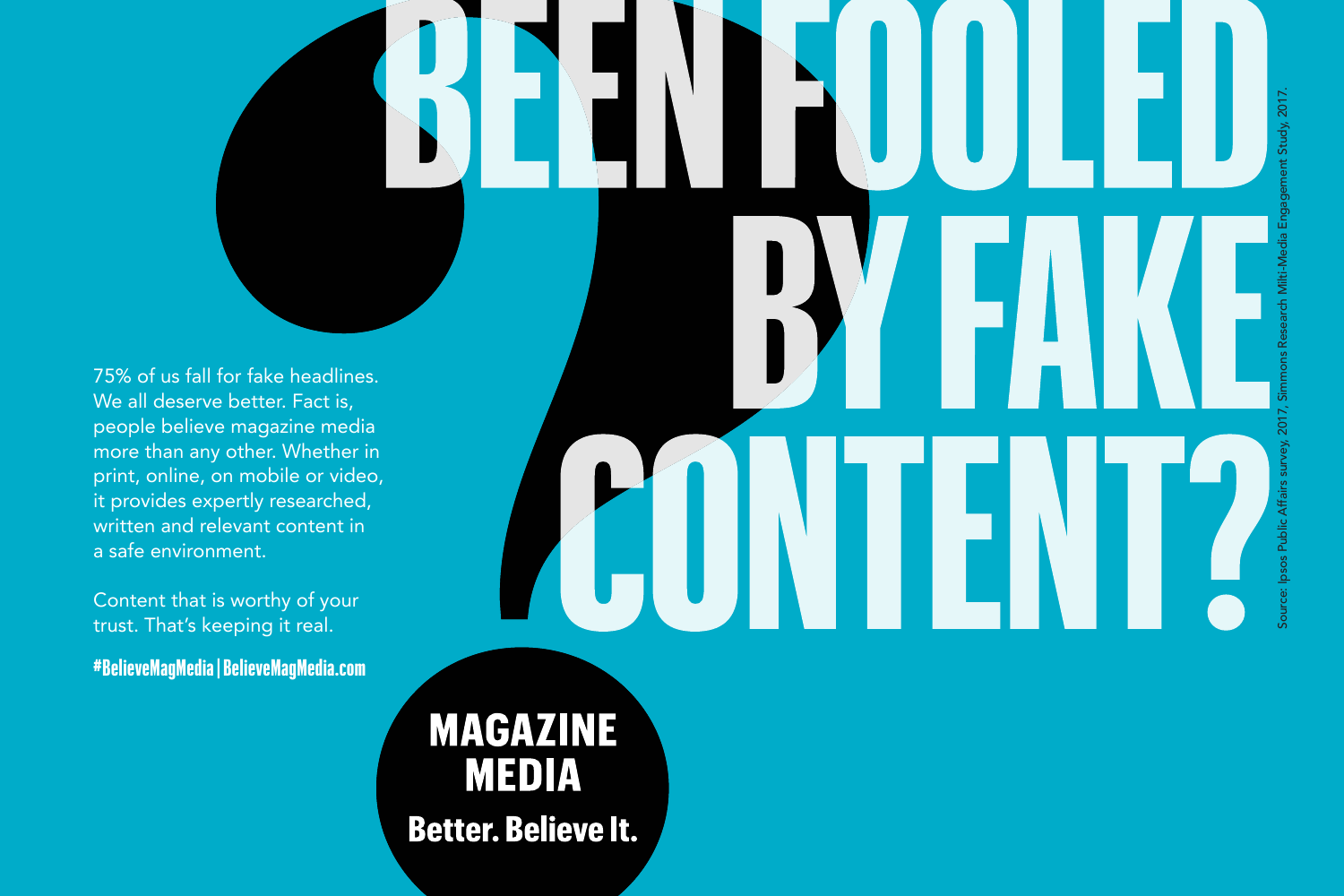## TABLE OF CONTENTS

#### MAGAZINE MEDIA 360°

- 7 Magazine Media 360° Brand Audience Report
- 8 Growth in Total Magazine Media 360° Since Launch
- 9 Growth by Category /Audience Mix/Top 10 Magazine Brands

#### SOCIAL MEDIA REPORT

- 13 First Quarter 2018 vs. Fourth Quarter 2017
- 15 % Share by Network by Editorial Category
- 16 Top 10 Magazine Brands-Likes/Followers by Social Network
- 17 Social Media Engagement Factor/By Social Network/ Trends by Quarter/By Category

#### INFLUENCE/IMPACT

- 40 Magazine readers are the strongest influencers in multiple product categories
- 41 Number of friends among devoted media users
- 42 What neuroscience says about why print magazine ads work
- 43 Total number of adults 18+ who read magazines 2012-2017
- 44 The top 25 print magazines reach more adults and teens than the top 25 primetime TV shows
- 45 Americans of all ages read magazines
- 46 Magazine readership grows long after publication date
- 47 Readers of all ages enjoy print magazines/strength across generations
- 49 Devoted magazine readers most closely reflect the U.S. population in age
- 50 Magazine media readership is diverse
- 52 Increased exposure to print media ads boosts key advertising metrics
- 53 Advertising in magazines raises brand awareness and purchase intent
- 54 Magazines show the highest return on advertising spend—the ultimate KPI
- 55 Magazine campaign drives conversions to branded prescription drugs
- 56 Advertising in magazine media increases sales across product categories/On both print and digital platforms
- 60 While trust in platforms declines, trust in journalism rebounds
- 62 Adults 18–49 trust and immerse themselves in magazine media more deeply than other media/Find inspiration
- 64 Magazine readers believe in brands—and are heavily swayed by advertising
- 65 Ads in magazine media engage adults 18–49 more than ads in other media
- 66 Print magazines inspire readers to take action—to clip ads, recommend products and buy them
- 67 Print magazine advertising is noticed and acted on regardless of size or placement
- 68 Nearly half of U.S. adults have used coupons and nearly one-third have responded to offers for free samples in magazines
- 69 Print magazines are no. 1 in reaching affluent influential consumers in more categories than other media
- 70 Super influentials in a wide range of categories are devoted print magazine readers
- 71 Among affluent consumers, devoted print magazine readers are trusted recommenders across product categories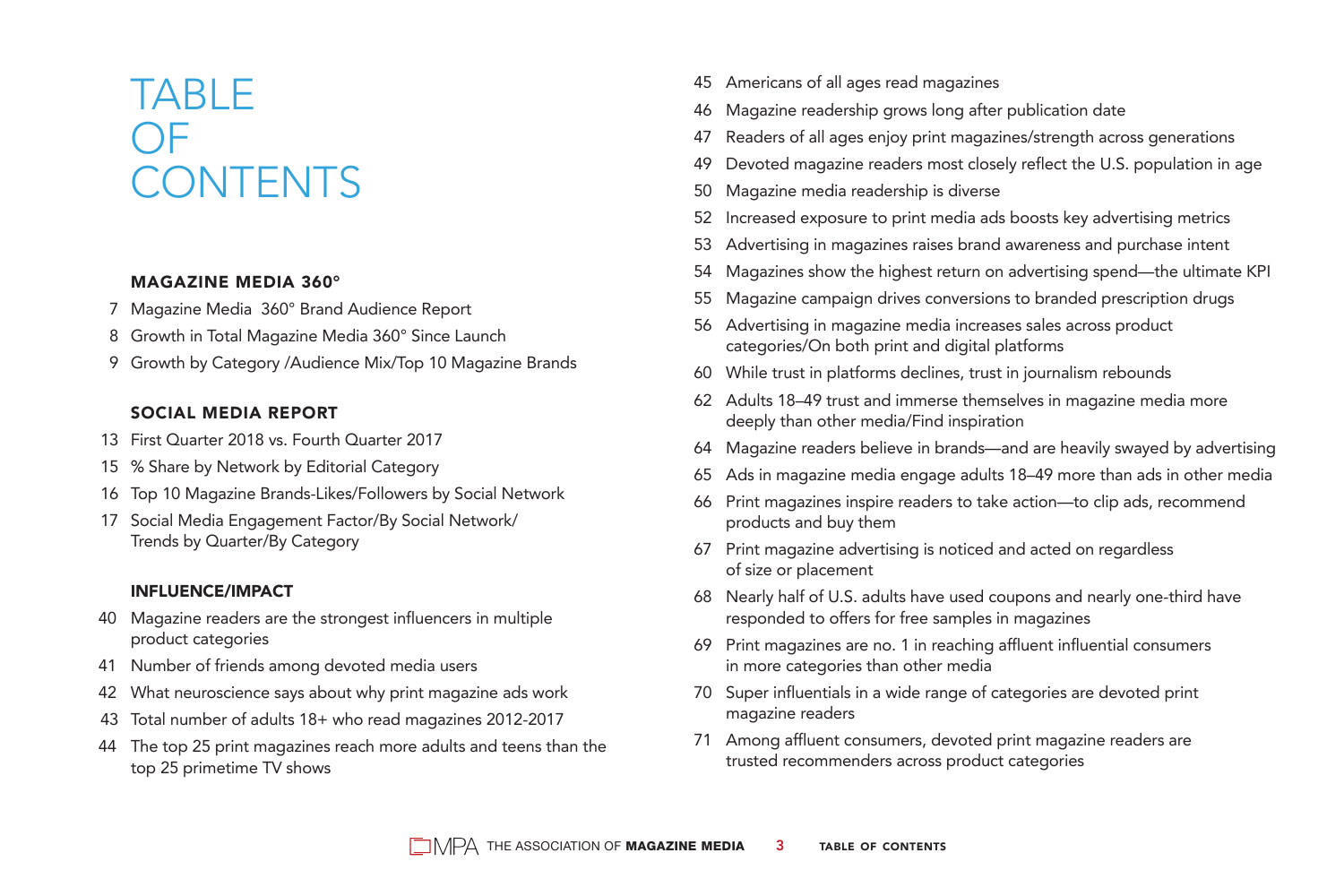# **Magazine media reaches eyeballs, minds and wallets**



# **in a safe, validated environment.**



**Download these pages and more for your presentations at magazine.org/factbook.**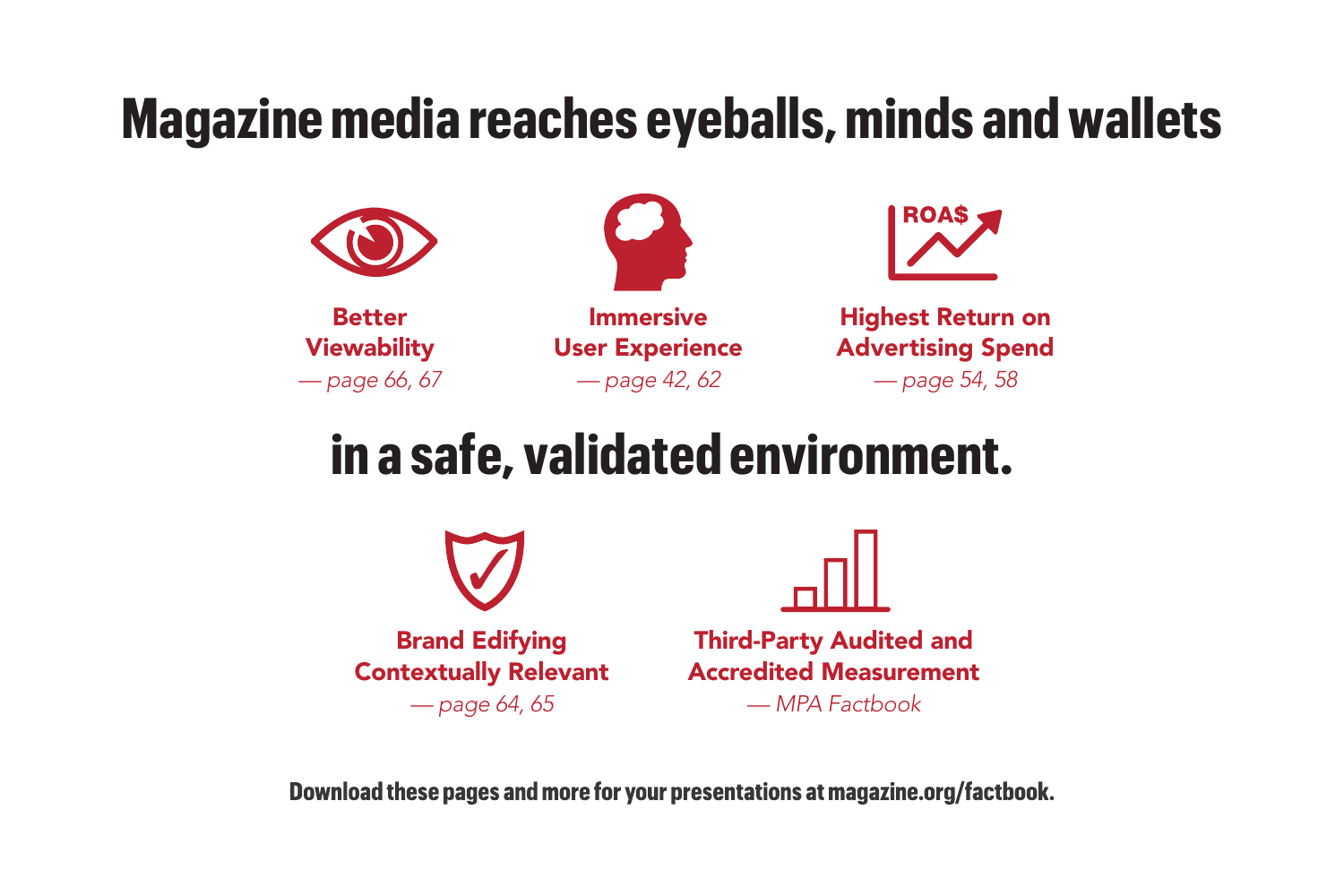- 72 Print magazines deliver consumers with strong auto purchase intent/ Among new vehicle buyers, devoted magazine readers are more affluent
- 74 Affluent luxury goods category influencers are devoted print magazine readers
- 75 Consumers, especially affluent ones, use print magazines to keep up with the latest styles
- 76 Magazine media readers lead in spending on beauty and skin care products/Are fashion conscious and believers in beauty products
- 79 Print magazines excel in reaching super influentials in healthcare
- 80 Devoted readers, the most informed, engaged healthcare, pharma users
- 81 Magazine media advertising drives consumer healthcare actions more than advertising anywhere else
- 82 Magmedia readers are the most health-conscious consumers/ Take action to maintain their health
- 84 Households with income of \$250K+ are drawn to magazines
- 85 Households with the greatest financial assets favor magazine media
- 86 Affluent magazine readers charge more to their credit cards
- 87 Magazine media: Where to find active affluent investors
- 88 Magazine media: Where to find affluent users of financial services
- 89 Luxury category influencers are devoted print magazine readers
- 90 Affluent devoted magazine readers very likely to remodel
- 91 Affluent magazine readers spend big on home remodeling/Lead in home improvement/Heavy on luxury goods
- 94 Affluent magazine readers are the most frequent travelers/Spend more on travel/Most likely to spend heavily on vacations
- 97 Print magazines are the top destination for overseas travelers
- 99 Affluent food influencers consume print magazines
- 100 Affluent magazine media readers excel at gourmet cooking
- 101 Affluent print magazine readers enjoy their free time/Lead the most active lives, enriching mind and body
- 103 Print magazine readers are entertainment enthusiasts/Magazine readers seek knowledge and new experiences
- 105 Adults 18–49 rely on magazine media to provide them with valued information, conversation, and purchase inspiration

#### MAGAZINE BRAND VITALITY

- 106 Editorial category page total percentages 2017
- 107 U.S. print magazine launches by category in 2017
- 108 Average time spent per issue: print and digital editions/Readership is steady all year long
- 110 Magazine brands endure: More than 180 print magazines have thrived for more than 50 years/Total number of U.S. consumer print magazines
- 112 Circulation Mix: Print and digital, subscriptions and single copy
- 113 The top 50 print magazine marketers in 2017
- 115 About MPA
- 119 Research Contributions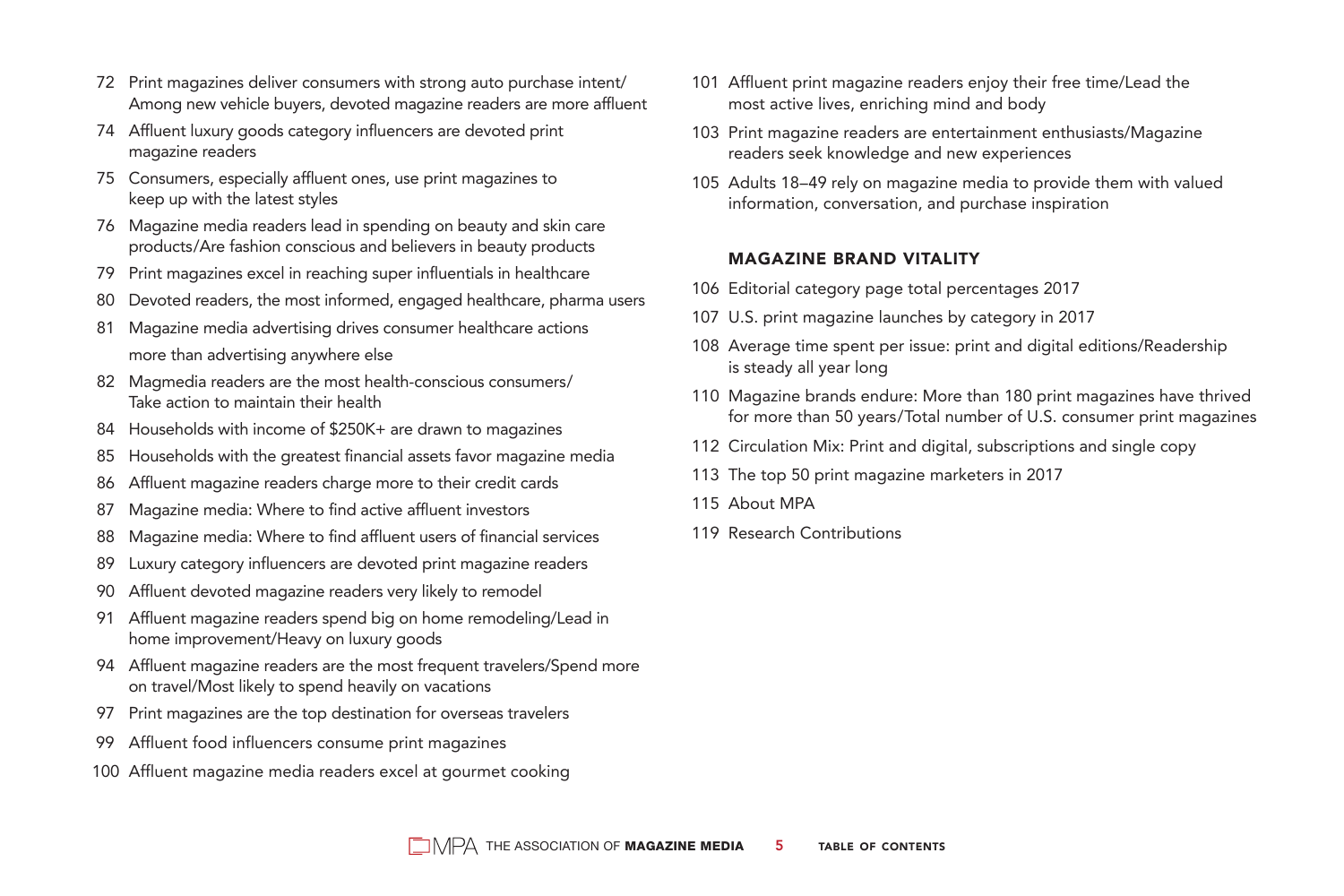# Magazine Media USP

**Tweet** 

How much has #magmedia grown? The #MM360 Brand Audience Report shows +23% growth since launch Magazine media delivers powerful relationships that influence, inspire and endure. The magazine media brand experience is based on trusted editorial, complemented by relevant advertising. This dual immersion in edit and ads satisfies the interests and passions of millions of readers—when, where and how they choose. The readers' commitment to this unique brand experience results in extraordinary consumer engagement with magazine media on all platforms and formats.

> Download these pages and more for your presentations at magazine.org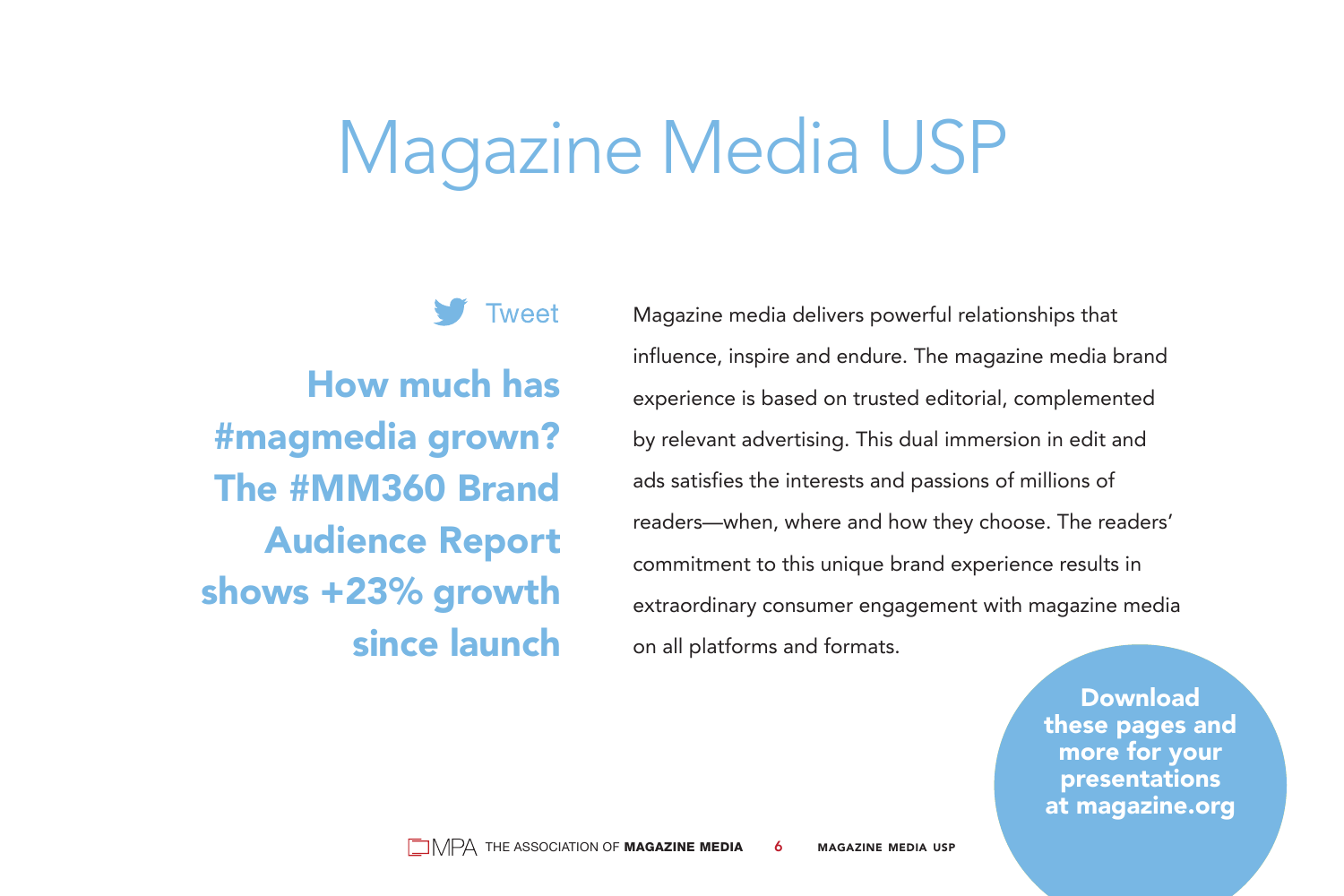

## Tweet The #MM360 Brand Audience Report provides a comprehensive snapshot of consumer demand for magazine media brands

Now in its fourth year, Magazine Media 360° measures audiences across multiple platforms and formats.

Captured in the Brand Audience and the Social Media Reports, platforms and formats covered include:

- print+digital magazine editions
- web (desktop and laptop)
- mobile web
- video
- social media (reported separately)

Magazine Media 360° uses data from leading third-party providers and covers approximately 120 magazine media brands from 27 companies, representing 95% of the reader universe.

The MPA Magazine Media 360° Brand Audience Report is published monthly and the MPA Magazine Media 360° Social Media Report is published quarterly. Both reports contain audience metrics by magazine brand and are available at www.magazine.org.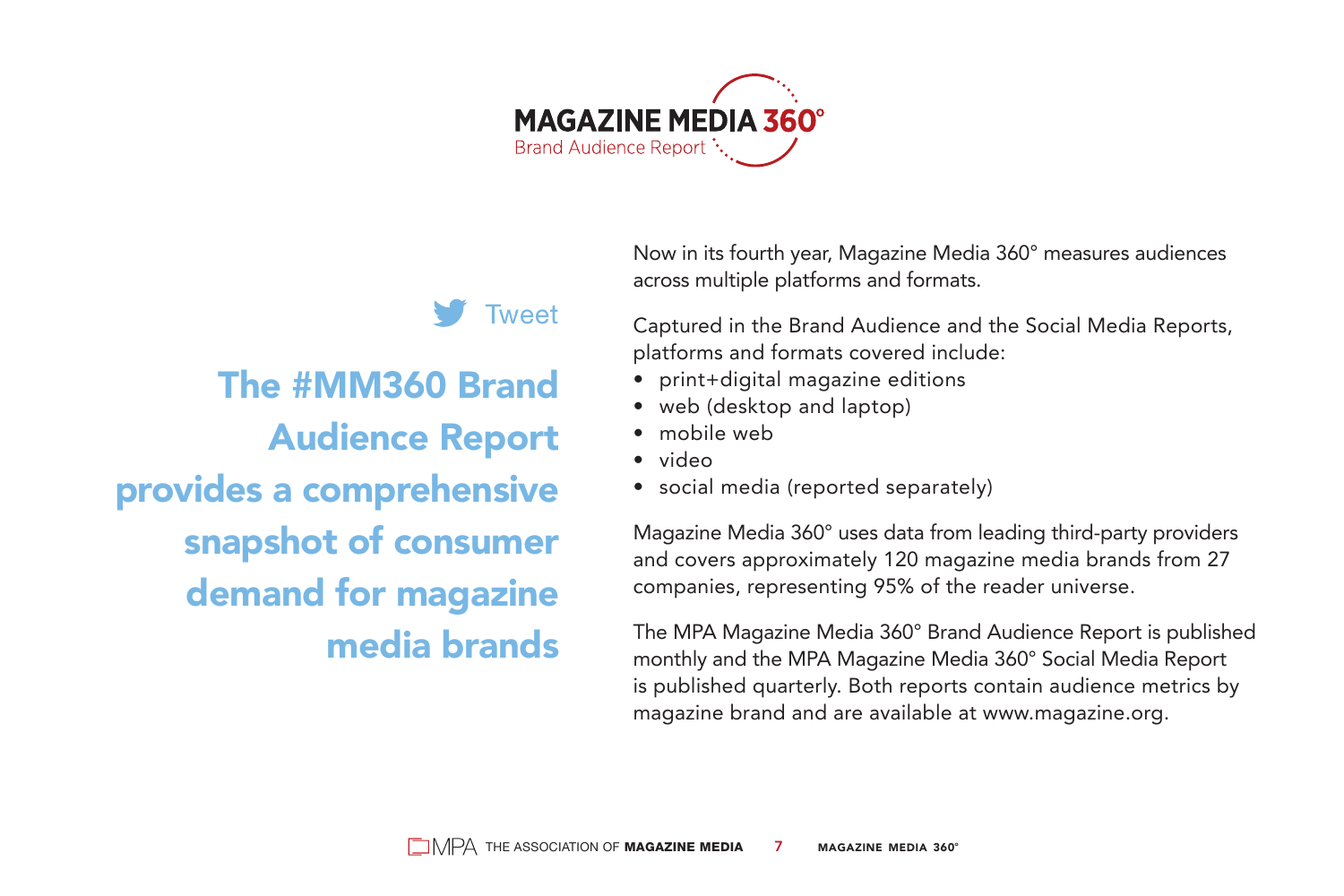## Magazine Media 360º

Percent Growth in Total Magazine Media 360º Since Launch



#### % Growth in Total Magazine Media 360° Audience vs. Same Month Year Ago

Sources: Print + Digital: GfK MRI and Ipsos. Online: comScore.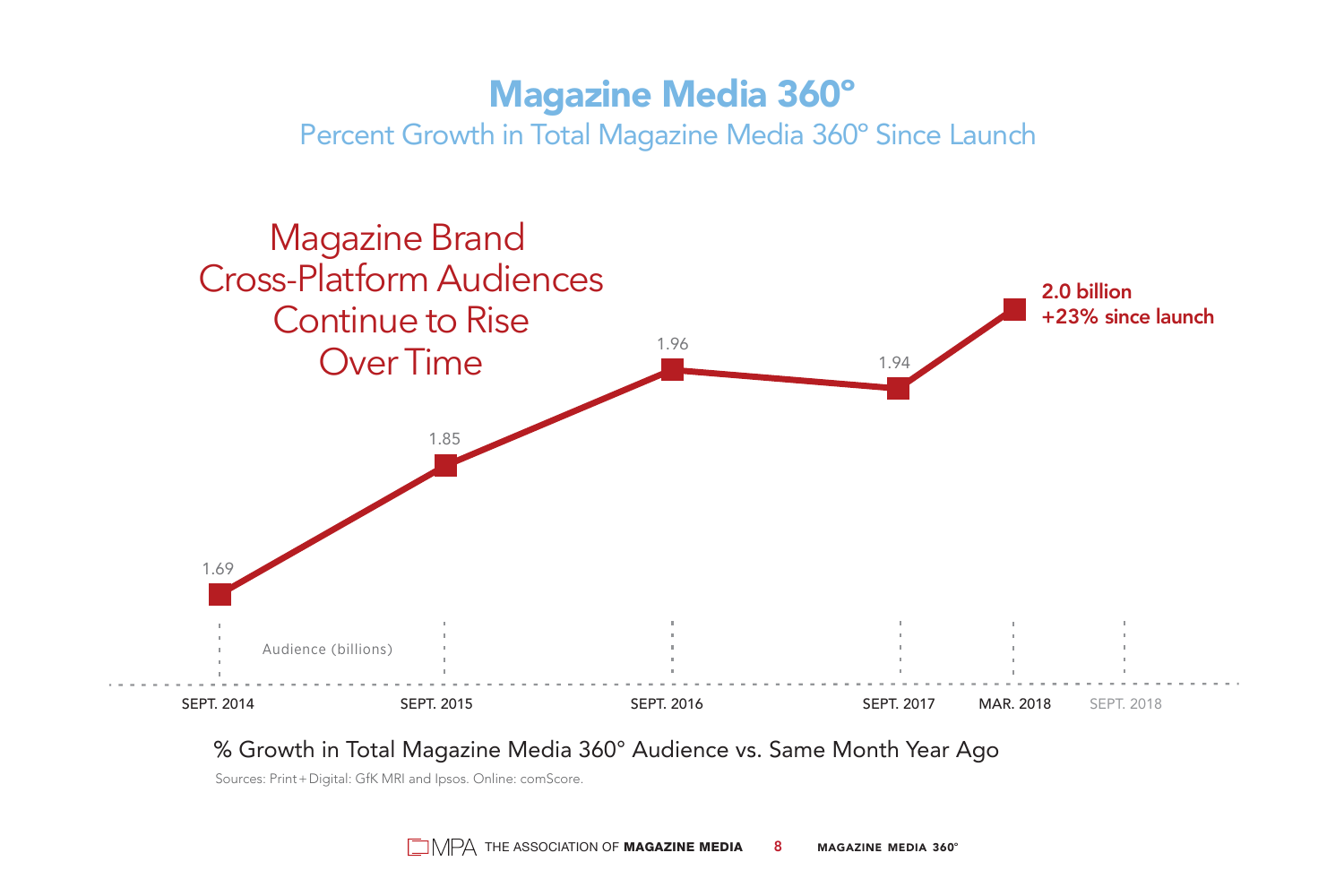## Magazine Media 360º

### % Growth by Category — Full Year 2017 vs. 2016

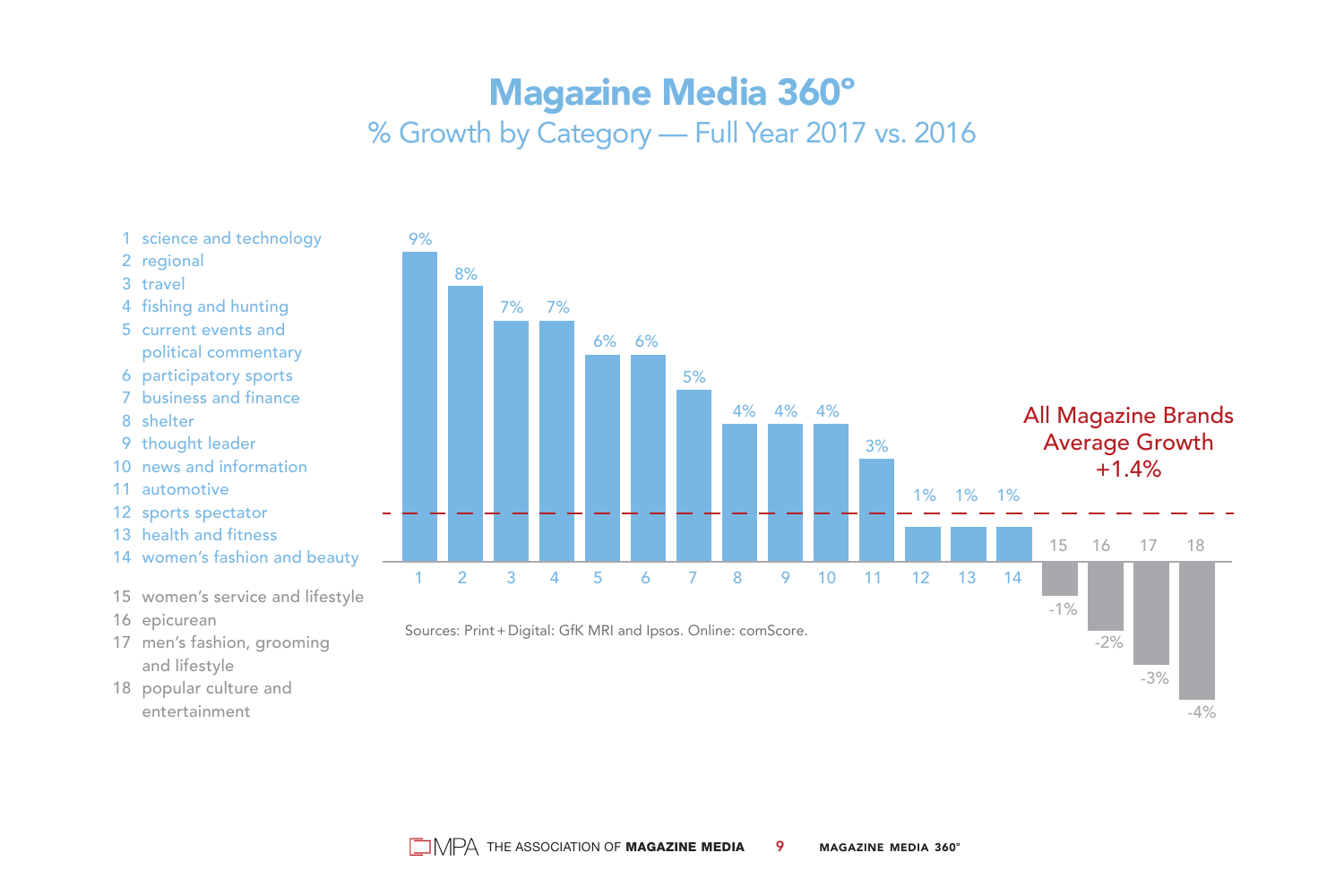## Magazine Media 360º Audience Mix — Full Year 2017 vs. 2016



Sources: Print+Digital Editions–GfK MRI Survey of the American Consumer®, GfK MRI Accessed Prototype, OR Ipsos Affluent Survey USA. Web (Desktop/Laptop)–comScore Media Metrix®. Mobile Web–comScore Mobile Metrix. Video–comScore Video Metrix.

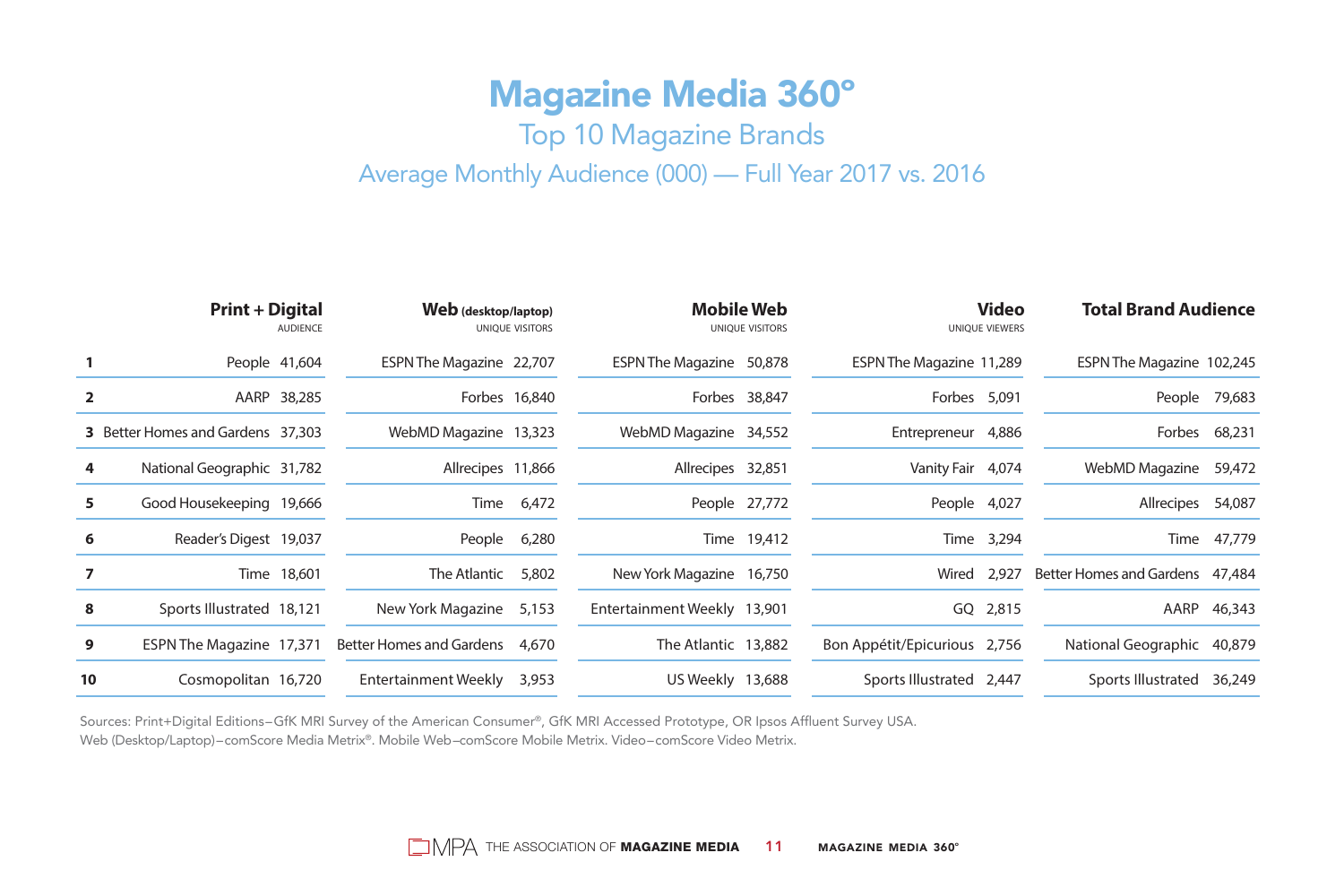## Magazine Media 360º

### Top 10 Magazine Brands

#### Average Monthly Audience % Growth — Full Year 2017 vs. 2016

|    | <b>Print + Digital</b><br><b>AUDIENCE</b> |     | Web (desktop/laptop)<br>UNIOUE VISITORS |     | <b>Mobile Web</b><br>UNIQUE VISITORS |      | Video<br>UNIQUE VIEWERS  |             | <b>Total Brand Audience</b> |     |
|----|-------------------------------------------|-----|-----------------------------------------|-----|--------------------------------------|------|--------------------------|-------------|-----------------------------|-----|
|    | Wired                                     | 28% | Family Circle 179%                      |     | Yoga Journal                         | 154% | Entrepreneur 1,516%      |             | Entrepreneur                | 39% |
|    | Popular Science                           | 25% | Dirt Rider                              | 88% | Soap Opera Digest                    | 96%  | Condé Nast Traveler 650% |             | Town & Country              | 34% |
| з  | Veranda                                   | 24% | Domino                                  | 47% | Town & Country                       | 75%  | Elle Décor 548%          |             | Popular Science             | 25% |
| 4  | In-Fisherman                              | 20% | EatingWell                              | 39% | Backpacker                           | 69%  | WebMD Magazine 372%      |             | W                           | 24% |
| 5  | 4 Wheel & Off Road                        | 18% | Popular Science                         | 38% | Smithsonian                          | 40%  | Travel + Leisure $315%$  |             | Veranda                     | 22% |
| 6  | The New Yorker                            | 18% | Yoga Journal                            | 38% | Dirt Rider                           | 40%  | Prevention 289%          |             | Elle Décor                  | 21% |
|    | Coastal Living                            | 17% | Backpacker                              | 35% | Money                                | 39%  | Food & Wine 287%         |             | Condé Nast Traveler         | 20% |
| 8  | <b>Traditional Home</b>                   | 17% | Motorcyclist                            | 30% | <b>Golf Digest</b>                   | 38%  | InStyle 274%             |             | Backpacker                  | 20% |
| 9  | Natl. Geographic Traveler                 | 17% | Cycle World                             | 26% | <b>Motor Trend</b>                   | 37%  | Country Living           | 260%        | <b>Architectural Digest</b> | 18% |
| 10 | Entrepreneur                              | 16% | Motor Trend                             | 24% | The Economist                        | 33%  |                          | Brides 254% | Allure                      | 17% |

Sources: Print+Digital Editions–GfK MRI Survey of the American Consumer®, GfK MRI Accessed Prototype, OR Ipsos Affluent Survey USA. Web (Desktop/Laptop)–comScore Media Metrix®. Mobile Web–comScore Mobile Metrix. Video–comScore Video Metrix.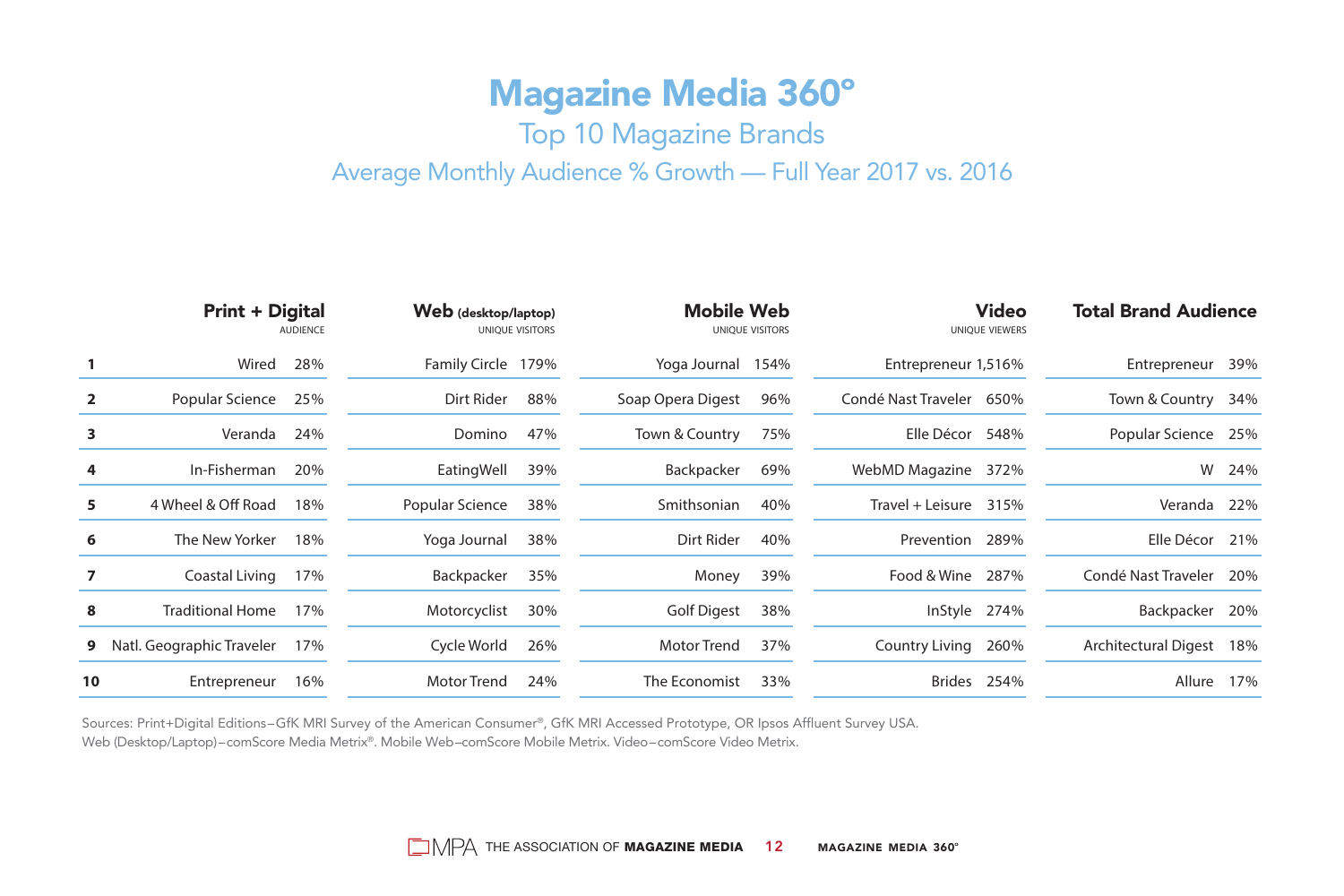**MAGAZINE MEDIA 360°** 

 $\varphi$ 

രി



Tweet

Magazine media industry content attracts 1.1 billion likes/followers across the major social networks in 1st quarter 2018

Social Media Report

The Magazine Media 360° Social Media Report complements MPA's Magazine Media 360° Brand Audience Report, and clearly demonstrates that consumers are enthusiastically interacting with magazine media brands on social platforms.

The report is based on data provided by SocialFlow, exclusively for MPA, which tracks four leading social networks (Facebook, Twitter, Instagram and Pinterest) for about 30 media companies. The only media industry to capture and report brands' social media performance across networks, magazine brands demonstrate the strong connections they have with online users who are passionate about their content.

The Q1 2018 report shows a universe of 1.1 billion (gross) Likes/Followers across the four social networks tracked. Facebook is the social media behemoth, maintaining the largest share of Likes/Followers and accounting for nearly half of the magazine brand industry active audience. Twitter and Instagram jockey for second place at about one-quarter each of industry Fans, while Instagram notably has registered the highest growth rate since MPA's reporting began three years ago. Pinterest has the lowest use among the four and has hovered at about only 1% growth each quarter.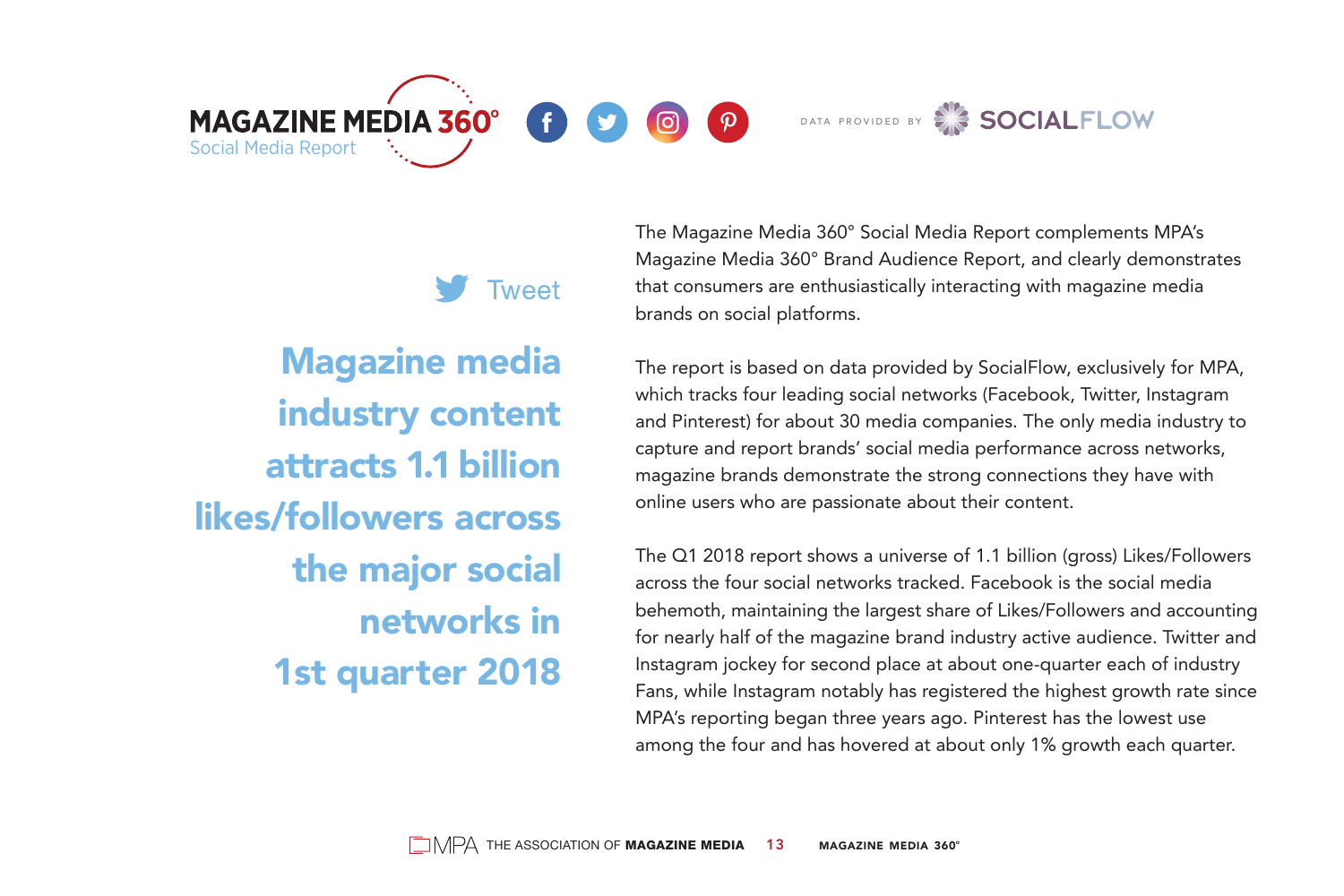## Social Media Report First Quarter 2018 vs. Fourth Quarter 2017



Growth in number or % of page likes/followers: The absolute or % difference between total number of page likes/followers on March 31, 2018 and total number of page likes/followers on December 31, 2017 for brands that were measured in both periods. Magazine Media Industry: Data shown are collected from about 220 magazine media brands from about 30 companies. Facebook Page Likes, Twitter Followers, Instagram Followers, Pinterest Followers: Number of people who have opted in to receive messages (posts, tweets, or pins) from that particular social entity (page or handle). For Pinterest, includes all those following any or all "boards" on the publisher's page. All statistics gathered on last day of month.

Sources: Facebook, Twitter, Instagram, Pinterest: Automatic collection through the social networks' APIs (Application Program Interface).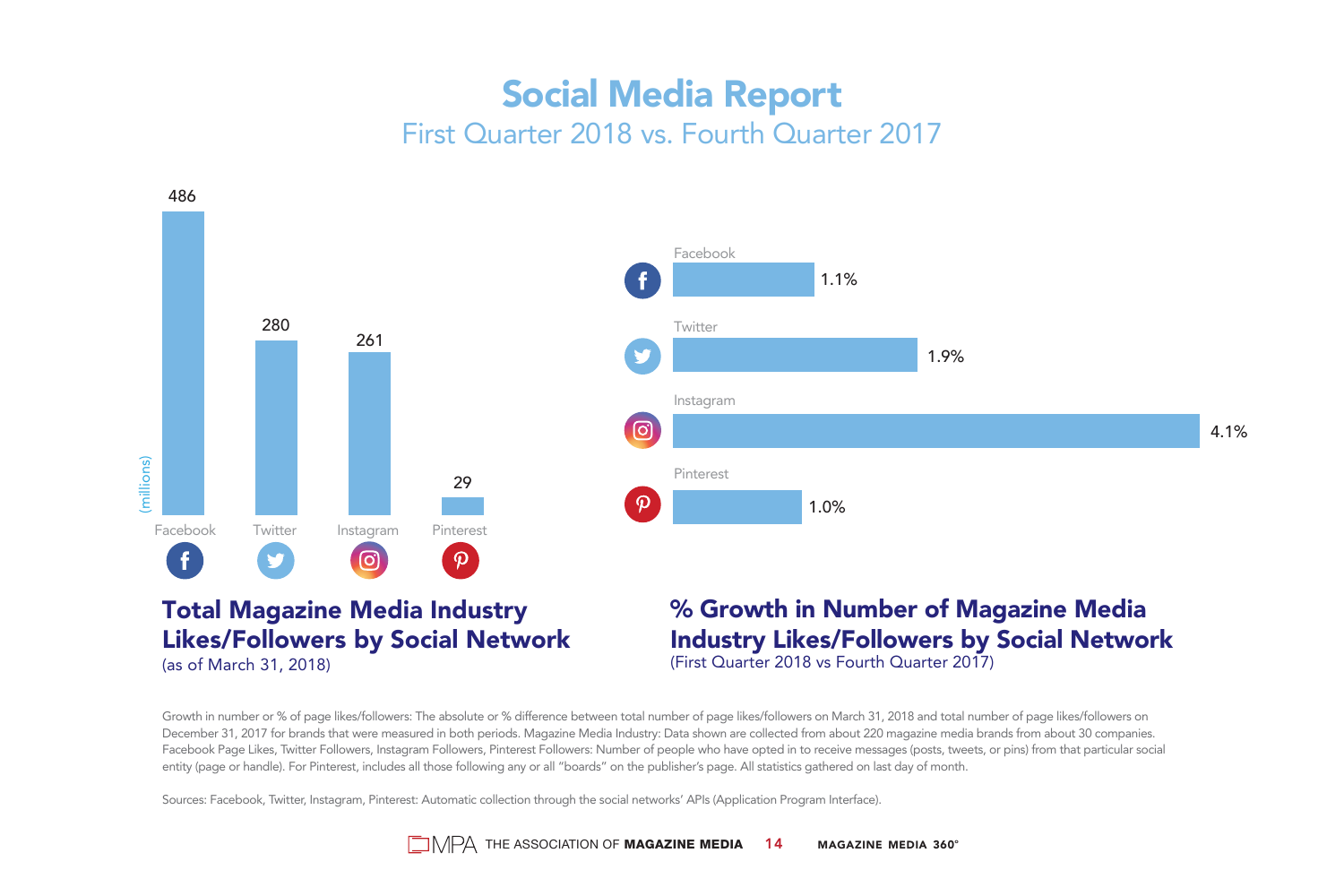## Social Media Report

## % Share by Network by Editorial Category, March 31, 2018



Magazine Media Industry: Data shown is collected from about 220 magazine media brands from about 30 companies. Facebook Page Likes, Twitter Followers, Instagram Followers, Pinterest Followers: Number of people who have opted in to receive messages (posts, tweets, or pins) from that particular social entity (page or handle). For Pinterest, includes all those following any or all "boards" on the publisher's page. All statistics gathered on last day of month.

SOURCES: Facebook, Twitter, Instagram, Pinterest: Automatic collection through the social networks' APIs (Application Program Interface).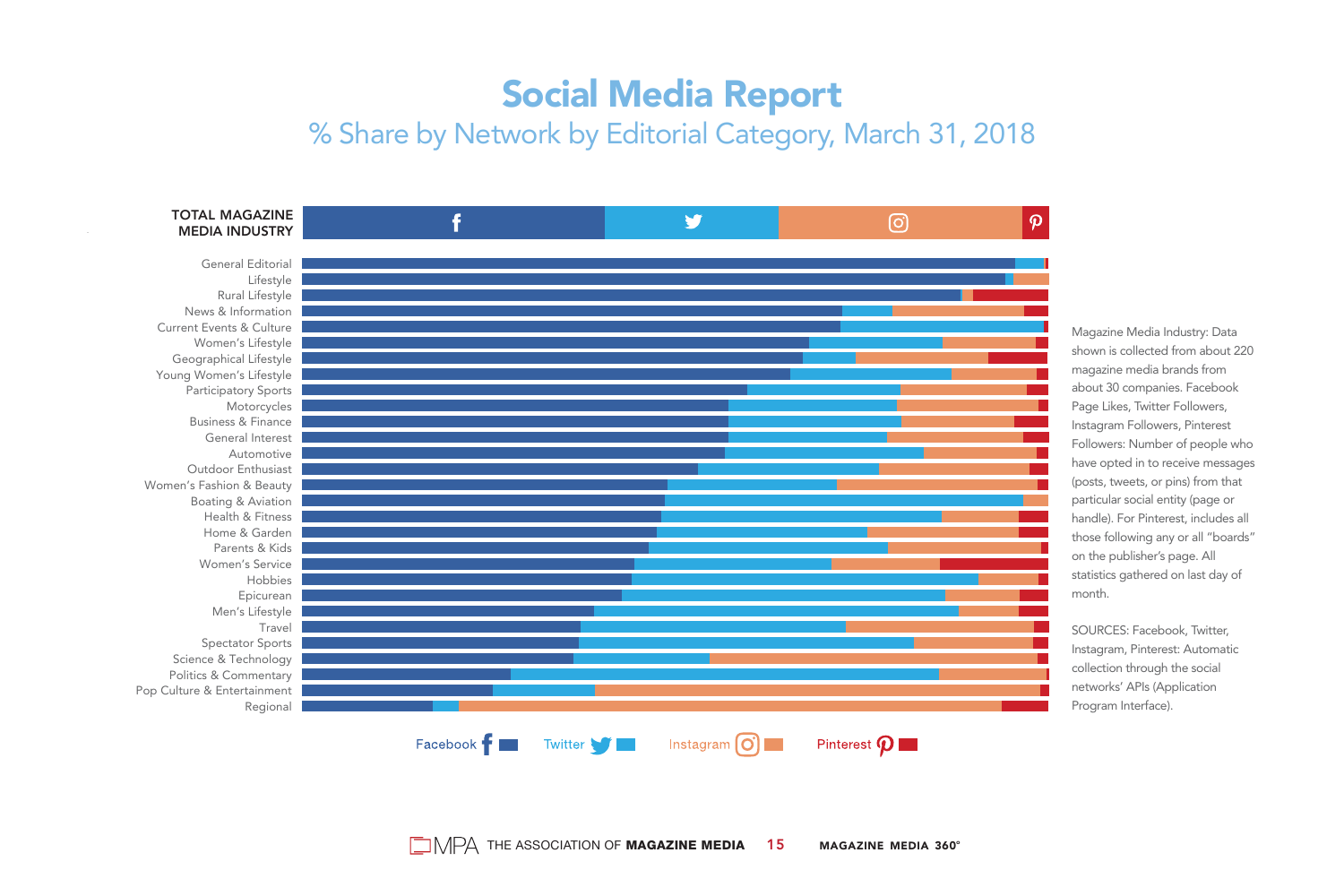## Social Media Report

Top 10 Magazine Brands—Likes/Followers by Social Network First Quarter 2018 | January 1–March 31

|                |                                 |            |                              |                  |                                      | $\overline{\mathbf{o}}$ |                                    |               |
|----------------|---------------------------------|------------|------------------------------|------------------|--------------------------------------|-------------------------|------------------------------------|---------------|
|                | Natl. Geographic Mag 21,990,746 |            | ESPN The Magazine 34,099,496 |                  | Natl. Geographic Mag 87,081,963      |                         | Harper's Bazaar 4,552,611          |               |
| $\overline{2}$ | <b>ESPN The Magazine</b>        | 18,704,592 | The Economist 23,209,020     |                  | Natl. Geographic Traveler 22,817,695 |                         | Better Homes and Gardens 1,654,428 |               |
| 3              | Time                            | 12,557,189 |                              | Time 15,451,855  |                                      | Voque 17,866,693        |                                    | Ski 1,558,187 |
| 4              | Cosmopolitan                    | 10,238,867 |                              | Voque 13,704,850 | ESPN The Magazine 9,643,506          |                         | HGTV Magazine 1,209,848            |               |
| 5              | Natl. Geo. Adventure            | 9,545,269  |                              | Wired 10,462,365 |                                      | Playboy 6,438,137       | Martha Stewart Living              | 932,727       |
| 6              | Men's Health                    | 8,920,798  | The New Yorker               | 8,549,094        | Food Network Magazine 5,926,678      |                         | Smithsonian                        | 924,117       |
| 7              | <b>HGTV Magazine</b>            | 8,887,394  | People                       | 7,881,765        | Time                                 | 5,225,330               | Real Simple                        | 761,965       |
| 8              | Voque                           | 8,873,430  | Elle                         | 6,876,887        |                                      | People 4,231,950        | Voque                              | 708,189       |
| 9              | The Economist                   | 8,518,709  | <b>Entertainment Weekly</b>  | 6,798,728        |                                      | GQ 4,112,330            | This Old House                     | 671,481       |
| 10             | Women's Health                  | 8,351,173  | Food & Wine                  | 6,689,581        | Vanity Fair 3,545,955                |                         | <b>Country Living</b>              | 634,192       |

SOURCES: Facebook, Twitter, Instagram, Pinterest: Automatic collection through the social networks' APIs (Application Program Interface).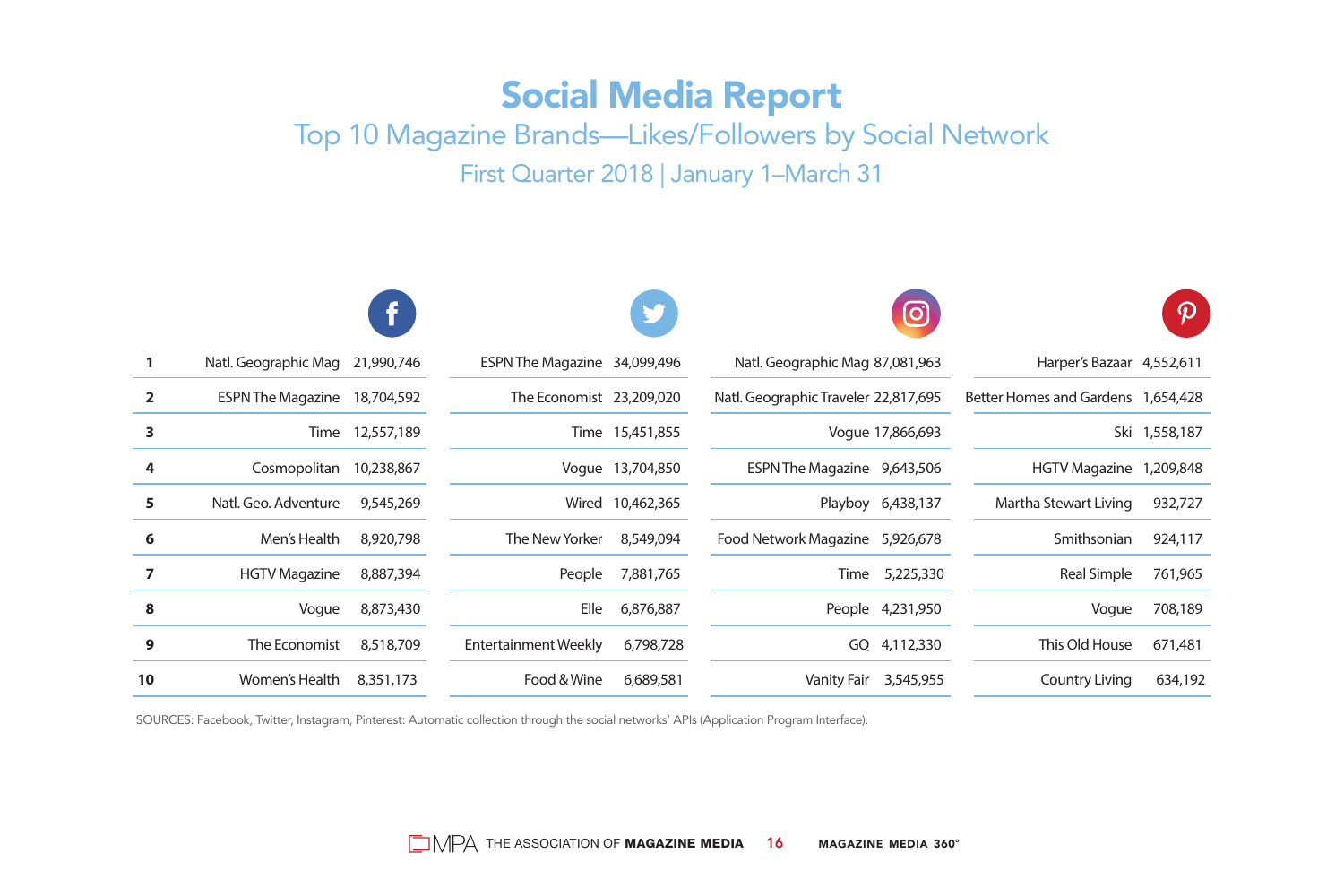

DATA PROVIDED BY **SOCIALFLOW** 

Starting third quarter of 2017, MPA augmented the quarterly Magazine Media 360° Social Media Report with a supplemental metric that measures consumer engagement. The Social Media Engagement Factor quantifies, by brand, by network, the relationship of audience reaction to the content posted by magazine media and non-magazine media brands. It is calculated by comparing the number of Social Actions to the number of Publisher Posts.

Numbers support the claim that magazine brands have an undeniable connection with their consumers, resulting in a higher level of engagement. For every quarter monitored, magazine brands outperformed non-magazine brands on three or four of the four networks tracked, establishing magazine media brands as significant social media influencers. The implication is that editorial integrity, authority and inspiration create a unique connection that successfully translates across print and digital platforms to social media communities. In fact, the connection that magazine brands have with their social media following is so strong that, in the majority of cases, it surpasses the ties that social media followers have with even the most popular non-magazine brand sites.

The graphs on the following pages provide insight into the relative size and growth of social media networks as used by magazine brands as well as the superior engagement performance of magazine brands vs. non-magazine brands by content category. All of the information in the Social Media Report is based on data provided by SocialFlow, exclusively for MPA.

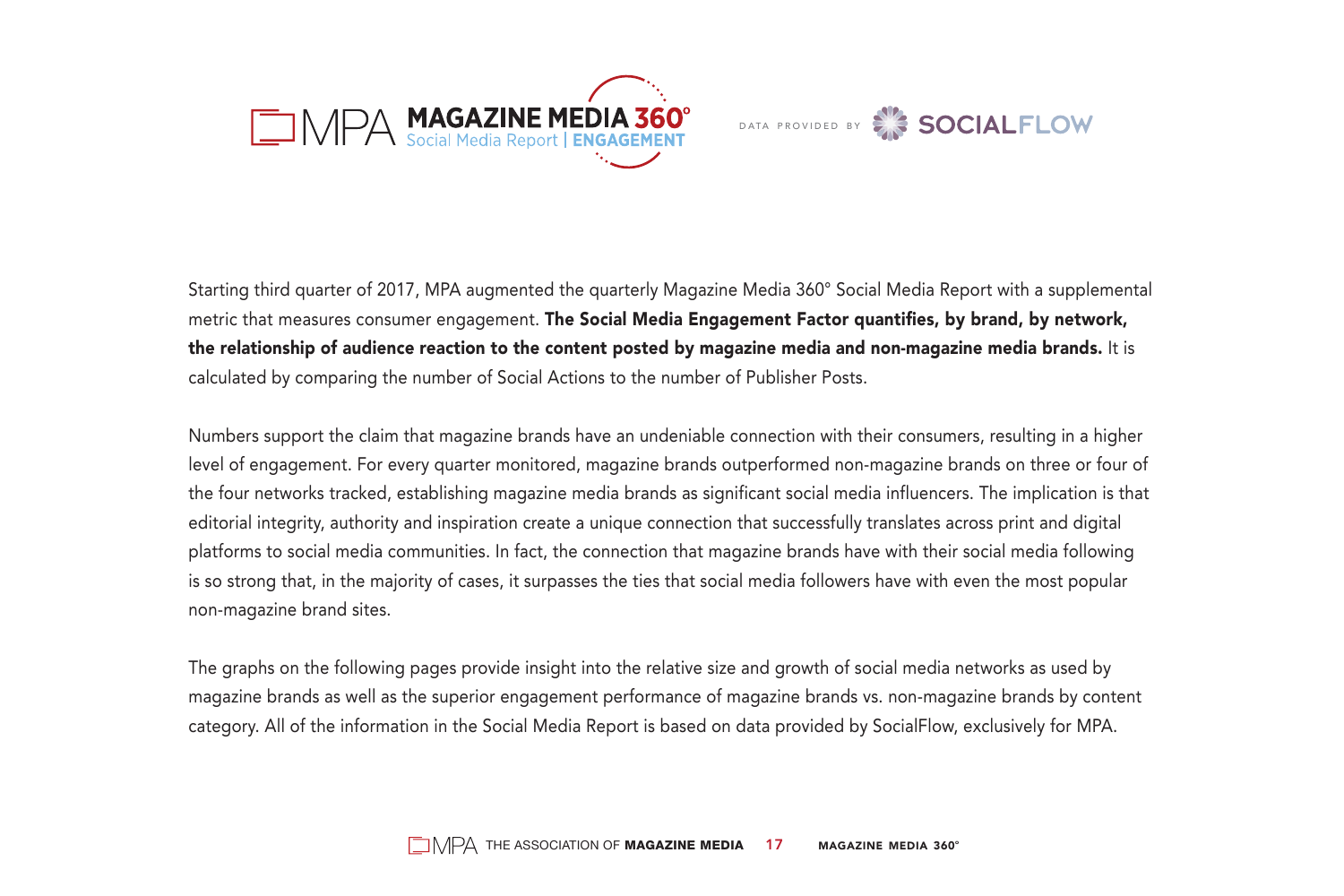## The Social Media Engagement Factor

A Formula That Works Across All Social Media Networks

#### **Total Social Actions Social Media Engagement Factor Total Publisher Posts**

MPA's Social Media Engagement Factor for a brand is calculated by comparing the number of Social Actions (likes, comments, favorites, retweets, repins, sharing, etc.) to the number of Publisher Posts. Using this methodology, an average Social Media Engagement Factor is developed for each magazine and non-magazine brand on the four reported social networks, and a median Engagement Factor is reported by network and content category.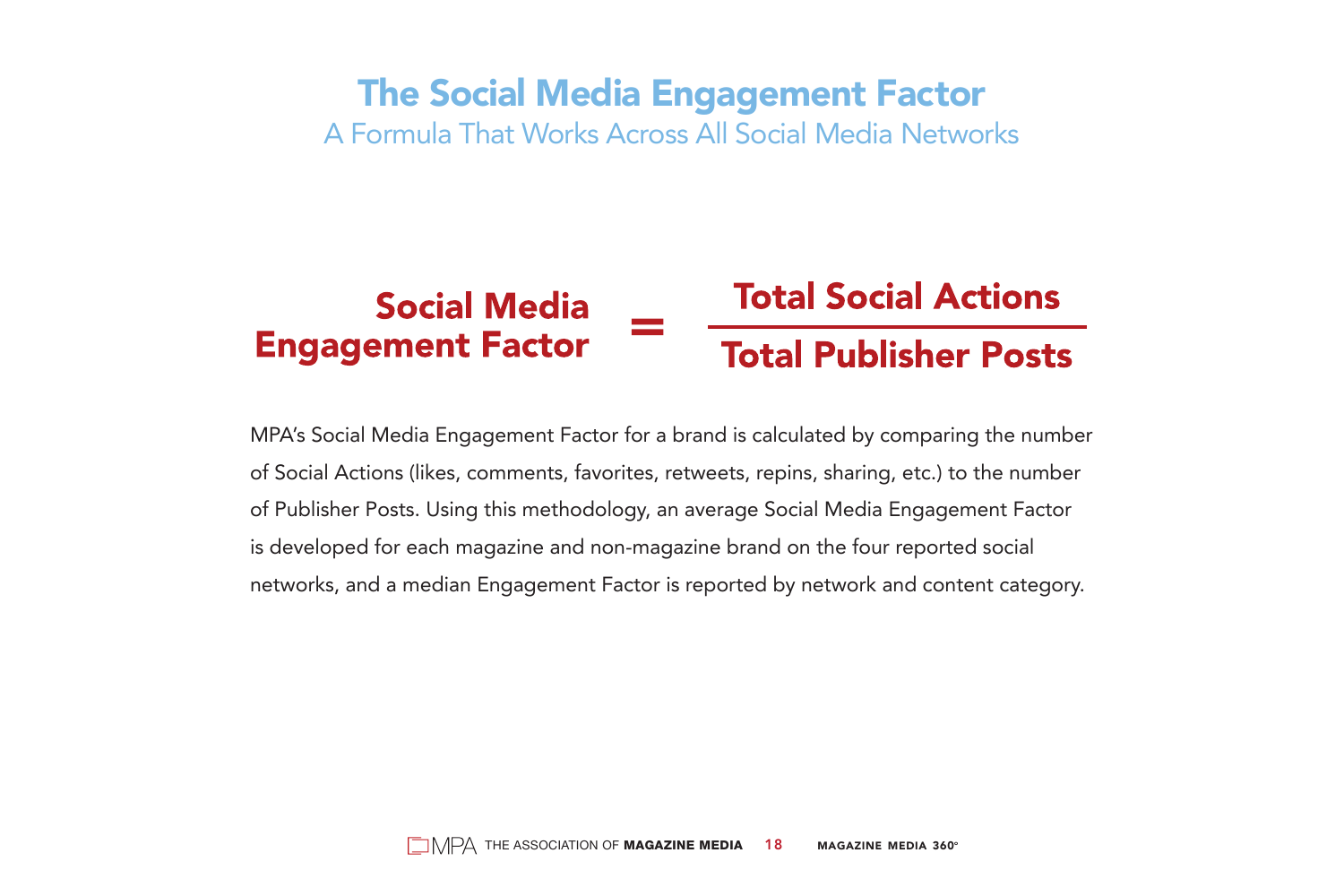## Characteristics That Define and Enhance Audience Engagement

- Facebook's high number of posts comes from the huge popularity and size of this network, at 500 million fans of magazine brand pages
- The relatively lower engagement factor stands to reason when the size and potential dilution of the audience is considered
- Industry experts note that engagement tends to decline as fan size increases
- The tremendous volume of content on Facebook also has significant impact on engagement, with a notably greater pool of content for fans to react to
- Facebook's recent addition of Reaction emotions (angry, sad, etc.) have joined Likes, Comments and Shares as engagement opportunities
- Facebook is known to drive far more click traffic than any of the other three platforms



• Twitter's fast-paced, concise format makes it easy for a brand, or a person to connect

- Twitter engagement options are limited to two (favorite and retweet)
- Twitter's format serves as a 'ticker' of information, but people consume far more Tweets than they react to
- Celebrities and media figures have successfully leveraged Twitter's capacity to share timely content, fleeting information, topics, ideas and photos
- Twitter successfully connects strangers around information, rather than people with pre-established relationships
- Twitter's capacity to support real-time happenings and easily searchable hashtags supports content 'of the moment', demonstrated by its having the highest number of publishers' posts



- Instagram accounts for the highest number of actions by far of the 4 networks measured, but the lowest number of posts
- Instagram's higher engagement rates are in part due to high use of visuals and limited, user-friendly response icons
- A highly-visual platform rewards magazine media's highly curated content
- Instagram posts generally must be made from a mobile device, driving mobile usage, but limiting third-party applications and making it more labor-intensive to post
- Instagram generally does not permit click-through to a publisher's website, so monetization is more difficult

- Pinterest lends itself to rich visuals, based on product, tips/recipes and inspiring ideas, allowing users to curate content found on the internet
- Pinterest's dynamic of pulling in content from other places to collect in a grouping is in contrast to Instagram's pushing out of an individual user's content
- The Pinterest audience may click to buy or find out more about a product, leading to potential for commercial value
- Pinterest pages are far fewer for magazine brands than for the other social networks tracked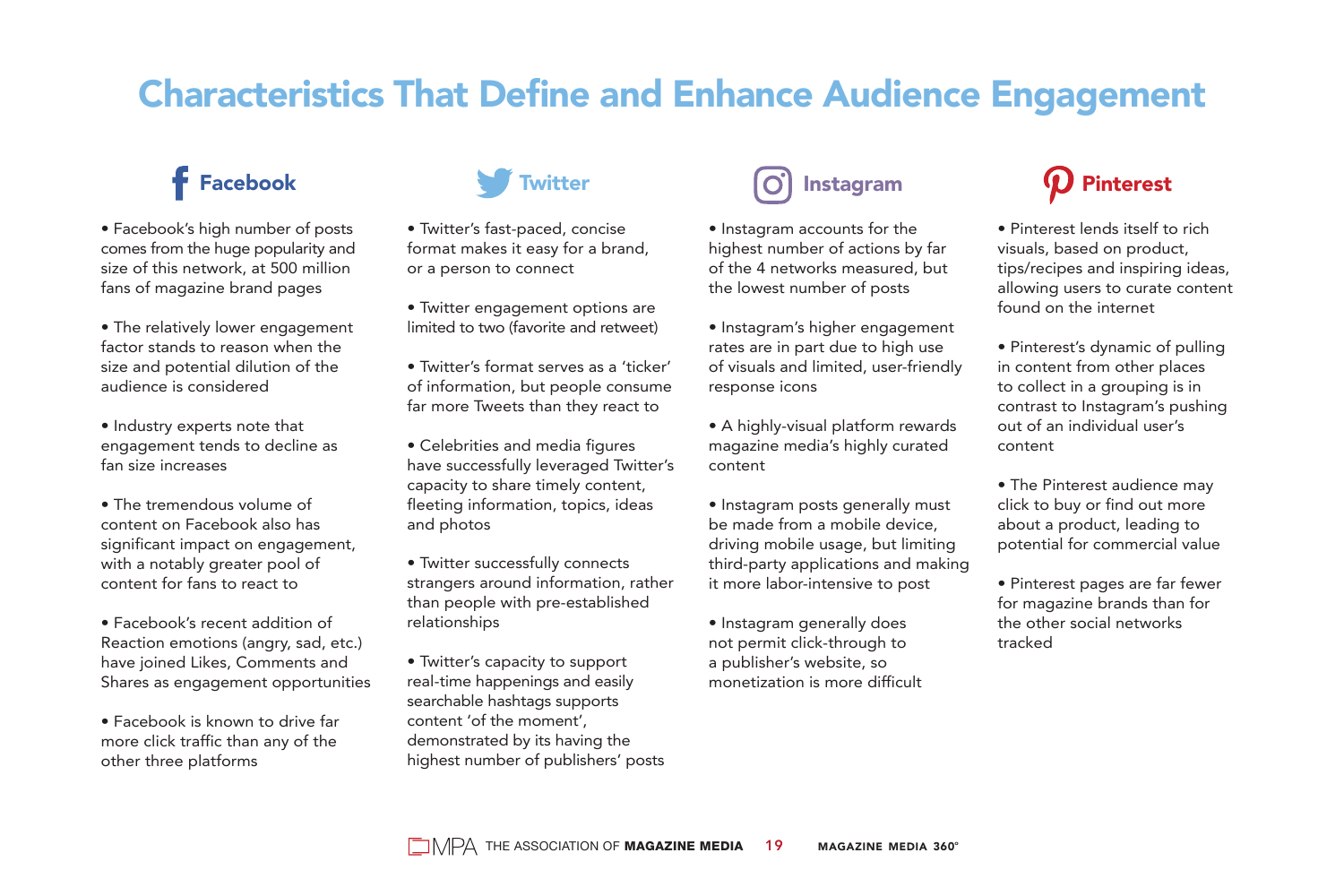SOCIAL MEDIA ENGAGEMENT FACTORS BY SOCIAL NETWORK (median) | 2018 QTR 1

## Magazine media brands are the original (and still most powerful) influencers

|                                    | <b>Facebook</b> | <b>Twitter</b> | Instagram     | <b>Pinterest</b> |
|------------------------------------|-----------------|----------------|---------------|------------------|
| <b>MAGAZINE MEDIA</b>              |                 |                |               |                  |
| <b>Total Likes/Followers</b>       | 497,038,857     | 298,697,387    | 265,092,550   | 28,949,576       |
| <b>Total Engagement Actions</b>    | 160,333,335     | 43,850,049     | 1,056,352,085 | 791,865          |
| <b>Total Publisher Posts</b>       | 185,953         | 327,592        | 35,037        | 64,342           |
| <b>Engagement Factor*</b> (median) | 269             | 24             | 4,090         | 10               |
|                                    |                 |                |               |                  |
| <b>NON-MAGAZINE MEDIA</b>          |                 |                |               |                  |
| <b>Total Likes/Followers</b>       | 564,657,220     | 362,142,781    | 122,499,786   | 35,351,383       |
| <b>Total Engagement Actions</b>    | 353,842,875     | 128,874,913    | 1,068,780,133 | 824,715          |
| <b>Total Publisher Posts</b>       | 244,007         | 516,497        | 44,372        | 94,648           |
| <b>Engagement Factor*</b> (median) | 221             | 29             | 2,575         | 8                |

#### \*SOCIAL MEDIA ENGAGEMENT FACTOR **=** SOCIAL MEDIA ACTIONS **÷** PUBLISHER POSTS

Sources: Facebook, Twitter, Instagram, Pinterest: Automatic collection through the social networks' APIs (Application Program Interface).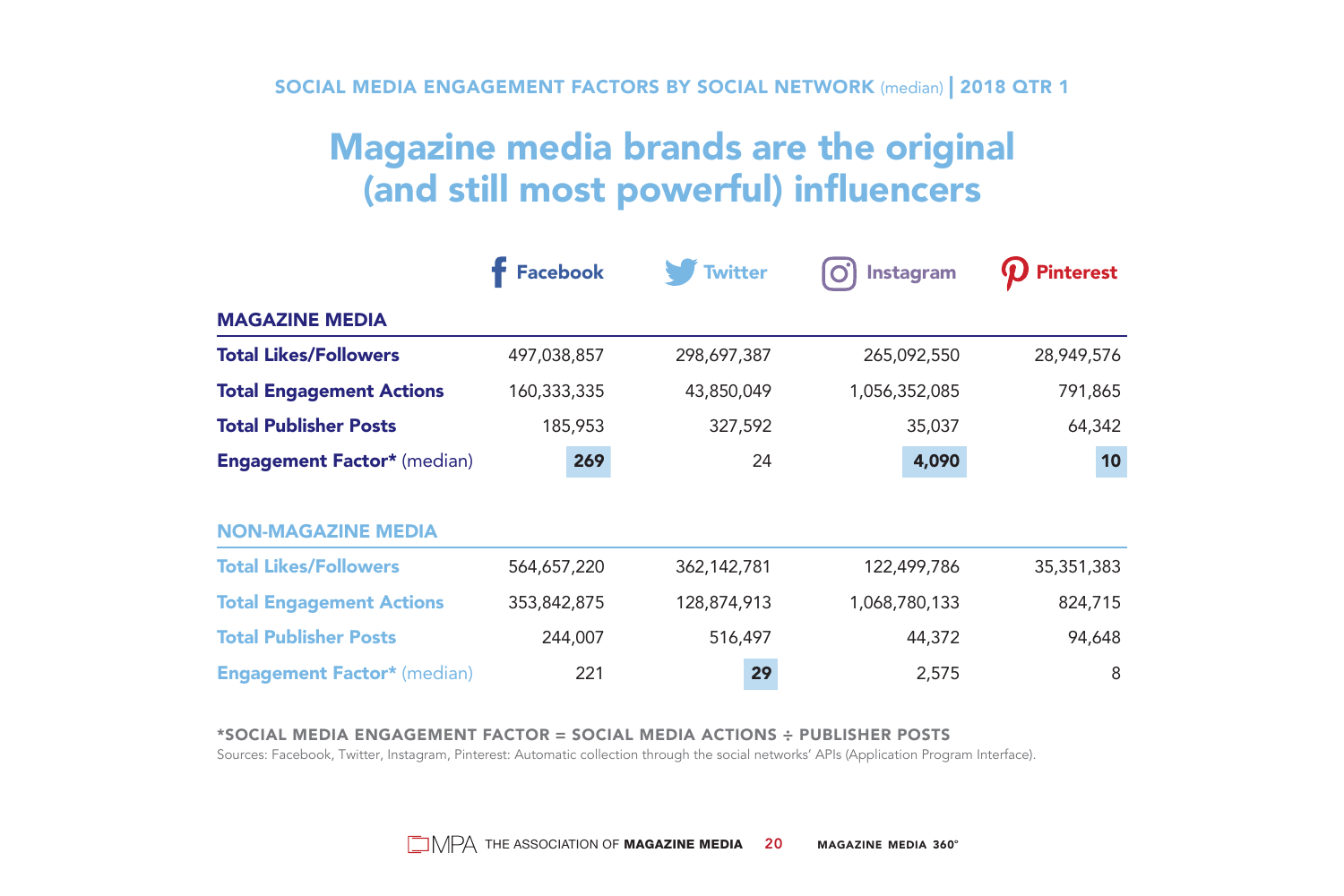## Social media engagement varies by network, content category and individual magazine brand

## **f** Facebook

#### Facebook ranks at #2 in Social Media Engagement Factor at

269 for 1st Quarter 2018. This Social Media Engagement Factor for all magazines is higher than that of non-magazine brands which post a median of 221. Engagement on Facebook, is driven by fairly high numbers of Publisher Posts (the 2nd highest among the four networks measured) as well as of Engagement Actions (also 2nd highest among the four networks).

## Instagram

Instagram followers of the social media content of magazine brands are strongly engaged with those pages. While Facebook has been the leading network for the magazine brand industry in terms of sheer volume of Fans (approximately half of the Likes/ Followers across the four measured networks), Instagram takes the lead in engagement, with a median Engagement Factor of 4,090—Social Media Actions per Publisher Post—versus 2,575 for non-magazine brands.

#### **Twitter**

At a median of 24 (less than non-magazine brands at 29), the industry Engagement Factor for Twitter is far lower than for either Instagram or Facebook-but with logical reason. Twitter's value is skewed more towards real-time happenings and towards events or causes that carry a clearly searchable hashtag. It performs best for magazine brands whose content is most timely.

## $\boldsymbol{\Omega}$  Pinterest

#### Pinterest, by far, has the lowest median Engagement Factor at

only 10. This is slightly higher than non-magazine brands who come in at 8. A virtual "visual search engine," Pinterest suits brands with graphically-rich content as well as those with e-commerce. While many magazine brands may continue to find success on Pinterest, it's not for every brand. Very few of the magazine brands participating in the Social Media Report have developed Pinterest pages to the level that there would be plethora of social media engagement data.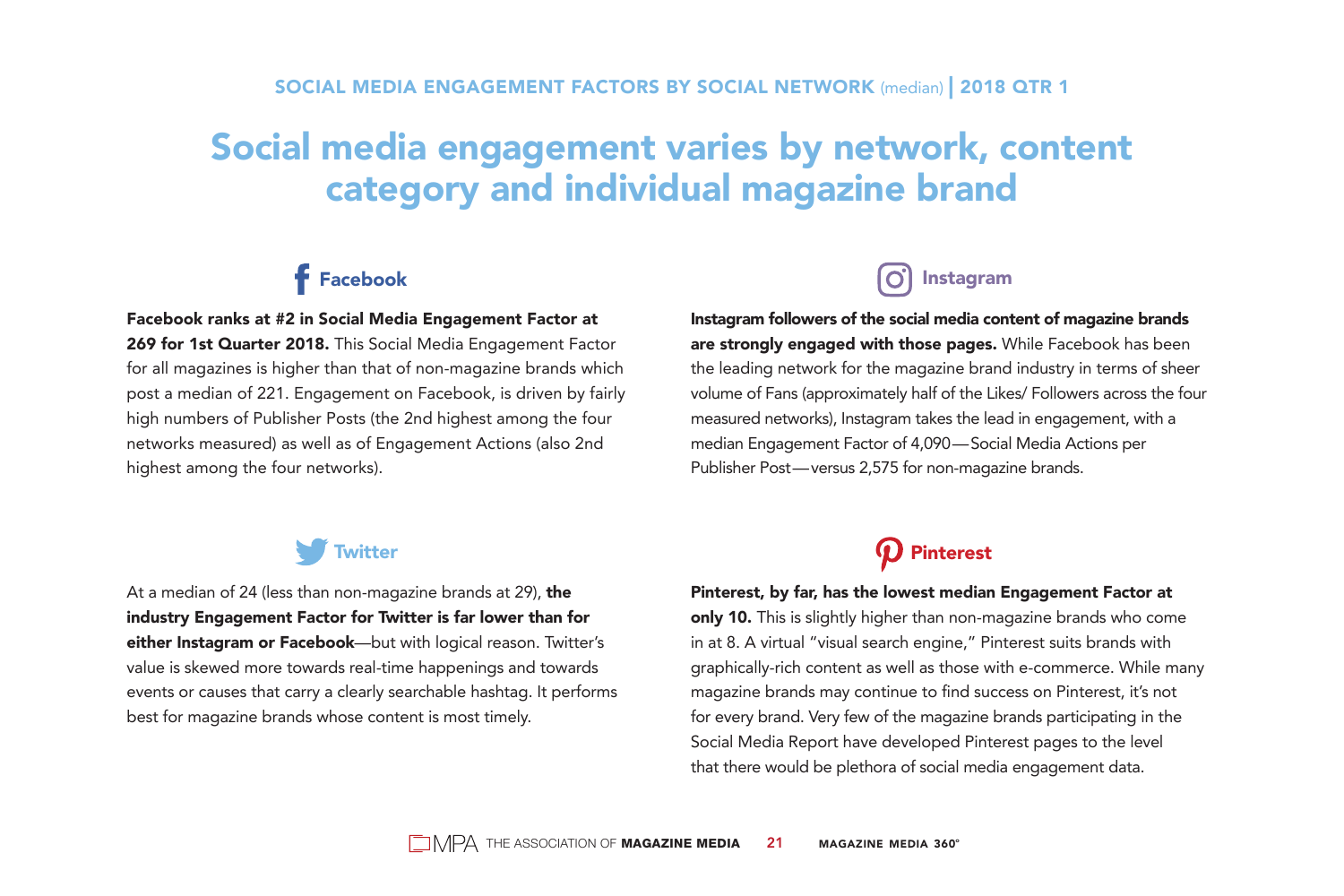## Social Media Engagement Factor Trends by Quarter: Facebook

Magazine brands demonstrate consistency of influence over time



Source: Facebook Automatic tabulation through social networks' APIs (Application Program Interface) collected by SocialFlow. April, 2018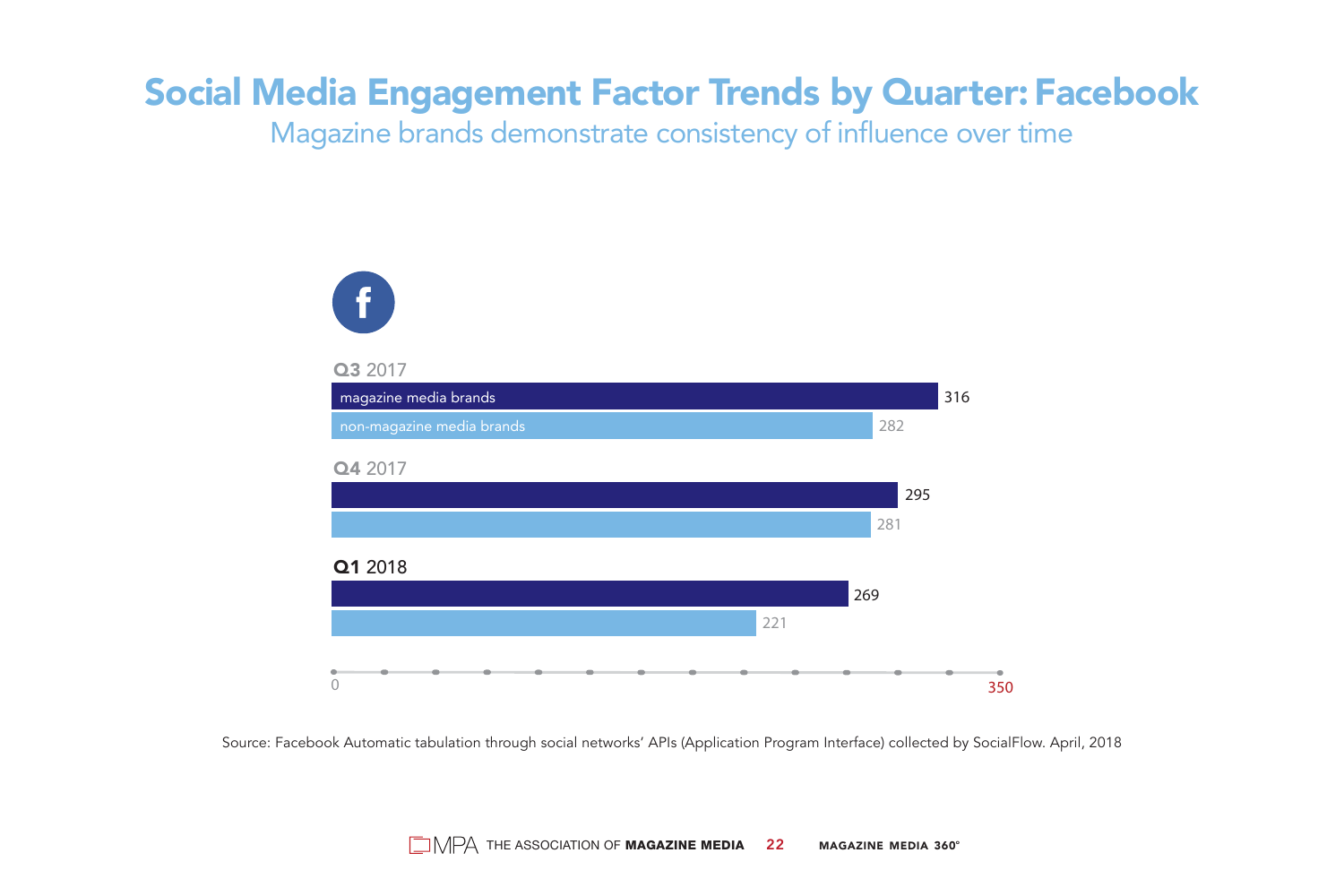## Social Media Engagement Factor Trends by Quarter: Twitter

Magazine brands demonstrate consistency of influence over time



Source: Twitter Automatic tabulation through social networks' APIs (Application Program Interface) collected by SocialFlow. April, 2018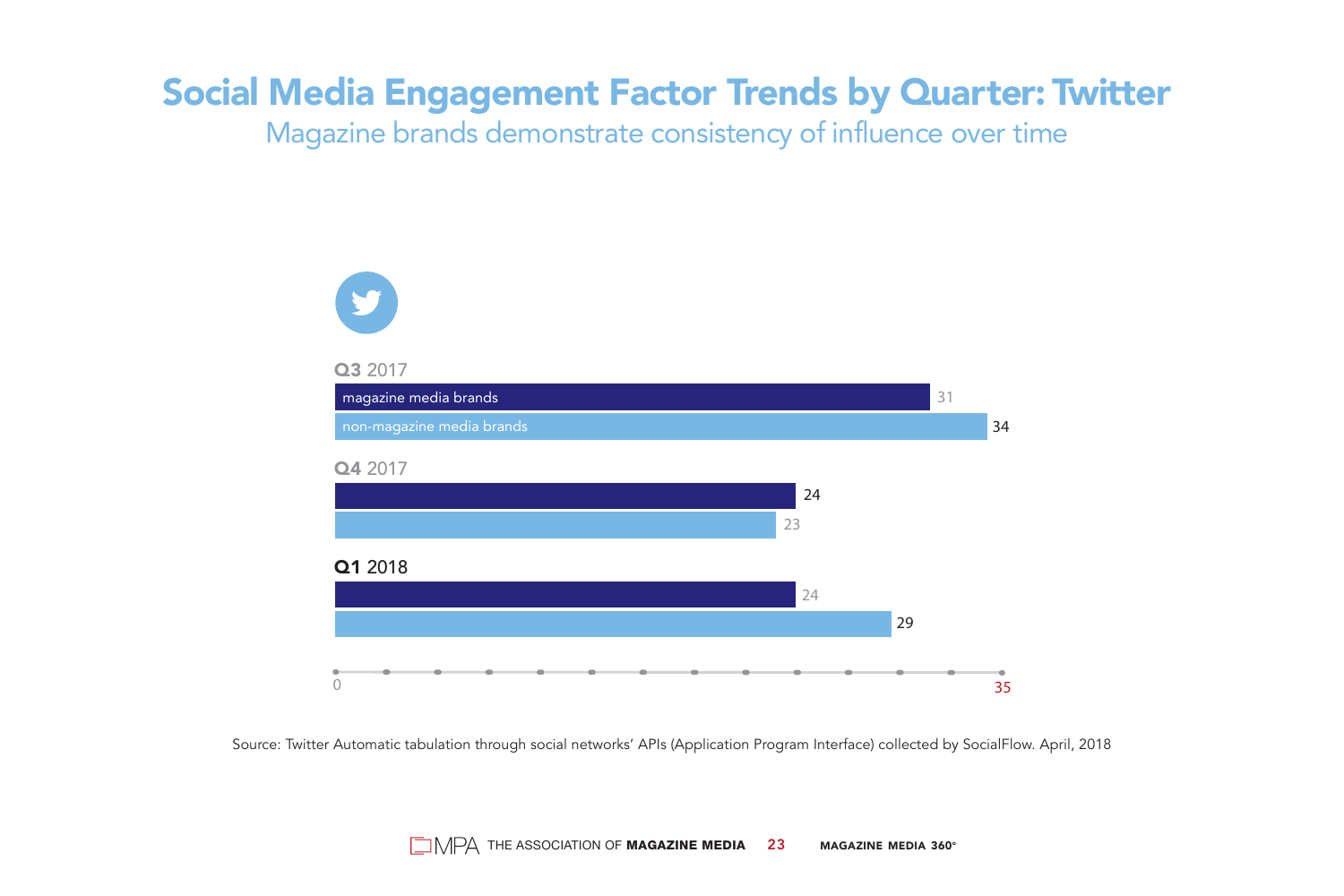## Social Media Engagement Factor Trends by Quarter: Instagram

Magazine brands demonstrate consistency of influence over time



Source: Instagram Automatic tabulation through social networks' APIs (Application Program Interface) collected by SocialFlow. April, 2018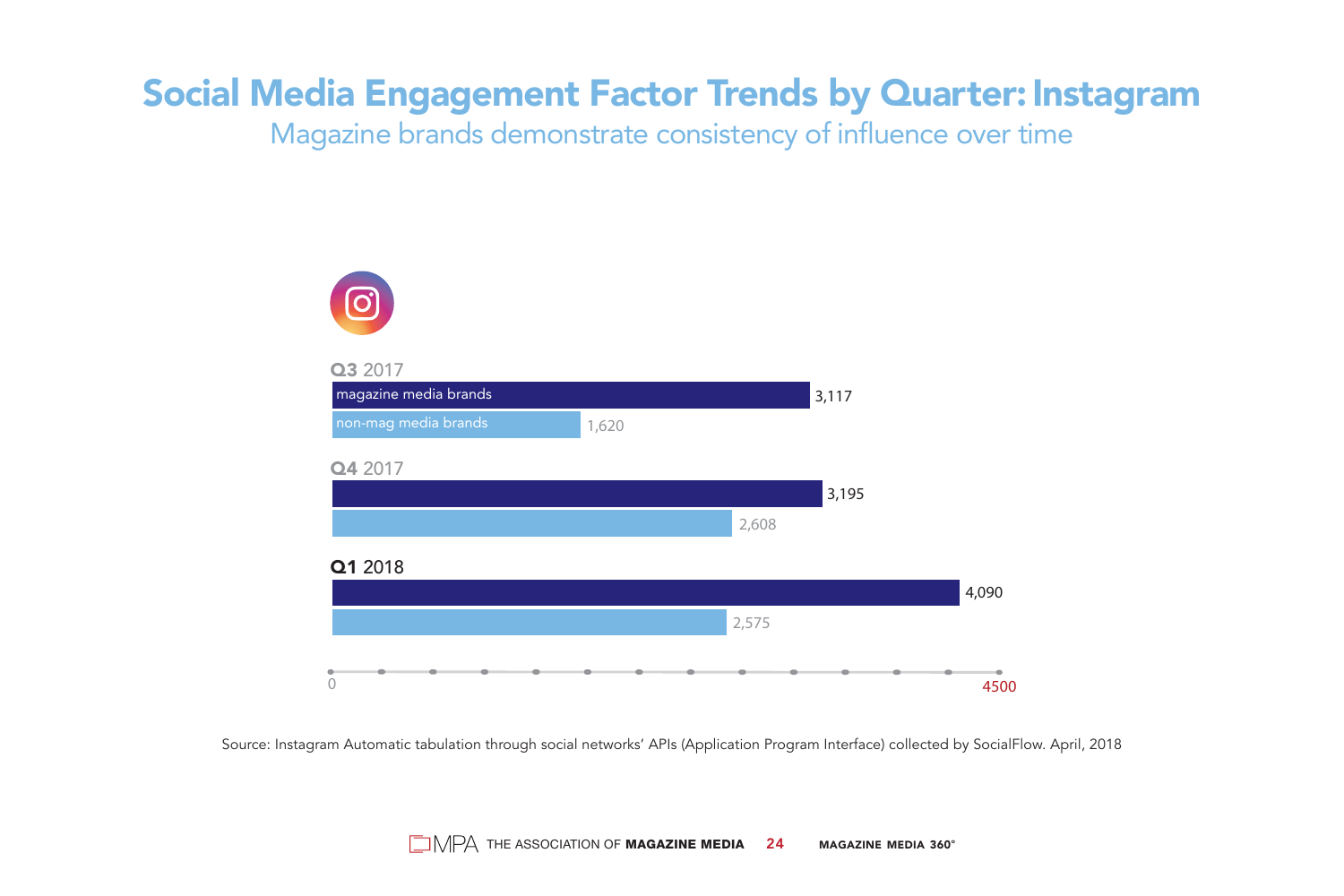## Social Media Engagement Factor Trends by Quarter: Pinterest

Magazine brands demonstrate consistency of influence over time



Source: Pinterest Automatic tabulation through social networks' APIs (Application Program Interface) collected by SocialFlow. April, 2018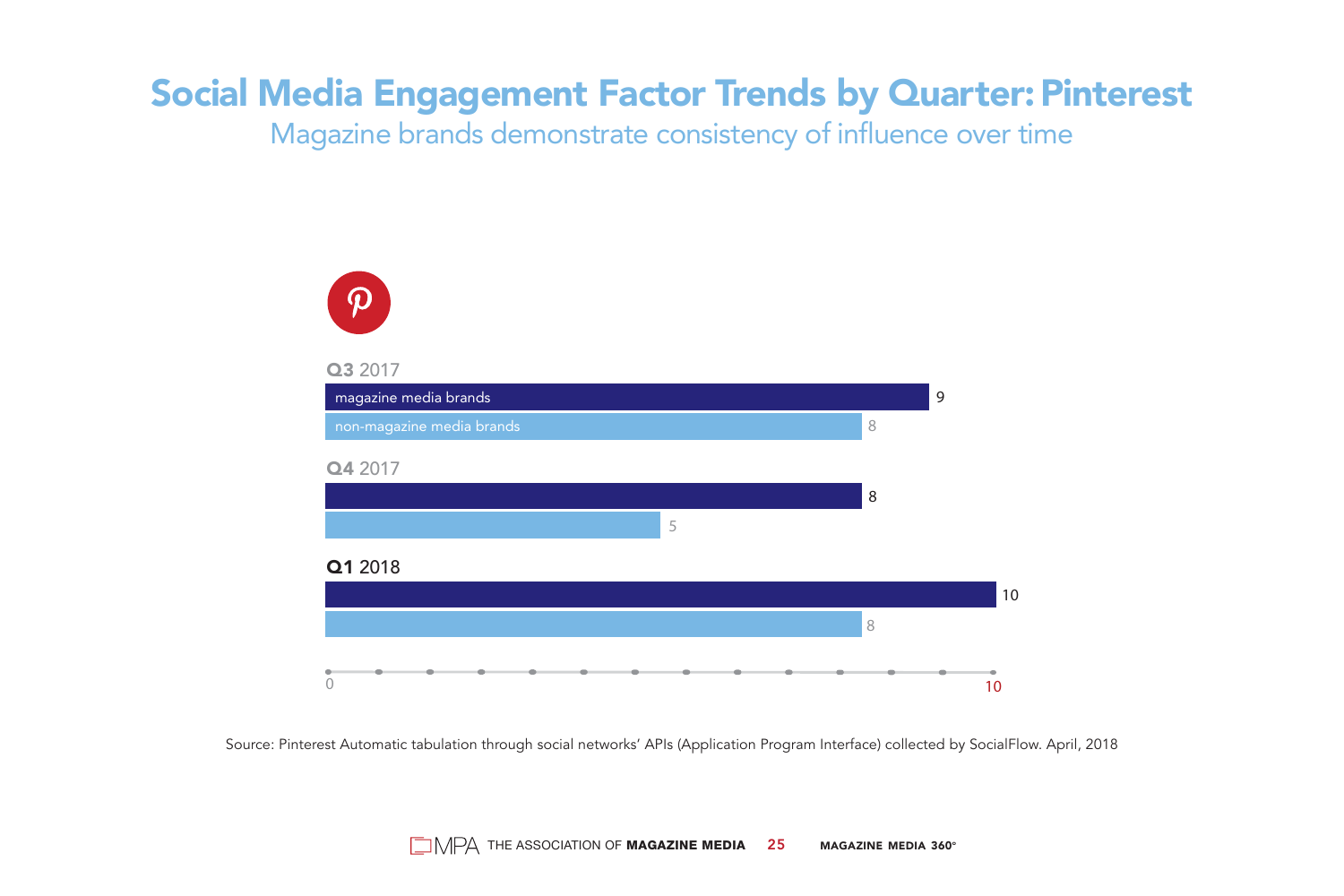#### SOCIAL MEDIA ENGAGEMENT FACTOR BY CATEGORY (median) | 2018 QTR 1 Action and Adventure Enthusiast



#### SOCIAL MEDIA ENGAGEMENT FACTOR **=** SOCIAL MEDIA ACTIONS **÷** PUBLISHER POSTS

Magazine Media Brands: National Geographic Adventure, Outdoor Life, Outside, Powder, Ski, Snowboarder Magazine, Surfer, Transworld SKATEboarding, TransWorld SNOWboarding. Non-Magazine Media Brands: Grand View Outdoors, On The Snow, Outdoor Channel, OutdoorHub, Section Hiker, Wide Open Spaces. Sources: Facebook, Twitter, Instagram, Pinterest: Automatic tabulation through social networks' APIs (Application Program Interface) collected by SocialFlow.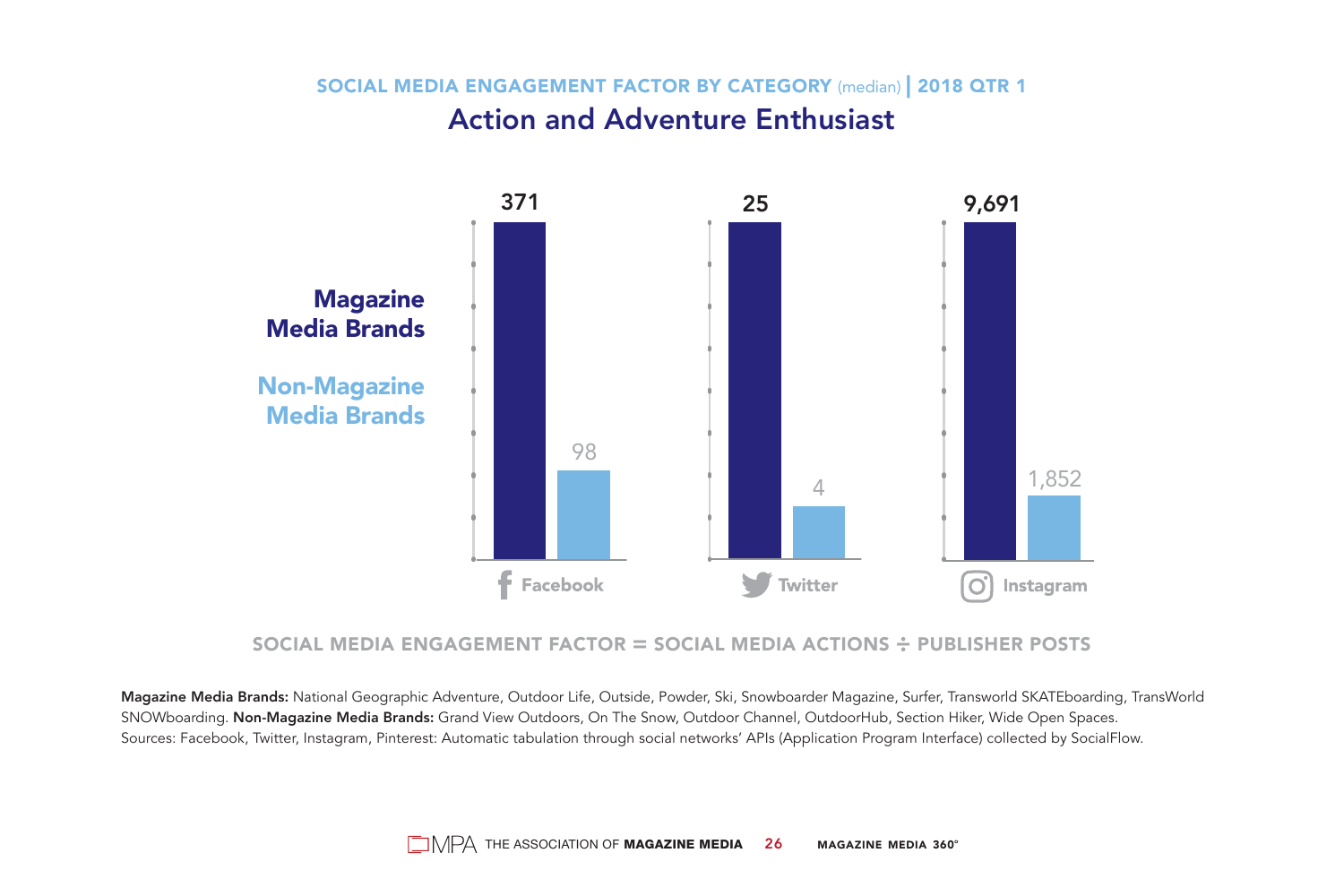#### SOCIAL MEDIA ENGAGEMENT FACTOR BY CATEGORY (median) | 2018 QTR 1 **Automotive**



#### SOCIAL MEDIA ENGAGEMENT FACTOR **=** SOCIAL MEDIA ACTIONS **÷** PUBLISHER POSTS

Magazine Media Brands: 4 Wheel & Off-Road, ATV Rider, Automobile, Car and Driver, Car Craft, Chevy High Performance, Diesel Power, Dirt Rider, European Car, Four Wheeler, Hot Rod, Jp, Lowrider, Motor Trend, Muscle Mustangs & Fast Fords, Mustang Monthly, Road & Track, Street Rodder, Super Chevy, Super Street, Truck Trend, Truckin', Vette. Non-Magazine Media Brands: AutoBlog, CarBuzz, Cars.com, Carscoops, Chevy Hardcore, Corvette Online, Diesel Army, Dragzine, Drive Tribe, EngineLabs, Ford Muscle, FordNXT, Jalopnik, KBB.com, LSX Magazine, Off Road Xtreme, Rod Authority, Speed Video, Street Muscle, The Fast Lane Truck, Topspeed, Turnology. Sources: Facebook, Twitter, Instagram, Pinterest: Automatic tabulation through social networks' APIs (Application Program Interface) collected by SocialFlow.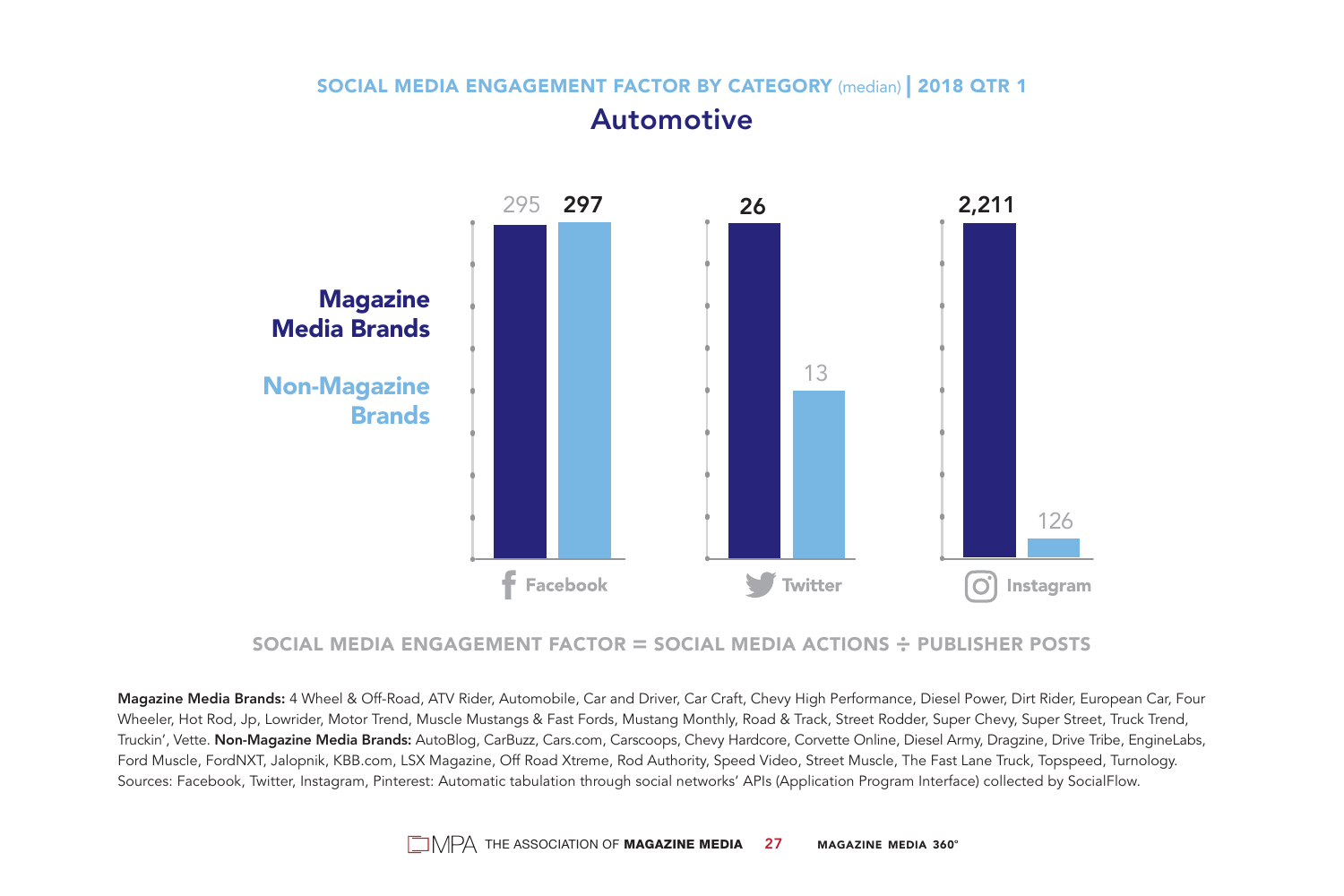SOCIAL MEDIA ENGAGEMENT FACTOR BY CATEGORY (median) | 2018 QTR 1

## Business and Finance



#### SOCIAL MEDIA ENGAGEMENT FACTOR **=** SOCIAL MEDIA ACTIONS **÷** PUBLISHER POSTS

Magazine Media Brands: Entrepreneur, Fast Company, Fortune, Inc., Money, The Economist. Non-Magazine Media Brands: Business Insider, CNN, CNN Money, Crunchbase, International Business Times, Mainstreet, MarketWatch, Motley Fool, MSN Money, The Balance, TheStreet, Yahoo! Finance, Zero Hedge. Sources: Facebook, Twitter, Instagram, Pinterest: Automatic tabulation through social networks' APIs (Application Program Interface) collected by SocialFlow.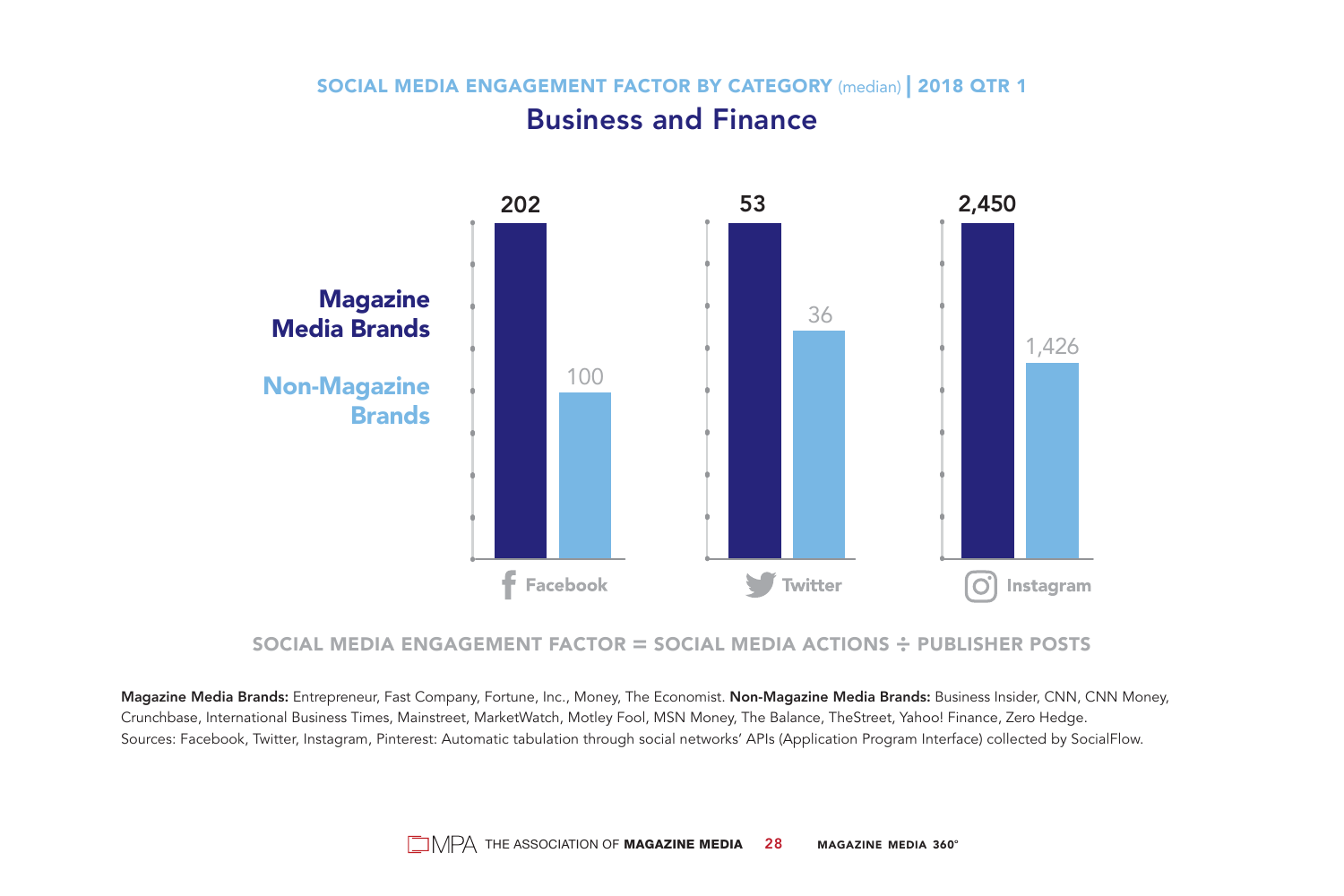SOCIAL MEDIA ENGAGEMENT FACTOR BY CATEGORY (median) | 2018 QTR 1

#### Current Events and Political Commentary



#### SOCIAL MEDIA ENGAGEMENT FACTOR **=** SOCIAL MEDIA ACTIONS **÷** PUBLISHER POSTS

Magazine Media Brands: New York Magazine, The Atlantic, The Economist, The New Yorker, Time, Vanity Fair. Non-Magazine Media Brands: Drudge Report, Huffington Post, Motley Fool, NPR, Politico, QZ, Salon, Slate, The Blaze, The Hill, The Root, Vox.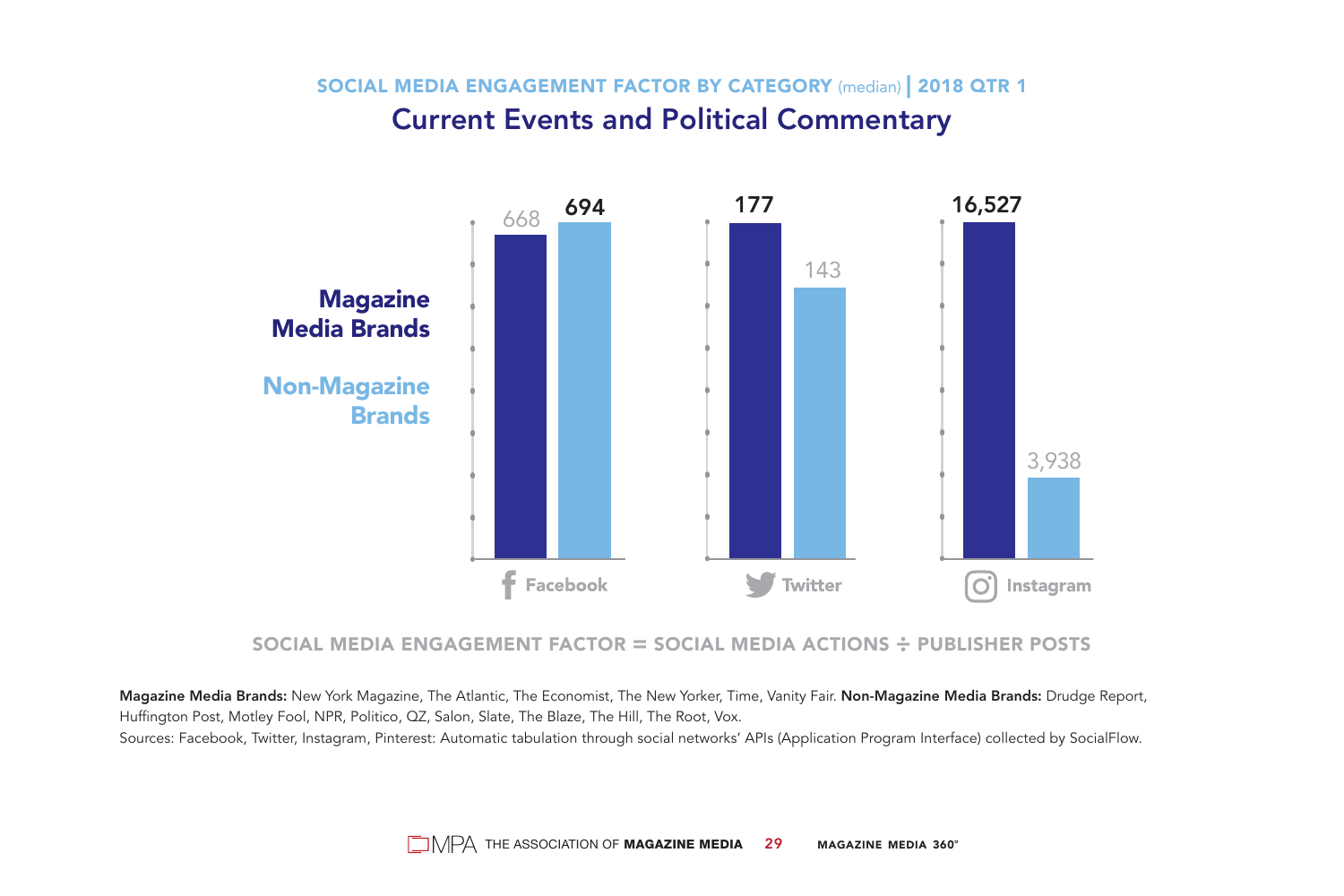### SOCIAL MEDIA ENGAGEMENT FACTOR BY CATEGORY (median) | 2018 QTR 1 Epicurean



#### SOCIAL MEDIA ENGAGEMENT FACTOR **=** SOCIAL MEDIA ACTIONS **÷** PUBLISHER POSTS

Magazine Media Brands: AllRecipes, Bon Appétit, Cooking Light, EatingWell, Food & Wine, Food Network Magazine, Grub Street, Louisiana Cookin', People Food, Rachael Ray Every Day, Saveur, Taste of Home, Taste of the South. Non-Magazine Media Brands: CD Kitchen, Chowhound, Delish, Food52, Genius Kitchen, Huffington Post Food Beast, HuffPost Kitchen Daily, HuffPost Taste, MyRecipes, OhMyVeggies, Recipe.com, Serious Eats, Simply Recipes, Tasting Table, The Daily Meal, The Kitchn, VegKitchen, Yummly.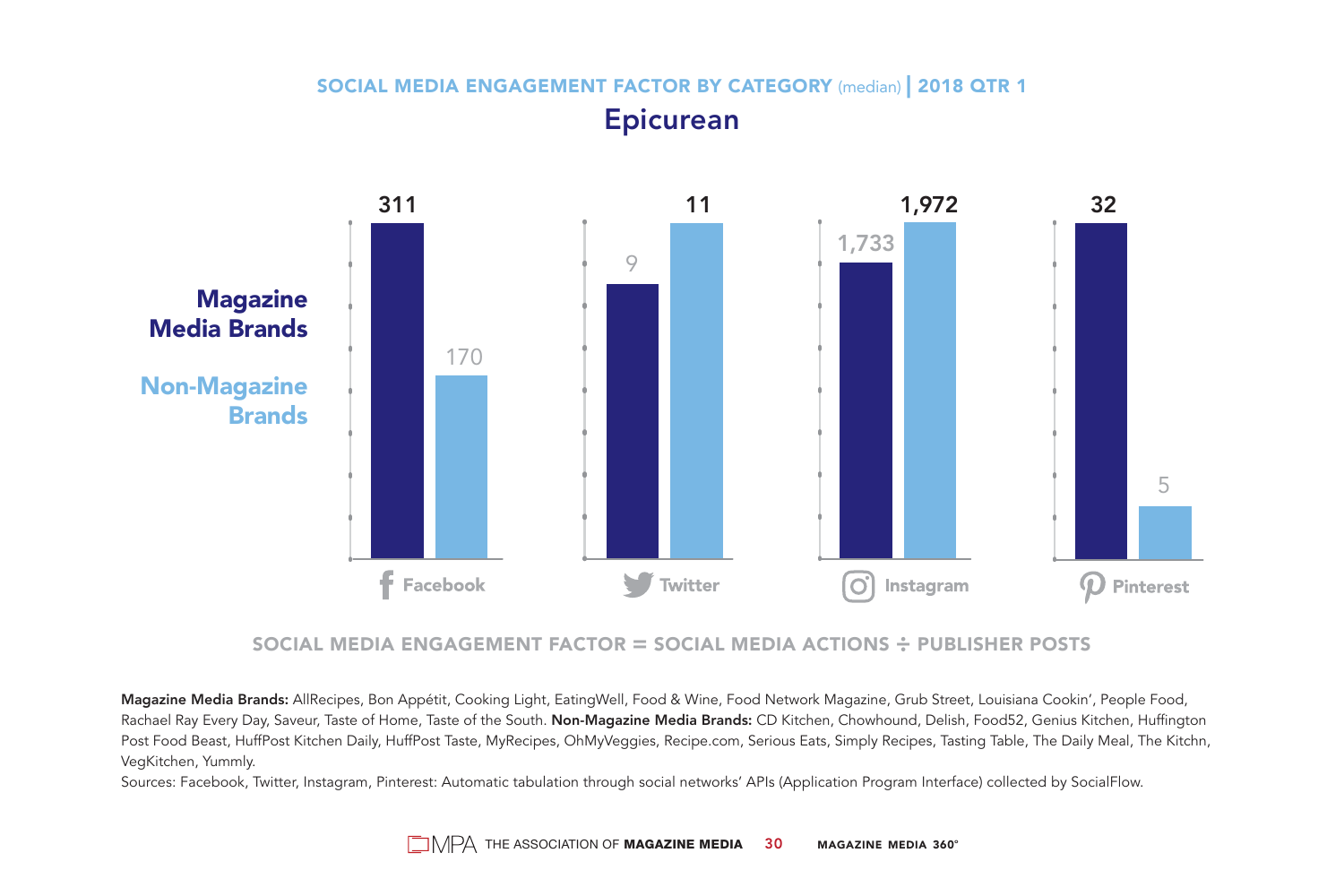#### SOCIAL MEDIA ENGAGEMENT FACTOR BY CATEGORY (median) | 2018 QTR 1 Health and Fitness



#### SOCIAL MEDIA ENGAGEMENT FACTOR **=** SOCIAL MEDIA ACTIONS **÷** PUBLISHER POSTS

Magazine Media Brands: Diabetic Living, Health, Men's Health, Muscle & Fitness, Prevention, SHAPE, Women's Health, Yoga Journal. Non-Magazine Media Brands: Active, Authority Nutrition, Bodybuilding.com, Do You Yoga, Eat This, Not That!, Everyday Health, Health Central, Health Grades, Health Line, LiveStrong, MedicineNet, Muscle & Strength, PopSugar Fitness, VeryWell.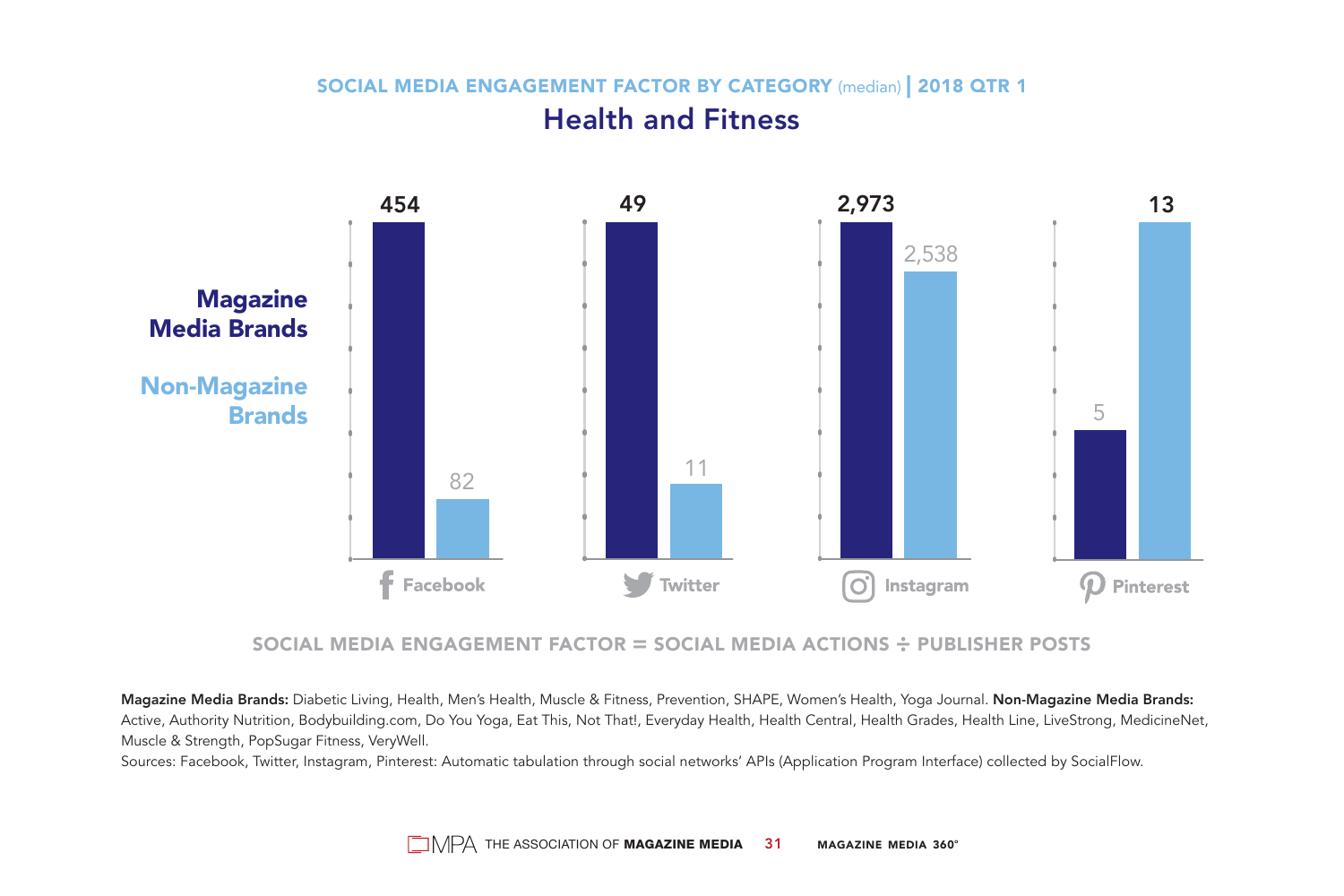#### SOCIAL MEDIA ENGAGEMENT FACTOR BY CATEGORY (median) | 2018 QTR 1

#### Home and Garden



#### SOCIAL MEDIA ENGAGEMENT FACTOR **=** SOCIAL MEDIA ACTIONS **÷** PUBLISHER POSTS

Magazine Media Brands: Architectural Digest, Better Homes and Gardens, Birds & Blooms, Coastal Living, Country Living, Do It Yourself, Domino, Elle Décor, HGTV Magazine, House Beautiful, Midwest Living, Southern Lady, Southern Living, The Cottage Journal, The Family Handyman, This Old House, Traditional Home, Veranda. Non-Magazine Media Brands: Apartment Therapy, Bob Vila, Design Milk, Design Sponge, DIY Network, Do It Yourself, Freshome, Gardening Know How, House Plans, Houzz, Lonny.com, My Domaine, Remodelista, The Spruce.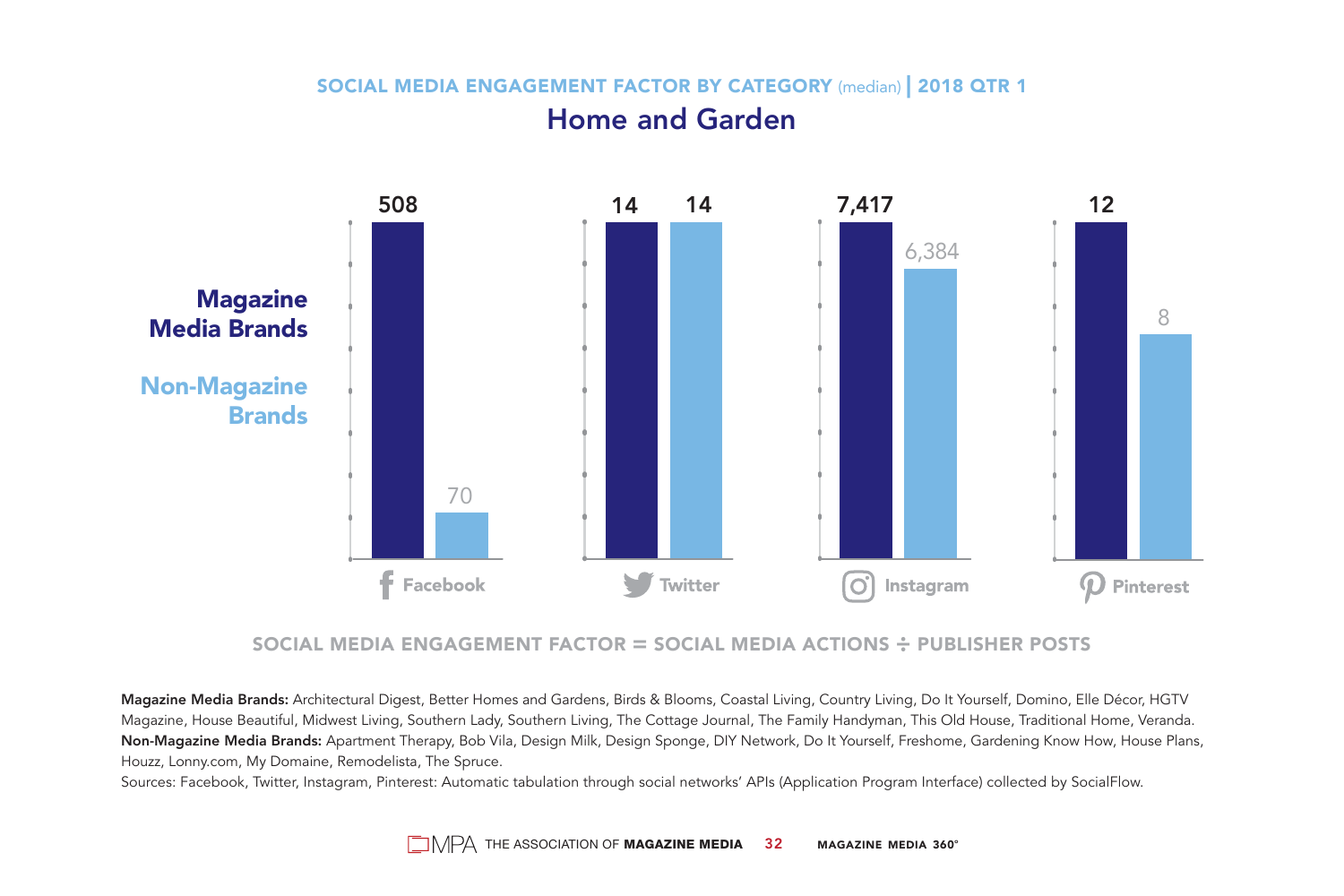SOCIAL MEDIA ENGAGEMENT FACTOR BY CATEGORY (median) | 2018 QTR 1 Men's Fashion, Grooming and Lifestyle



#### SOCIAL MEDIA ENGAGEMENT FACTOR **=** SOCIAL MEDIA ACTIONS **÷** PUBLISHER POSTS

Magazine Media Brands: Esquire, GQ, Men's Health, Men's Journal, Playboy. Non-Magazine Media Brands: AskMen, Deadspin, Gear Patrol, George Hahn, Hypebeast, The Art of Manliness, The Sartorialist, UrbanDaddy.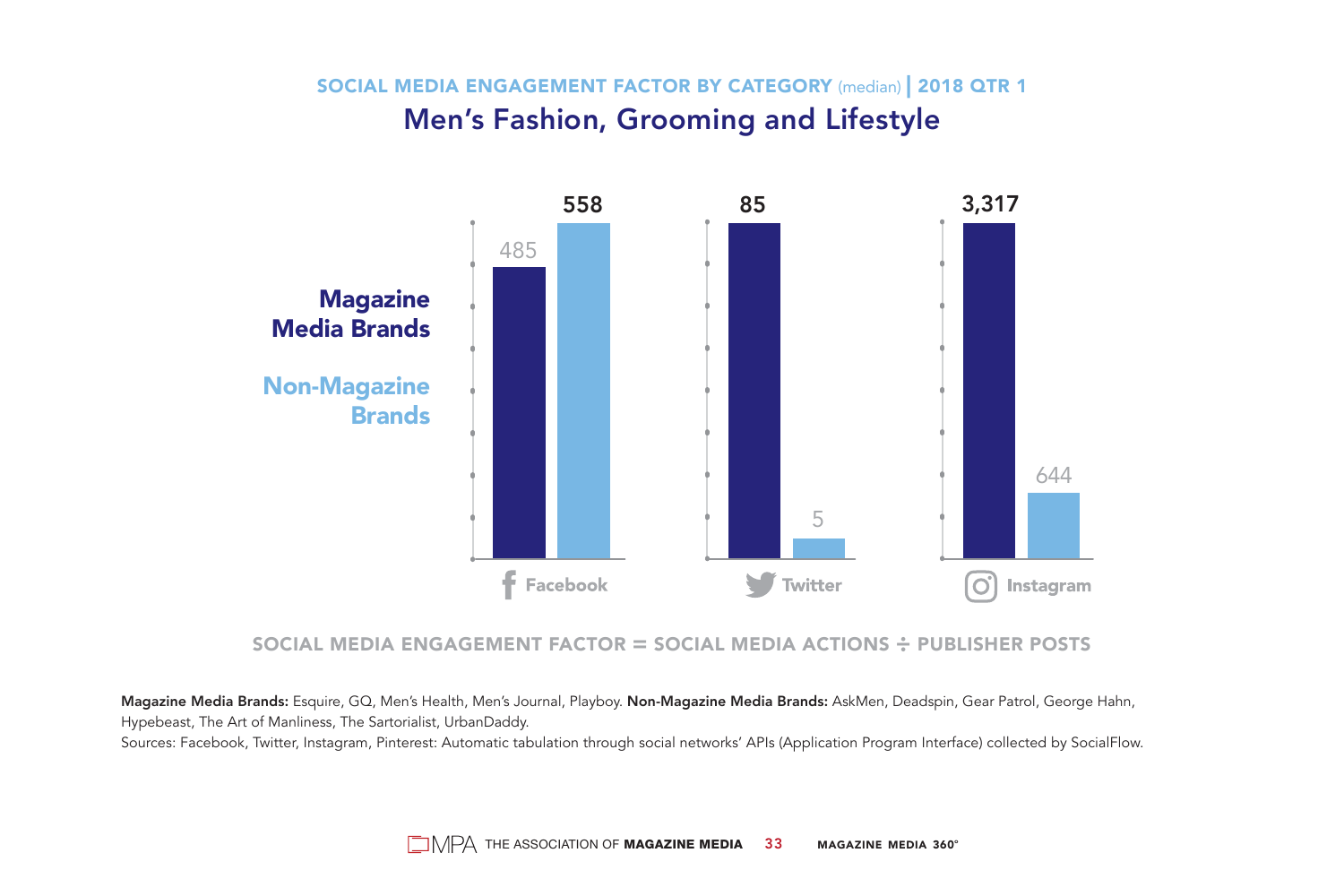SOCIAL MEDIA ENGAGEMENT FACTOR BY CATEGORY (median) | 2018 QTR 1 Popular Culture and Entertainment



#### SOCIAL MEDIA ENGAGEMENT FACTOR **=** SOCIAL MEDIA ACTIONS **÷** PUBLISHER POSTS

Magazine Media Brands: Entertainment Weekly, National Enquirer, OK! Magazine, People, People Babies, People Country, People en Español, People Pets, People Style, SI Swimsuit, Soap Opera Digest, Star, Us Weekly, Vanity Fair, Vulture. Non-Magazine Media Brands: AOL Celebrity, A.V. Club, Bossip, BuzzFeed, CNN Entertainment, Deadline Hollywood, E! Online, ET Online, HipHopWired, Hollywood Life, i-D, imdb, Jezebel, Just Jared, Perez Hilton, Pitchfork, Pop Sugar, Quien, Radar Online, Rotten Tomatoes, The Daily Beast, The Wrap, TMZ, Wonderwall.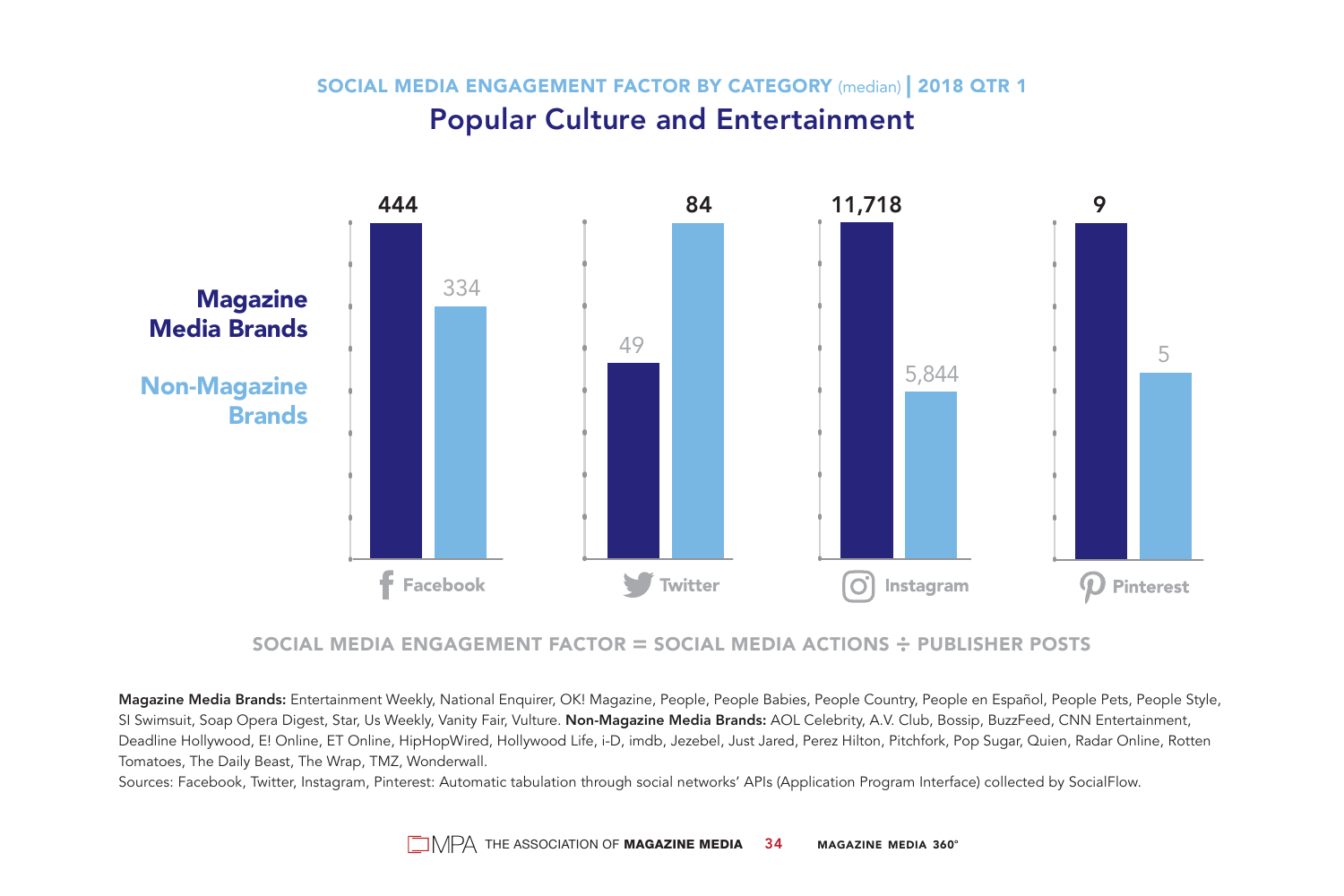SOCIAL MEDIA ENGAGEMENT FACTOR BY CATEGORY (median) | 2018 QTR 1 Sports Enthusiast (Participatory)



#### SOCIAL MEDIA ENGAGEMENT FACTOR **=** SOCIAL MEDIA ACTIONS **÷** PUBLISHER POSTS

Magazine Media Brands: Backpacker, Bicycling, Bike, Boating, Canoe & Kayak, Field & Stream, Game & Fish, Golf Digest, Guns & Ammo, In-Fisherman, Marlin, National Geographic Adventure, Outdoor Life, Outside, Petersen's Hunting, Powder, Range365, Recoil, Runner's World, Sail Magazine, Salt Water Sportsman, Scuba Diving, SHOT Business, Ski, Snowboarder Magazine, Sport Diver, Sport Fishing, SUP Magazine, Surfer, Transworld SKATEboarding, TransWorld SNOWboarding, Wakeboarding, Yachting. Non-Magazine Media Brands: Bassmaster, Bike Radar, Golf Channel, Golf WRX, Grand View Outdoors, LetsRun.com, Mountain Bike Review, On The Snow, Outdoor Channel, OutdoorHub, RunnerSpace, Section Hiker, The Truth About Guns, Wide Open Spaces.

Sources: Facebook, Twitter, Instagram, Pinterest: Automatic tabulation through social networks' APIs (Application Program Interface) collected by SocialFlow.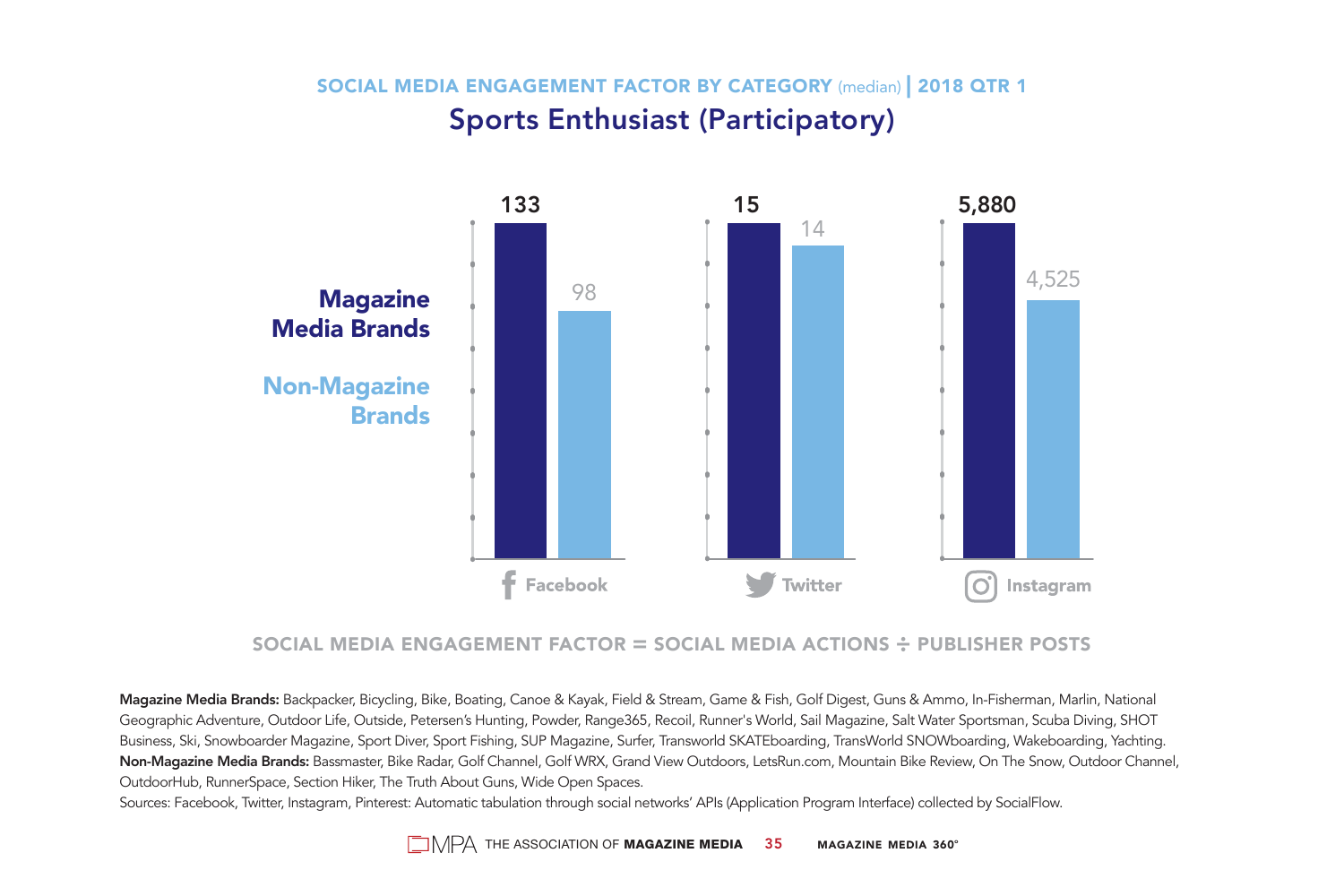#### SOCIAL MEDIA ENGAGEMENT FACTOR BY CATEGORY (median) | 2018 QTR 1 Thought Leader



#### SOCIAL MEDIA ENGAGEMENT FACTOR **=** SOCIAL MEDIA ACTIONS **÷** PUBLISHER POSTS

Magazine Media Brands: Fortune, National Geographic Magazine, New York Magazine, The Atlantic, The Economist, The New Yorker, Time, Wired. Non-Magazine Media Brands: Drudge Report, Huffington Post, NPR, Politico, Poynter, QZ, Salon, Slate, TED.com, The Hill, Vox. Sources: Facebook, Twitter, Instagram, Pinterest: Automatic tabulation through social networks' APIs (Application Program Interface) collected by SocialFlow.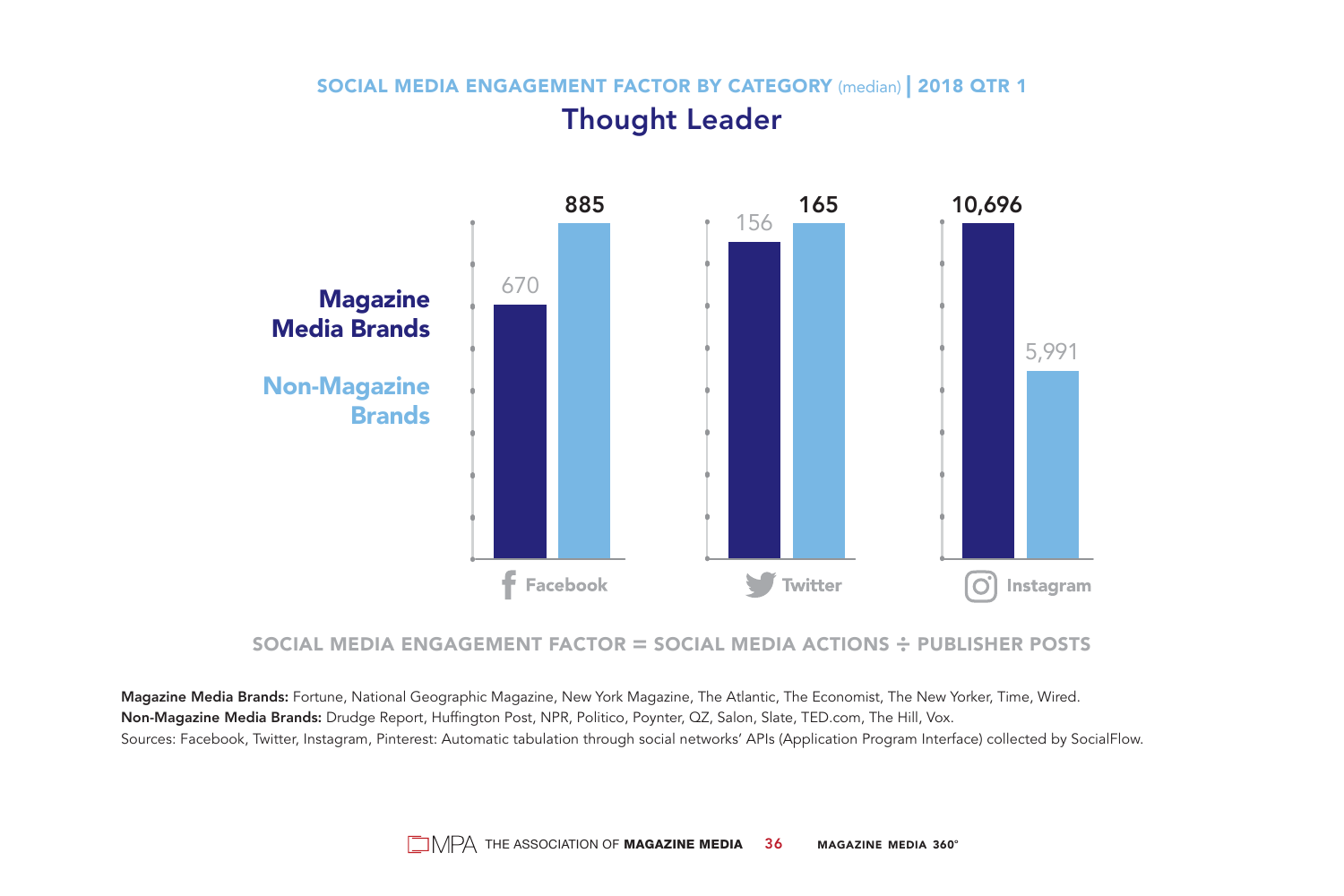#### SOCIAL MEDIA ENGAGEMENT FACTOR BY CATEGORY (median) | 2018 QTR 1 **Travel**



#### SOCIAL MEDIA ENGAGEMENT FACTOR **=** SOCIAL MEDIA ACTIONS **÷** PUBLISHER POSTS

Magazine Media Brands: AFAR, Condé Nast Traveler, Departures, Florida Travel + Life, National Geographic Magazine, National Geographic Traveler, Travel + Leisure. Non-Magazine Media Brands: Caribbean Journal, Fodor's Travel, Frommer's, Lonely Planet, Quintessentially Travel, Travel Channel, Trip Advisor, Trip Savvy, Trips To Discover, Zicasso.

Sources: Facebook, Twitter, Instagram, Pinterest: Automatic tabulation through social networks' APIs (Application Program Interface) collected by SocialFlow.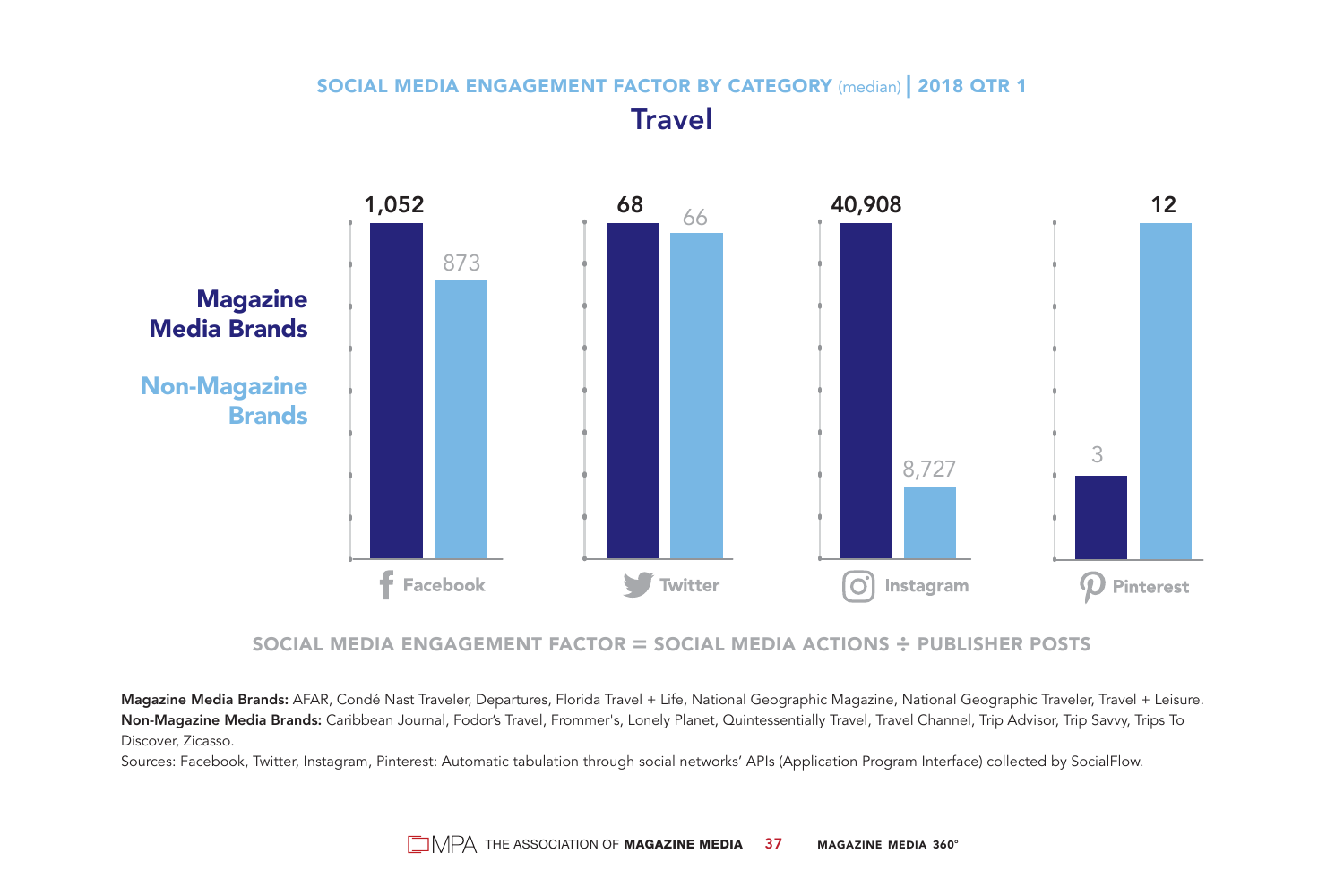SOCIAL MEDIA ENGAGEMENT FACTOR BY CATEGORY (median) | 2018 QTR 1 Women's Fashion and Beauty



#### SOCIAL MEDIA ENGAGEMENT FACTOR **=** SOCIAL MEDIA ACTIONS **÷** PUBLISHER POSTS

Magazine Media Brands: Allure, Elle, Glamour, Harper's Bazaar, InStyle, People Style, Seventeen, The Cut, Vogue, W. Non-Magazine Media Brands: Business of Fashion, Byrdie, eHow Fashion & Style, Fashionista, Into The Gloss, Refinery29, StyleBlazer, The Fashion Spot, Total Beauty, Who What Wear. Sources: Facebook, Twitter, Instagram, Pinterest: Automatic tabulation through social networks' APIs (Application Program Interface) collected by SocialFlow.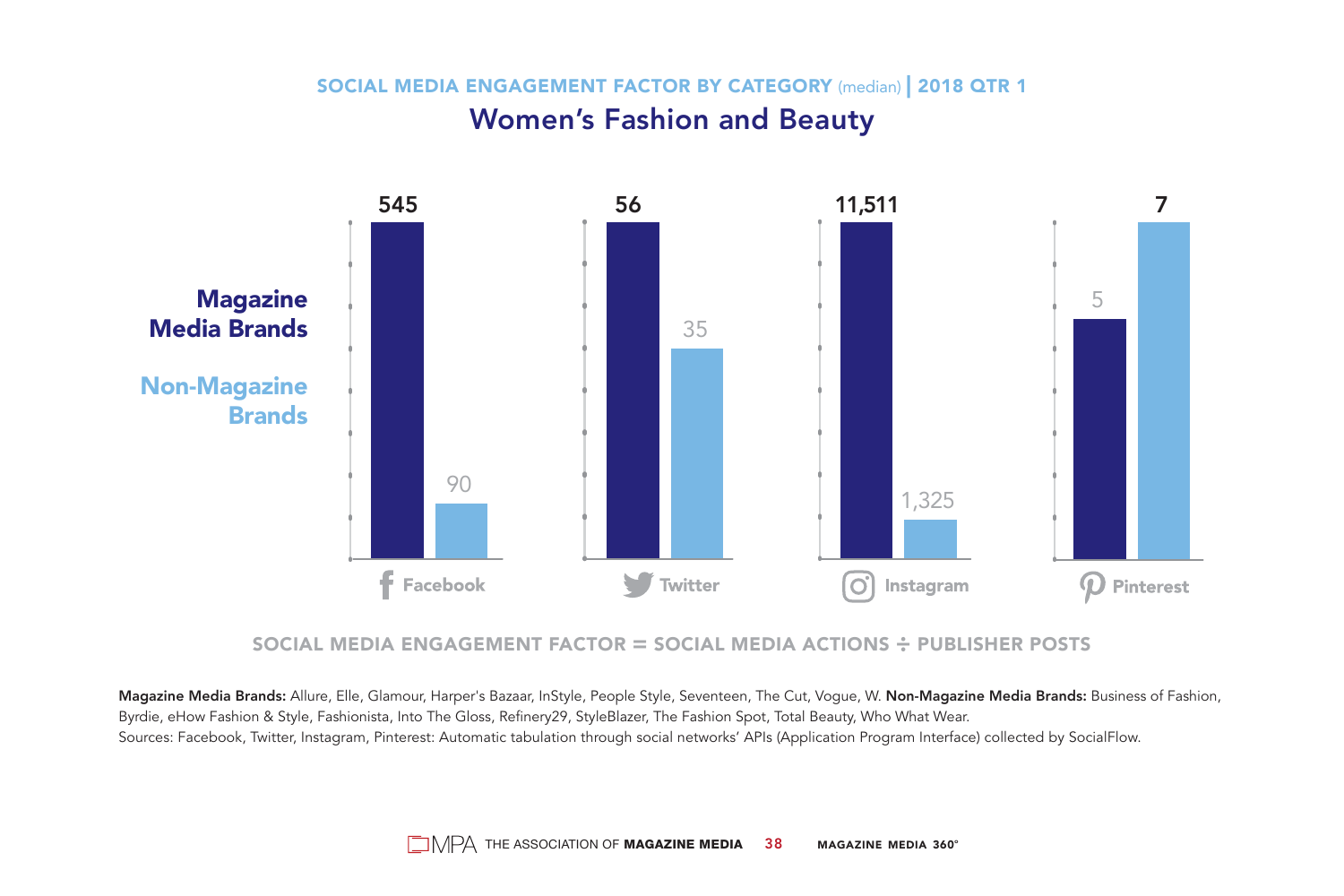SOCIAL MEDIA ENGAGEMENT FACTOR BY CATEGORY (median) | 2018 QTR 1 Women's Service and Lifestyle



#### SOCIAL MEDIA ENGAGEMENT FACTOR **=** SOCIAL MEDIA ACTIONS **÷** PUBLISHER POSTS

Magazine Media Brands: AARP The Magazine, Brides, Cosmopolitan, Family Circle, Glamour, Good Housekeeping, Marie Claire, Martha Stewart Living, Martha Stewart Weddings, MyWedding, O, The Oprah Magazine, Rachael Ray Every Day, Real Simple, Redbook, Seventeen, The Cut, The Strategist, Town & Country, Victoria, Woman's Day. Non-Magazine Media Brands: Bloglovin', Bustle, Hello Beautiful, Huffington Post Women, Jezebel, Madame Noire, MSN Lifestyle Network, Oxygen, PopSugar, PureWow, Refinery29, SheKnows, Style Me Pretty, Wedding Wire.

Sources: Facebook, Twitter, Instagram, Pinterest: Automatic tabulation through social networks' APIs (Application Program Interface) collected by SocialFlow.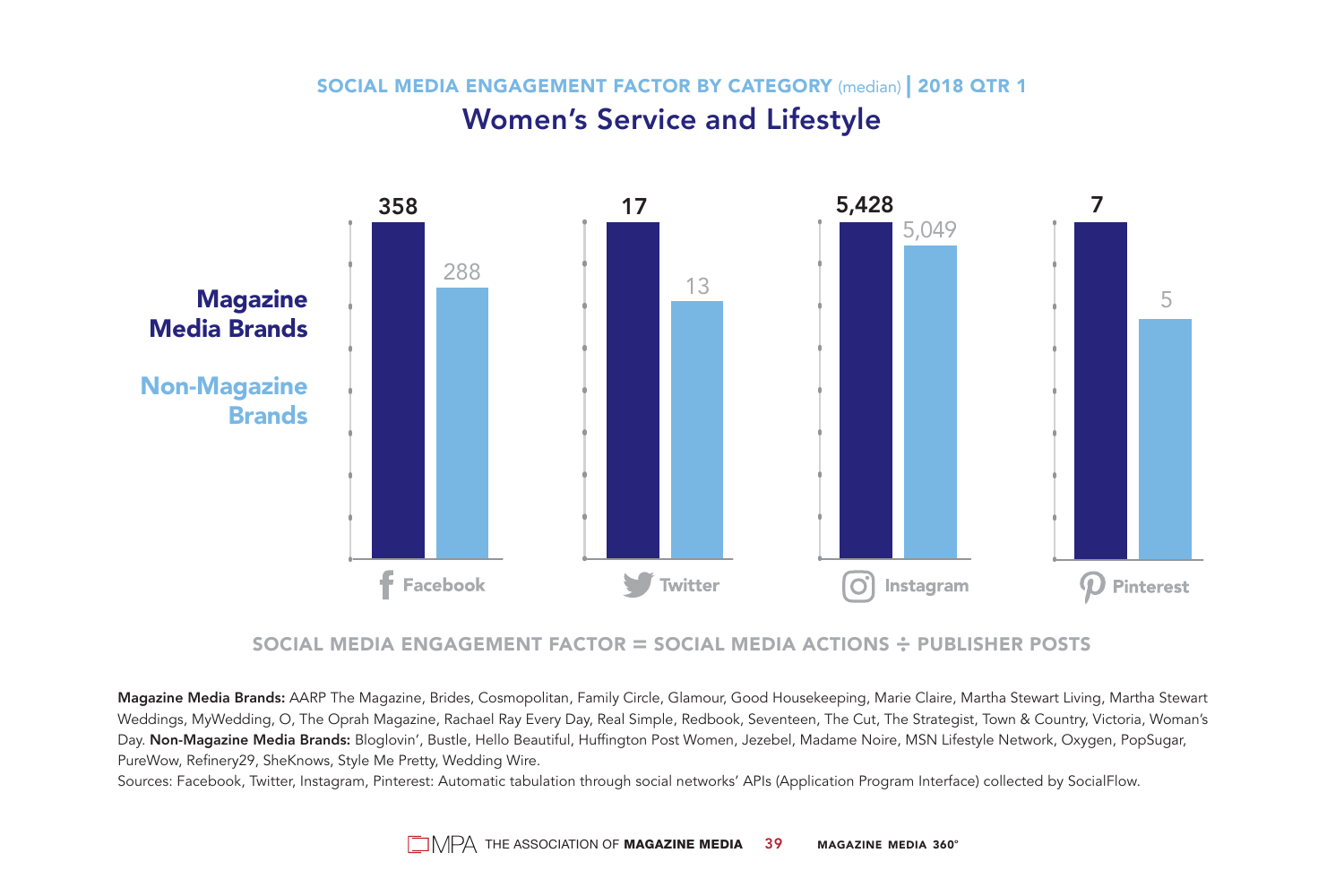#### Conversation Catalysts in each category among devoted users of each medium (index)

Magazine readers are the strongest everyday influencers in multiple product categories

| Overall                        | magazine<br>media | internet* | TV | radio |
|--------------------------------|-------------------|-----------|----|-------|
| <b>Conversation Catalysts®</b> | 155               | 96        | 91 | 129   |
| telecom                        | 196               | 103       | 94 | 148   |
| finance                        | 178               | 90        | 82 | 136   |
| wine & spirits                 | 176               | 97        | 94 | 146   |
| children                       | 173               | 89        | 80 | 146   |
| auto                           | 169               | 94        | 96 | 131   |
| home                           | 169               | 94        | 90 | 135   |
| tech                           | 166               | 103       | 80 | 128   |
| household                      | 164               | 91        | 90 | 128   |
| beverage                       | 163               | 99        | 94 | 129   |
| travel                         | 162               | 88        | 79 | 126   |
| sports/recreation              | 158               | 95        | 89 | 135   |
| retail/apparel                 | 156               | 97        | 90 | 127   |
| health                         | 155               | 92        | 91 | 125   |

\*Includes internet magazine activity and social media activity. Sample size: 31,629 Note: Conversation Catalysts® are people with wider social networks who are more involved in their communities and keep informed about more product categories than most Americans, defined according to a proprietary segmentation developed by Engagement Labs Index: Top quartile of users of each medium vs. adults 18–69. Source: TotalSocial® (January–December 2017) from Engagement Labs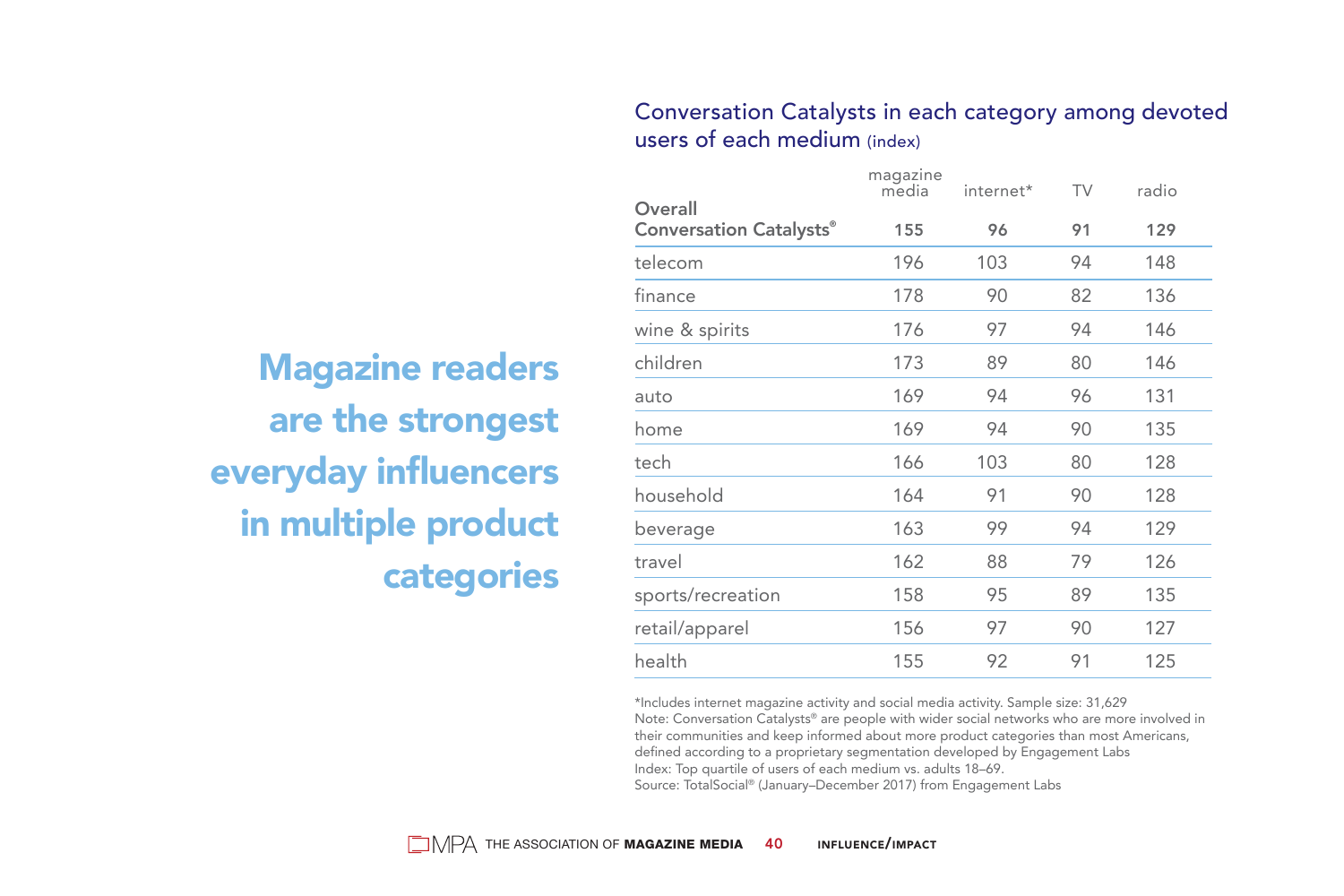#### Number of friends among devoted media users (index)

|            | magazines internet* TV |                 | radio |
|------------|------------------------|-----------------|-------|
| 15 or more |                        | 154 112 117 154 |       |
| 10 or more |                        | 151 102 112 148 |       |
| 8 or more  |                        | 142 103 111 133 |       |

#### Self perception (index)

|                                                                  | magazines internet* TV |     |     | radio |  |
|------------------------------------------------------------------|------------------------|-----|-----|-------|--|
| Have a wide social circle and enjoy it                           | 134                    | 94  | 99  | 123   |  |
| Get energy by being in a group of people                         | 125                    | 100 | 115 | 124   |  |
| Enjoy entertaining people at home<br>(definitely agree or agree) | 116                    | 94  | 102 | 109   |  |
| View social skills as a strength                                 | 112                    | 96  | 103 | 100   |  |

Index: Percentage of top users of each medium vs. percentage of adults 18+.

Note: Devoted print magazine readers are defined as those who read printed magazines at least several times per week or digital magazines more than once a day. Devoted radio listeners are those who listen to FM Radio at least two hours a day or AM radio at least one hour a day. Devoted TV viewers are defined as those who watch live or "catch-up" TV at least 31 hours per week. Each group represents approximately the same proportion of US adults 18+.

Source: YouGov Profiles, January 2018

Devoted magazine readers have many friends and spread their ideas over a wide social circle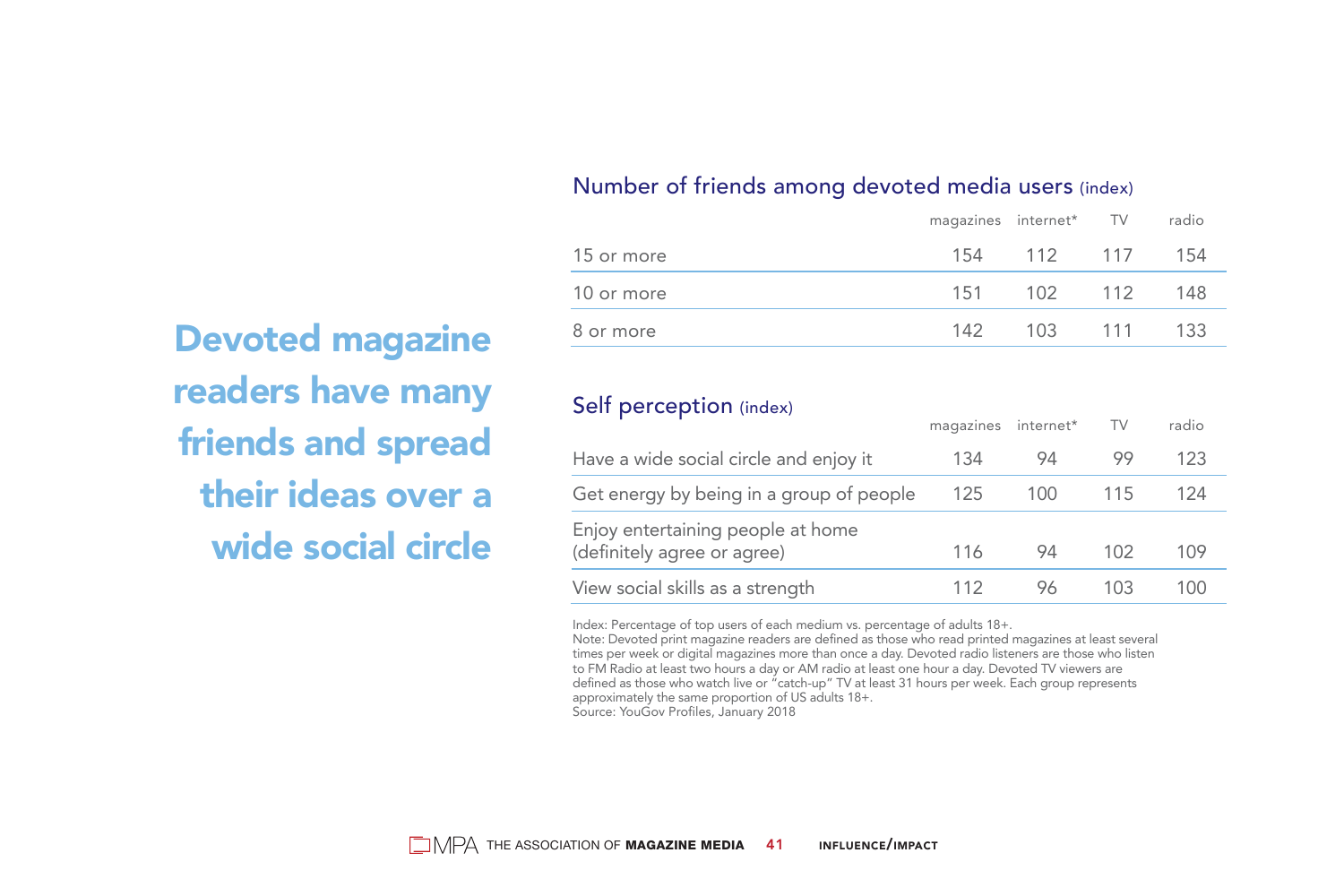# What neuroscience says about why print magazine ads work

Paper readers remember more.



Source: "What Can Neuroscience Tell Us About Why Print Magazine Advertising Works?" A White Paper from MPA–The Association of Magazine Media, Scott McDonald, Ph.D. Nomos Research, October 2015

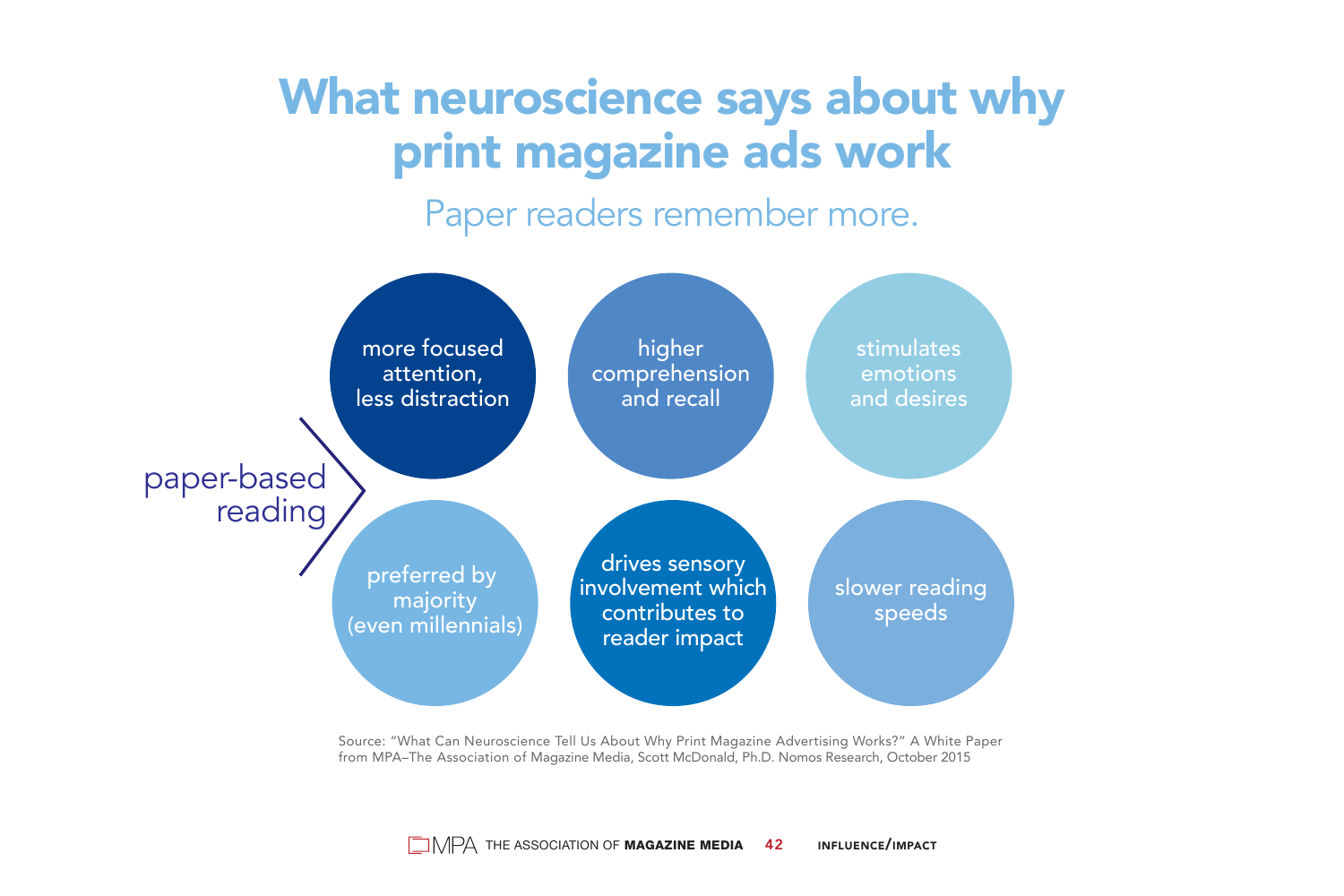

#### Total number of adults 18+ who read magazines\* 2012–2017

\*Includes digital editions Note: Measured magazine titles excluding Sunday magazines. Source: GfK MRI, Fall 2012–2017

 $\Box$   $\Box$  The association of **Magazine Media 43** Influence/impact

in millions

#### **Tweet**

### Audience for #print and #digital magazines increased by 3.3 million adults 18+ from 2016–2017

Source: GfK MRI, Fall 2012–2017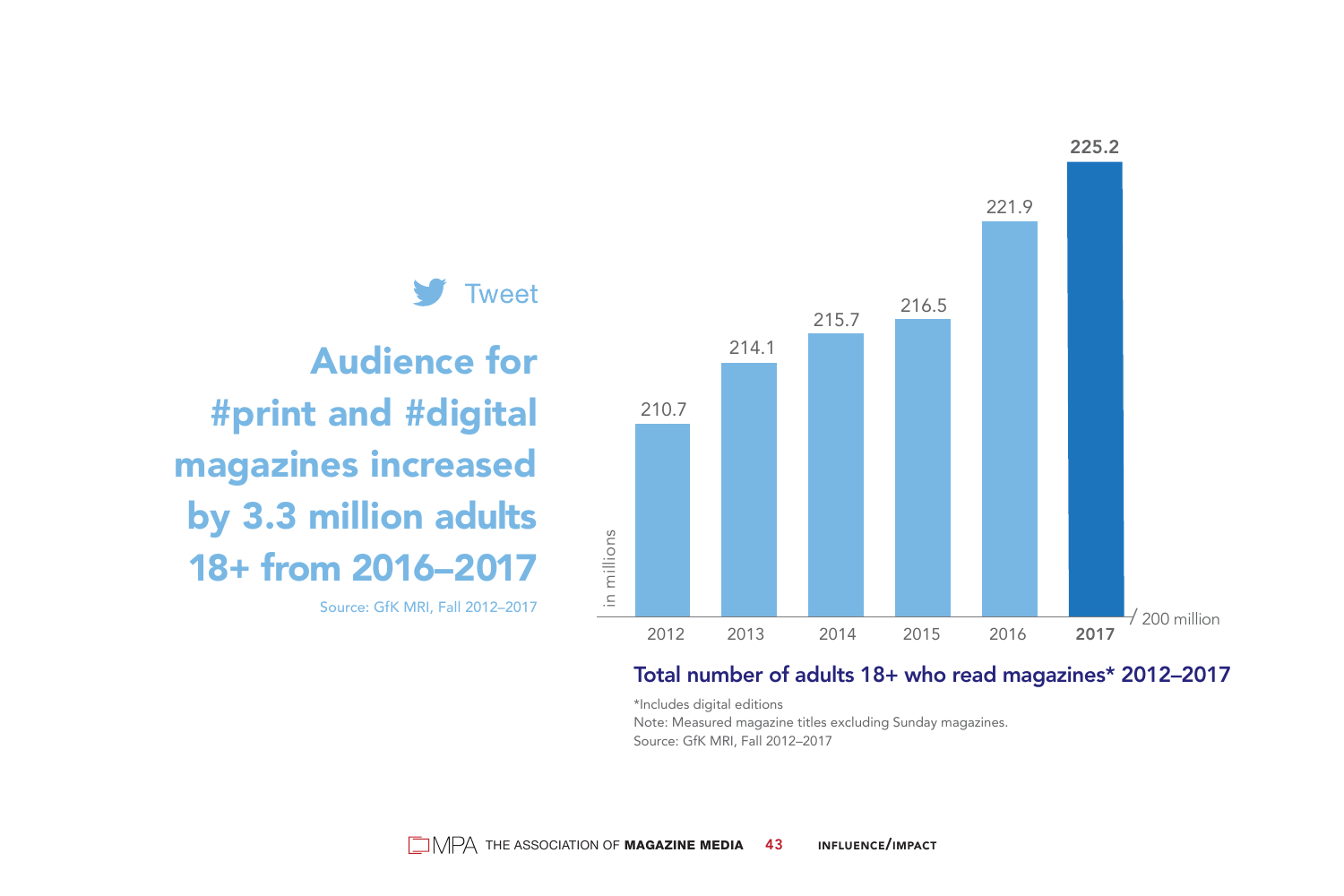Gross rating points (GRPs) of the top 25 print magazines and primetime TV programs (index)



Note: Total GRPs equal the ratings of the top 25 vehicles in each medium added together. Source: Carat Insight; Nielsen Npower, September 2016-May 2017 (regularly scheduled primetime programs). Nielsen defines primetime as Monday to Saturday 8pm – 11pm and Sunday 7pm – 11pm; TV ratings based on live + 3 days data; GfK MRI, Fall 2017 Doublebase (Magazines,) GfK MRI Twelveplus (Magazines,)



The top 25 #print magazines reach more adults and teens than the top 25 primetime TV shows

Source: Carat Insight, 2017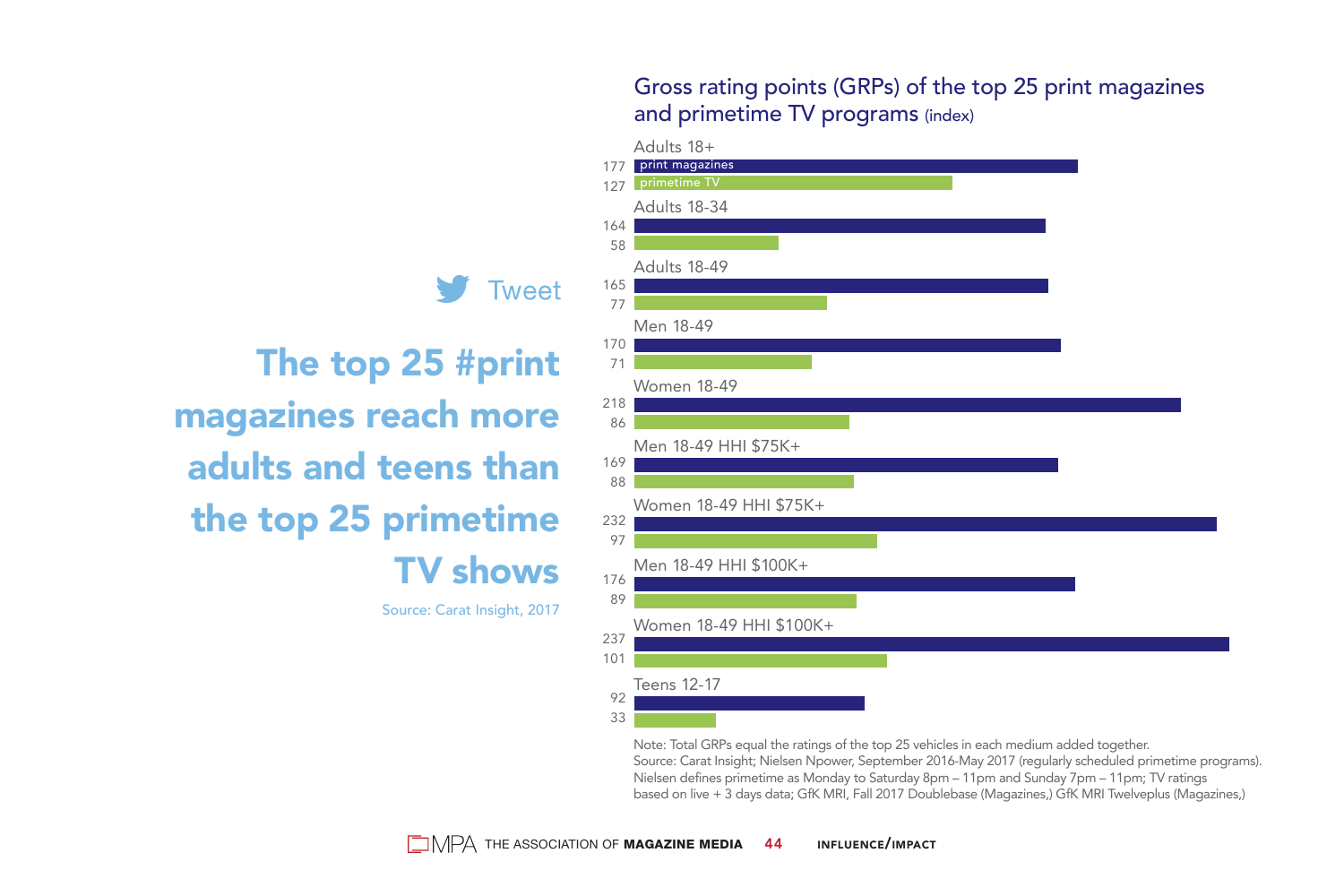### Americans of all ages read magazines — especially younger adults



Read magazine media in the last six months (print and digital editions) Base: U.S. adults 18+. Source: GfK MRI, Fall 2017

### 95% of adults 18–29 read magazines vs. 81% who use Facebook

Source: Pew Research Center Social Media Fact Sheet, Feb 2018; GfK MRI, Fall 2017

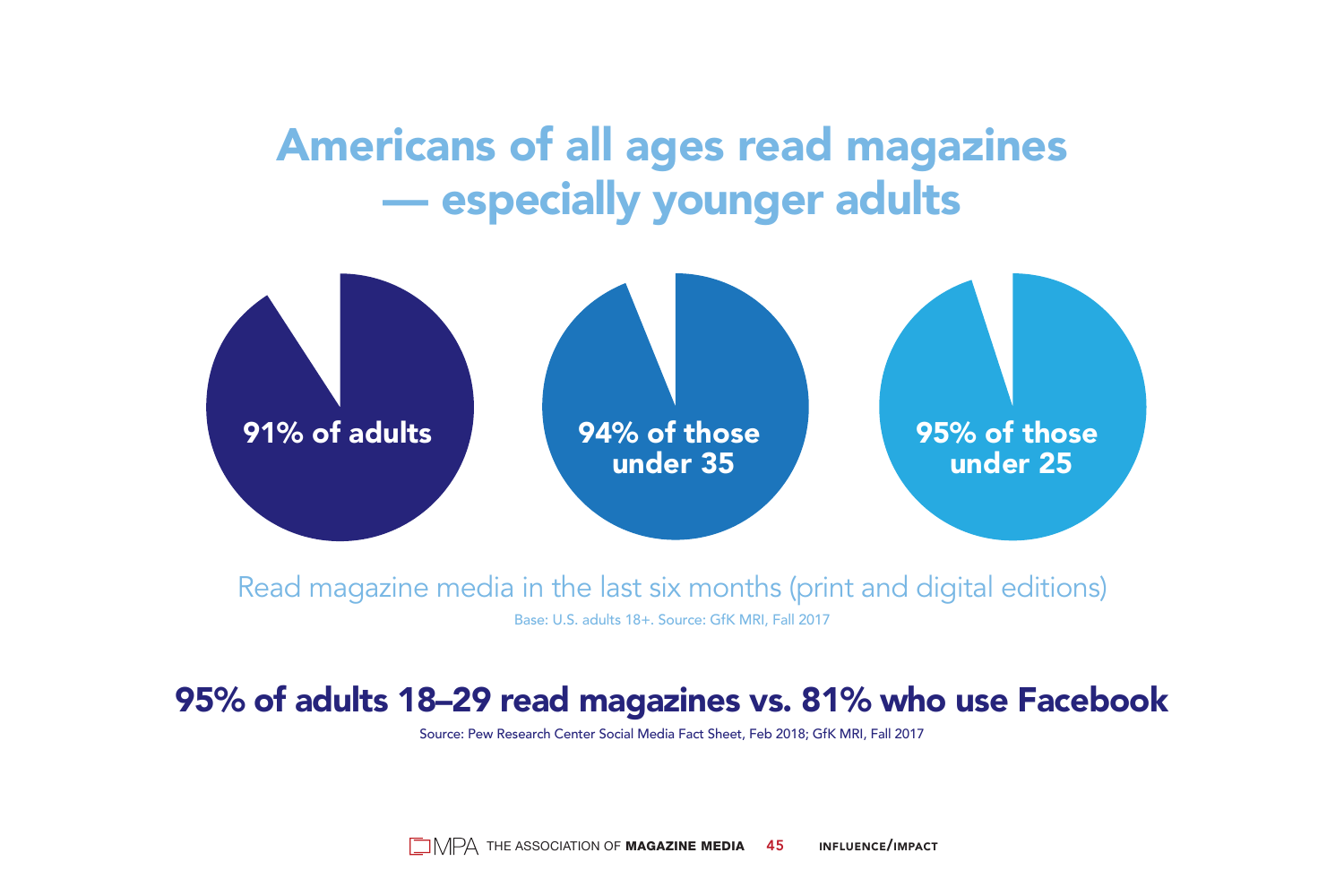Print magazine audience accumulation over time



Note: The on-sale date is the actual date the print magazine appears on the newsstand or is likely to arrive in subscriber households. The on-sale date generally precedes the cover date. Source: GfK MRI 2000, Accumulation Study and GfK MRI, Fall 2016

**Magazine** readership grows long after publication date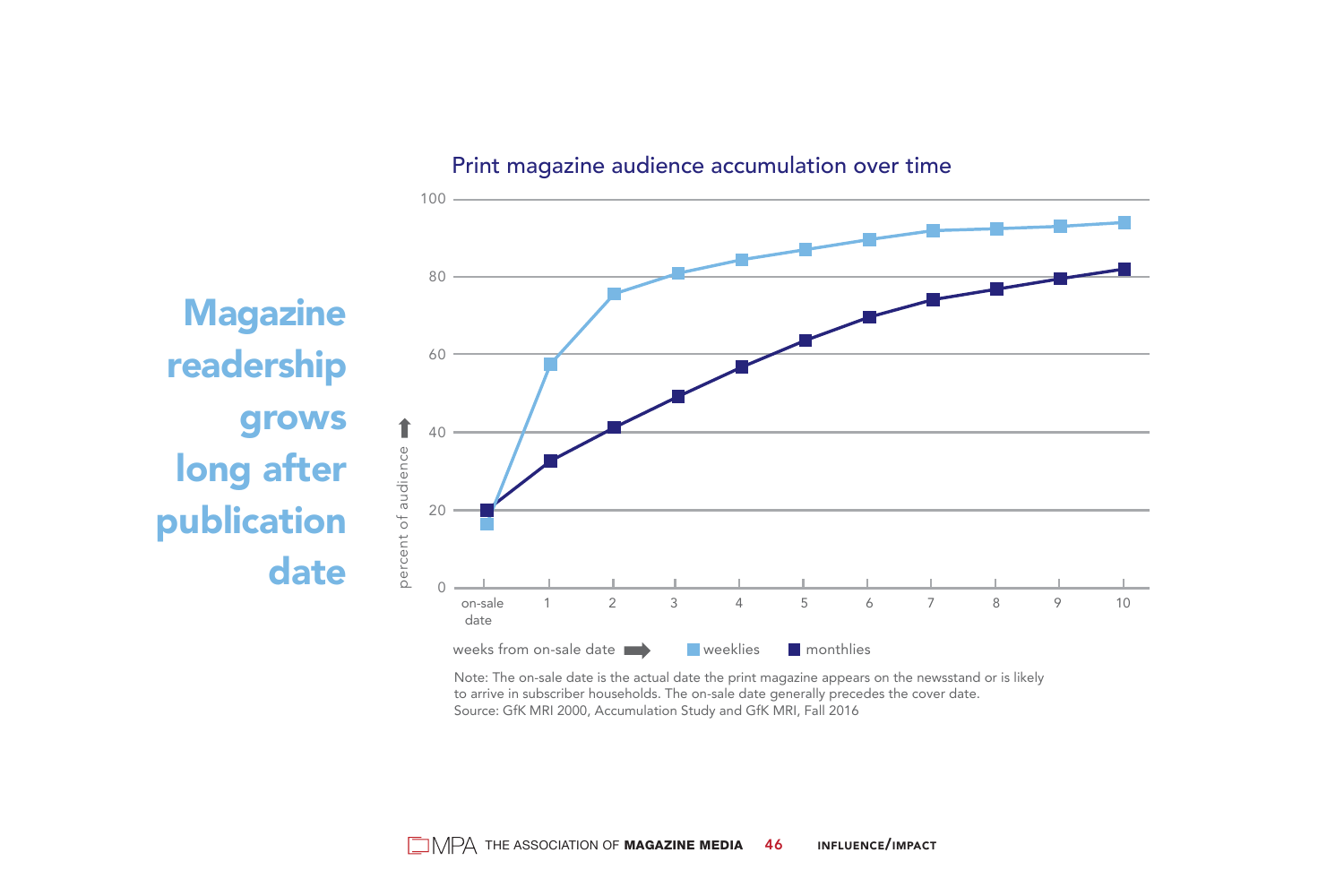# Readers of all ages enjoy print magazines

#### Print magazine readership by age

| total | under 25 | under 35 | $35+$ | $35 - 49$ | $50+$ |
|-------|----------|----------|-------|-----------|-------|
| 8.2   | 7.2      | 7.5      | 8.5   | 8.8       | 8.3   |
| 100   | 88       | 92       | 103   | 107       | 101   |
|       |          |          |       | 21.7      | 20.7  |
| 100   | 83       | 88       | 105   | 109       | 104   |
|       | 20.0     | 16.6     | 17.5  | 21.1      |       |

Base: U.S. adults 18+ Source: GfK MRI, Fall 2017

 $\Box$   $\Box$  The association of **Magazine media 047 influence/impact**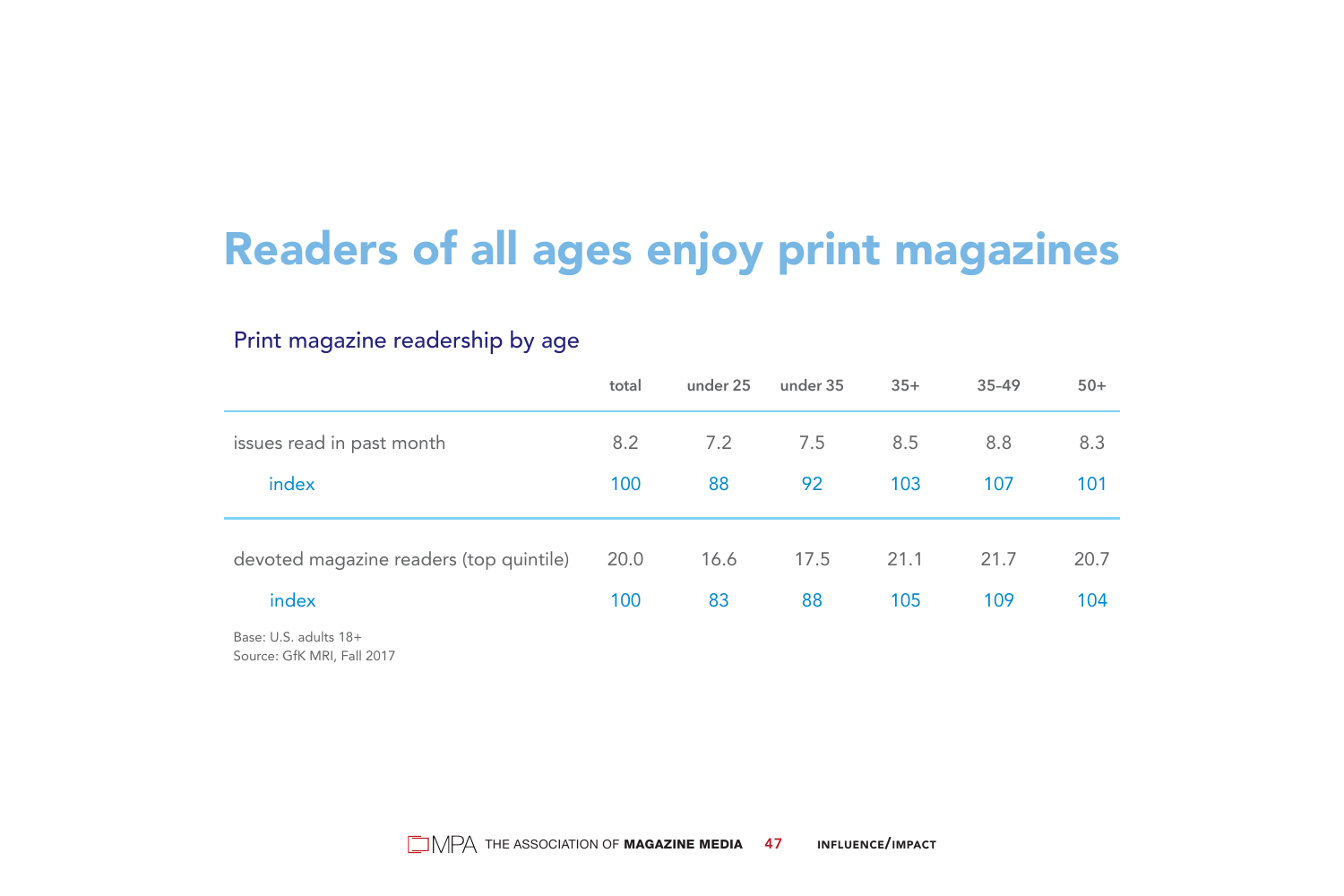#### Devoted media usage (top quintile for each medium) (index)

#### Boomers (born 1946–1964)



#### Gen Xers (born 1965–1976)



Millennials (born 1977–1996)



Index: Percent in top quintile within each generation vs. percent in top quintile among adults 18+. Source: GfK MRI, Fall 2017



Print #magazine consumption is strong across generations

Source: GfK MRI, Fall 2017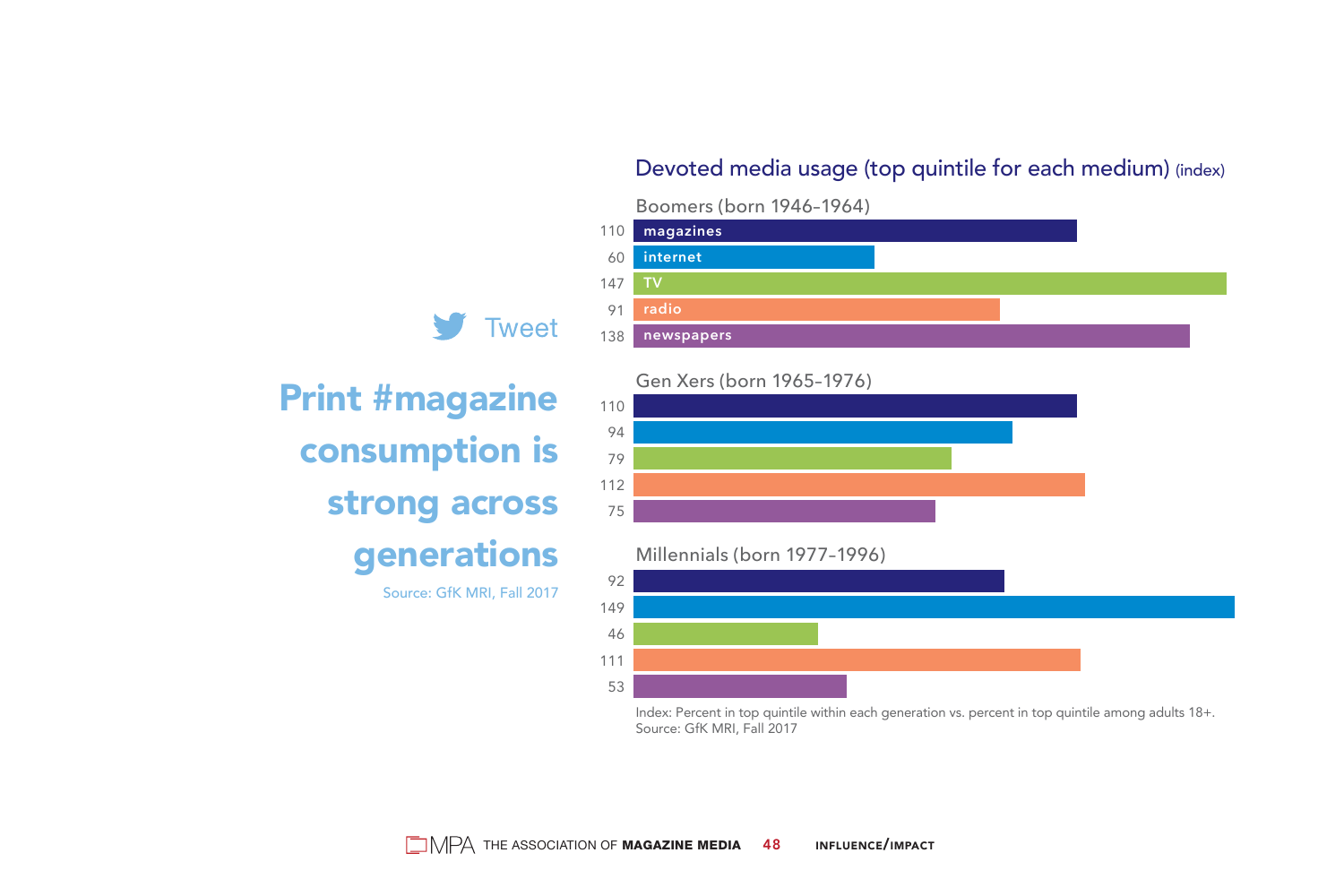

Note: Magazines and newspaper numbers represent print only. Source: GfK MRI, Fall 2017

# Tweet

Devoted #magazine readers most closely reflect the U.S. population in age Source: GfK MRI, Fall 2017

> Median age by media usage \*Includes internet magazine activity.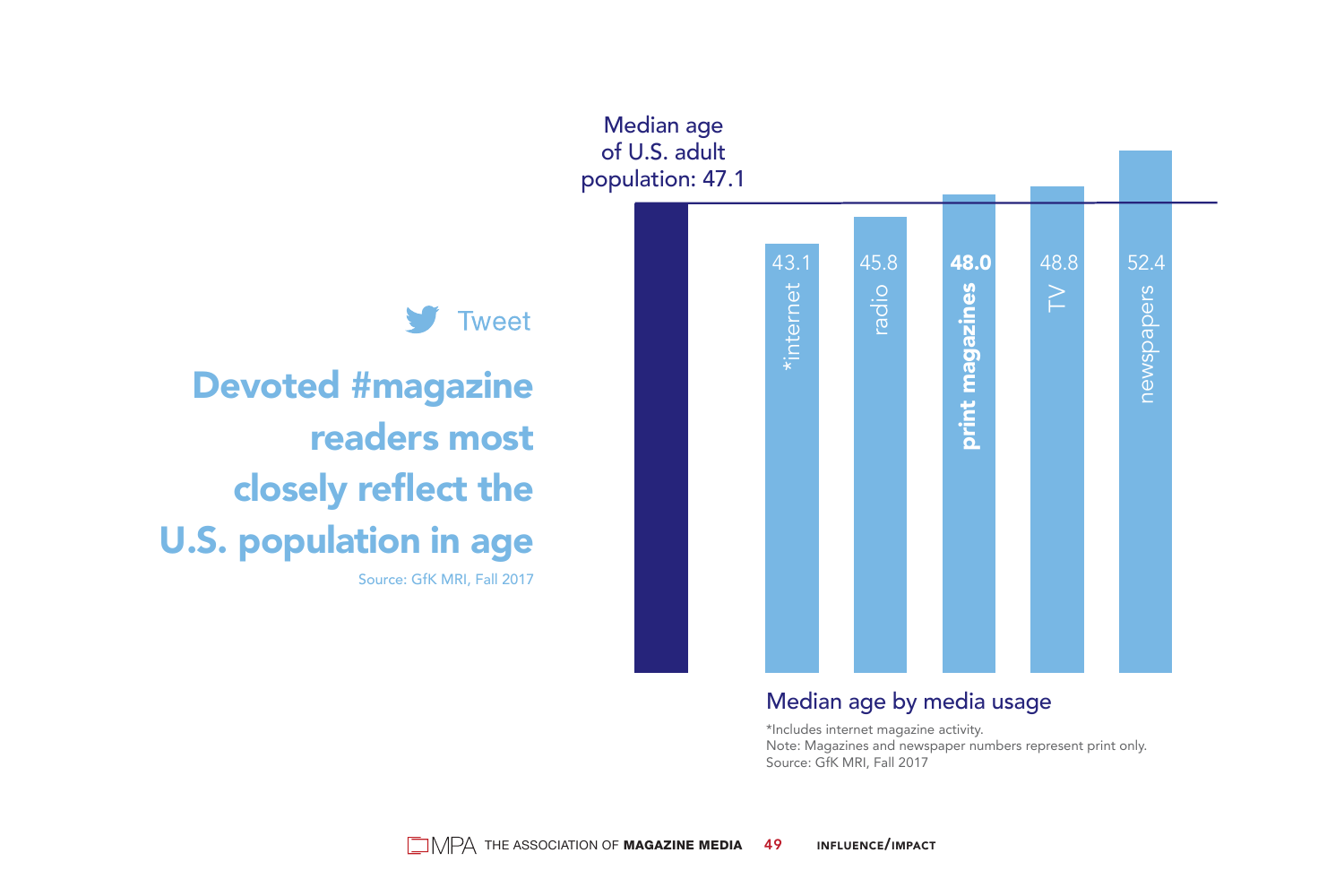### Magazine media readership is diverse



### Read magazine media in the last six months (print and digital editions)

African-American adults read an average of **10.8** print magazine issues per month, compared to 8.2 issues per month for all U.S. adults.

Source: GfK MRI, Fall 2017

Asian-American adults read an average of 8.0 print magazine issues per month, close to the U.S. average.

Hispanic-American adults read an average of 8.7 print magazine issues per month, higher than the U.S. average.

Lesbian, Gay, Bisexual and Transgender (LGBT) adults read an average of 8.1 print magazine issues per month, close to the U.S. average.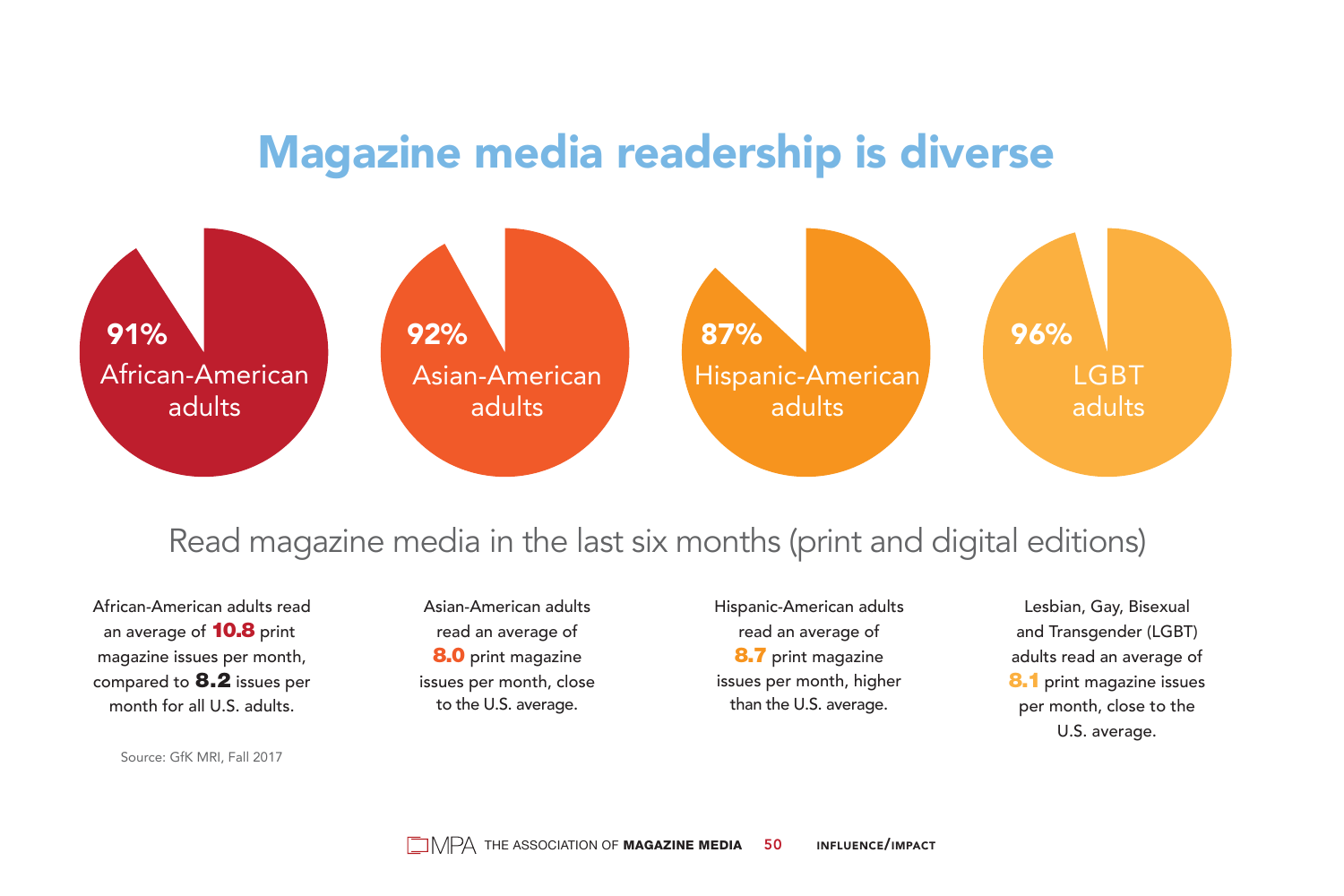When it comes to influencers, magazine editors are the originals. No one knows their stuff—or YOU—better. Their authentic, authoritative content makes magazine media more trusted than any other. No wonder its print, online, mobile and video audience has grown to 2.0 billion.

Experts you can trust. That's something to believe in.

**#BelieveMagMedia | BelieveMagMedia.com**

**MAGAZINE MEDIA Better. Believe It.** 

Sources: MPA, Total Magazine Media 360° Audience, 2017, Brand Audience Report; Simmons Research, Multi-Media Engagement Study, Spring 2017.Sources: MPA, Total Magazine<br>Simmons Research, Multi-Me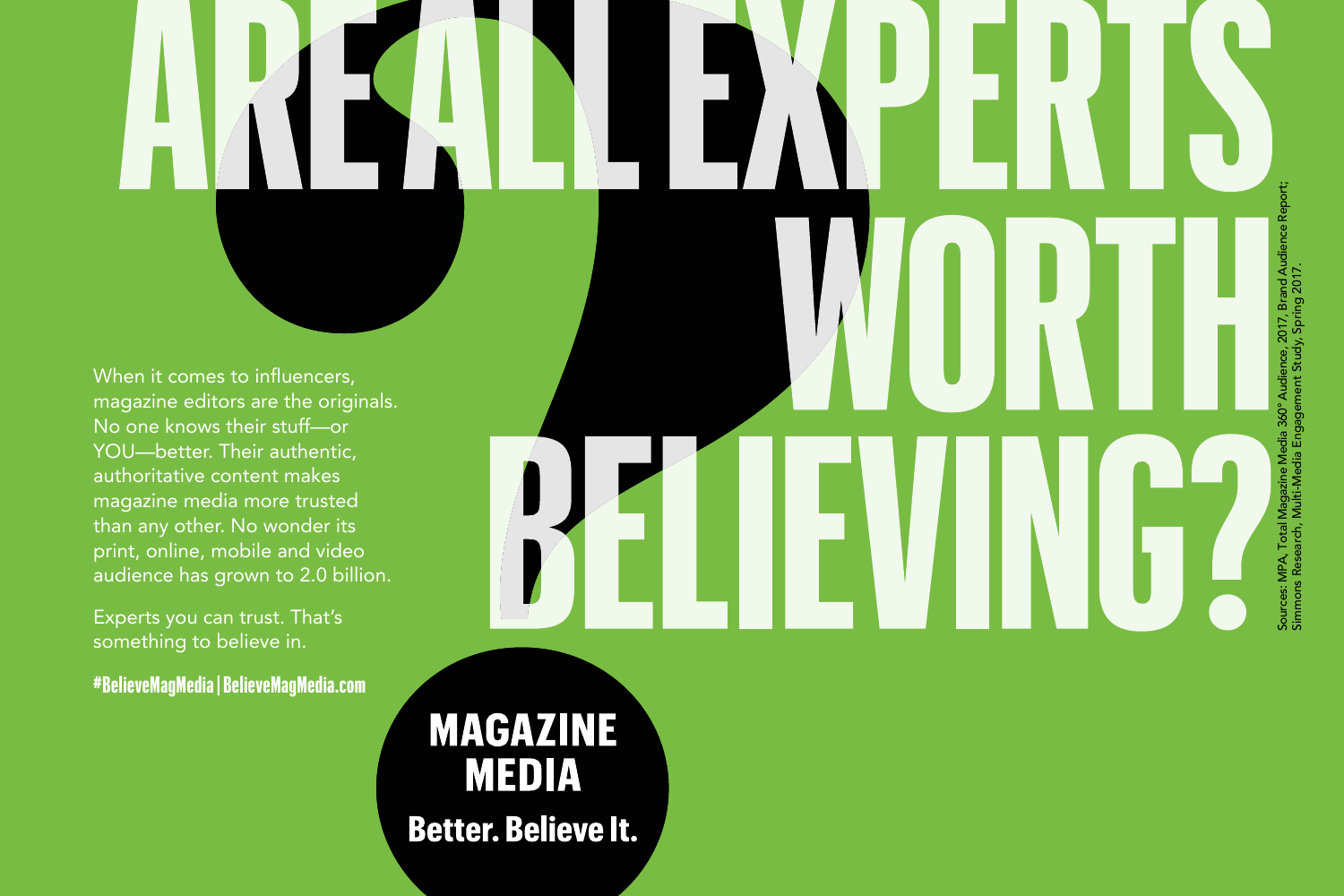

#### Percent lift with increased exposure

Data is Delta. Delta=Exposed-Control.

Number of respondents: 1-2 exposures n=60,259; 3-4 exposures n=12,638; 5+ exposures n=14,789 \*Print includes newspapers and digital editions of magazines; however, newspapers were represented in less than 10% of the analyzed campaigns and generally represented a small portion of the print media buy. Source: Millward Brown Digital, 2007–2015

Increased exposure to print media ads boosts key advertising metrics **brand awarenes**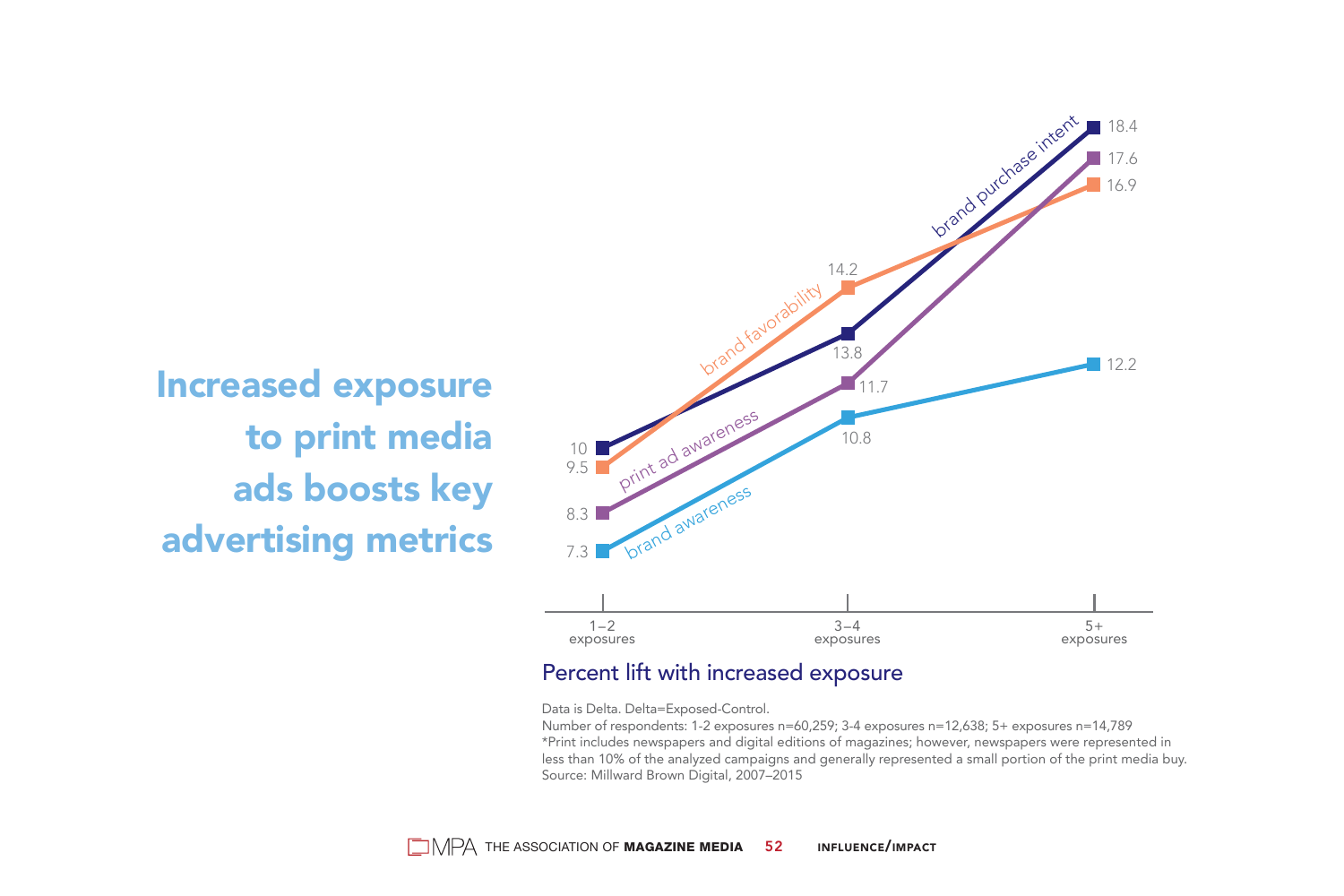

#### Average change, post vs. pre

Data is Delta. Delta=Post-publication of issue – pre-publication of issue. Total number of ads=472. Total number of respondents to post-publication waves=9,394. Source: Signet Research AdLift studies of 20 isssues of various magazines.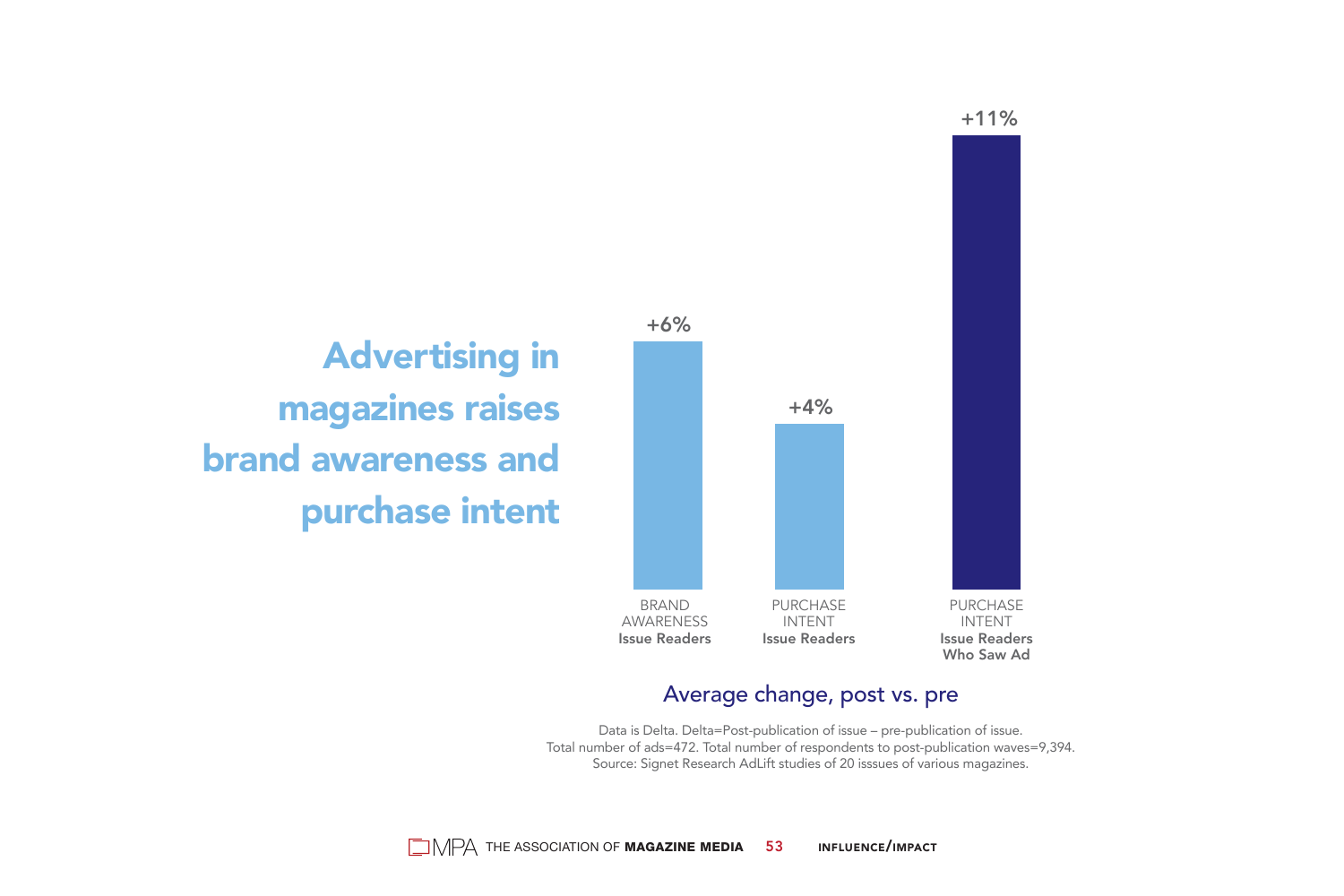

#### Average return on advertising spend — all studies

Note: Nielsen Catalina Solutions comparison of average increase in dollar sales per dollar of advertising spend by media in study across 1,400 CPG campaigns. Source: Nielsen Catalina Solutions, Multi-Media Sales Effect Studies from 2004 – Q4 2015

Across 1,400 advertising campaigns, magazines show the highest return on advertising spend —the ultimate KPI

Source: Nielsen Catalina Solutions, 2016



\$3.94

Tweet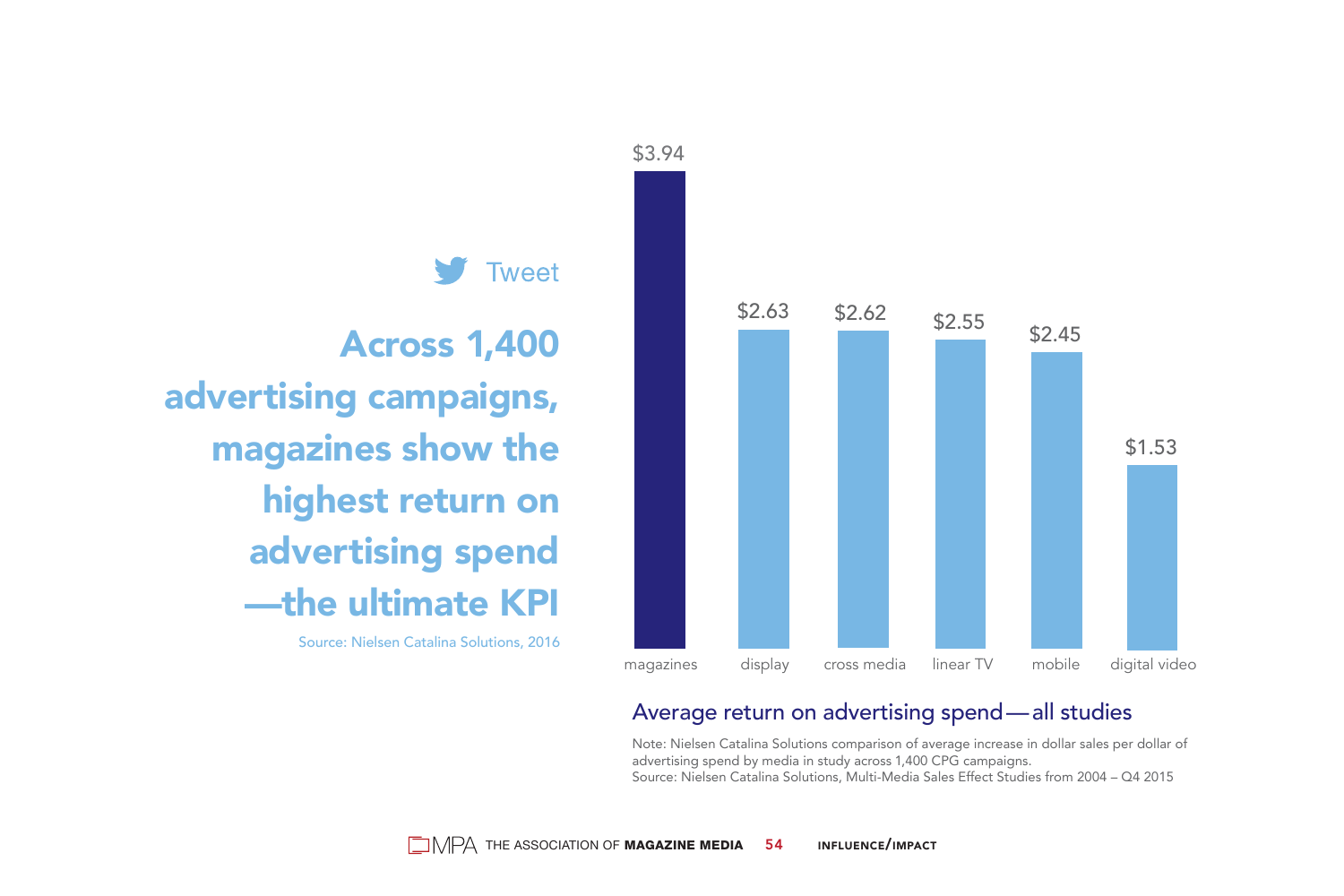### CASE STUDY Magazine campaign drives conversions to branded prescription drug

Magazine media campaign produced \$18.2 million in incremental sales for advertised pharmaceutical brand

ROAS: \$8.93 Campaign period: May-Dec., 2016

#### Revenue lift due to conversion to prescription for advertised brand after exposure

Among those with prescription for competing brand or no prescription in category

+22%

Among those with prior prescription for brand

 $+6%$ 

Note: Based on comparison of exposed to unexposed. Source: Symphony Health, Meredith Corporation, 2016

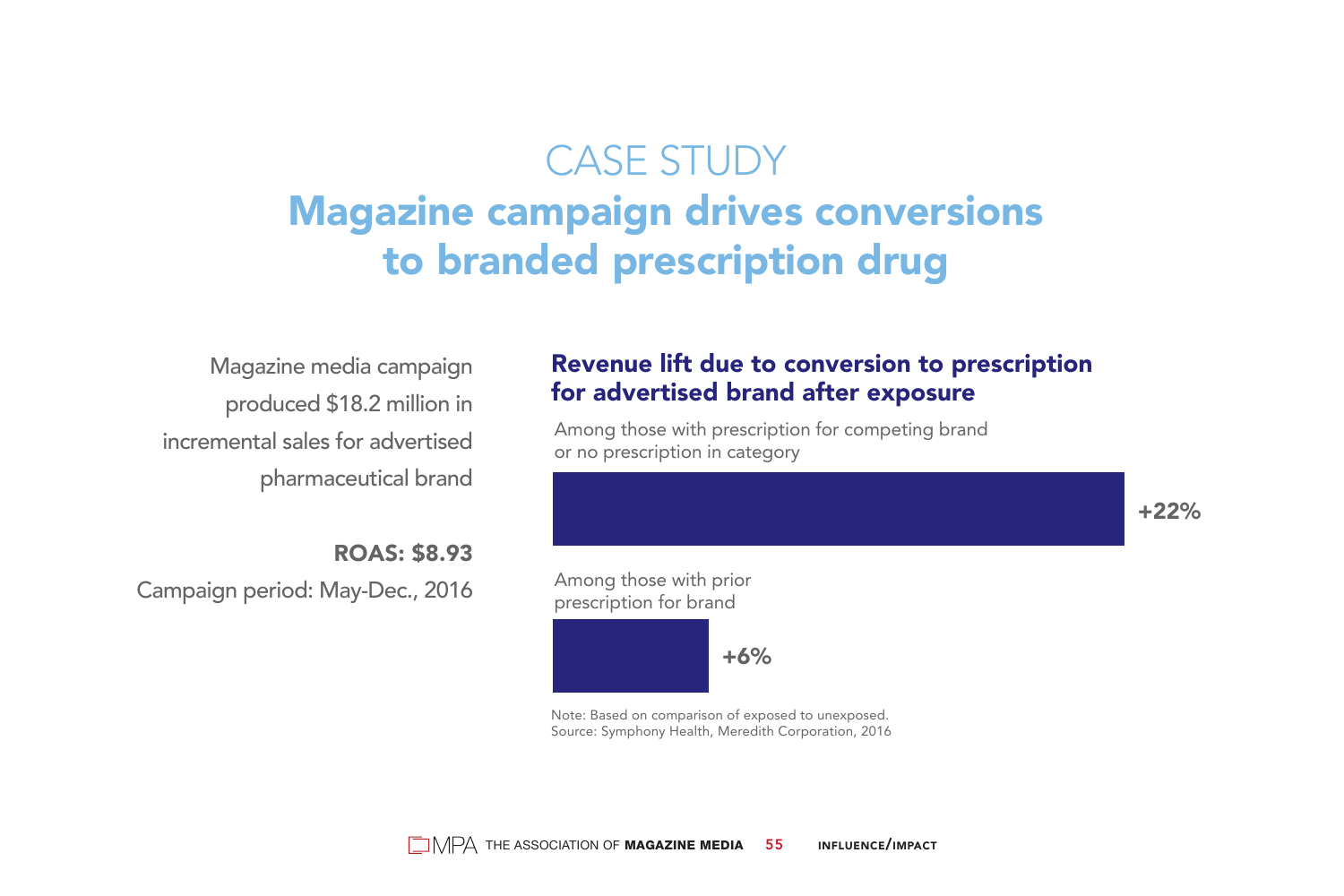# Advertising in magazine media increases sales across product categories

Beauty<br>Food<br>Health HH Goods<br>Pet Care Retail Total Print<br>Total Print 12% 11% 9% 6% 22% 19% 12% 7% \$10.37 \$6.62 \$7.06 \$4.85 \$8.61 \$8.93 \$18.59 \$7.54 Average ROI for Print

Note: Based on comparison exposed to matched unexposed control. Average dollar purchases per household/year (includes non-buyers). Number of brands per category: Beauty (21), Food (53), Health (8), Household Goods (7), Pet Care (8), Pharma (1), Retail (1). Source: Meredith Corporation/Nielsen Catalina Solutions/Symphony Health/Nielsen Buyers Insights

Households exposed to magazine media campaigns spent significantly more than those not exposed (test vs. control). Positive ROI for all categories ranged from \$1.21 to \$18.59 incremental for every media dollar spent.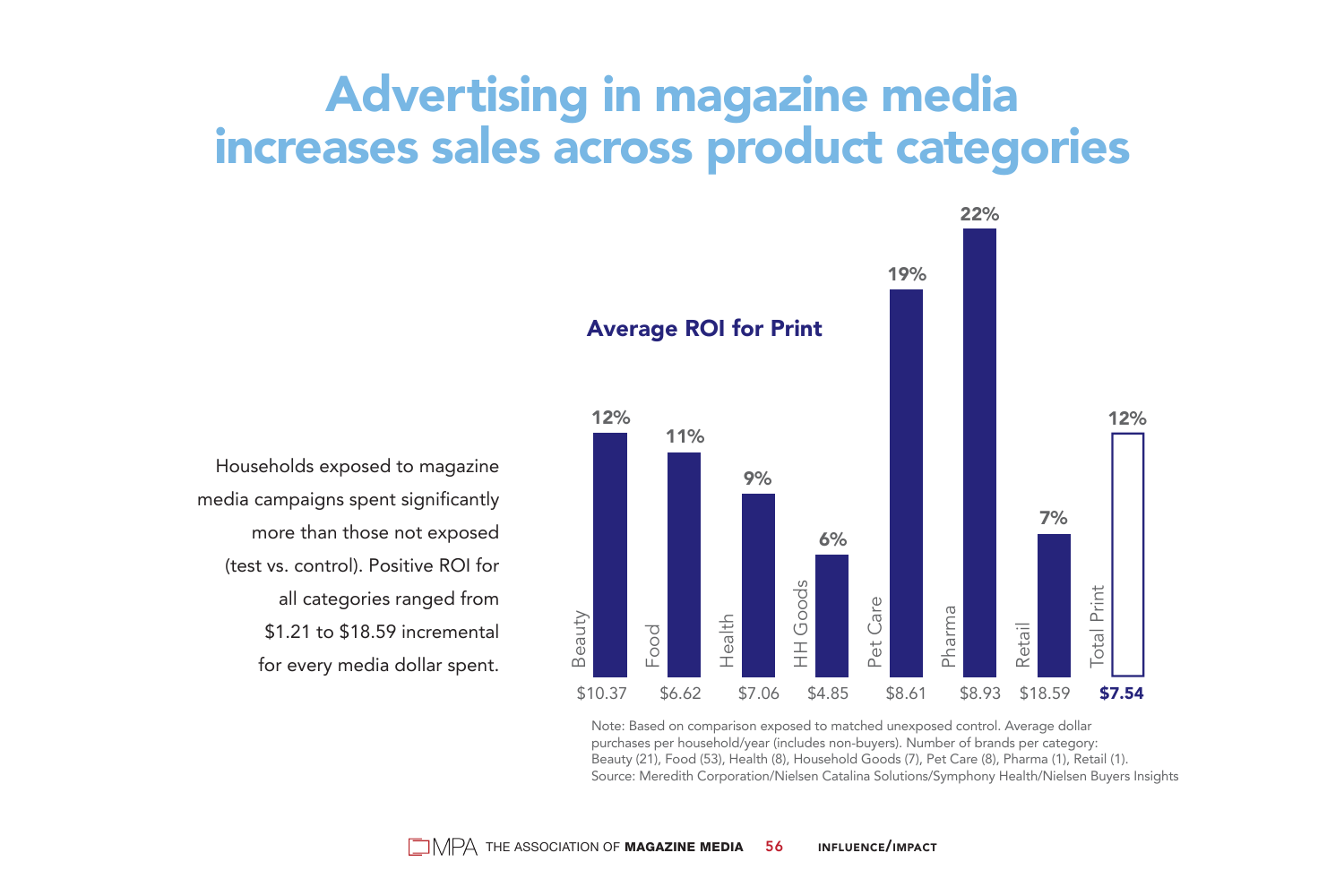Advertising in magazine media increases sales on both print and digital platforms

#### Average ROI for Premium Digital



Note: Based on comparison exposed to matched unexposed control. Average dollar purchases per household/year (includes non-buyers). Number of brands per category: Beauty (1), Food (13), Household Goods (4), Pet Care 2), Retail (2). Source: Meredith Corporation/Nielsen Catalina Solutions



Note: Based on comparison exposed to matched unexposed control. Average dollar purchases per household/year (includes non-buyers). Number of brands per category: Beauty (1), Food (10), OTC (2), Household Goods (2), Retail (1). Source: Meredith Corporation/Nielsen Catalina Solutions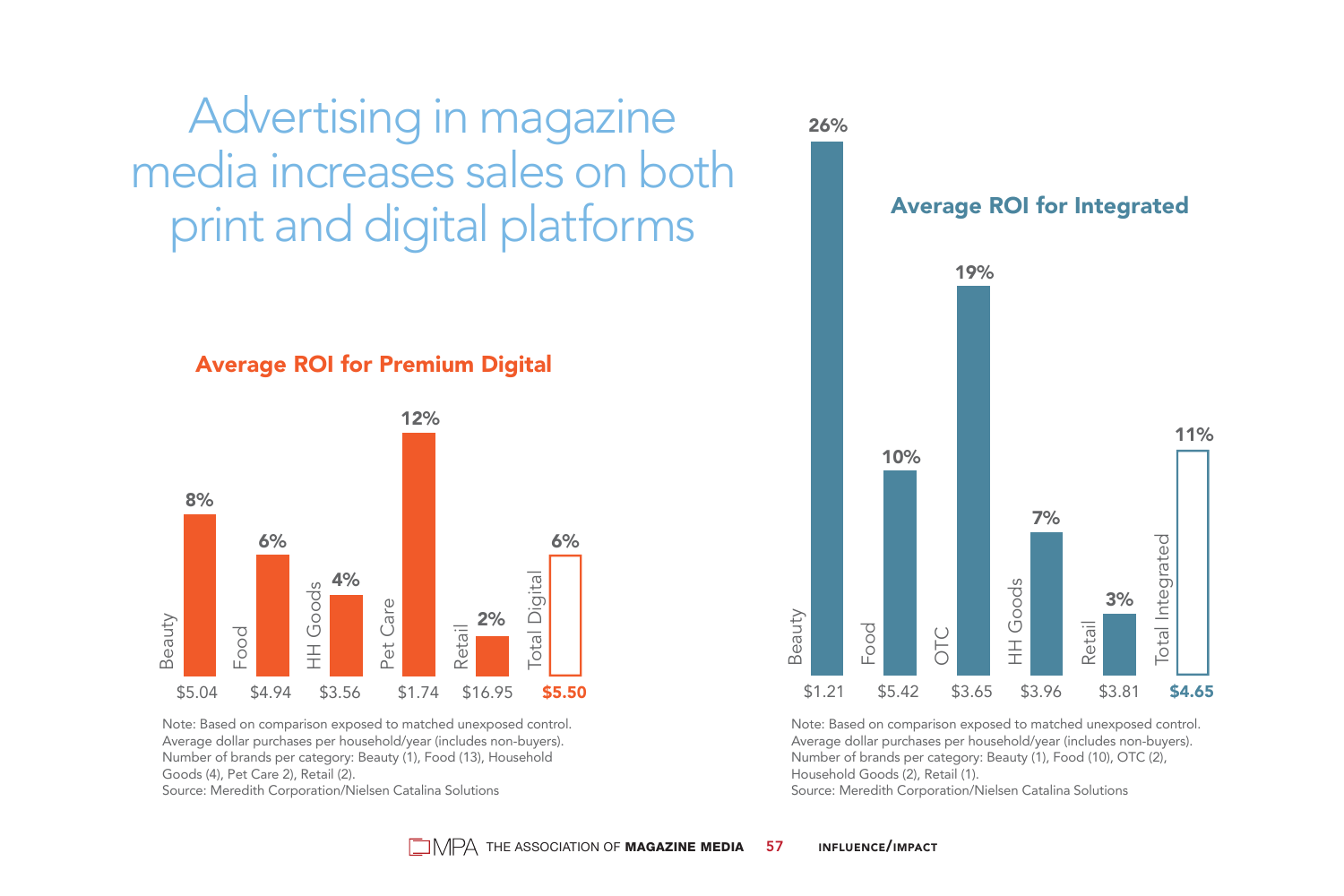# The power of magazine brands across all platforms

Whether in print or on a digital platform, magazine media boost sales and generate strong returns on advertising spend

Positive ROI for all measured categories advertised in Meredith print magazines ranging from \$4.85 to \$18.59 Positive ROI for all measured categories advertised in Meredith digital magazines ranging from \$1.74 to \$16.95 Positive ROI for all measured categories advertised in Meredith print and digital magazines ranging from \$1.21 to \$5.42 +12%  $+6%$  $+11%$ Data are averages over 99 campaigns in Meredith print magazines, 22 campaigns in Meredith brand digitl properties, and 16 integrated print and digital campaigns. Note: ROI defined as incremental sales generated per media dollar spent, no margin applied. Source: Meredith Corporation/Nielsen Catalina Solutions/Symphony Health/Nielsen Buyers Insights 2011–2018 **Meredith Print** ROI: \$7.54 Meredith Digital ROI: \$5.50 **Meredith Integrated** ROI: \$4.65 average sales lift

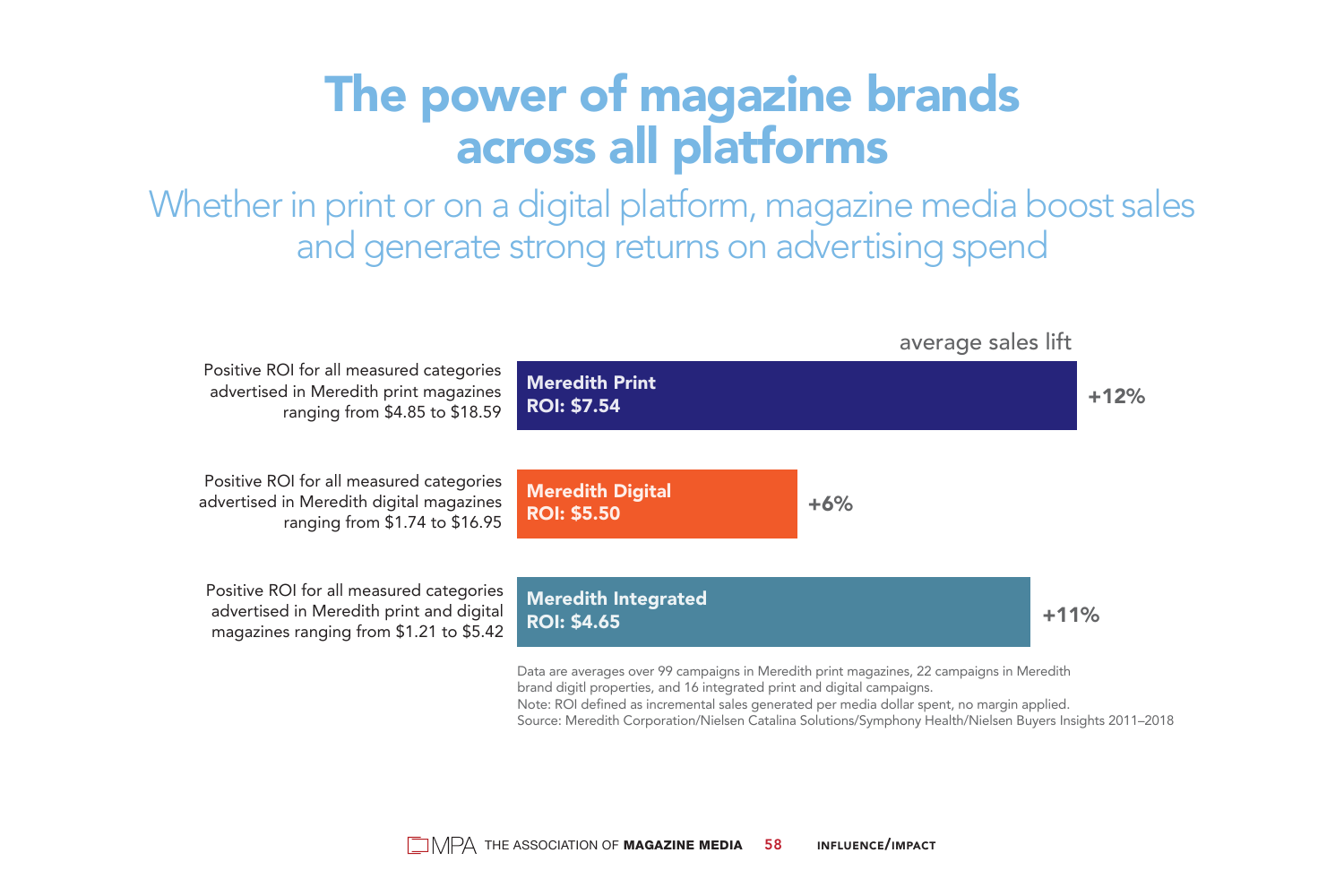With fake news leaving most Americans confused about even the basic facts, magazine media keeps it real. Whether in print, online, on mobile or video, people trust it to be expertly researched, written and fact-checked. No wonder magazine readers are more engaged and more likely to recommend advertised products.

Being real matters. That's a fact.

**#BelieveMagMedia | BelieveMagMedia.com**

**MAGAZINE MEDIA Better. Believe It.** 

Source: 2017 Survey, Pew Research Center, GfK MRI, Spring 2017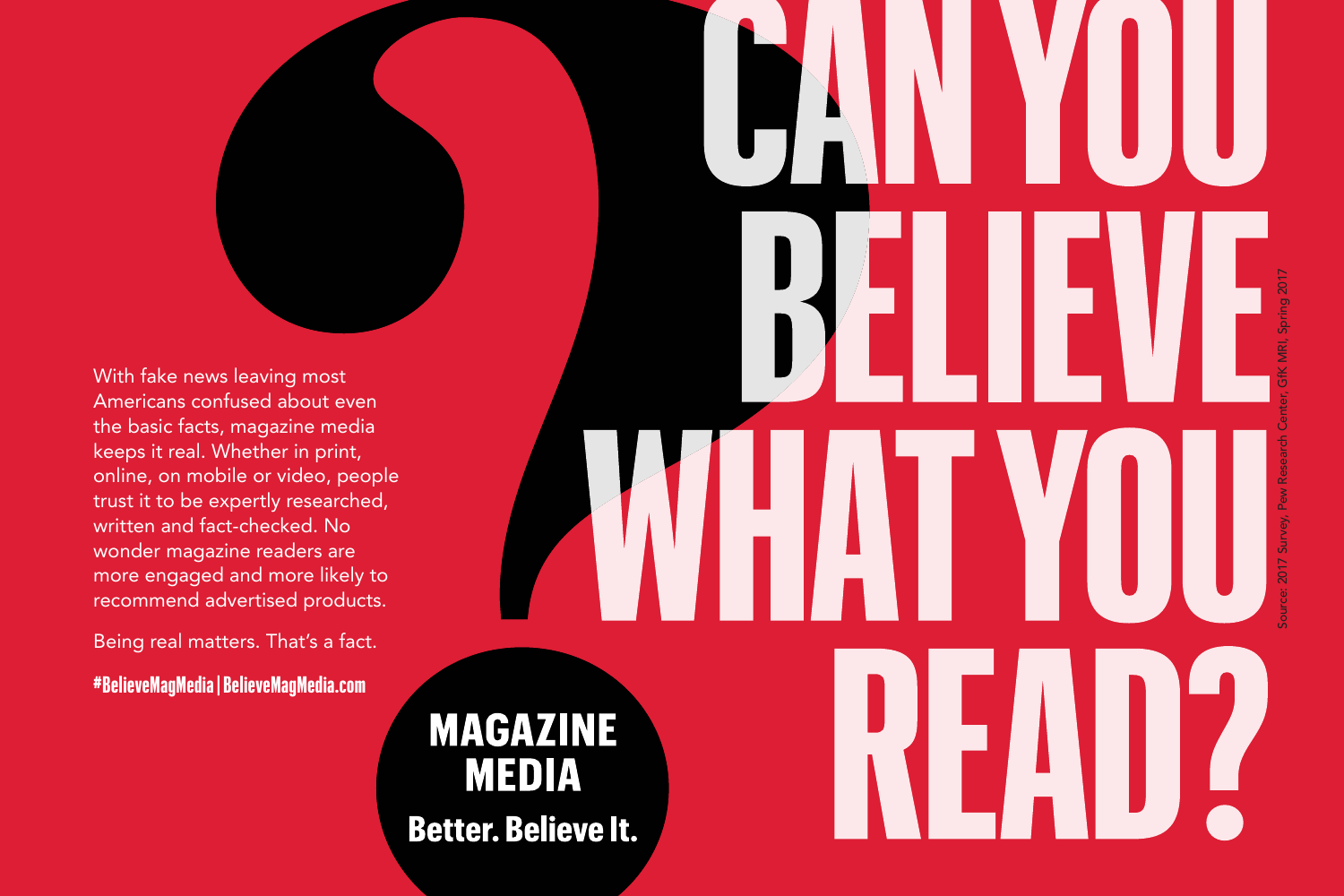# While trust in platforms declines, trust in journalism rebounds

Percent trust in each source for general news and information, 2012 to 2018



Source: 2018 Edelman Trust Barometer. COM\_MCL. When looking for general news and information, how much would you trust each type of source for general news and information? Please use a nine-point scale where one means that you "do not trust it at all" and nine means that you "trust it a great deal." (Top 4 Box. Trust), question asked of half of the sample. General population, 25-country global total.

Journalism is an average of traditional media and online-only media. Platforms is an average of search engines and social media.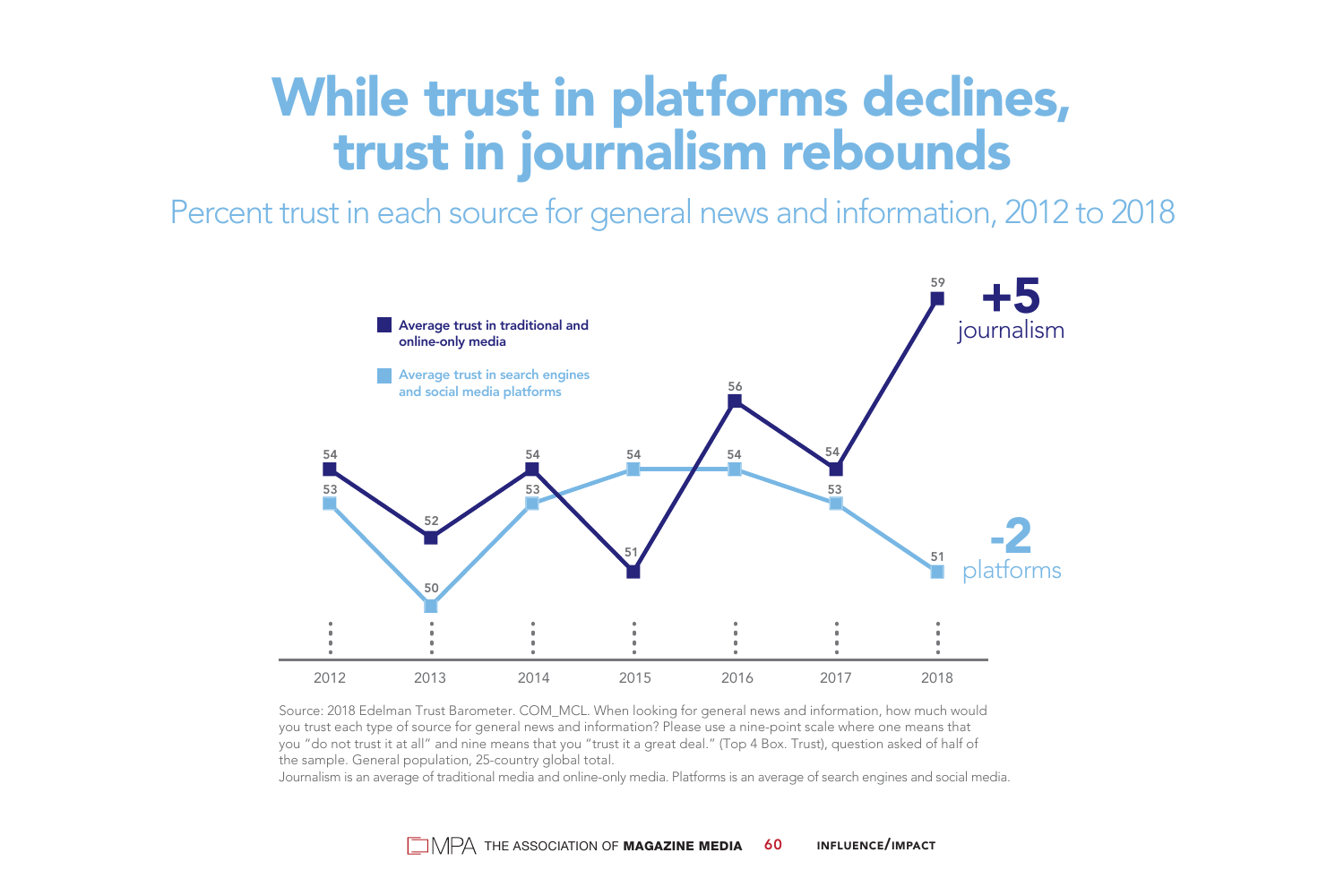# U.S. trust in journalism stable, trust in platforms declines

Percent trust in each source for general news and information in the U.S.



Source: 2018 Edelman Trust Barometer. COM\_MCL. When looking for general news and information, how much would you trust each type of source for general news and information? Please use a nine-point scale where one means that you "do not trust it at all" and nine means that you "trust it a great deal." (Top 4 Box. Trust), question asked of half of the sample. General population U.S.

Journalism is an average of traditional media and online-only media. Platforms is an average of search engines and social media.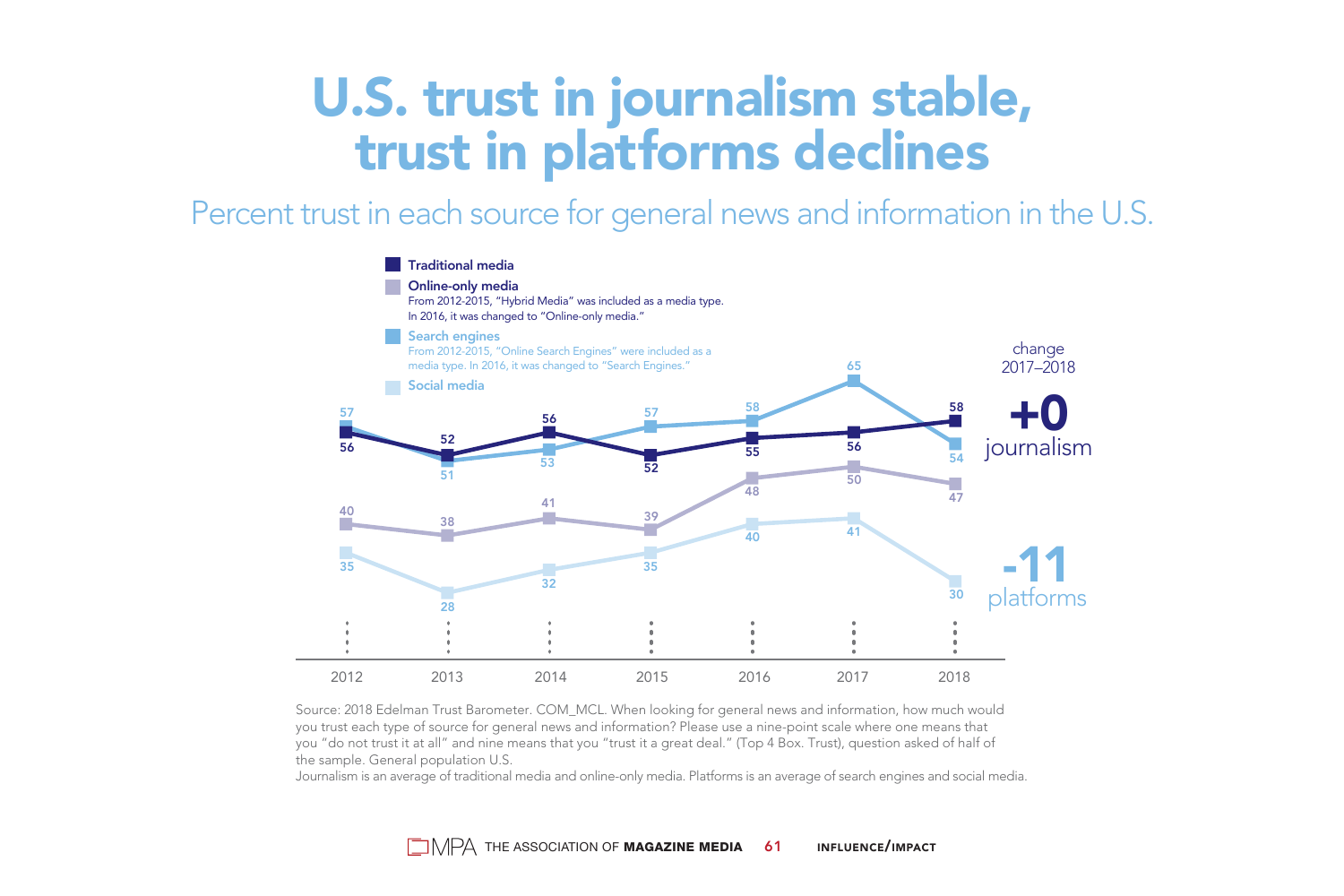Adults 18–49 trust and immerse themselves in magazine media more deeply than other media

| (index)                              | magazine<br>media | websites | ad supported<br>TV networks |
|--------------------------------------|-------------------|----------|-----------------------------|
| touches me deep down                 | 138               | 91       | 100                         |
| inspires me in my own life           | 137               | 92       | 89                          |
| a treat for me                       | 130               | 88       | 114                         |
| affects me emotionally               | 129               | 91       | 103                         |
| improves my mood, makes me happier   | 127               | 88       | 117                         |
| brings to mind things I really enjoy | 126               | 93       | 104                         |
| trust to tell the truth              | 120               | 102      | 86                          |
| don't worry about accuracy           | 119               | 100      | 94                          |
| is relevant to me                    | 111               | 100      | 91                          |
|                                      |                   |          |                             |

Note: Data for each medium based on levels of agreement with the above statements for users of a set of vehicles in each medium.

Index: Percentage of adults 18-49 who used a set of vehicles in each medium vs. percentage of all adults 18-49.

Source: Simmons Multi-Media Engagement Study, Spring 2017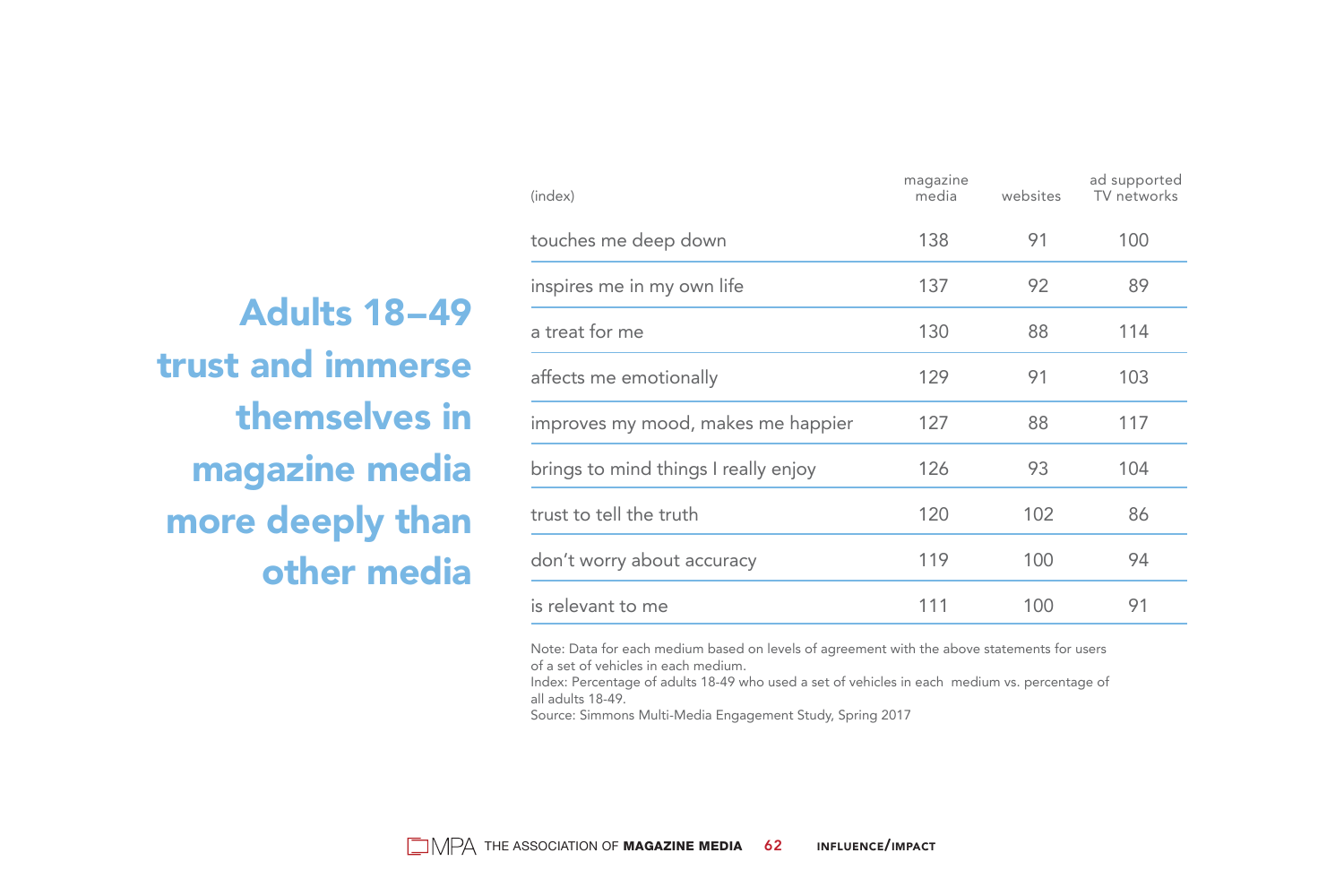#### Appropriateness of description for each medium (index)

ad attention/receptivity



Notes: Data for each medium based on composite scores for a set of vehicles in each medium. TV data are for ad-supported programs only.

Index: Composite scores of adults 18-49 who used a set of vehicles in each medium vs. composite scores of adults 18-49 who used any of the magazine media, websites and TV vehicles.

Source: Simmons Multi-Media Engagement Study, Spring 2017

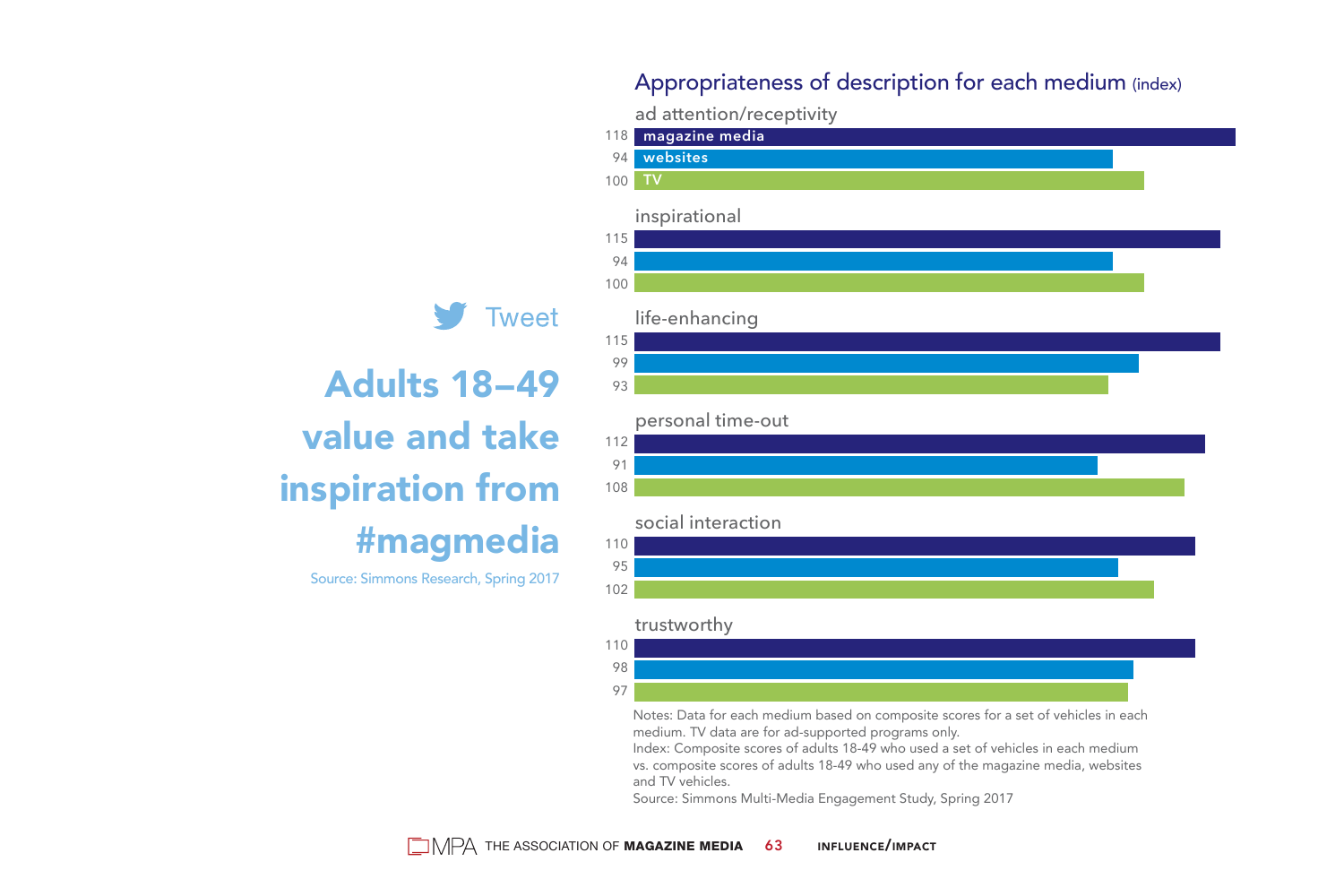### Magazine readers believe in brands and are heavily swayed by advertising

#### Definitely agree or agree that ... (index)

|                                                          | magazines | Internet* | TV  | radio |
|----------------------------------------------------------|-----------|-----------|-----|-------|
| I choose branded drugs because they are higher quality   | 144       | 99        | 126 | 130   |
| I am willing to pay more for luxury brands               | 134       | 104       | 118 | 114   |
| People tend to ask me for advice before buying things    | 132       | 103       | 108 | 112   |
| I will buy some brands without even looking at the price | 131       | 104       | 121 | 122   |
| I have expensive tastes                                  | 125       | 102       | 112 | 109   |
| Well-known brands tend to be better than generic brands  | 122       | 102       | 111 | 113   |
| I tend to choose premium products and services           | 121       | 96        | 109 | 117   |
| Advertising helps me choose what I buy                   | 121       | 101       | 115 | 117   |
| I like trying new brands                                 | 112       | 102       | 107 | 104   |
| I don't mind paying extra for quality                    | 107       | 98        | 98  | 103   |

\*Includes internet magazine activity.

Index: Percentage of top users of each medium vs. percentage of adults 18+.

Note: Devoted print magazine readers are defined as those who read printed magazines at least several times per week or digital magazines more than once a day. Devoted Internet users are those who use it at least 30 hours per week. Devoted radio listeners are those who listen to FM Radio at least two hours a day or AM radio at least one hour a day. Devoted TV viewers are defined as those who watch live or "catch-up" TV at least 31 hours per week. Each group represents approximately the same proportion of US adults 18+. Source: YouGov Profiles, March 2018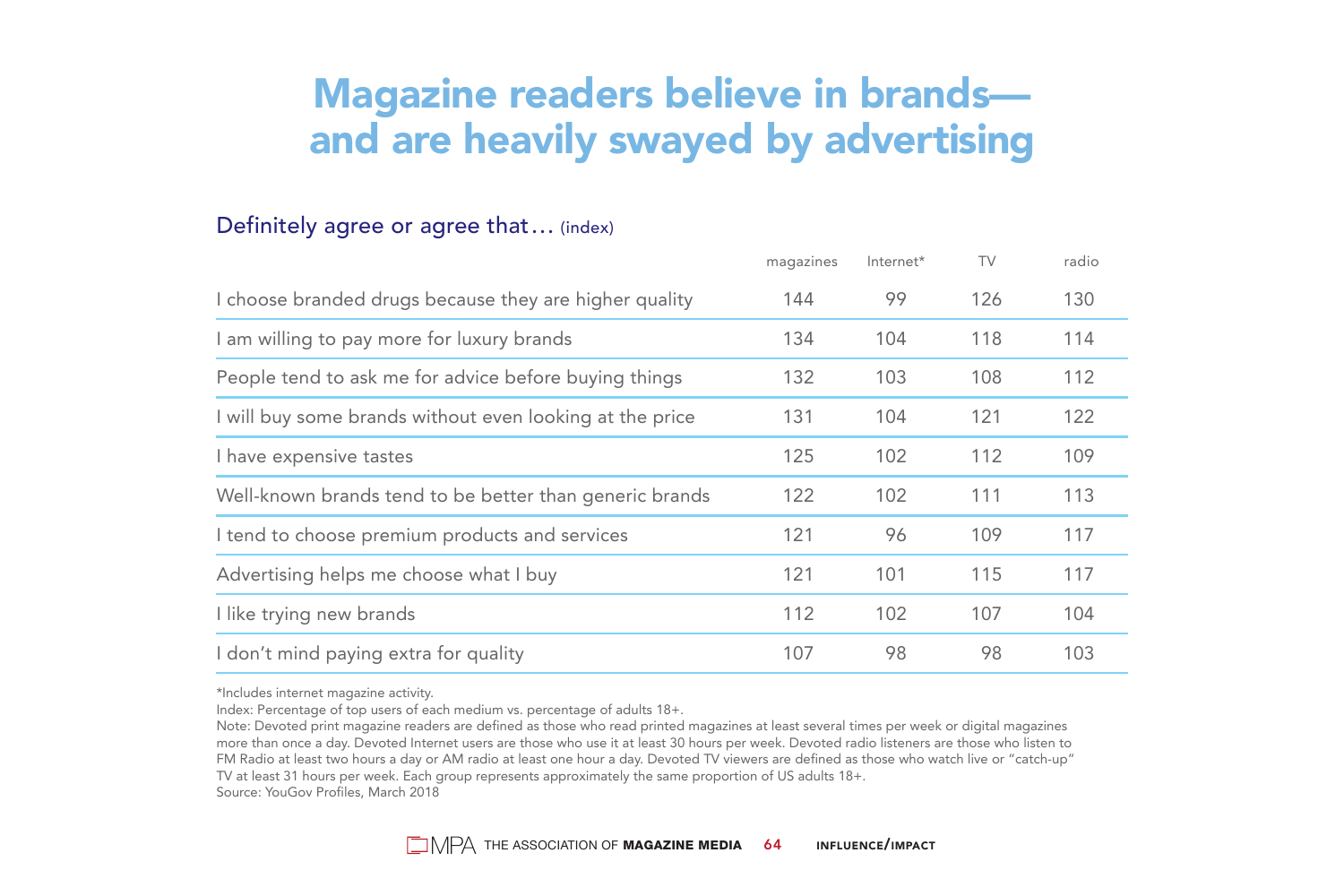### Ads in magazine media engage adults 18–49 more than ads in other media

| (index)                                       | magazine<br>media | websites | ad supported<br>TV networks |
|-----------------------------------------------|-------------------|----------|-----------------------------|
| ads fit well with the content                 | 147               | 92       | 94                          |
| ads help make purchase decisions              | 147               | 93       | 97                          |
| products/services advertised are high quality | 146               | 89       | 94                          |
| has ads about things I care about             | 144               | 91       | 94                          |
| more likely to buy products in ads            | 143               | 93       | 97                          |
| get valuable info from the ads                | 142               | 91       | 94                          |

Note: Data for each medium based on levels of agreement with above statements for a set of vehicles in each medium. Index: Percentage of adults 18-49 who used a set of vehicles in each medium vs. percentage of all adults 18-49 who used any of these magazine media, websites, and TV vehicles.

Source: Simmons Multi-Media Engagement Study, Spring 2017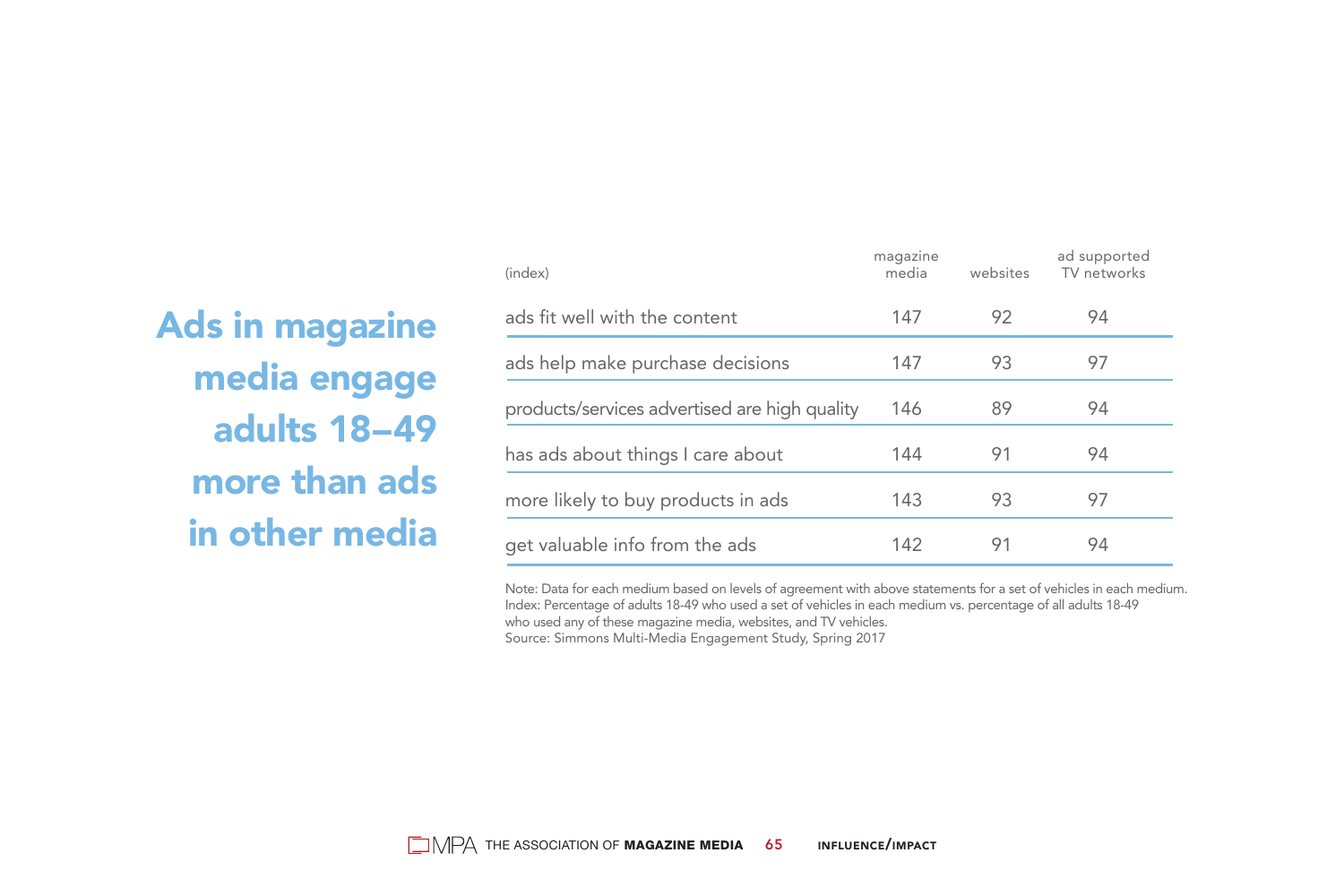

### Print #magazines inspire readers to take action to clip ads, recommend products and buy them

Source: GfK MRI Starch, July 2016–June 2017

#### Advertising effectiveness by position

|                               | noted | action taken* |
|-------------------------------|-------|---------------|
| <b>first</b> quarter of book  | 55%   | 64%           |
| second quarter of book        | 50    | 64            |
| third quarter of book         | 50    | 65            |
| <b>fourth</b> quarter of book | 52    | 65            |

\* Among those who noted

Note: Includes all ads, size/color and cover positions. Source: GfK MRI Starch, July 2016–June 2017

#### Action taken includes:

- **have a more favorable opinion** about the advertiser
- **consider purchasing** the advertised product or service
- **gather more information** about the advertised product or service
- **recommend** the product or service
- **visit the advertiser's website**
- **purchase the product** or service
- **clip or save the ad**
- **visit or plan to visit a dealership**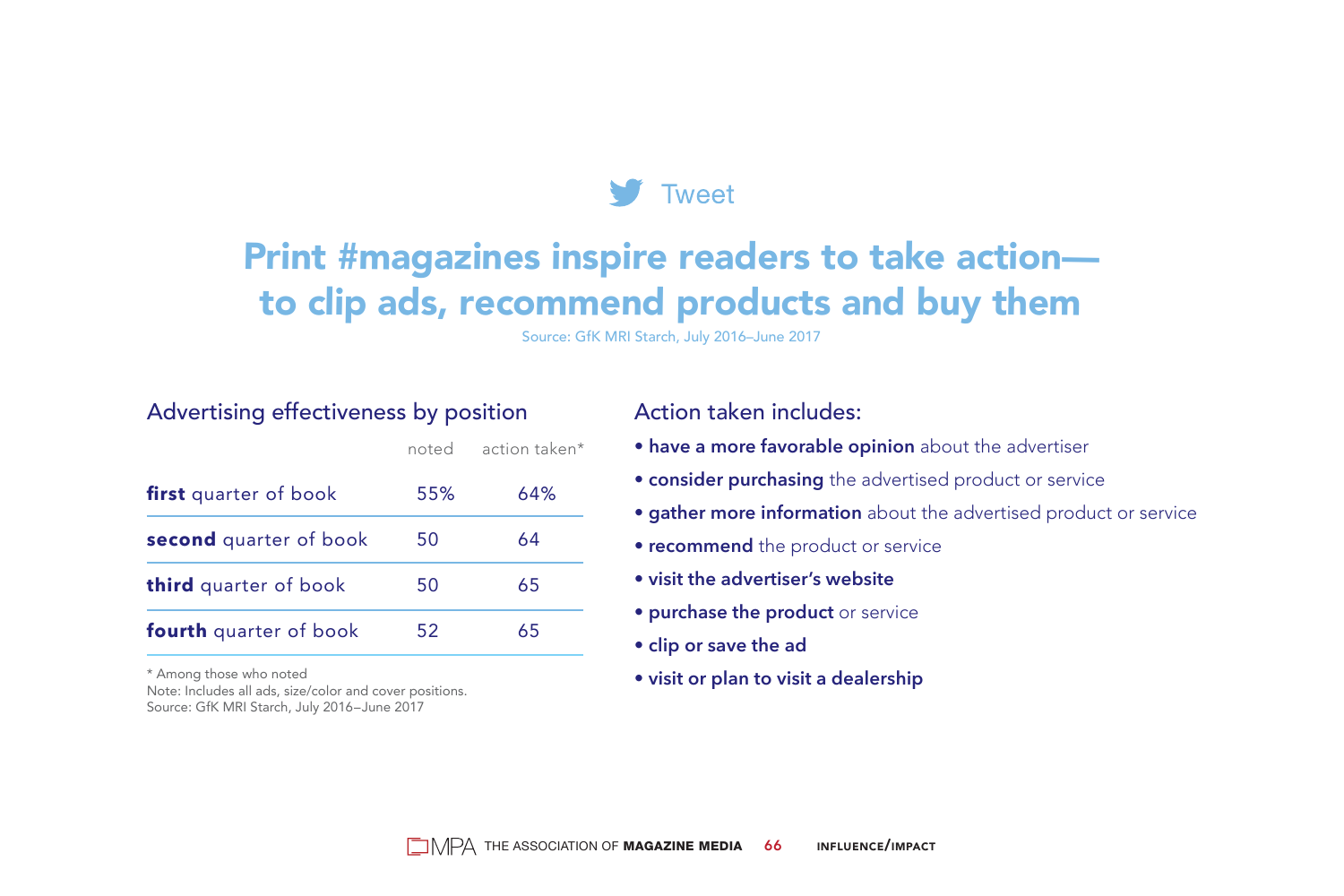#### Impact of print magazine advertising

Print magazine advertising is noticed and acted on regardless of size or placement

#### **Tweet**

65% of readers take action after seeing a print #magazine ad

> Source: GfK MRI Starch Advertising Research, July 2016 – June 2017

|                                    | noted | action taken* |
|------------------------------------|-------|---------------|
| all ads                            | 52%   | 65%           |
| <b>AD SIZE</b>                     |       |               |
| multiple pages (excluding spreads) | 66    | 65            |
| gatefold ads                       | 60    | 63            |
| spread                             | 52    | 62            |
| full page                          | 51    | 64            |
| half page                          | 45    | 69            |
| third page                         | 44    | 69            |
| less than half page                | 44    | 69            |
| <b>COLOR</b>                       |       |               |
| four color                         | 52    | 65            |
| black and white                    | 44    | 61            |
| <b>PREMIUM POSITION</b>            |       |               |
| inside front cover                 | 76    | 64            |
| inside back cover                  | 61    | 64            |
| back cover                         | 63    | 65            |
| adjacent to table of contents      | 58    | 64            |
|                                    |       |               |

\*Among those who noted

Source: GfK MRI Starch Advertising Research, July 2016 – June 2017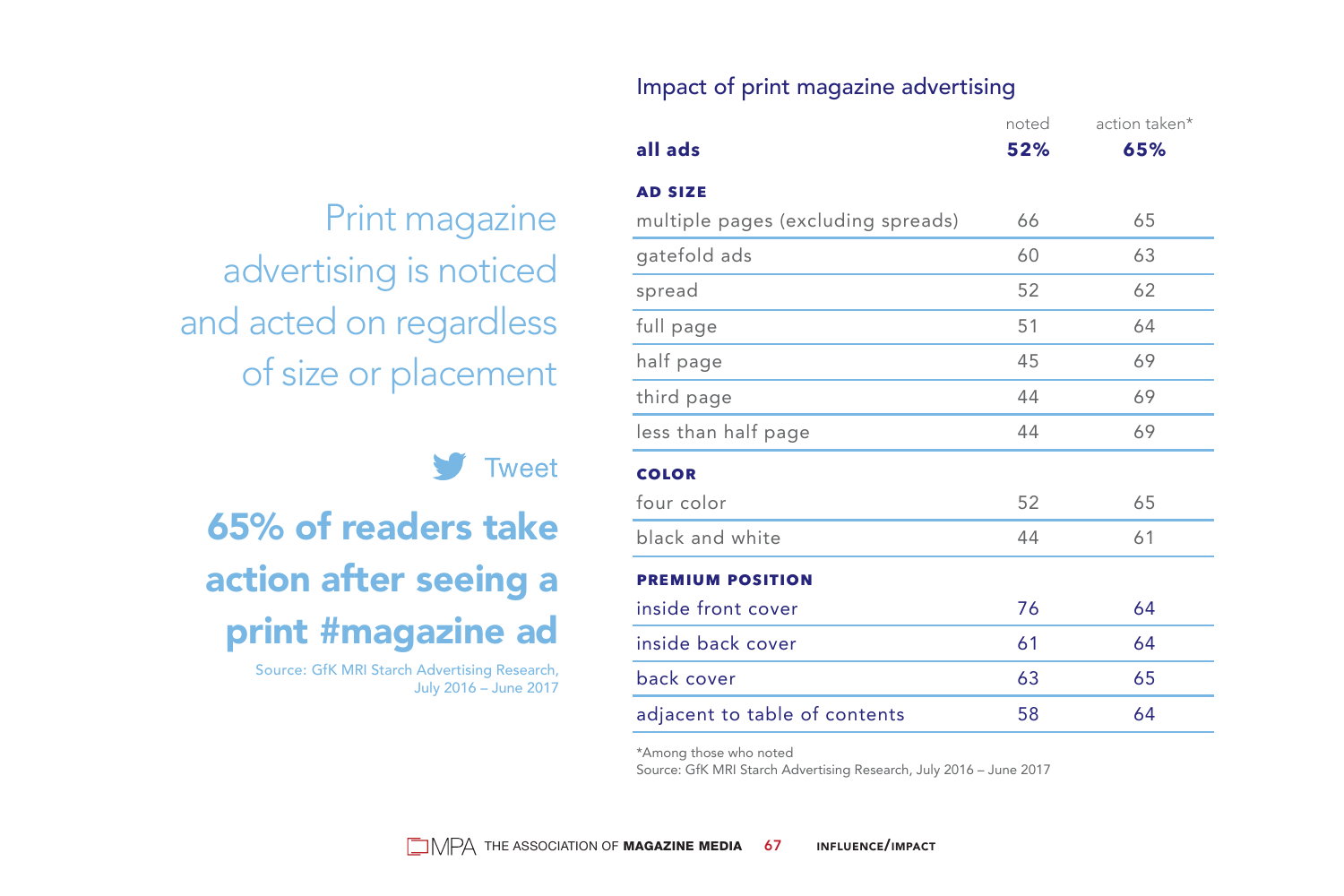### Magazines excel in motivating trial

Nearly half of U.S. adults have used coupons and nearly one-third have responded to offers for free samples in magazines.



Source: Quad/Graphics Customer Focus® 2017 Research Study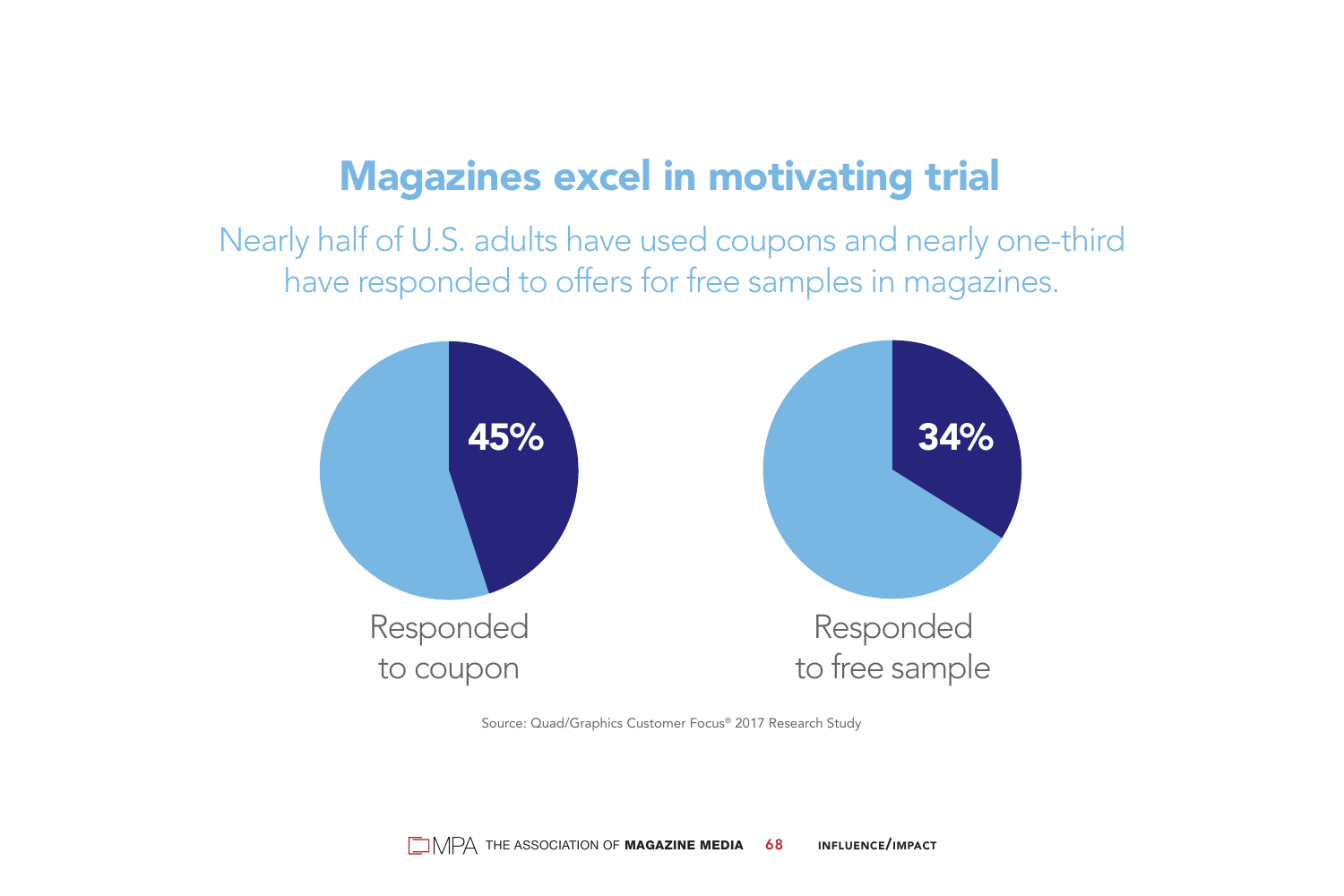

#### Number of times medium ranks #1 among affluent influential consumers across 60 product categories

\*Includes internet magazine activity.

Base: Top quintile of users of each medium among adults with HHI of \$75K+. Category influentials are defined as people who have great experience in this topic and whose advice on this topic is trusted by friends and family members. Source: GfK MRI, Spring 2017



Print #magazines are no.1 in reaching affluent influential consumers in more categories than other media

Source: GfK MRI, Spring 2017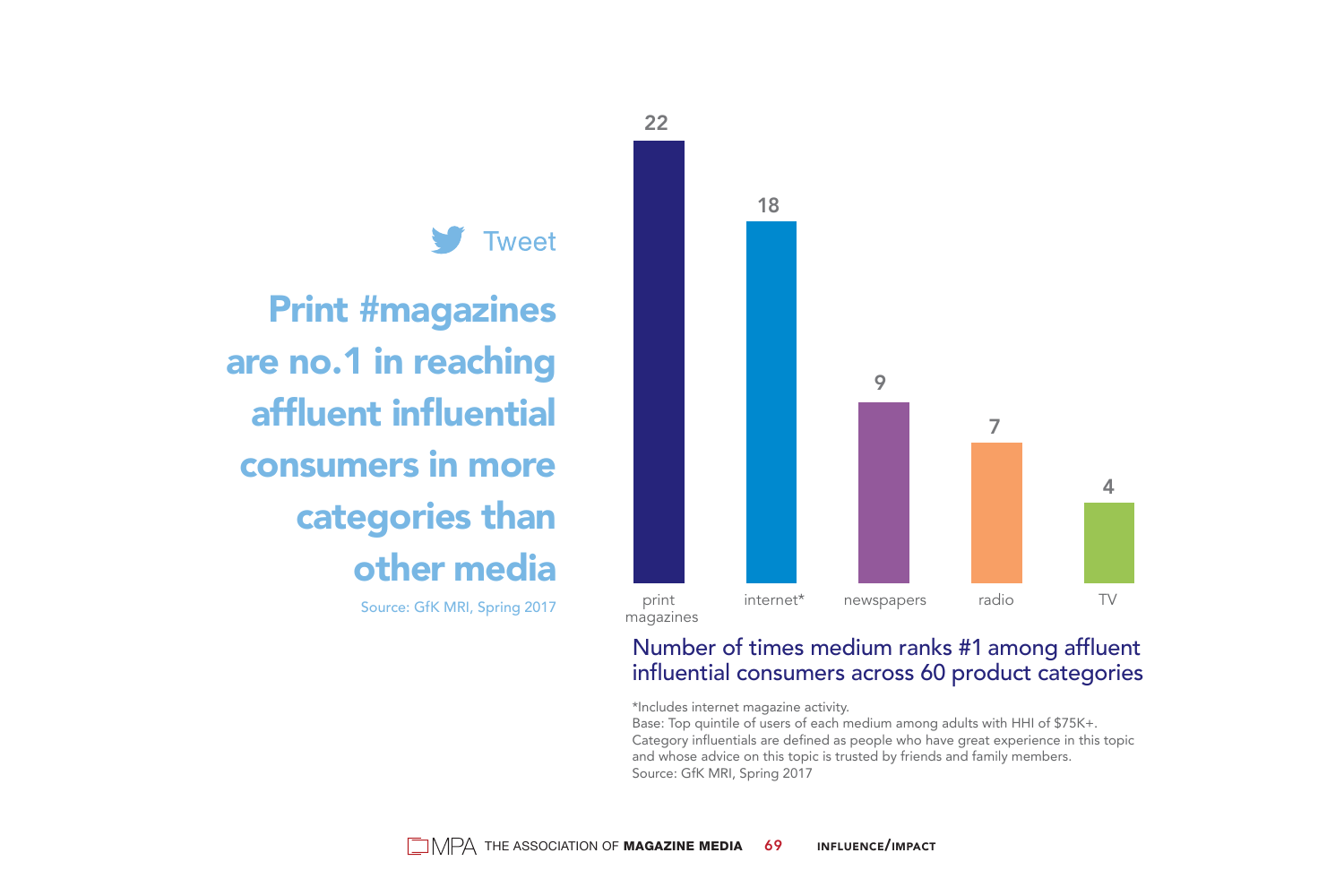#### Super influentials among devoted media users (index)

household furnishings



Super influentials in a wide range of categories are devoted print magazine readers

\*Includes internet magazine activity.

Index: Percentage of super influentials within top quintile of users of each medium vs. percentage of super influentials among adults 18+. Note: Super influentials are defined as people who have great experience in this topic and whose advice on this topic is trusted by friends and family members, and who recommend products or services on this topic to others. Source: GfK MRI, Spring 2017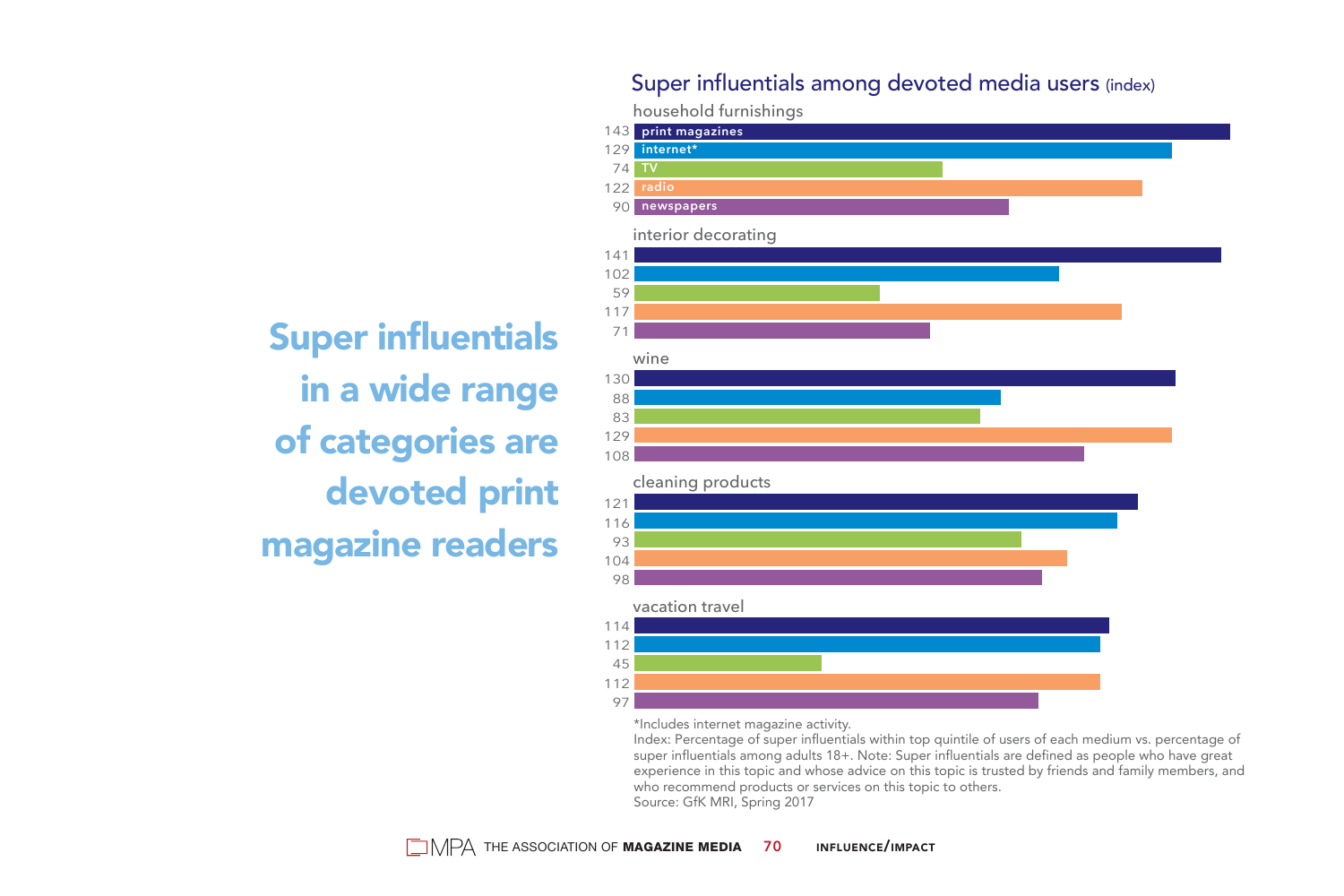101 internet\* 102 108 radio newspapers 104 healthcare 111 **Tweet** 98 107 100 102 finance 110 105 111 104 106 vacation travel 109 100 86 99 102 product categories food 107 Source: GfK MRI, Spring 2017103 92

> 102 95

116 print magazines

automotive

Trusted recommenders among affluent devoted media users (index)

\*Includes internet magazine activity.

Index: Percentage of recommenders within top quintile of users of each medium with HHI of \$75K+ vs. percentage of recommenders among adults 18+ with HHI of \$75K+. Recommenders are defined as people who say they have recommended products or services to others in the past 12 months within a category. Source: GfK MRI, Spring 2017

Among affluent consumers, devoted print magazine readers are trusted recommenders across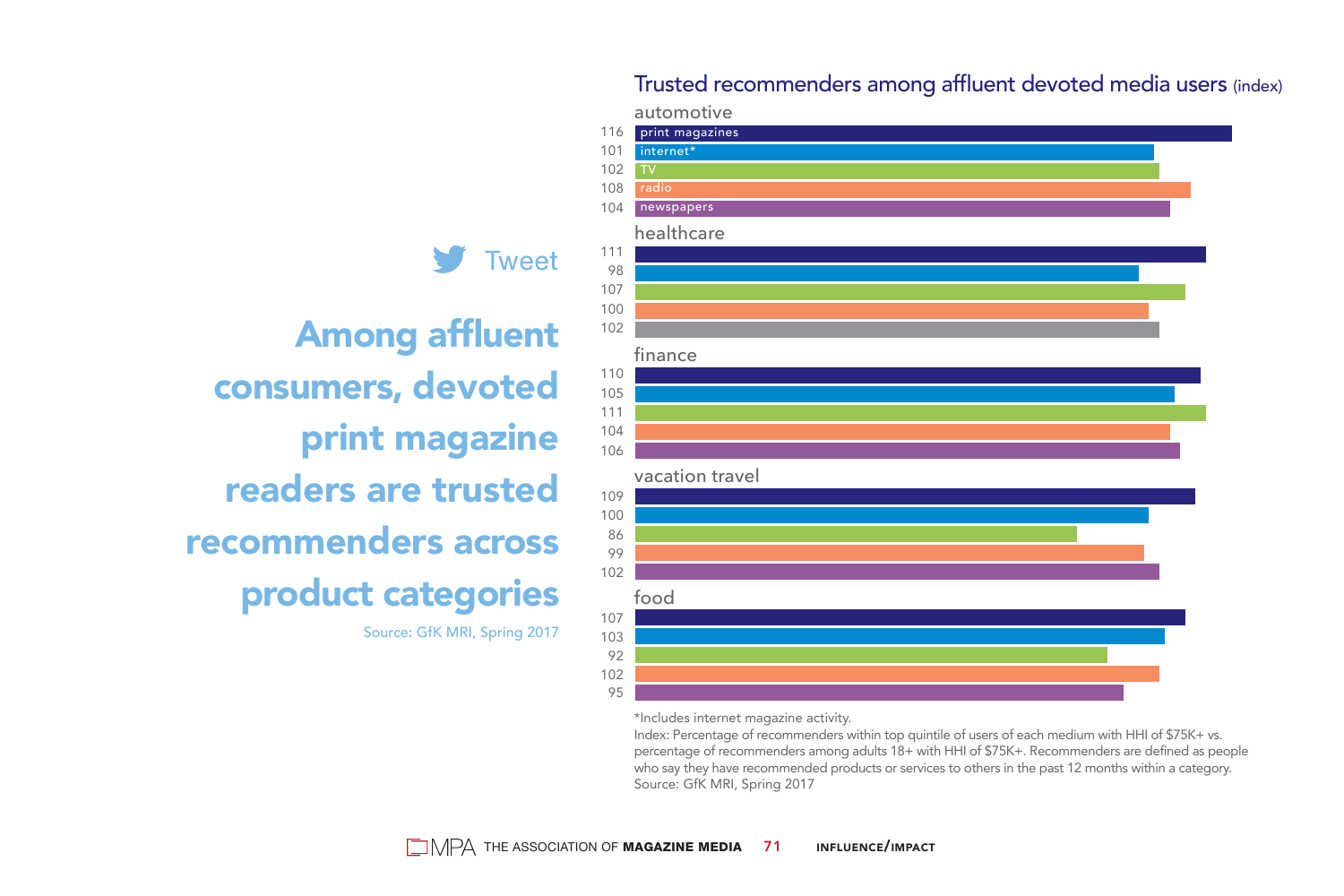#### Very likely actions among devoted media users (index)

purchase or lease a sport utility vehicle



\*Includes internet magazine activity. Index: Top quintile of users of each medium vs. all adults 18+. Source: GfK MRI, Spring 2017

Print magazines deliver consumers with strong auto purchase intent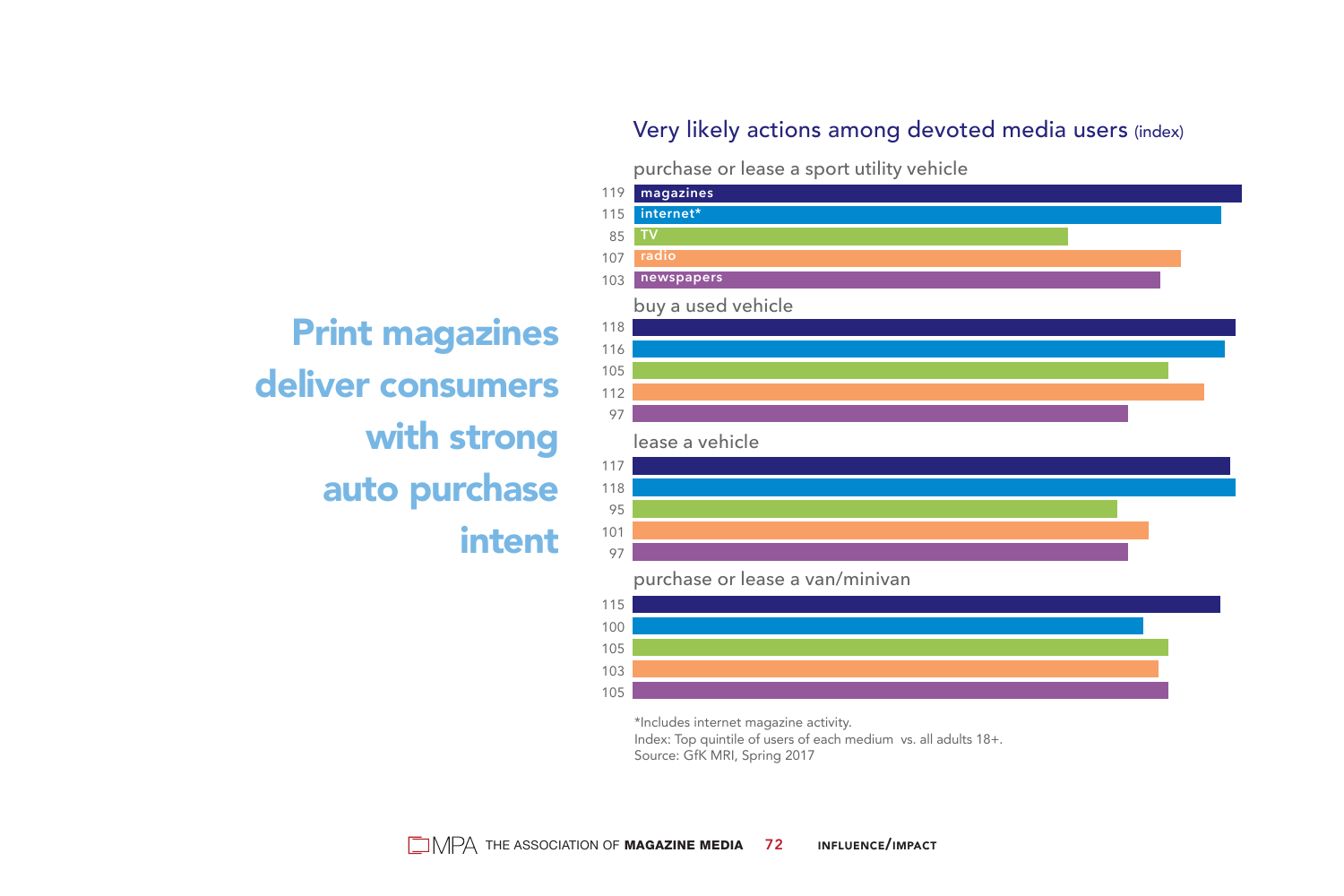Among new vehicle buyers, devoted magazine readers are more affluent and more likely to buy premium makes (index)

#### bought premium brand vehicle



\*Includes internet magazine activity.

Note: Magazine media quintiles based on readership of 92 titles.

Index: Top quintile of users of each medium among new vehicle buyers vs. all of new vehicle buyers.

Source: JD Power Automotive Media and Marketing Report, Winter 2017

## Magazines attract upscale new car buyers

Top quintile of magazine readers accounted for \$97.4 billion in annual automotive sales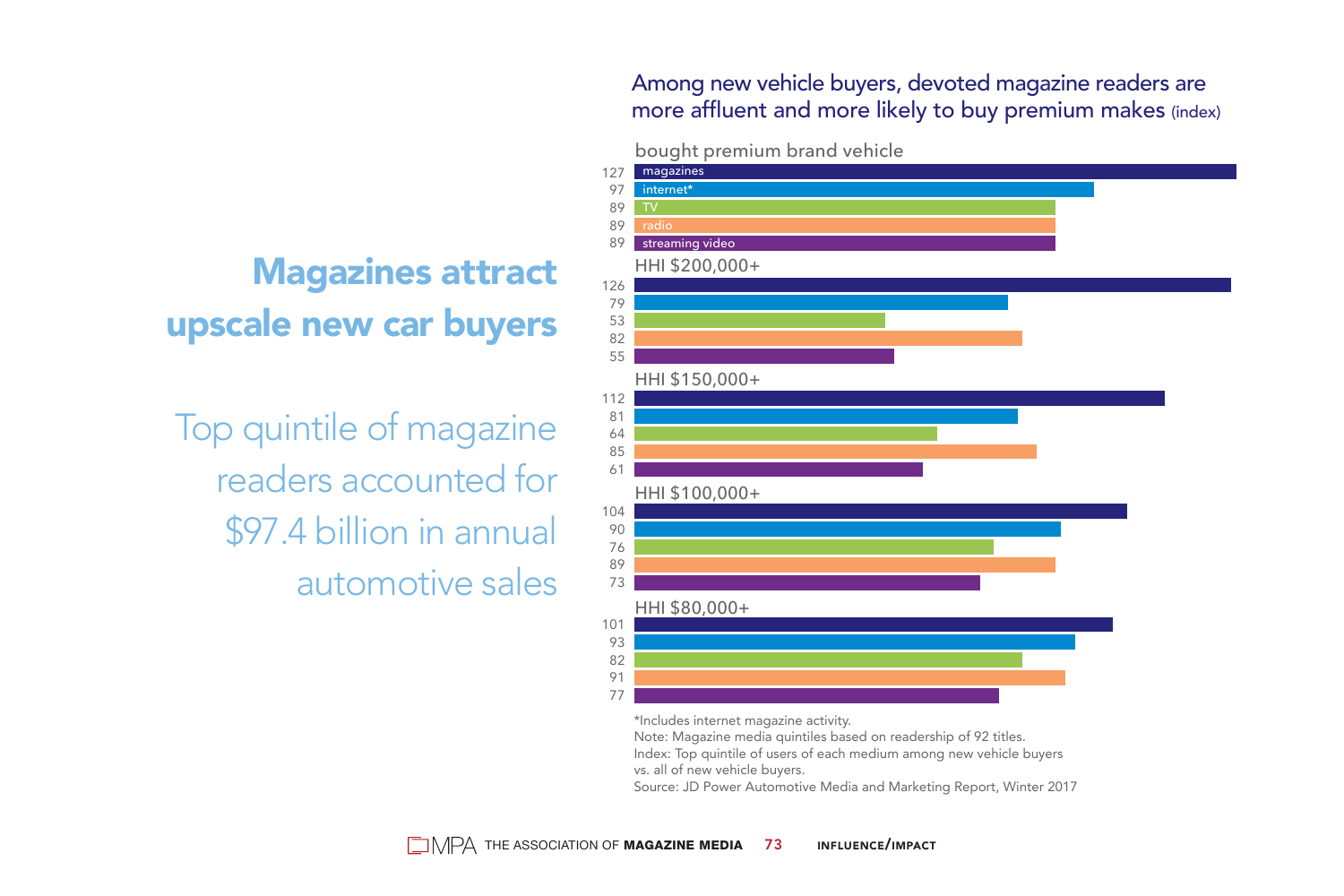#### Luxury goods category influencers among affluent devoted media users (index)

household furnishings

Affluent luxury goods category influencers are devoted print magazine readers



\*Includes internet magazine activity. +Other than clothes and shoes Index: Percentage of category influentials within the top quintile of users of each medium among adults 18+ with HHI of \$75K+ vs. percentage of category influentials among adults with HHI of \$75K+. Category influentials are defined as people who have great experience in the topic and whose advice on this topic is trusted by friends and family members. Source: GfK MRI, Spring 2017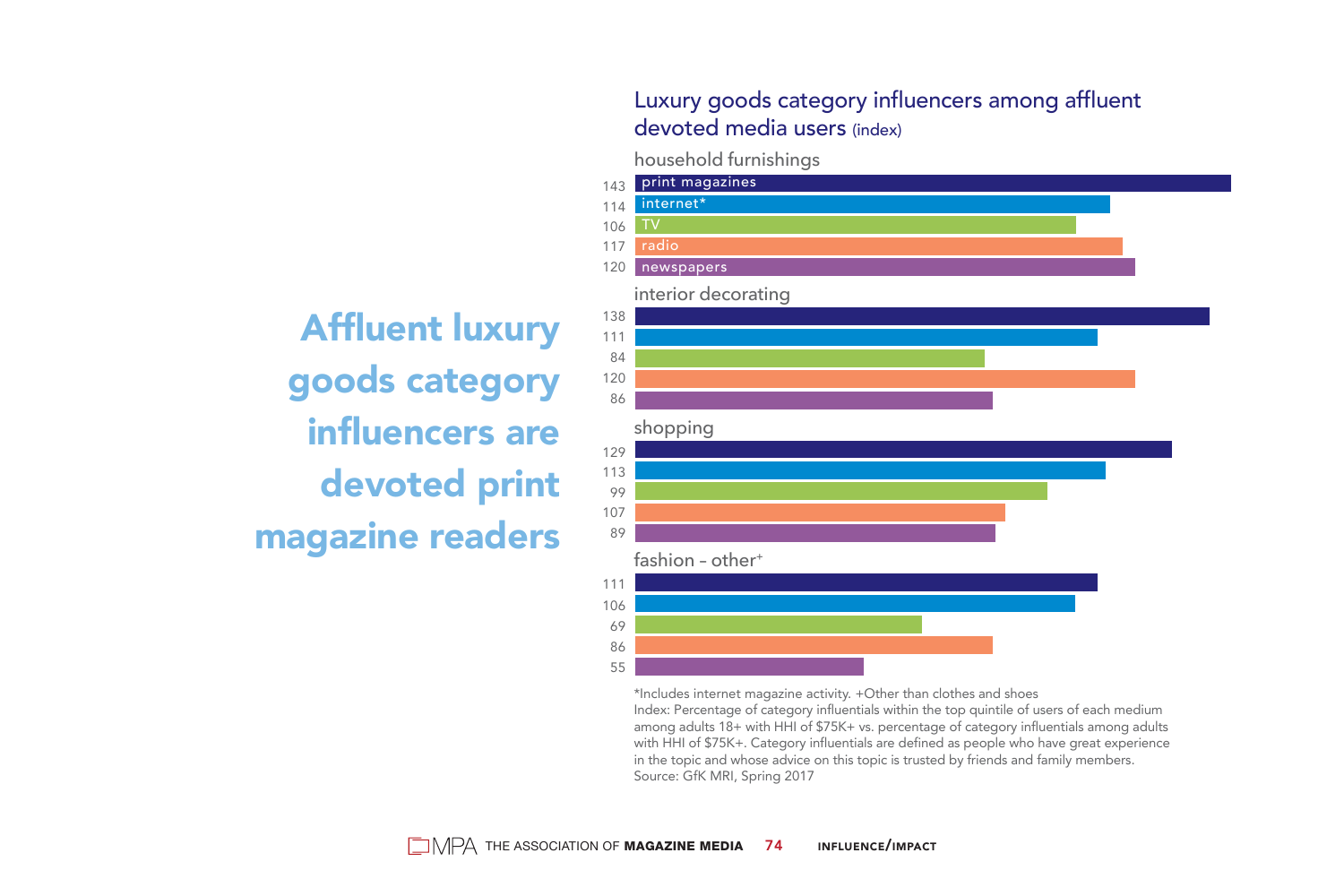Consumers, especially affluent ones, use print magazines to keep up with the latest styles

#### Medium keeps me up-to-date with the latest styles and trends (index)

All adults



Adults with HHI \$75K+



\*Includes internet magazine activity. Index: Individual medium vs. average for all media Source: GfK MRI, Spring 2017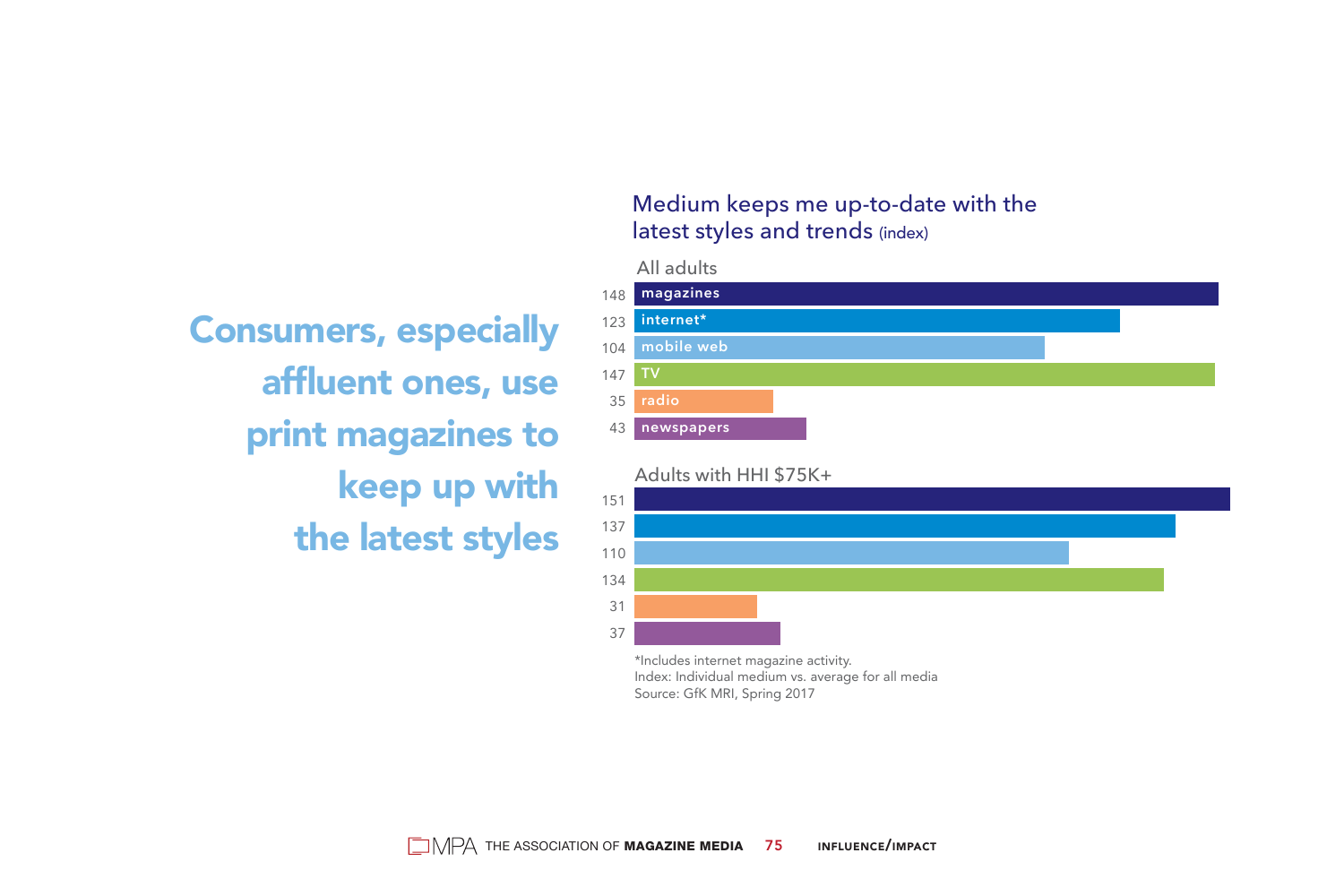## Magazine media readers lead spending on beauty and skin care products

I spend a lot of money on beauty and skin care products–Agree (index)



Index: Top quintile of users of each medium vs. adults 18+. Source: Kantar Media, MARS Consumer Health Study, 2017

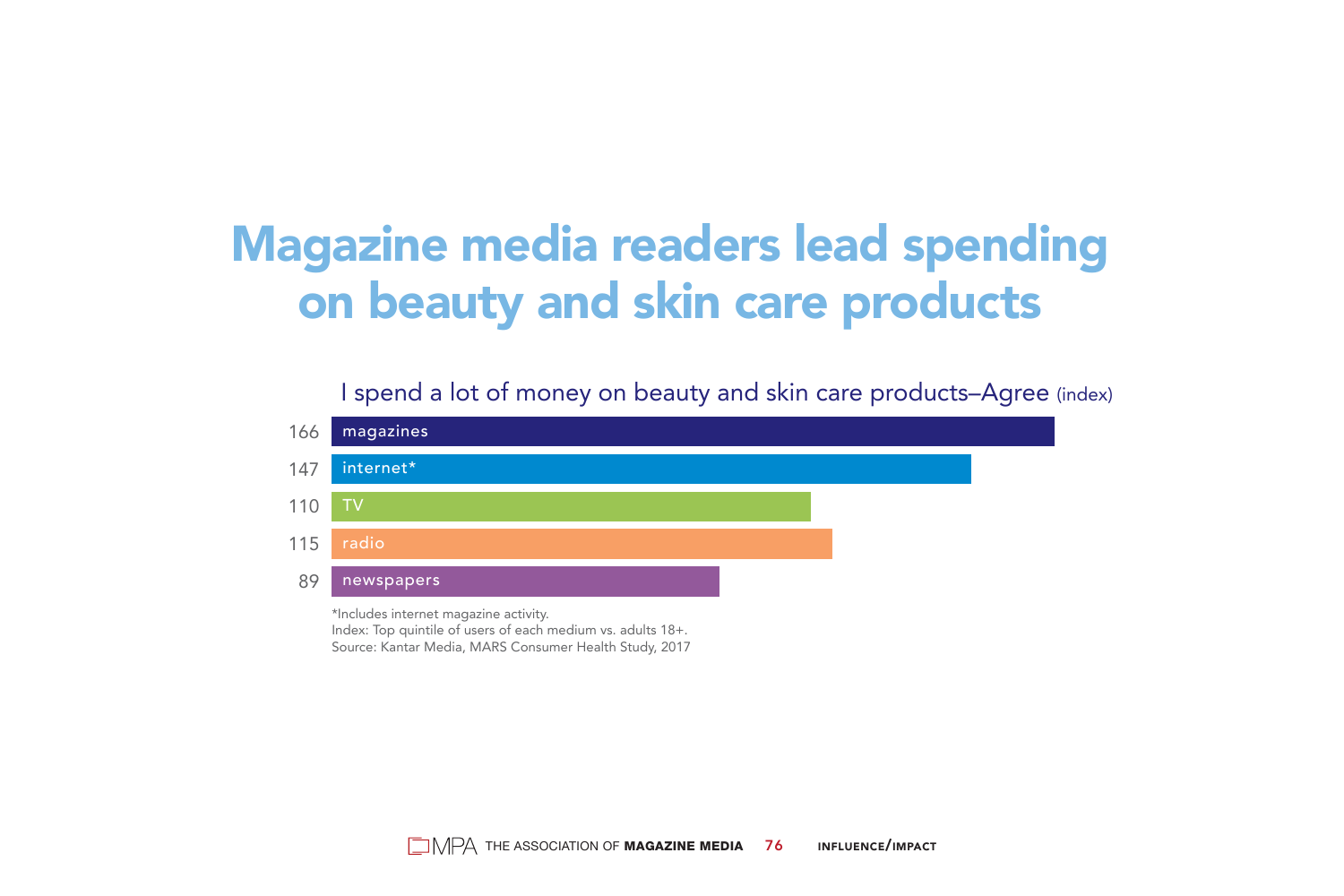## Magazine readers are fashion conscious and believers in beauty products

#### Definitely agree or agree that ... (index)

|                                                     | magazines | Internet* | TV  | radio |
|-----------------------------------------------------|-----------|-----------|-----|-------|
| I spend a lot on clothes                            | 151       | 104       | 125 | 137   |
| I only buy the best known brands                    | 139       | 101       | 125 | 130   |
| I keep up to date with current fashion trends       | 132       | 97        | 111 | 118   |
| I like to stand out                                 | 132       | 108       | 112 | 122   |
| I use beauty products to prevent my skin from aging | 130       | 94        | 118 | 109   |
| I use hair products every day                       | 126       | 94        | 105 | 120   |
| I use beauty products to make myself feel better    | 121       | 96        | 115 | 101   |
| I use beauty products to make myself look better    | 119       | 98        | 112 | 99    |

\*Includes internet magazine activity.

Index: Percentage of top users of each medium vs. percentage of adults 18+.

Note: Devoted print magazine readers are defined as those who read printed magazines at least several times per week or digital magazines more than once a day. Devoted Internet users are those who use it at least 30 hours per week. Devoted radio listeners are those who listen to FM Radio at least two hours a day or AM radio at least one hour a day. Devoted TV viewers are defined as those who watch live or "catch-up" TV at least 31 hours per week. Each group represents approximately the same proportion of US adults 18+.

Source: YouGov Profiles, March 2018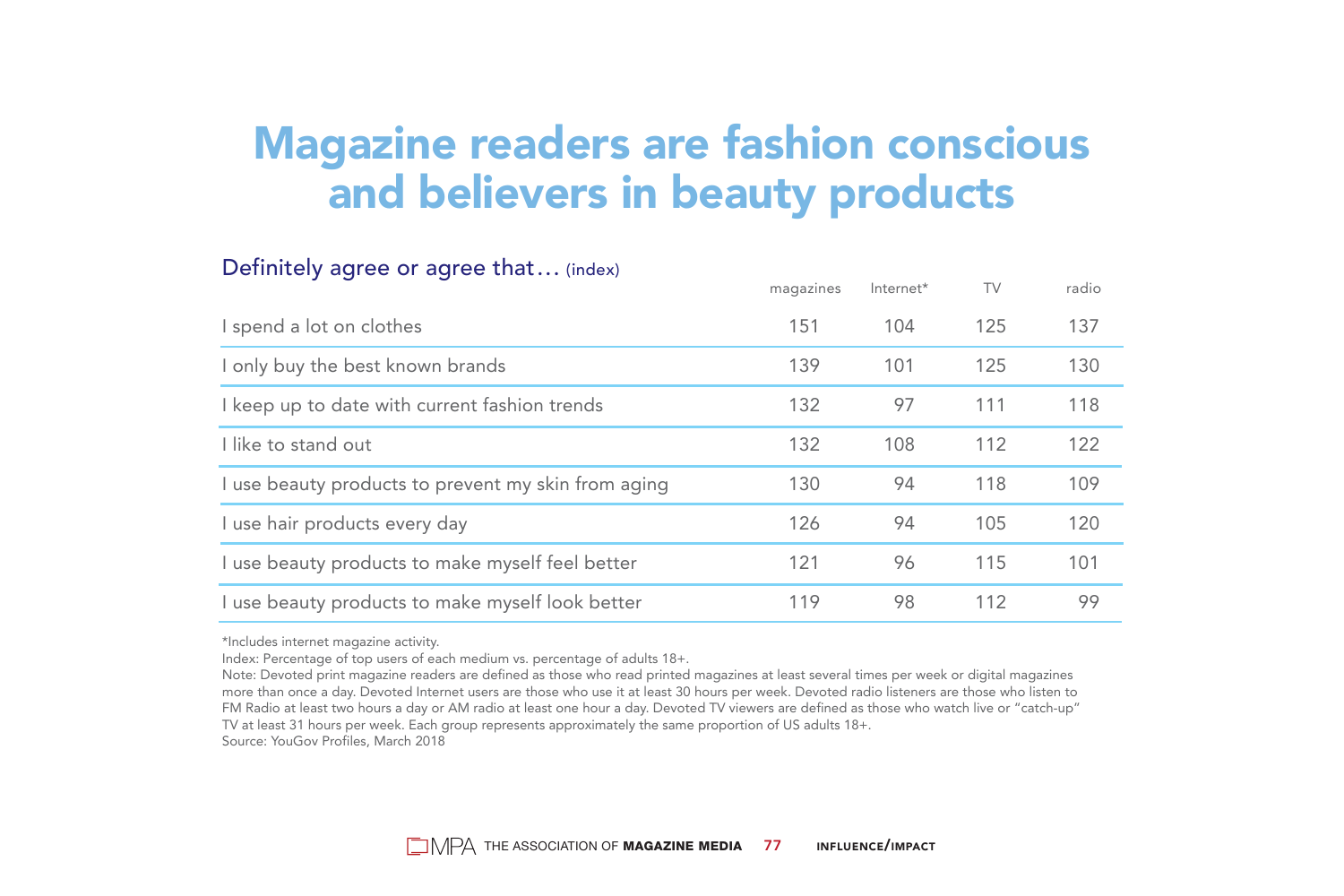When searching for real health advice, you shouldn't have to trust your gut. Trust magazine brands instead.

Whether in print, online, on mobile or video, people believe magazine media more than any other. No wonder it's more engaging and drives more healthcare and pharmaceutical actions. Magazines have expertly researched content and a safe environment that makes everyone feel a whole lot better.

**#BelieveMagMedia | BelieveMagMedia.com**

**MAGAZINE MEDIA Better. Believe It.** 

**SICKOFPHONY HEALTH EXPERTS?** Sources: Simmons Research, Multi-Media Engagement Study, Spring 2017; Kantar Media, MARS Consumer Health Study, 2017.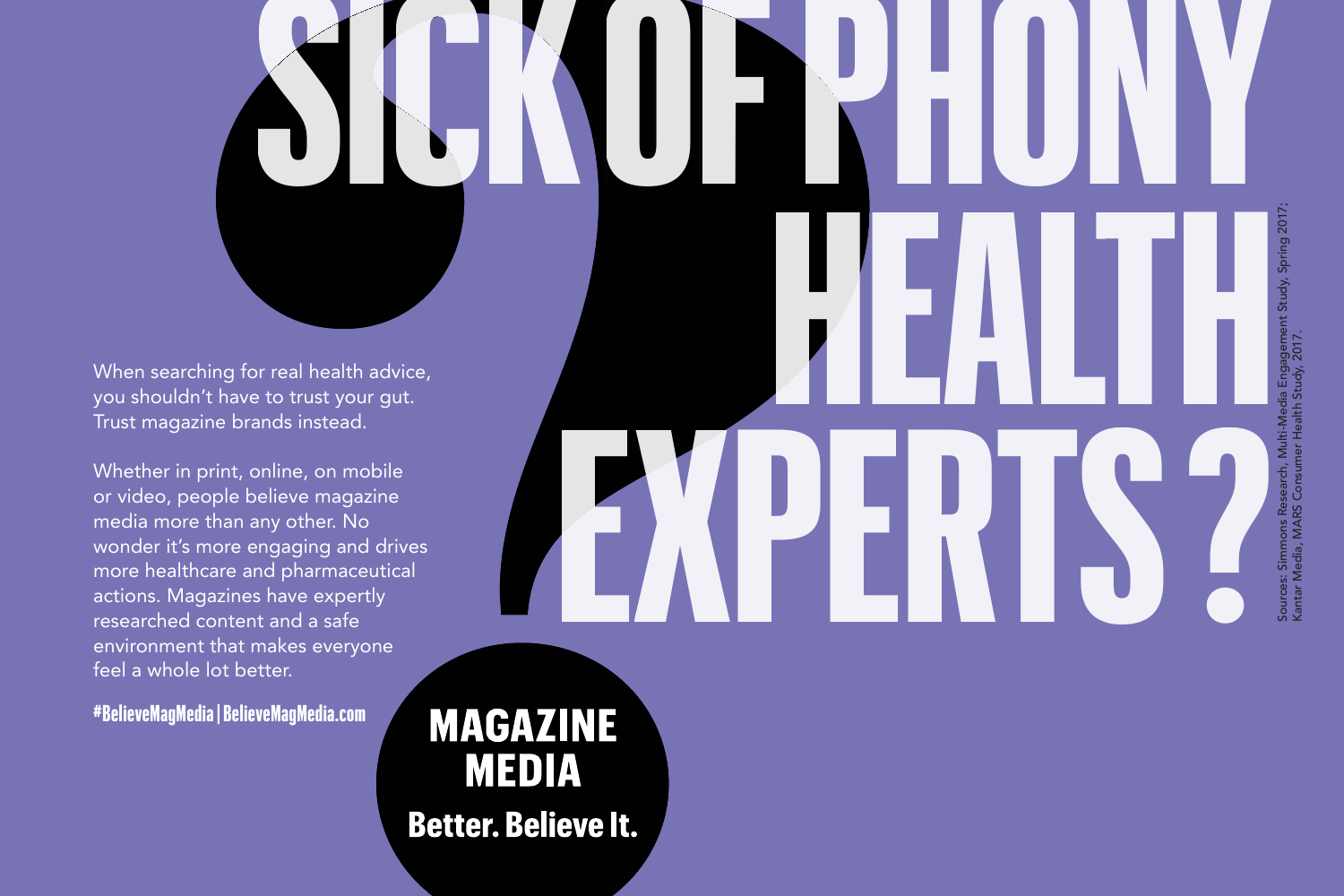#### Super influential consumers for healthcare categories among devoted media users (index)

## Tweet





\*Includes internet magazine activity.

prescription drugs

Index: Percentage of super influentials among top quintile of users of each medium vs. percentage of super influentials among adults 18+. Super influentials are defined as people who have great experience in this topic, whose advice on this topic is trusted by friends and family members and who recommend products or services on this topic to others. Source: GfK MRI, Spring 2017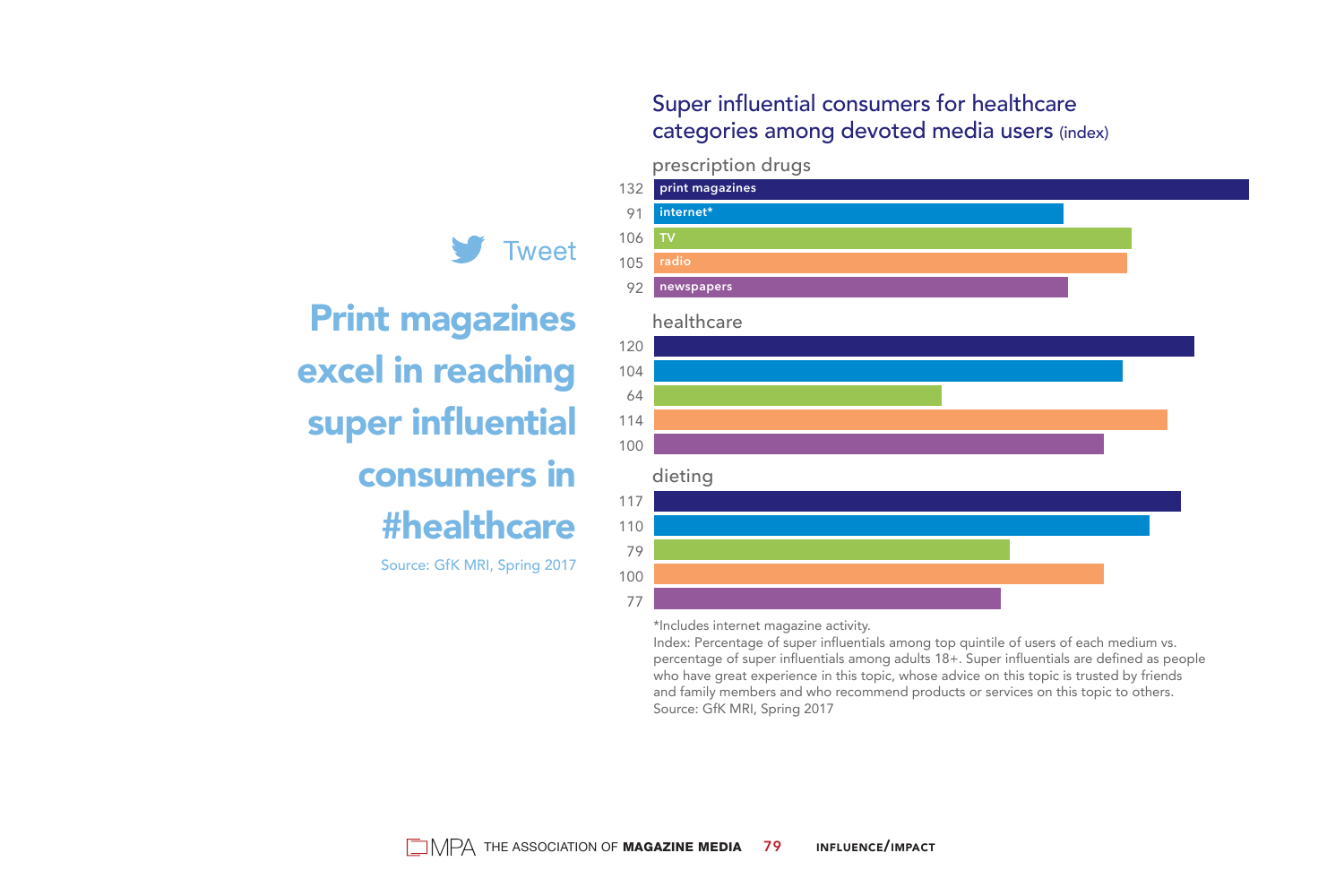## Devoted magazine readers are the most informed and engaged healthcare/pharma customers

#### Agreement with statements and opinions about pharmaceuticals and healthcare (index)

|                                                                                                                  | magazine<br>media | internet* | TV  | radio | newspapers |
|------------------------------------------------------------------------------------------------------------------|-------------------|-----------|-----|-------|------------|
| I am first among my peers to investigate vaccines that are<br>recommended but not required                       | 154               | 111       | 126 | 116   | 118        |
| Friends come to me for advice about healthcare and medications                                                   | 147               | 109       | 109 | 127   | 109        |
| It's worth paying more for branded prescription medications rather than<br>getting generic products              | 145               | 111       | 113 | 109   | 108        |
| I research treatment options on my own and then ask my doctor about them                                         | 137               | 104       | 101 | 119   | 96         |
| I research healthcare information so that I am better informed about different<br>healthcare treatment options   | 135               | 108       | 102 | 109   | 105        |
| I often discuss new prescription medicines with my doctor                                                        | 134               | 96        | 119 | 105   | 110        |
| I typically conduct research online prior to a doctor's appointment                                              | 132               | 121       | 91  | 118   | 84         |
| am willing to ask my doctor for a prescription medication or drug sample<br>that I have seen or heard advertised | 131               | 98        | 115 | 104   | 104        |
| I am willing to pay extra for prescription drugs not covered by health insurance                                 | 126               | 100       | 94  | 108   | 115        |
| I am willing to ask my doctor for a vaccine that I have seen or heard advertised                                 | 121               | 100       | 114 | 99    | 114        |
| I am better informed about my health than most people                                                            | 118               | 95        | 103 | 105   | 115        |

\*Includes internet magazine activity.

Index: Top quintile of users of each medium vs. adults 18+.

Source: Kantar Media, MARS Consumer Health Study, 2017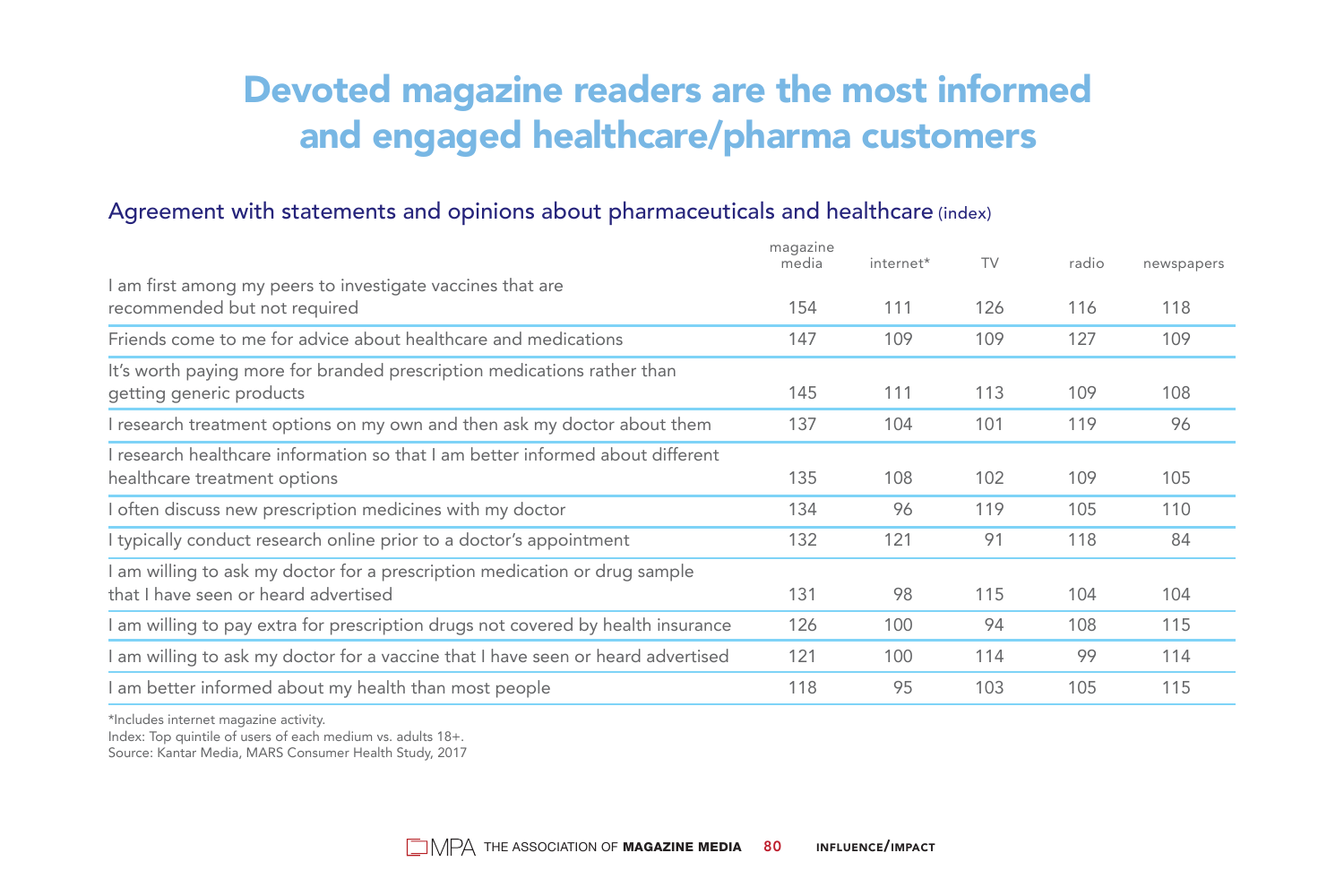## Magazine media advertising drives consumer healthcare actions more than advertising anywhere else

#### Actions taken in the last 12 months as a result of healthcare advertising (index)

|                                           | magazine<br>media | internet* | TV  | radio | newspapers |
|-------------------------------------------|-------------------|-----------|-----|-------|------------|
| Used a coupon                             | 225               | 114       | 134 | 143   | 120        |
| Discussed an ad with your doctor          | 221               | 93        | 137 | 179   | 95         |
| Consulted a pharmacist                    | 211               | 121       | 128 | 105   | 161        |
| Discussed an ad with a friend or relative | 209               | 140       | 114 | 134   | 113        |
| Visited any website                       | 205               | 148       | 106 | 135   | 118        |
| Watched a video online                    | 202               | 186       | 156 | 178   | 120        |
| Conducted an online search                | 195               | 140       | 110 | 121   | 131        |
| Purchased a non-prescription product      | 190               | 128       | 150 | 140   | 149        |
| Made an appointment to see a doctor       | 171               | 130       | 131 | 126   | 105        |
| Took medication                           | 169               | 129       | 156 | 96    | 131        |
| Refilled a prescription                   | 157               | 121       | 133 | 116   | 117        |

\*Includes internet magazine activity.

Index: Top quintile of users of each medium vs. adults 18+. Source: Kantar Media, MARS Consumer Health Study, 2017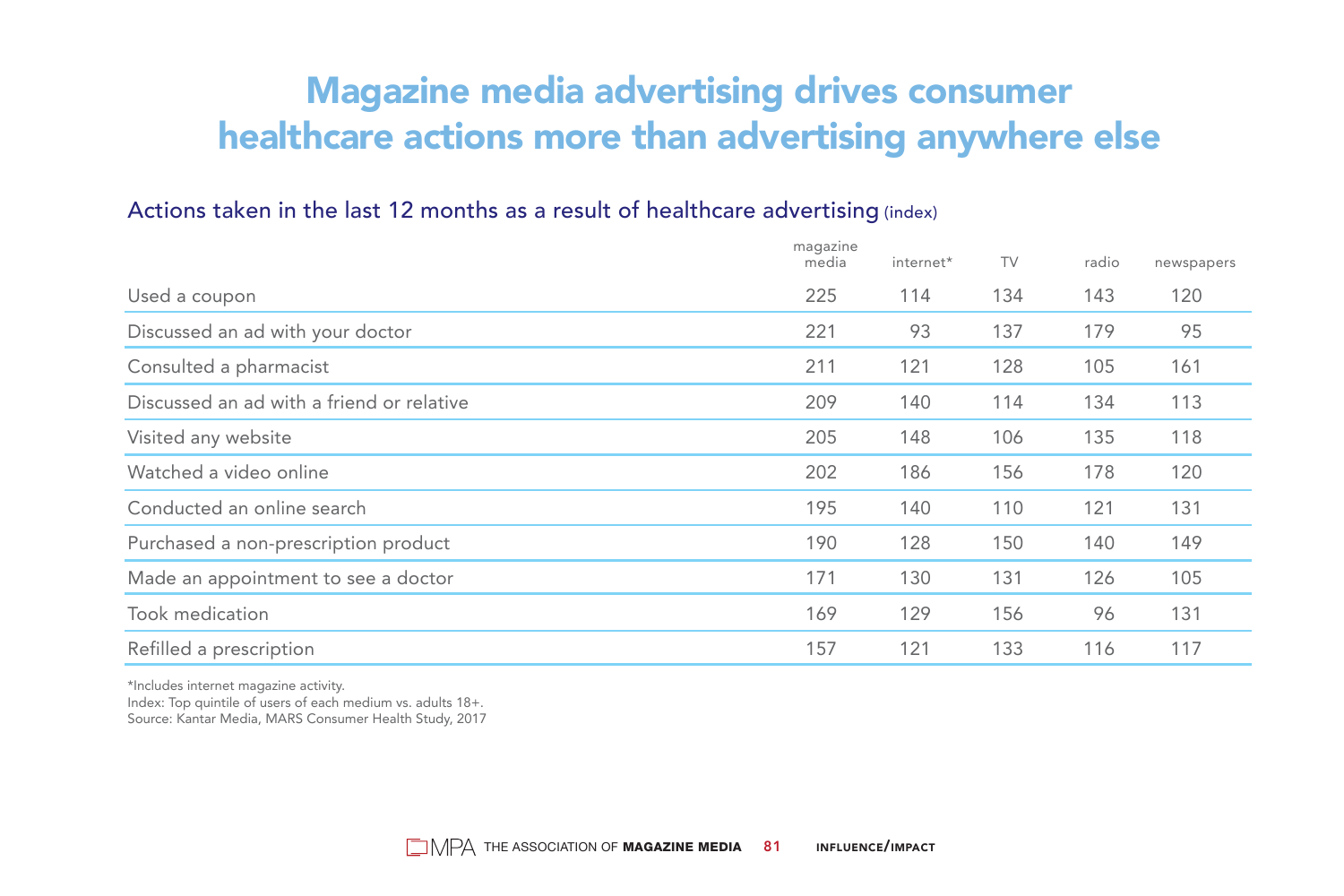### **V** Tweet

## #Magmedia readers are the most health-conscious consumers

Source: Kantar Media, MARS Consumer Health Study, 2017

#### Agreement with statements and opinions about pharmaceuticals and healthcare (index)

|                                                                                              | magazine<br>media | internet* | TV  | radio | newspapers |
|----------------------------------------------------------------------------------------------|-------------------|-----------|-----|-------|------------|
| As a preventative measure it is important my children take vitamins every day                | 143               | 102       | 101 | 131   | 75         |
| I refer my friends to certain websites I find helpful                                        | 140               | 127       | 108 | 130   | 104        |
| Diet plans usually work for me                                                               | 138               | 102       | 96  | 114   | 113        |
| I take non-prescription medicine as soon as I get sick                                       | 125               | 114       | 114 | 121   | 94         |
| Exercise is important to my diet and nutrition plan                                          | 120               | 93        | 90  | 105   | 109        |
| I believe that vitamins and nutritional supplements make a difference<br>in long-term health | 118               | 93        | 109 | 117   | 104        |
| I do everything I can to promote and maintain my personal health and wellness                | 112               | 93        | 91  | 101   | 105        |

\*Includes internet magazine activity.

Index: Top quintile of users of each medium vs. adults 18+.

Source: Kantar Media, MARS Consumer Health Study, 2017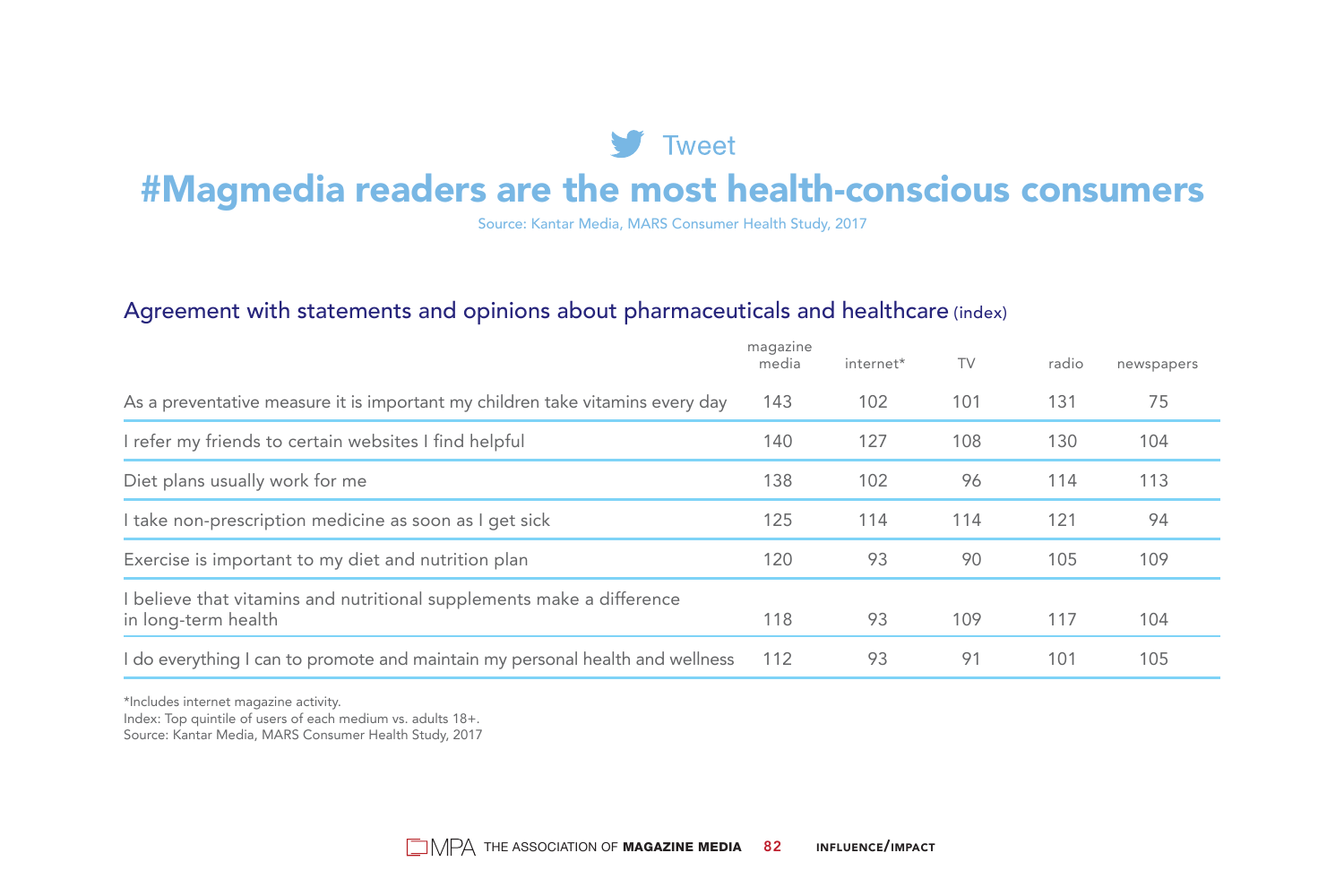#### Actions taken after seeing medical professionals in the last 12 months (index)

Visited a social media site related to a condition or prescribed treatment



Conducted an online search about a drug or treatment options

**Magazine** media readers take action to maintain their health



Conducted an online search about a condition



Made an effort to eat healthier or exercise more



\*Includes internet magazine activity.

Base: Those who had been to any doctor in the last 12 months. Index: Top quintile of users of each medium vs. adults 18+. Source: Kantar Media, MARS Consumer Health Study, 2017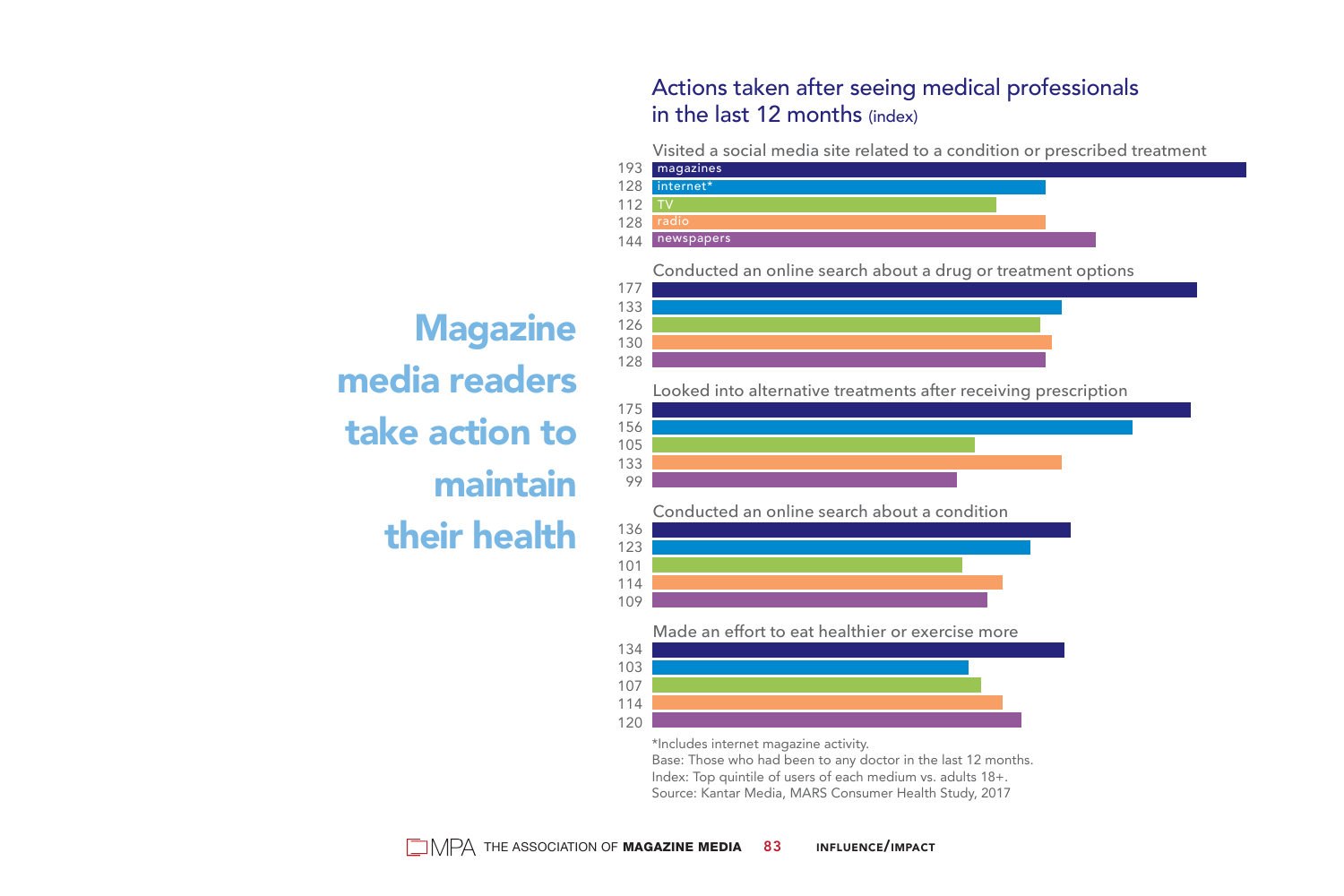

#### Household income \$250K+ (index)

\*Includes internet magazine activity. Index: Top quintile of users of each medium vs. adults 18+. Source: GfK MRI, Fall 2017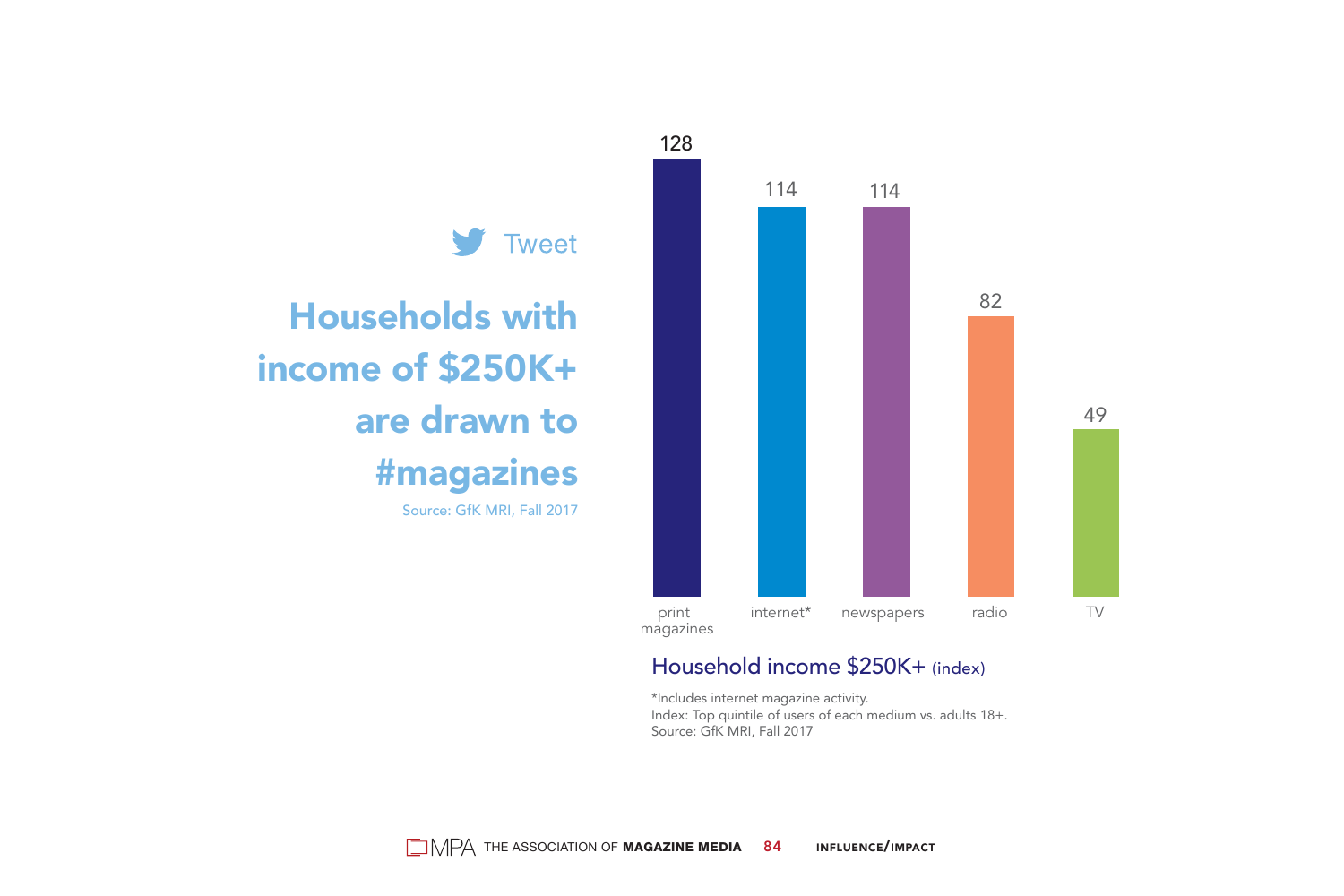#### Affluent magazine readers beat others in net worth and liquid assets (index)

#### Median household liquid assets



#### Median household net worth



\*Includes digital magazine reading. +Includes internet magazine activity. Index: Median household net worth and median liquid assets for top quintile of users of each medium (based on number of issues (magazines), hours (TV), internet, radio), activities (mobile web) or apps used regularly (mobile apps) among adults 18+ with HHI \$125K+ vs. medians for all adults 18+ with HHI \$125K+ Source: Ipsos Affluent Survey USA, Fall 2017





Households with the greatest financial assets favor #magmedia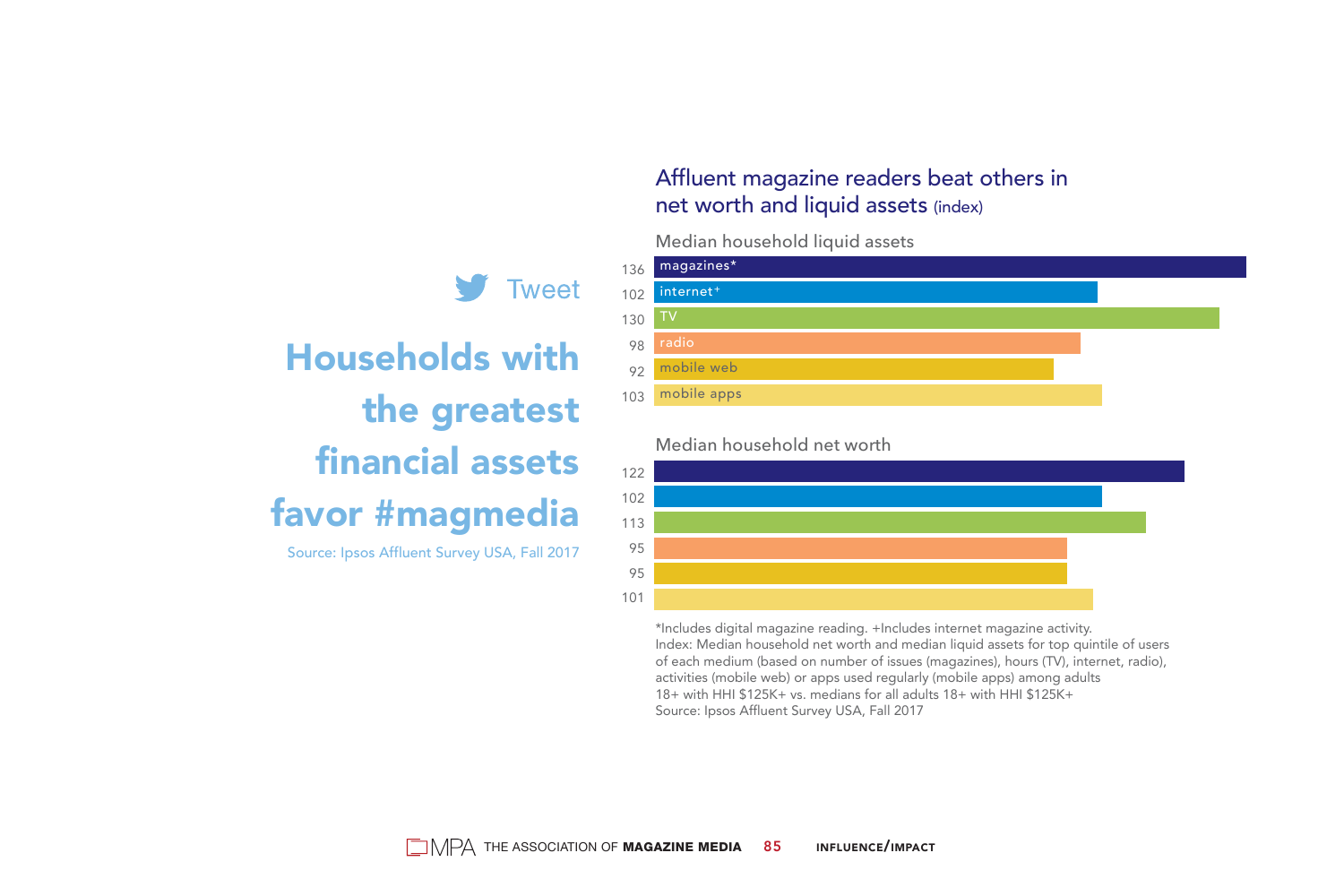#### Average monthly charges of \$1,000 or more (index)

#### American Express



Affluent #magazine readers charge more to their credit cards than consumers of other media

**Tweet** 

Source: Ipsos Affluent Survey USA, Fall 2017



\*Includes digital magazine reading. +Includes internet magazine activity. Index: Top quintile of users of each medium among adults 18+ with HHI \$125K+ vs. all adults 18+ with HHI \$125K+. Source: Ipsos Affluent Survey USA, Fall 2017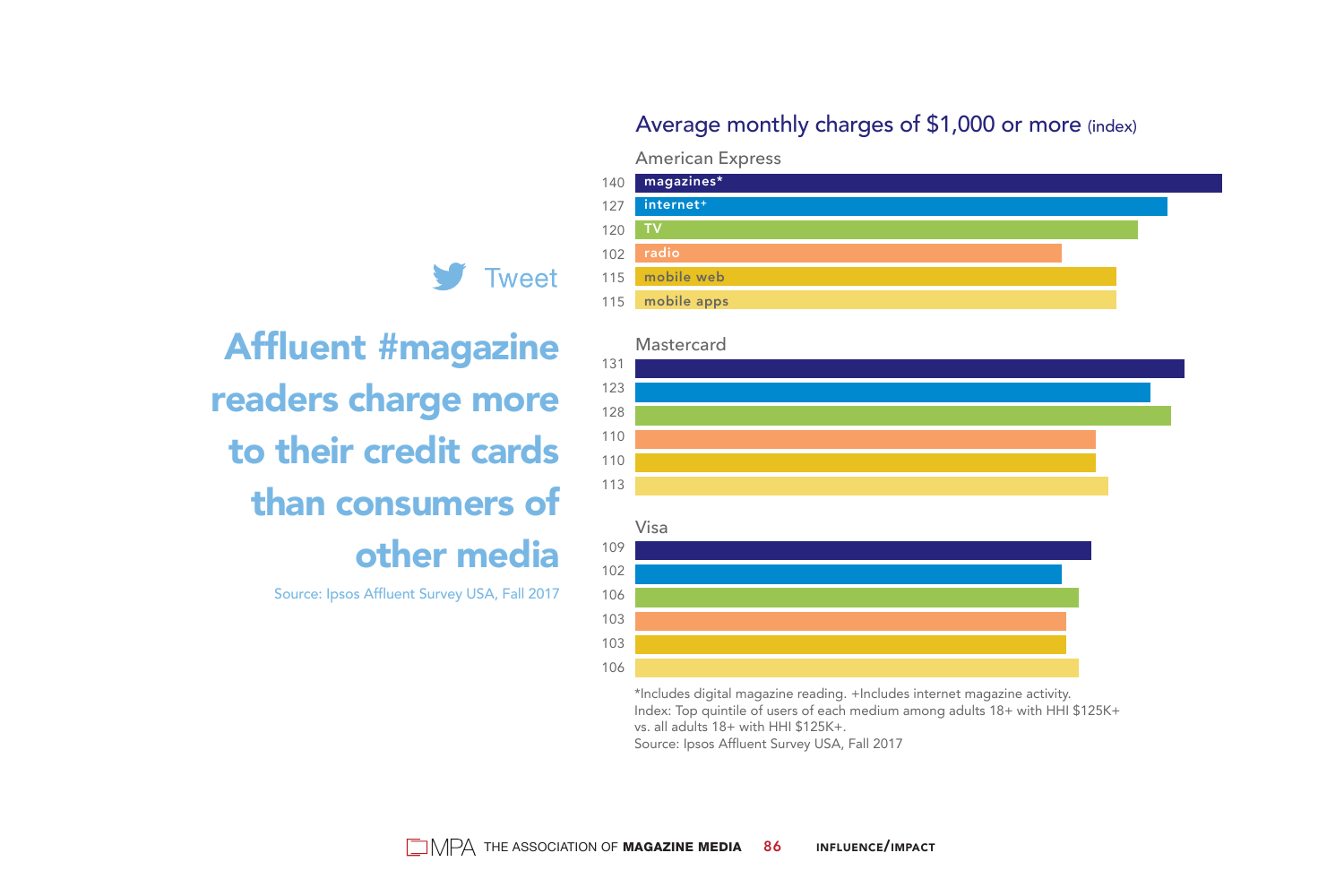#### Financial consultant used by anyone in household in past 12 months (index)



+ Includes digital magazine reading. \*Includes internet magazine activity. Index: Top quintile of users of each medium, based on number of issues (magazines), hours (TV, internet, radio), activities (mobile web) or apps used regularly (mobile apps), among adults 18+ with HHI \$125K+ vs. all adults 18+ with HHI \$125K+. Source: Ipsos Affluent Survey USA, Fall 2017

Magazine media: Where to find active affluent investors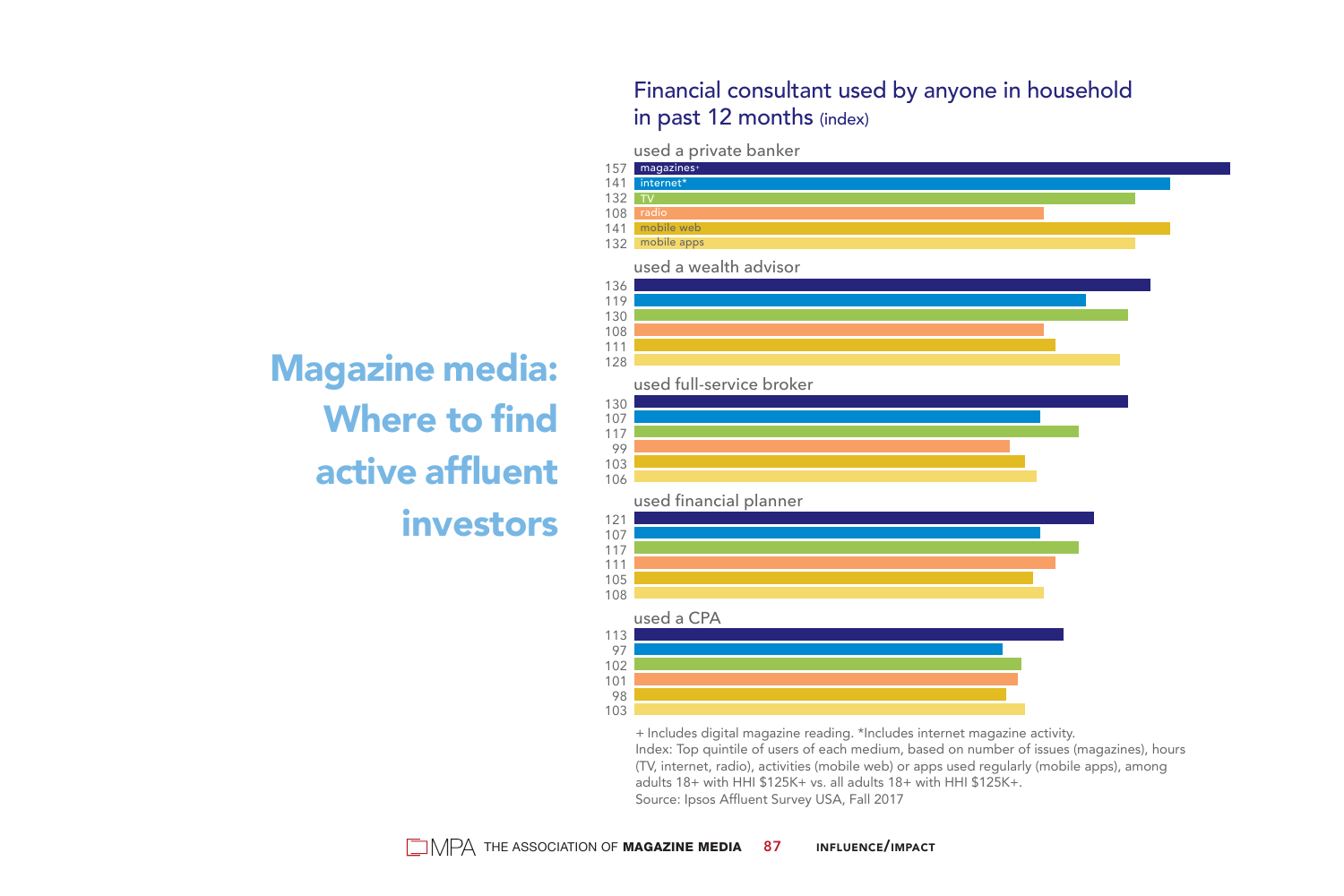#### Financial services planned by anyone in household in next 12 months (index)

open or move a non-retirement account



Magazine media: Where to find affluent users of financial services

| + Includes digital magazine reading. *Includes internet magazine activity.                 |  |
|--------------------------------------------------------------------------------------------|--|
| Index: Top quintile of users of each medium, based on number of issues (magazines), hours  |  |
| (TV, internet, radio), activities (mobile web) or apps used regularly (mobile apps), among |  |
| adults 18+ with HHI \$125K+ vs. all adults 18+ with HHI \$125K+.                           |  |
| Source: Ipsos Affluent Survey USA, Fall 2017                                               |  |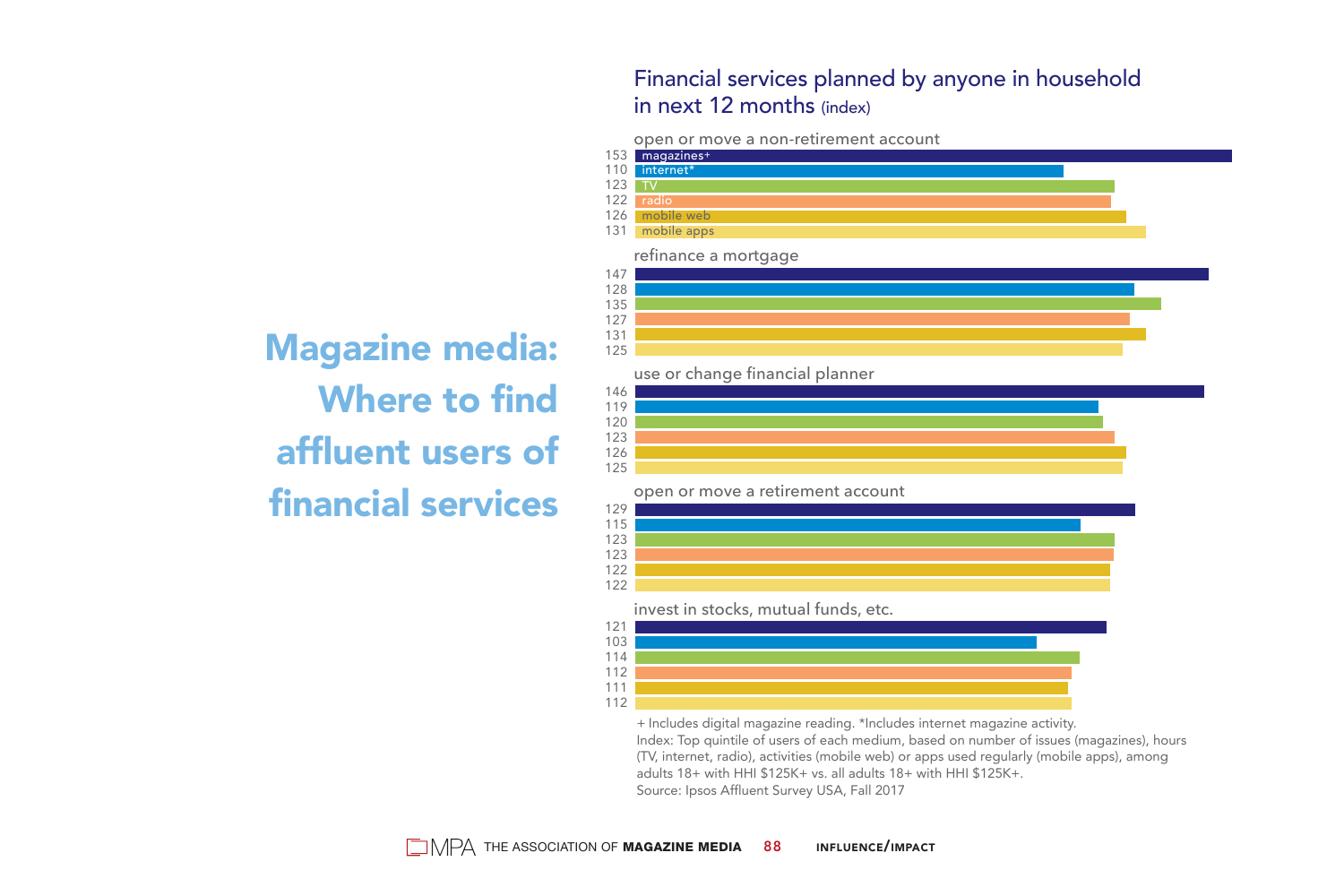

#### Luxury goods and services category influencers among devoted media users (index)

Luxury goods and services category influencers are devoted print #magazine readers Source: GfK MRI, Spring 2017

|                     | print<br>magazines | internet* | TV | radio | news-<br>papers |
|---------------------|--------------------|-----------|----|-------|-----------------|
| interior decorating | 135                | 122       | 76 | 117   | 82              |
| other fashion*      | 130                | 130       | 81 | 114   | 63              |
| real estate         | 126                | 115       | 69 | 100   | 126             |
| finance/investment  | 121                | 119       | 68 | 95    | 116             |
| vacation travel     | 118                | 114       | 58 | 101   | 104             |

+Not including clothes or shoes. \*Includes internet magazine activity.

Index: Percentage of category influentials within top quintile of users of each medium vs. percentage of category influentials among all adults. Category influentials are defined as people who have great experience in this topic, whose advice on this topic is trusted by friends and family members.

Source: GfK MRI, Spring 2017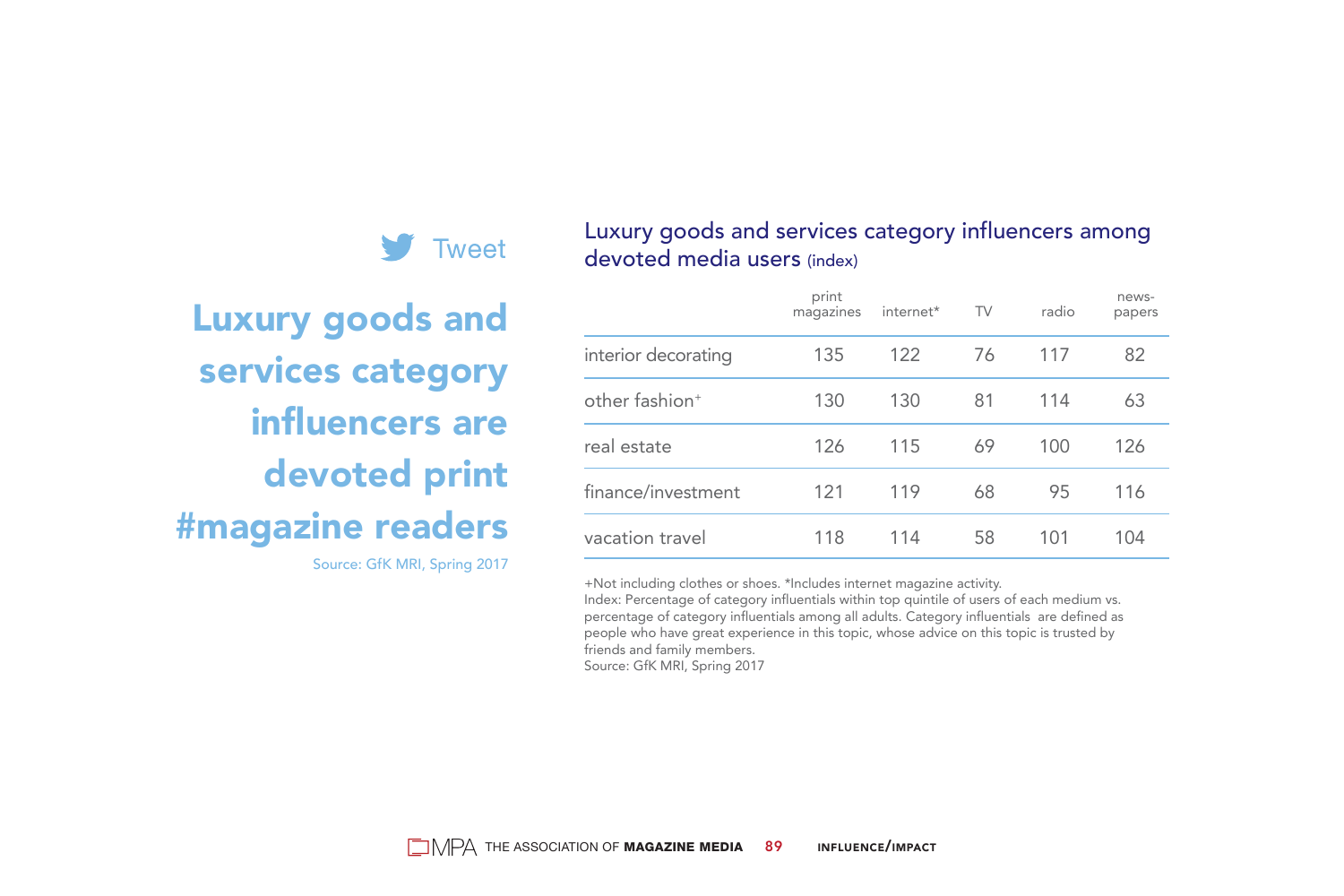## Affluent devoted magazine readers very likely to remodel in the next 12 months

#### Very likely to remodel at least one room in the next 12 months (index)



Index: Top quintile of users of each medium among adults with HHI of \$75K+, vs. all adults with HHI \$75K+ Source: GfK MRI, Spring 2017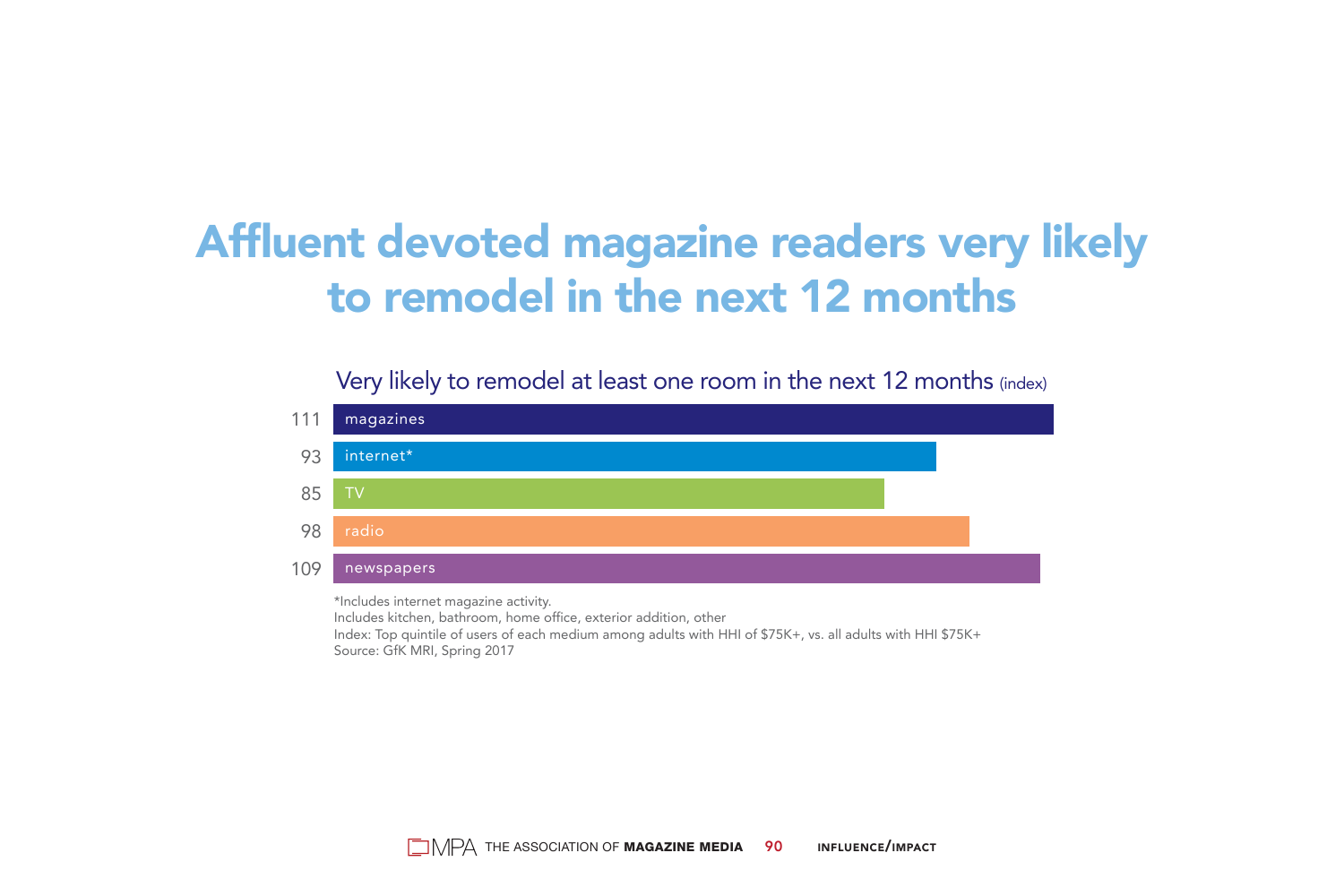#### Home improvement spending among affluent devoted media users (index)

\$1,000+ kitchen appliances



+ Includes digital magazine reading. \*Includes internet magazine activity. Index: Top quintile of users of each medium, based on number of isssue (magazines), hours (TV, Internet, radio), activities (Mobile Web) or apps used regularly (mobile apps), among adults 18+ with HHI \$125k+ vs. all adults 18+ with HHI \$125K+

Source: Ipsos Affluent Survey USA, Fall 2017

Affluent magazine readers spend big on home remodeling and decorating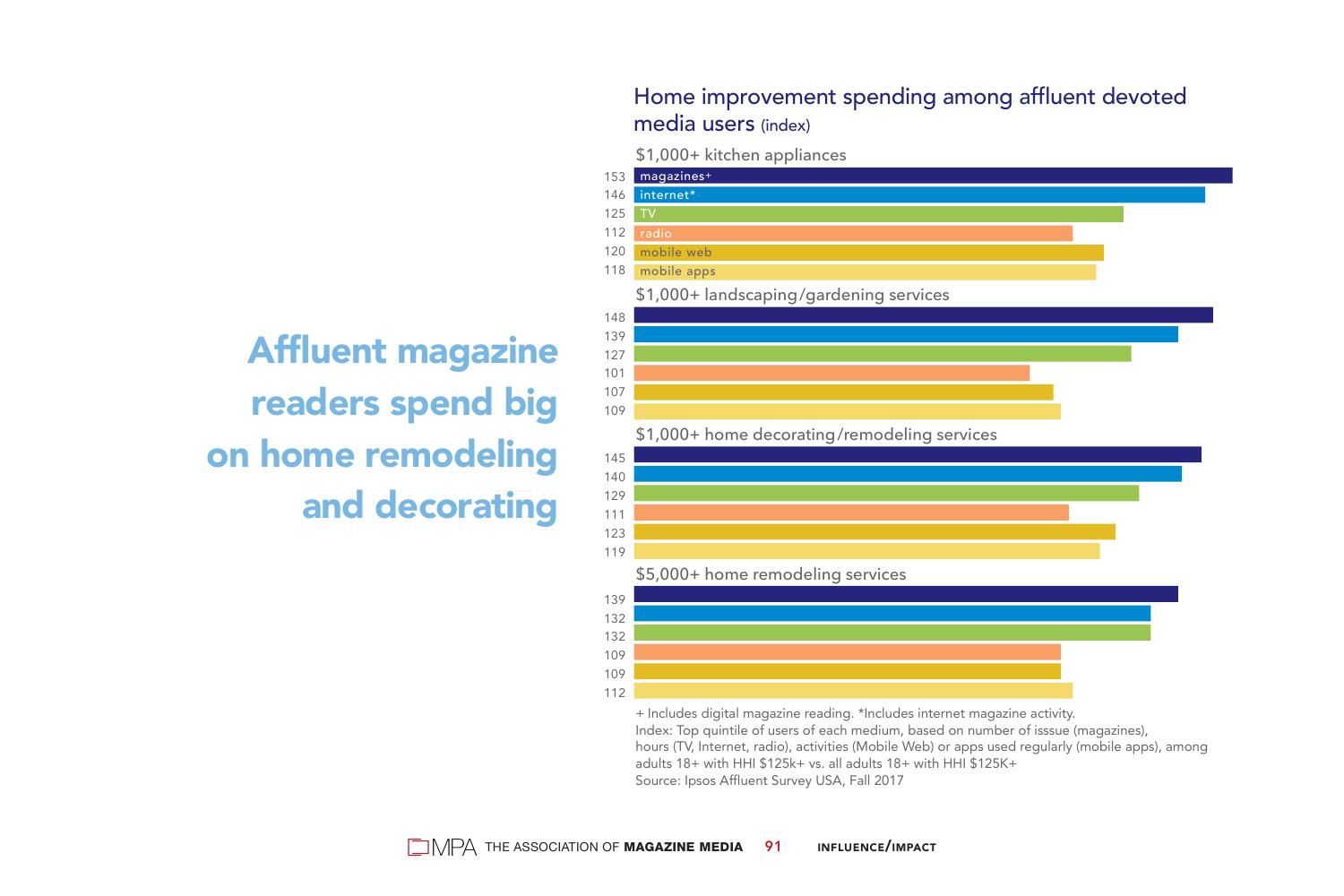## Affluent magazine readers lead in home improvement and renovation

#### Home improvement activity among affluent devoted media users (index)

| IN THE PAST 12 MONTHS                                   | magazines <sup>+</sup> | internet* | TV  | radio | mobile web | mobile apps |
|---------------------------------------------------------|------------------------|-----------|-----|-------|------------|-------------|
| Used interior designer/decorator                        | 169                    | 151       | 137 | 115   | 131        | 129         |
| Spent 12+ days redecorating home                        | 144                    | 129       | 120 | 108   | 125        | 122         |
| Used landscape designer                                 | 141                    | 124       | 122 | 107   | 118        | 122         |
| Used any home-related professional                      | 131                    | 120       | 119 | 108   | 114        | 112         |
| Used retail store design or sales staff                 | 128                    | 107       | 114 | 112   | 116        | 119         |
| IN THE NEXT 12 MONTHS                                   |                        |           |     |       |            |             |
| Plan to remodel or renovate kitchen                     | 135                    | 127       | 129 | 118   | 128        | 131         |
| Plan to remodel or renovate bathroom                    | 126                    | 114       | 121 | 113   | 114        | 114         |
| Plan to remodel or renovate home                        | 125                    | 113       | 120 | 111   | 113        | 115         |
| Plan to construct/remodel/renovate outdoor living space | 120                    | 104       | 113 | 111   | 111        | 111         |
| Plan to sell primary home or second home                | 119                    | 104       | 116 | 109   | 114        | 116         |
| Plan to remodel or renovate garden or plantings         | 118                    | 102       | 113 | 112   | 109        | 111         |

+Includes digital magazine reading. \*Includes internet magazine activity

Index: Top quintile of users of each medium, based on number of issues (magazines), hours (TV, Internet, radio), activities (Mobile Web) or apps used regularly (mobile apps), among adults 18+ with HHI \$125K+ vs. all adults 18+ with HHI \$125K+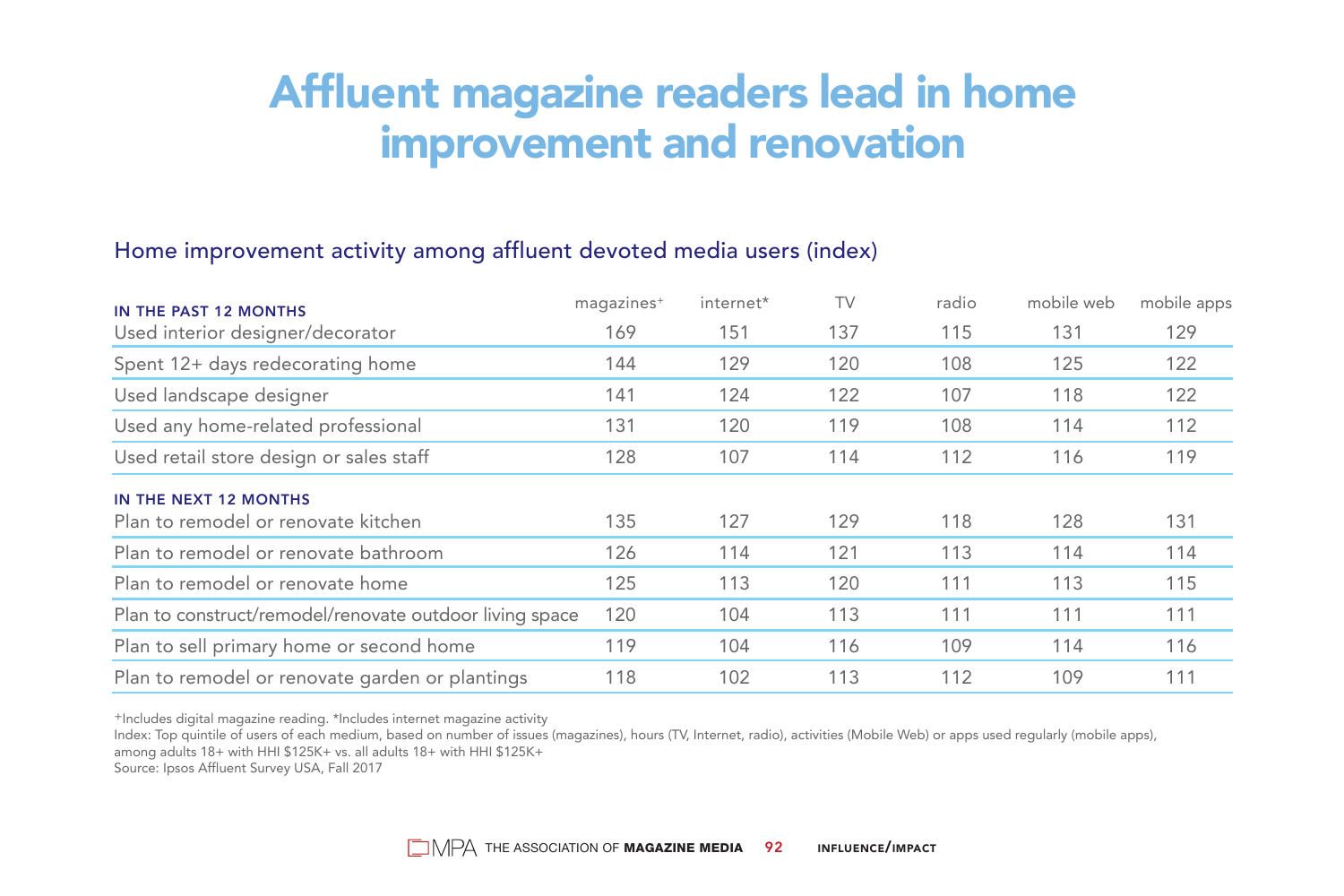## Affluent magazine readers spend heavily on luxury goods

#### Luxury goods spending among affluent devoted media users in past year (index)

|                                              | magazines <sup>+</sup> | internet* | TV  | radio | mobile web | mobile apps |
|----------------------------------------------|------------------------|-----------|-----|-------|------------|-------------|
| $$500+$ watches                              | 162                    | 159       | 133 | 112   | 139        | 127         |
| \$500+ fine jewelry                          | 152                    | 147       | 133 | 112   | 129        | 123         |
| $$1,000+$ fine jewelry                       | 162                    | 155       | 137 | 117   | 131        | 124         |
| \$1,000+ fine watches, fine jewelry          | 157                    | 151       | 136 | 113   | 134        | 126         |
| \$3,000+ fine watches, fine jewelry          | 171                    | 167       | 141 | 119   | 141        | 132         |
| \$1,000+ skin care, cosmetics, and fragrance | 145                    | 136       | 129 | 112   | 124        | 119         |
| \$5,000+ men's apparel and accessories       | 179                    | 170       | 150 | 122   | 144        | 138         |
| \$5,000+ women's apparel and accessories     | 156                    | 145       | 133 | 118   | 133        | 130         |
| \$5,000+ apparel and accessories (total)     | 143                    | 132       | 125 | 114   | 128        | 124         |
| \$10,000+ apparel and accessories (total)    | 164                    | 158       | 138 | 121   | 139        | 134         |
| \$15,000+ apparel and accessories (total)    | 182                    | 179       | 149 | 122   | 144        | 136         |

+Includes digital magazine reading. \*Includes internet magazine activity

Index: Top quintile of users of each medium, based on number of issues (magazines), hours (TV, Internet, radio), activities (Mobile Web) or apps used regularly (mobile apps), among adults 18+ with HHI \$125K+ vs. all adults 18+ with HHI \$125K+

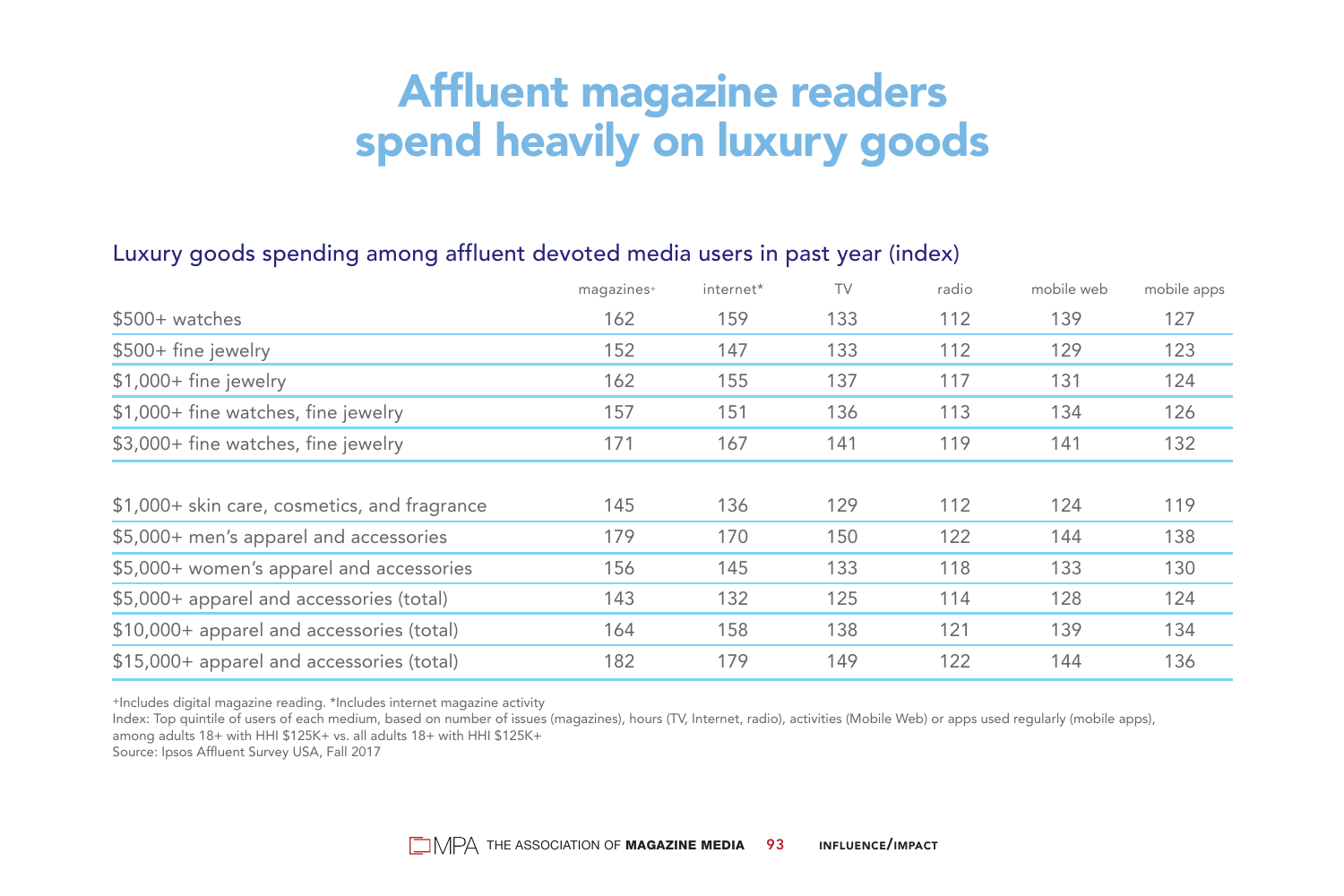## Affluent magazine readers are the most frequent travelers

#### Travel habits of affluent devoted media users (index)

|                                                                             | magazines <sup>+</sup> | internet* | TV  | radio | mobile web | mobile apps |
|-----------------------------------------------------------------------------|------------------------|-----------|-----|-------|------------|-------------|
| Took five or more airline trips for business<br>in past 12 months           | 138                    | 136       | 124 | 122   | 123        | 122         |
| Own a powerboat or sailboat                                                 | 135                    | 118       | 117 | 124   | 102        | 102         |
| Took five or more airline trips for domestic<br>vacations in past 12 months | 133                    | 112       | 110 | 118   | 120        | 119         |
| Took a cruise of 7+ days in past three years                                | 128                    | 118       | 119 | 100   | 104        | 107         |
| Travel to Europe in the past three years                                    | 121                    | 101       | 104 | 103   | 108        | 114         |
| Belong to car rental frequent traveler program                              | 121                    | 111       | 112 | 107   | 108        | 111         |
| Belong to hotel frequent traveler program                                   | 112                    | 104       | 107 | 105   | 104        | 106         |

+Includes digital magazine reading. \*Includes internet magazine activity

Index: Top quintile of users of each medium, based on number of issues (magazines), hours (TV, internet, radio), activities (mobile web) or apps used regularly (mobile apps), among adults 18+ with HHI \$125K+ vs. all adults 18+ with HHI 125K+.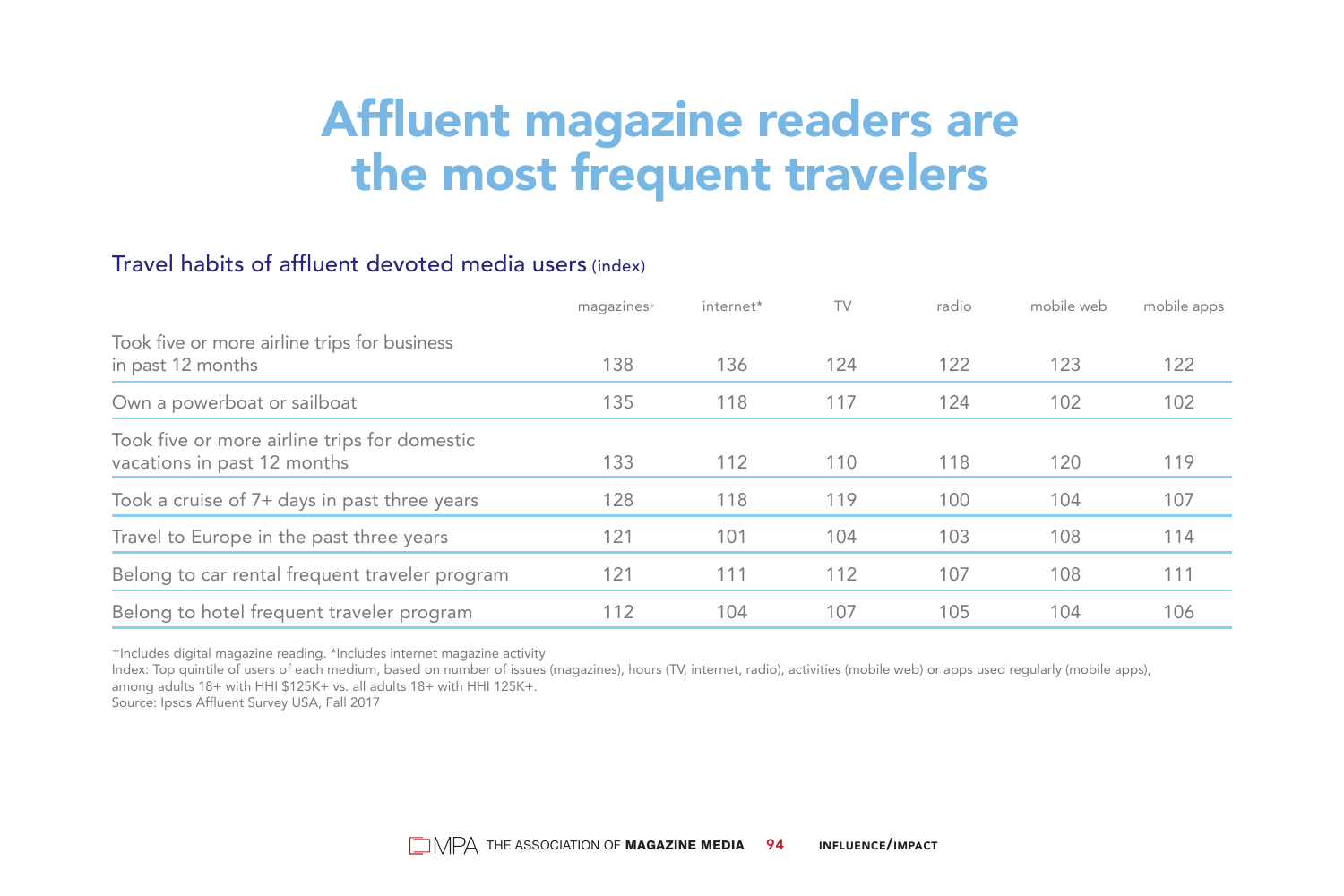#### Amount spent on all travel in past 12 months (index)

\$10,000+ on all travel outside the U.S.



#### \$10,000+ on all travel within the U.S.



\$5,000+ on all travel outside the U.S.



\$5,000+ on all travel within the U.S.



\*Includes digital magazine reading. +Includes internet magazine activity. Index: Top quintile of users of each medium, based on number of issues (magazines), hours (TV, internet, radio), activities (mobile web) or apps used regularly (mobile apps), among adults 18+ with HHI \$75K+ vs. all adults 18+ with HHI 125K+. Source: Ipsos Affluent Survey USA, Fall 2017

## Affluent #magmedia readers spend more on travel Source: Ipsos Affluent Survey USA, Fall 2017

**Tweet**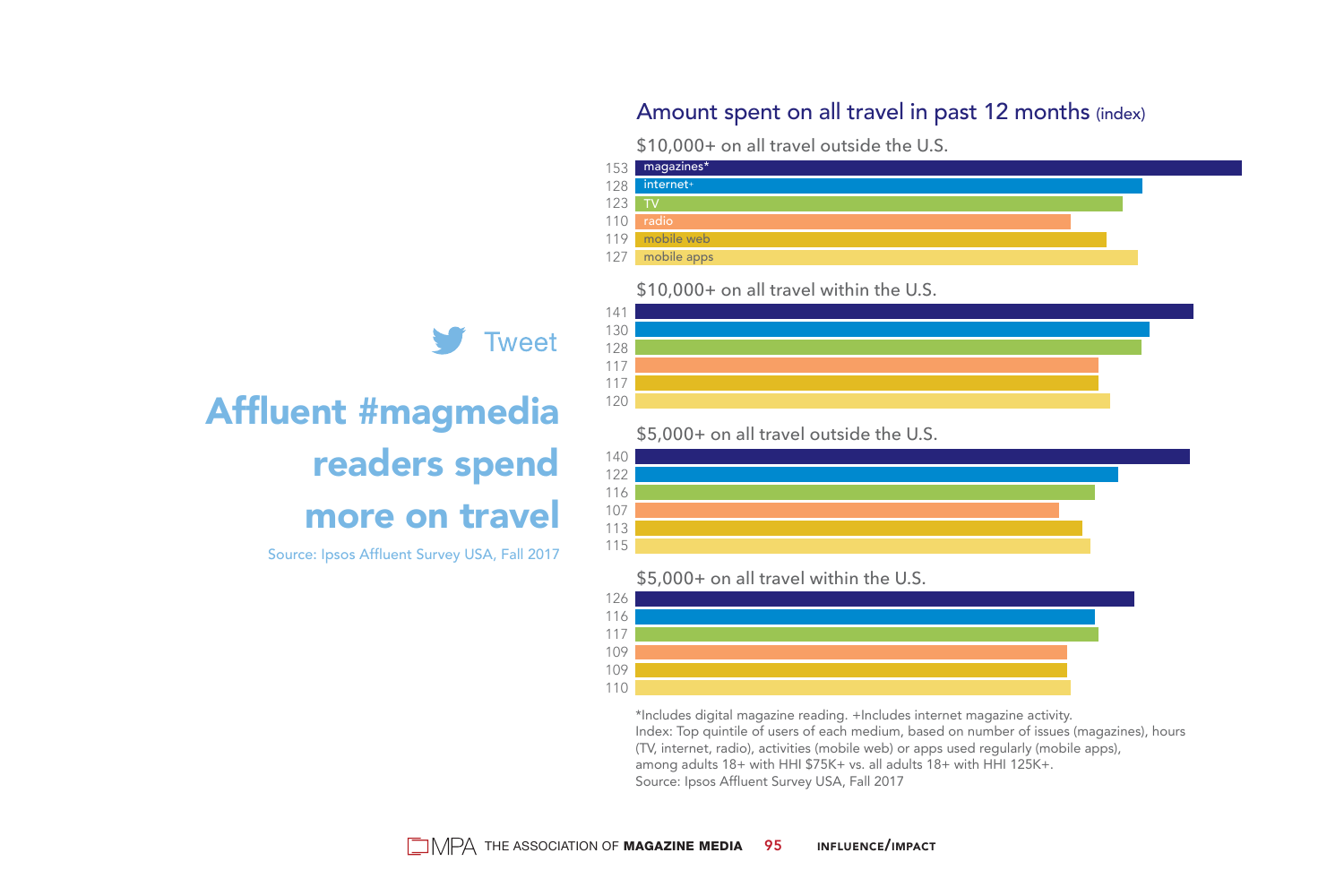#### Amount spent on vacations in past 12 months (index)

\$10,000+ on vacation outside the U.S.



#### \$10,000+ on vacation within the U.S.



\$5,000+ on vacation outside the U.S.

#### 134 108 113 109 108 115

\$5,000+ on vacation within the U.S.



\*Includes digital magazine reading. +Includes internet magazine activity. Index: Top quintile of users of each medium, based on number of issues (magazines), hours (TV, internet, radio), activities (mobile web) or apps used regularly (mobile apps), among adults 18+ with HHI \$125K+ vs. all adults 18+ with HHI 125K+. Source: Ipsos Affluent Survey USA, Fall 2017

## Affluent #magmedia readers are most likely to spend heavily on vacations

Source: Ipsos Affluent Survey USA, Fall 2017

**Tweet**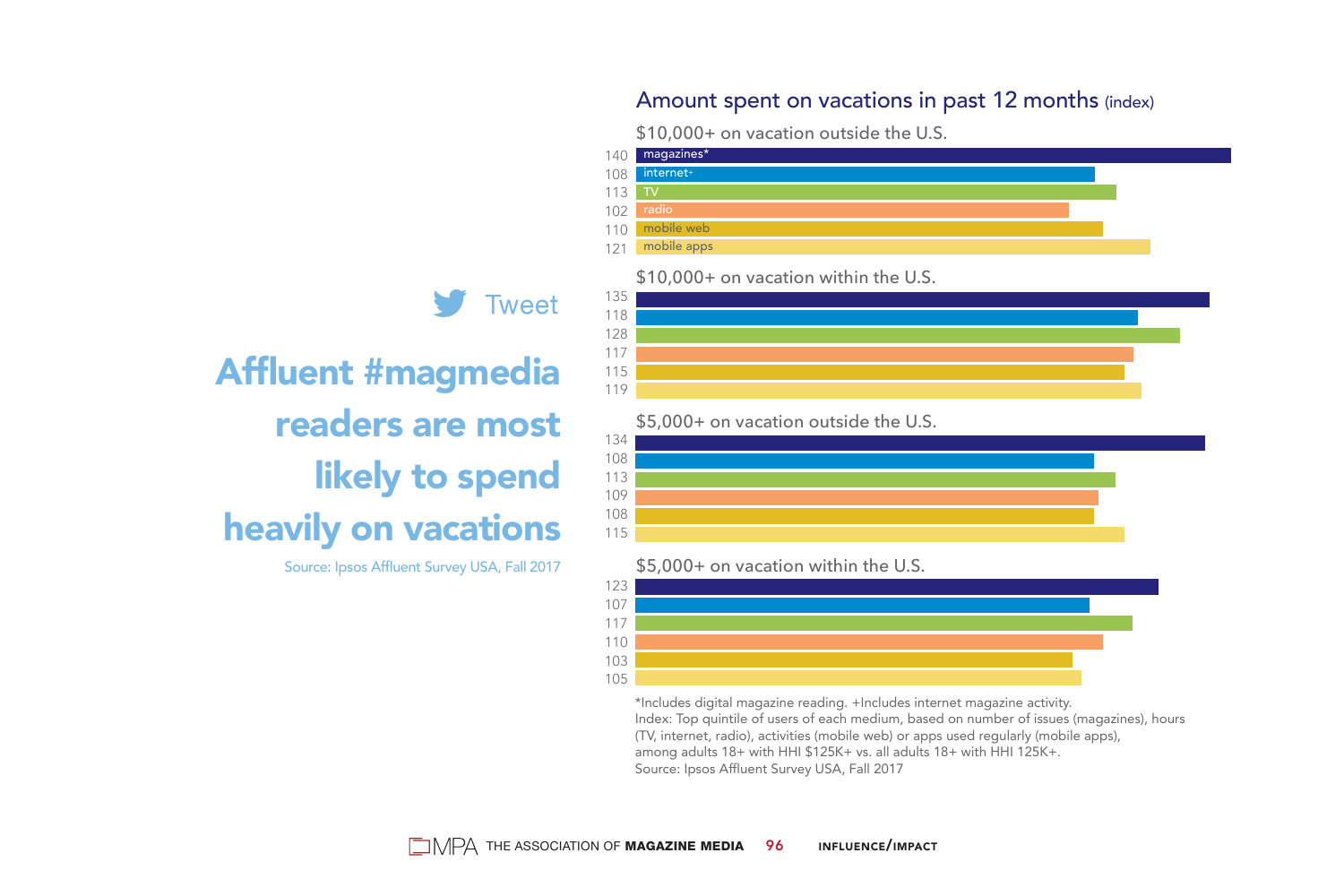#### Travel characteristics of devoted media users (index)

very likely next 12 months: Vacation in Asia, Africa, Australia+



Print magazines: Top destination for overseas travelers Source: GfK MRI, Spring 2017

119 105 87 102 113 very likely next 12 months: Vacation in Caribbean

very likely next 12 months: Vacation in Europe



very likely next 12 months: Vacation in Florida



\*Includes internet magazine activity.

Index: Top quintile of users of each medium vs. adults 18+.

+Vacation abroad outside Europe, Caribbean, and South America.

Source: GfK MRI, Spring 2017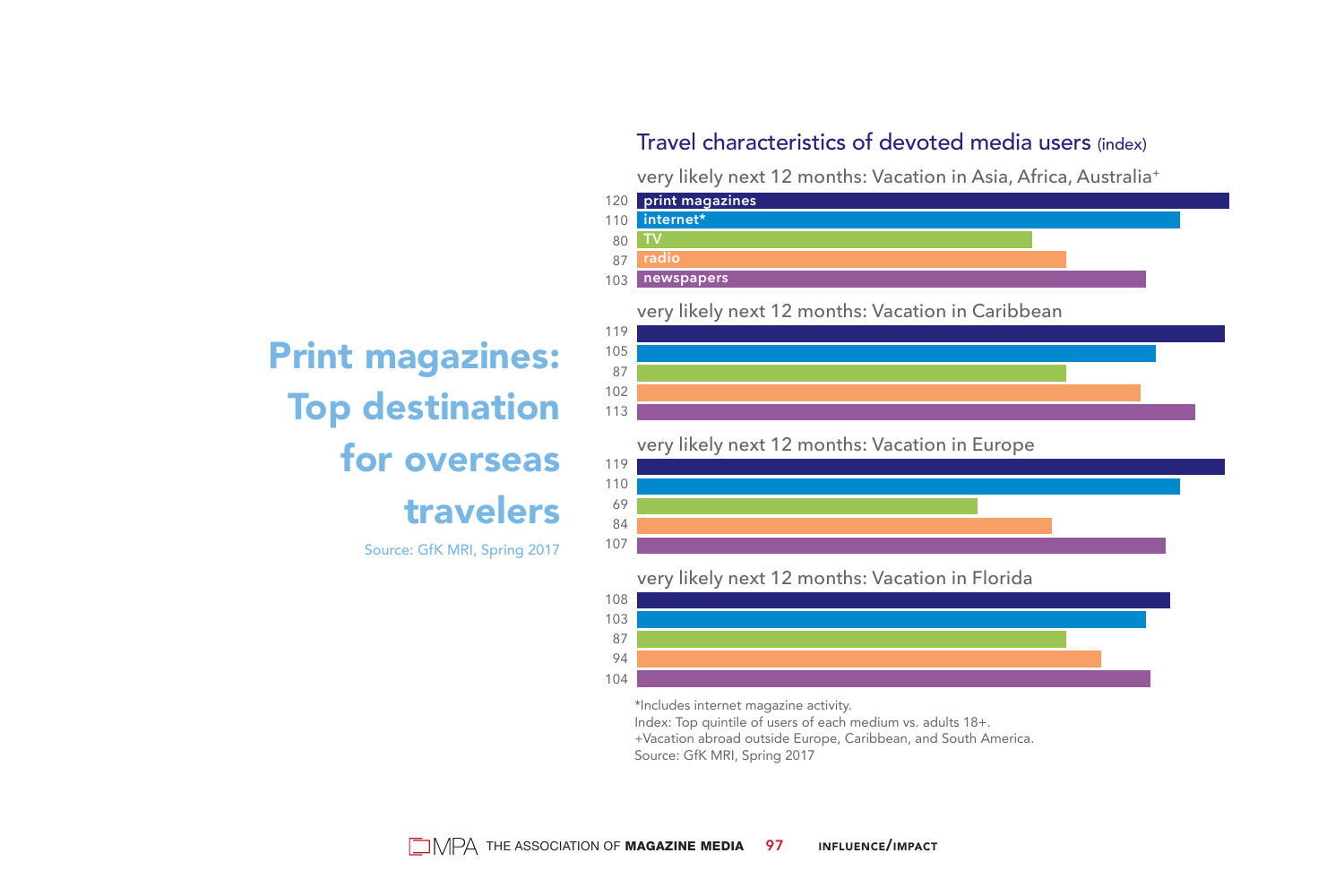In print, online, on mobile and video, inspired, trusted or engaging. With an audience of 2.0 billion, magazine media

**MEDIA** 

**#BelieveMagMedia | BelieveMagMedia.com**

# **HUNGRYFOR FOODTIPS** Sources: Simmons Research, Multi-Media Engagement Study, Spring 2017; **YOUCAN** iources: Simmons Re<br>Total Magazine M **TRUST? MAGAZINE Better. Believe It.**

Total Magazine Media 360° Audience, 2017, Brand Audience Report.

ng 201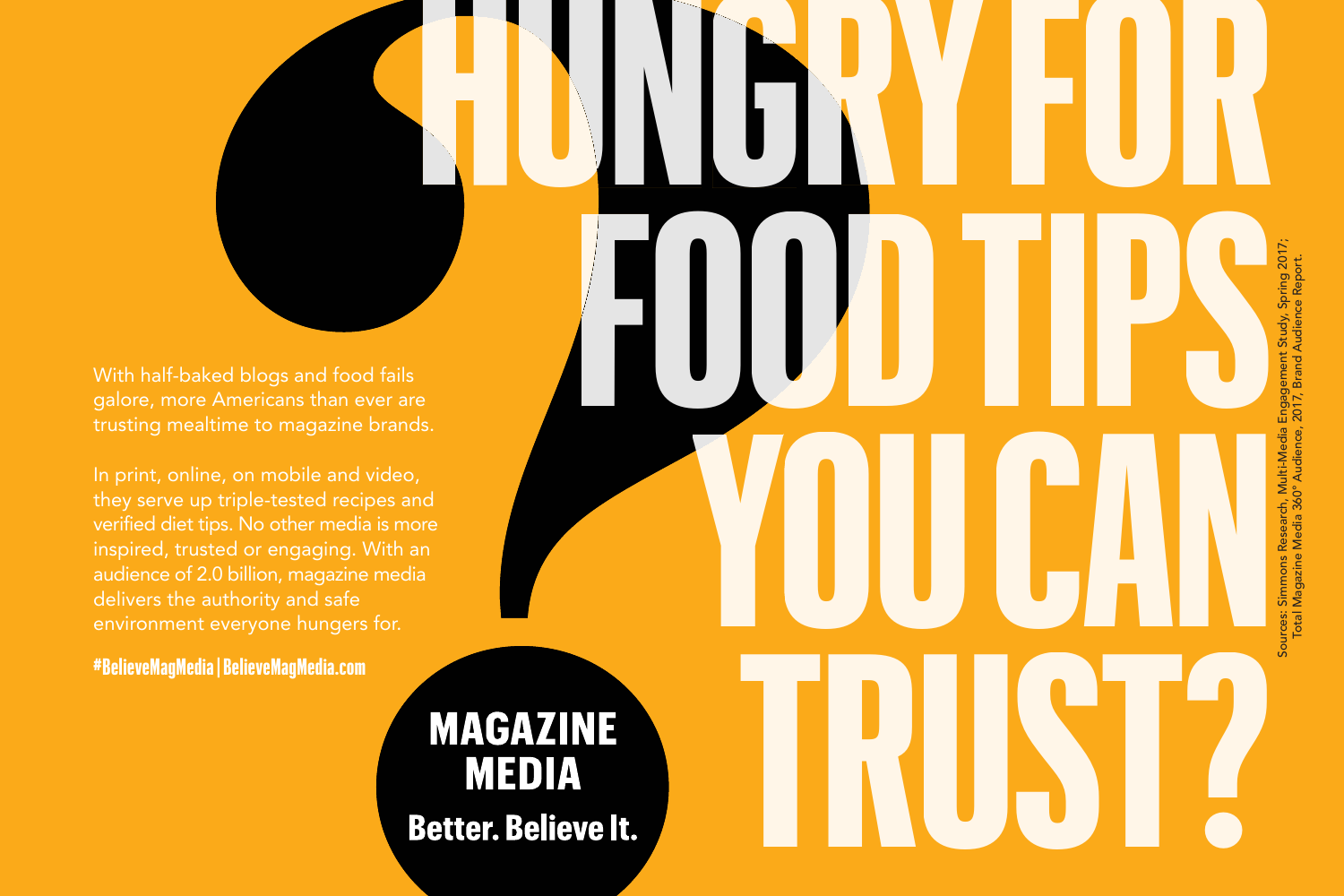#### Affluent influential consumers for food purchases among devoted media users (index)

Affluent food influencers consume print magazines



\*Includes internet magazine activity.

Index: Percentage of category influentials among top quintile of users of each medium among adults 18+ with HHI of \$75K+ vs. percentage of category influentials among adults with HHI \$75K+. Category influentials are defined as people who have great experience in the topic and whose advice on this topic is trusted by friends and family members. Source: GfK MRI, Spring 2017

wine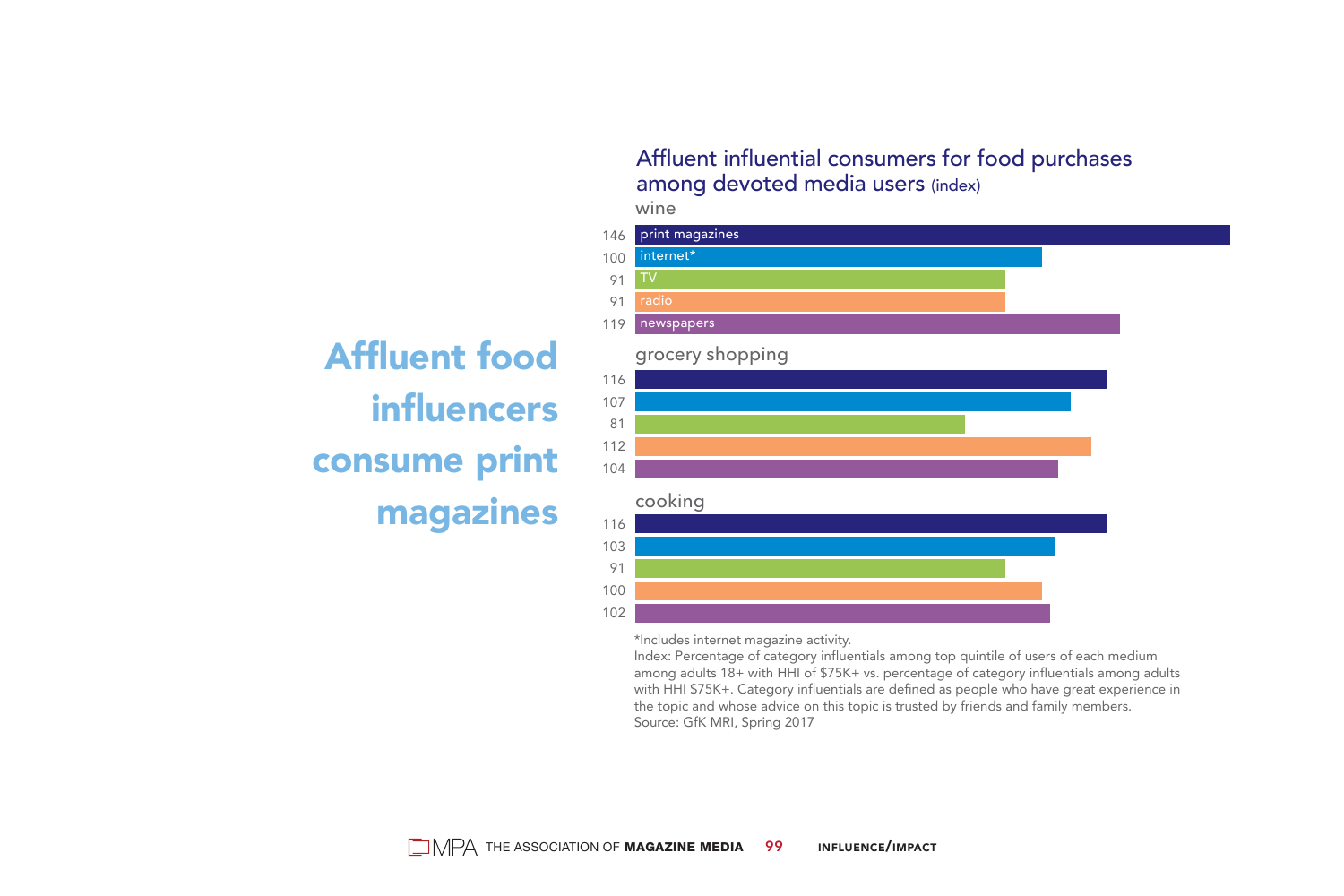## Affluent magazine media readers excel at gourmet cooking

#### Spent 12+ days gourmet cooking in last 12 months



(TV, Internet, radio), activities (Mobile Web) or apps used regularly (mobile apps), among adults 18+ with HHI \$125K+ vs. all adults 18+ with HHI \$125K+ Source: Ipsos Affluent Survey USA, Fall 2017

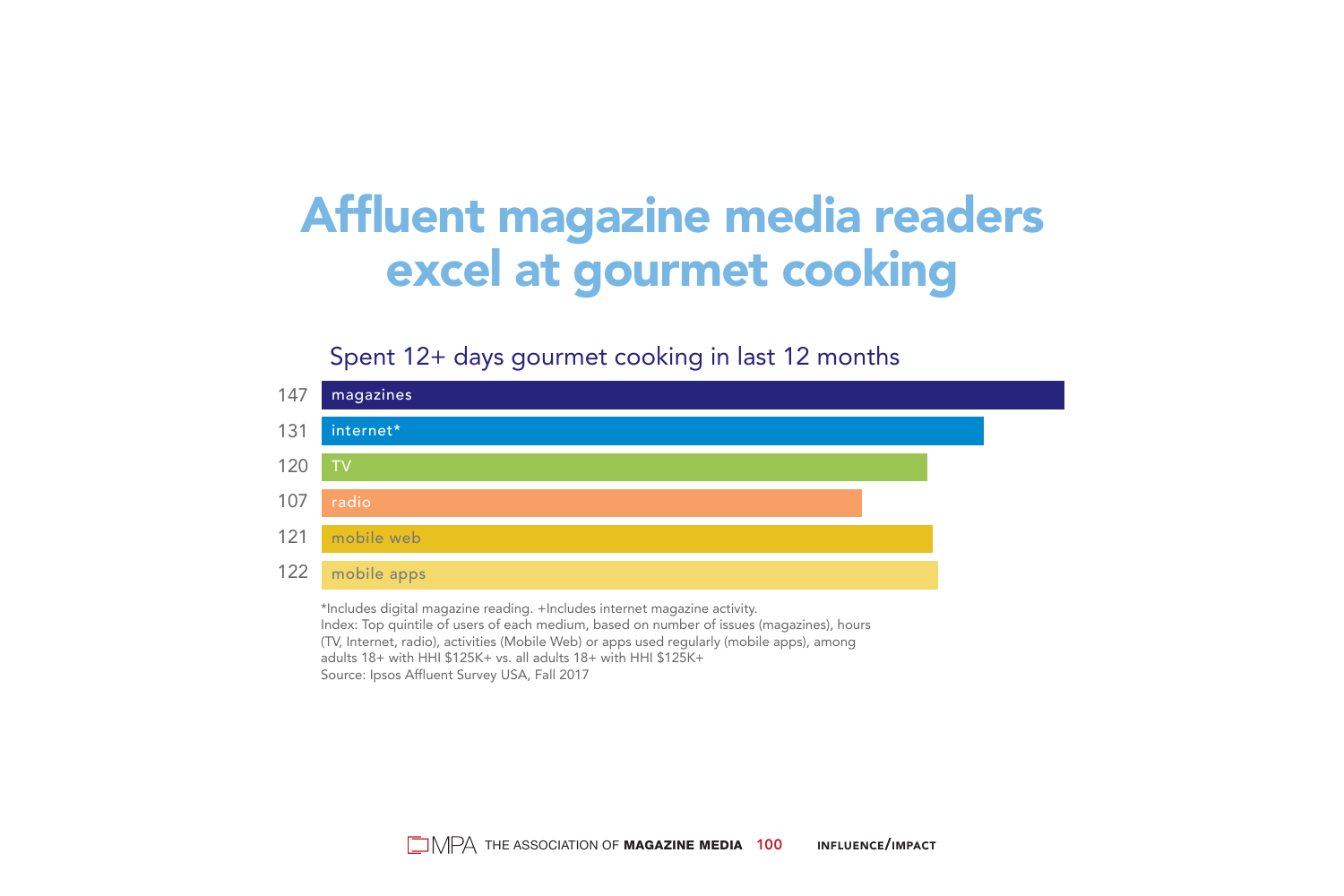## Affluent print magazine readers influence others in how they use their free time

#### Affluent influential consumers among devoted media users (index)

|                 | print<br>magazines | internet* | TV  | radio | newspapers |
|-----------------|--------------------|-----------|-----|-------|------------|
| gardening       | 136                | 87        | 113 | 102   | 138        |
| pets            | 125                | 100       | 88  | 118   | 89         |
| restaurants     | 119                | 109       | 85  | 105   | 98         |
| sports          | 117                | 100       | 92  | 107   | 99         |
| vacation travel | 116                | 110       | 63  | 87    | 105        |
| books           | 113                | 98        | 83  | 93    | 115        |

\*Includes internet magazine activity.

Index: Percentage of affluent influentials among the top quintile of users of each medium with HHI of \$75K+ vs. percentage of all affluent influentials among adults 18+ with HHI of \$75K+.

Note: Affluent influentials are defined as people who have great experience in this topic, whose advice on this topic is trusted by friends and family members. Source: GfK MRI, Spring 2017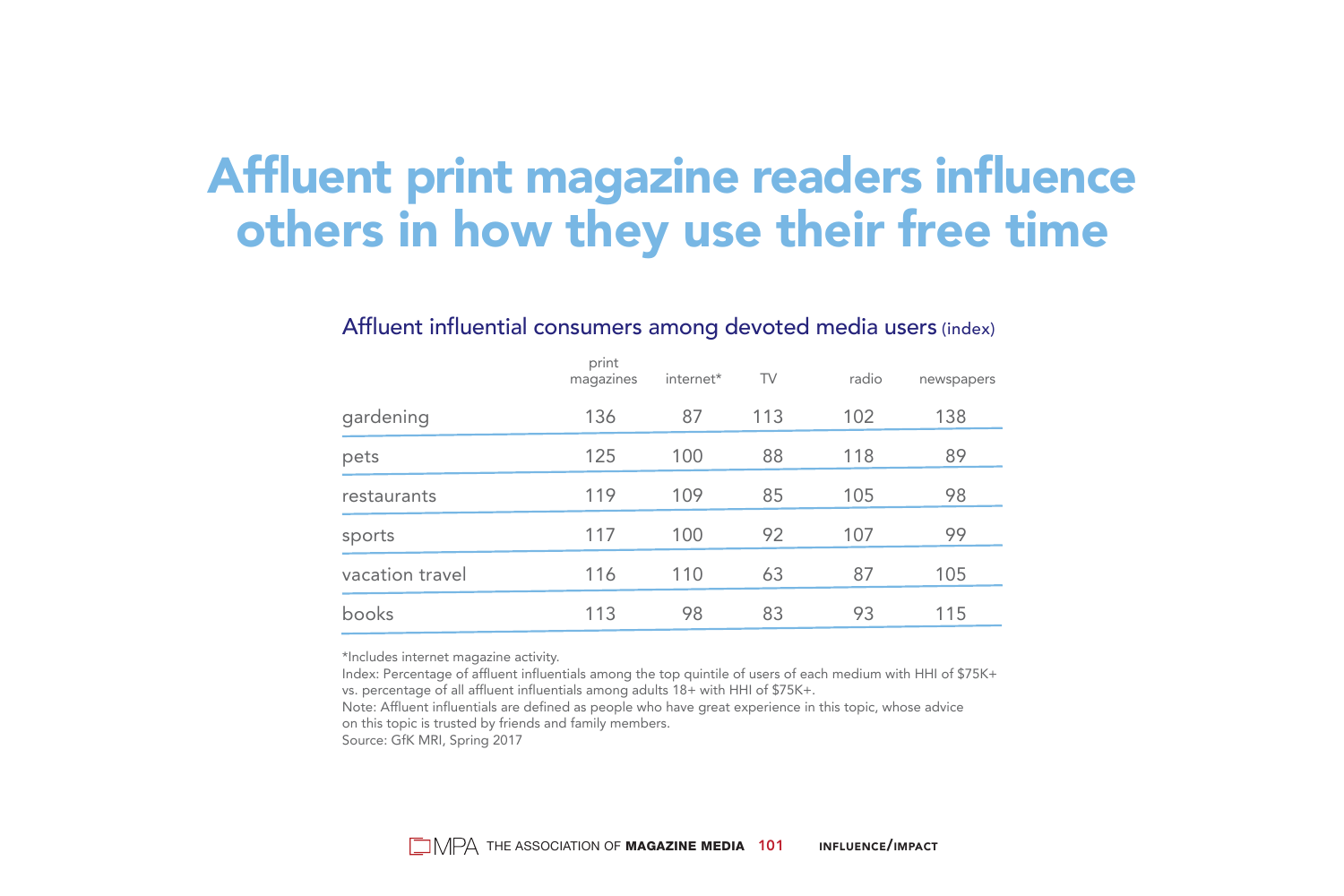#### Activities participate in regularly (index)

|                             | magazine<br>media | internet* | TV  | radio | newspapers |
|-----------------------------|-------------------|-----------|-----|-------|------------|
| adult education courses     | 189               | 162       | 114 | 126   | 95         |
| dancing                     | 175               | 143       | 121 | 161   | 94         |
| bicycling                   | 154               | 91        | 77  | 114   | 144        |
| tennis                      | 151               | 116       | 67  | 121   | 138        |
| spa services                | 150               | 110       | 57  | 113   | 121        |
| basketball                  | 144               | 123       | 102 | 118   | 136        |
| fitness walking             | 142               | 81        | 70  | 108   | 124        |
| visit museums               | 139               | 101       | 83  | 100   | 135        |
| swimming                    | 138               | 102       | 92  | 116   | 140        |
| volunteer your time         | 138               | 101       | 98  | 97    | 124        |
| cooking for fun             | 136               | 105       | 94  | 114   | 114        |
| aerobics                    | 135               | 95        | 90  | 129   | 104        |
| shopping for fun            | 128               | 111       | 108 | 108   | 88         |
| hiking                      | 126               | 97        | 47  | 113   | 124        |
| entertaining friends/family | 125               | 103       | 88  | 120   | 110        |

Magazine media readers lead the most active lives, enriching mind and body

\*Includes internet magazine activity.

Index: Top quintile of users of each medium vs. adults 18+.

Source: Kantar Media, MARS Consumer Health Study, 2017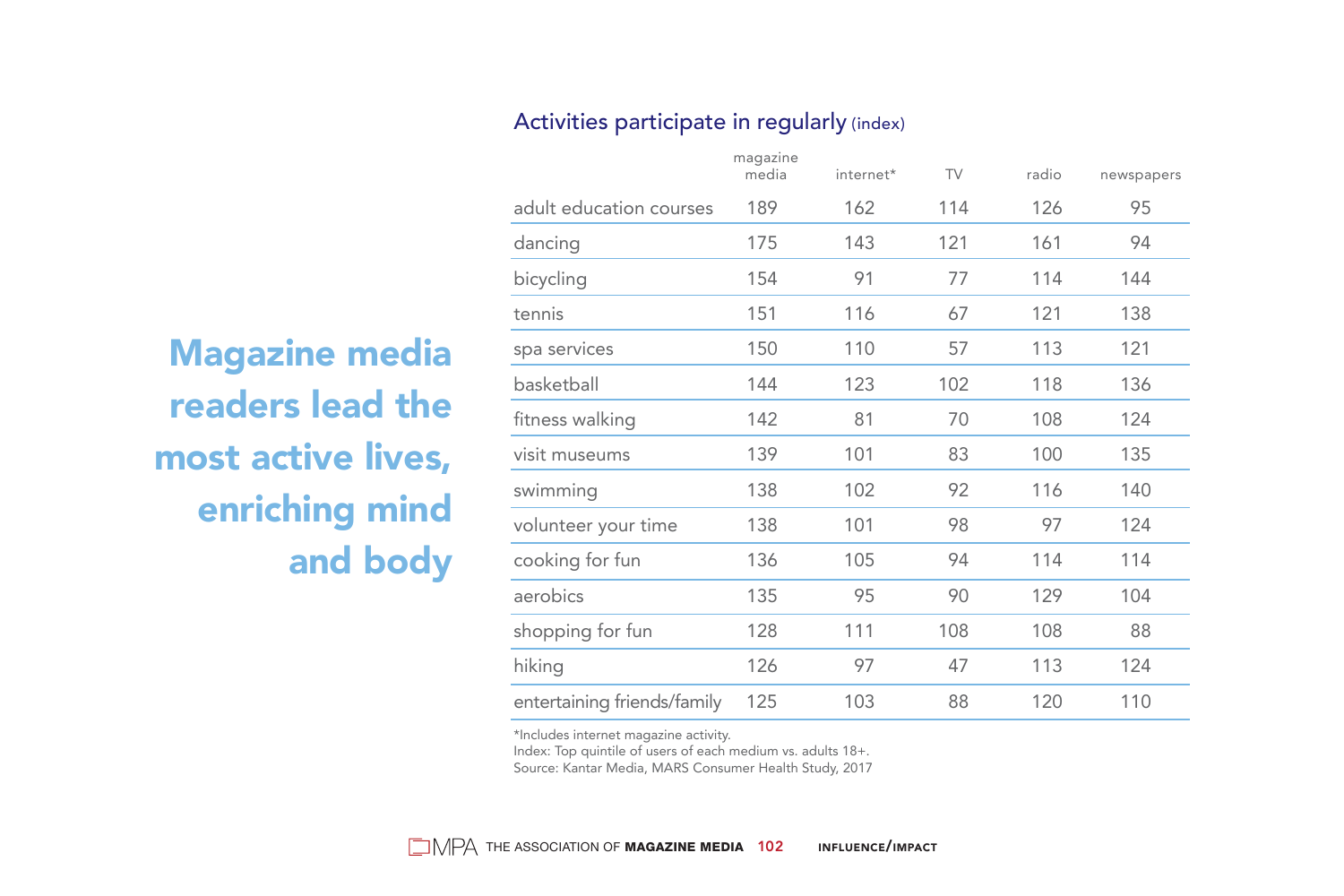## Print magazine readers are entertainment enthusiasts

#### Entertainment activities among devoted media users (index)

|                                                                  | print<br>magazines | internet* | TV  | radio | newspapers |
|------------------------------------------------------------------|--------------------|-----------|-----|-------|------------|
| viewed any pay-per-view movies in past 12 months                 | 145                | 130       | 111 | 103   | 104        |
| attend movies once a week or more                                | 141                | 120       | 76  | 118   | 102        |
| viewed any movies on demand in past 30 days                      | 138                | 120       | 96  | 109   | 104        |
| bought iPad (any model)                                          | 137                | 129       | 88  | 88    | 102        |
| attend movies at least twice per month                           | 122                | 111       | 77  | 106   | 95         |
| very or somewhat likely to buy satellite radio in next 12 months | 119                | 117       | 103 | 111   | 99         |

\*Includes internet magazine activity. Index: Top quintile of users of each medium vs. adults 18+. Source: GfK MRI, Spring, 2017

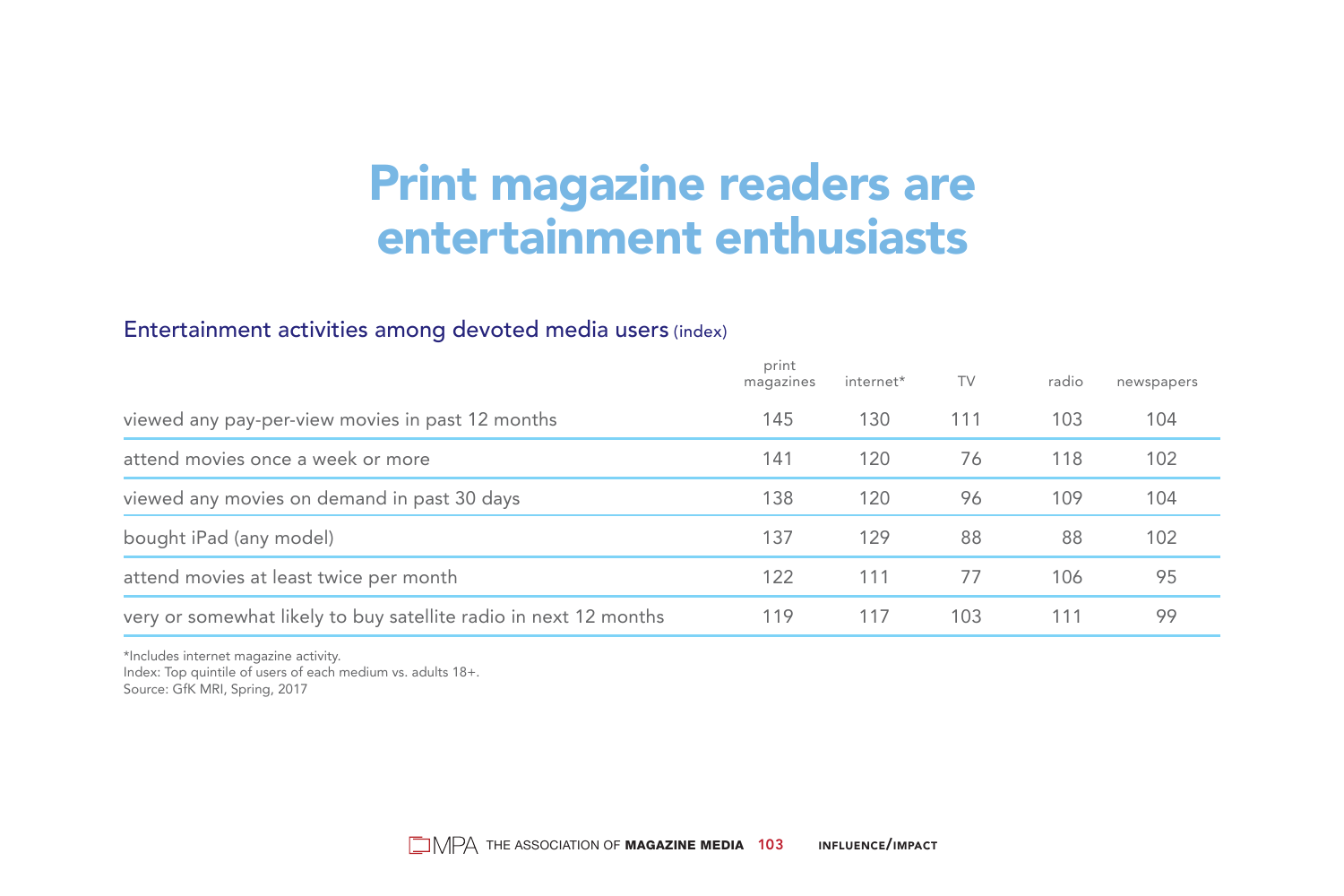#### Self-perception (index)

usually know all the new and emerging music artists



**Magazine** readers seek knowledge and new experiences

\*Includes internet magazine activity.

Index: Percentage of top users of each medium vs. percentage of adults 18+.

Note: Devoted print magazine readers are defined as those who read printed magazines at least several times per week or digital magazines more than once a day. Devoted Internet users are those who use it at least 30 hours per week. Devoted radio listeners are those who listen to FM Radio at least two hours a day or AM radio at least one hour a day. Devoted TV viewers are defined as those who watch live or "catch-up" TV at least 31 hours per week. Each group represents approximately the same proportion of US adults 18+. Source: YouGov Profiles, March 2018

 $\Box$   $\Box$  The association of **Magazine media 104** influence/impact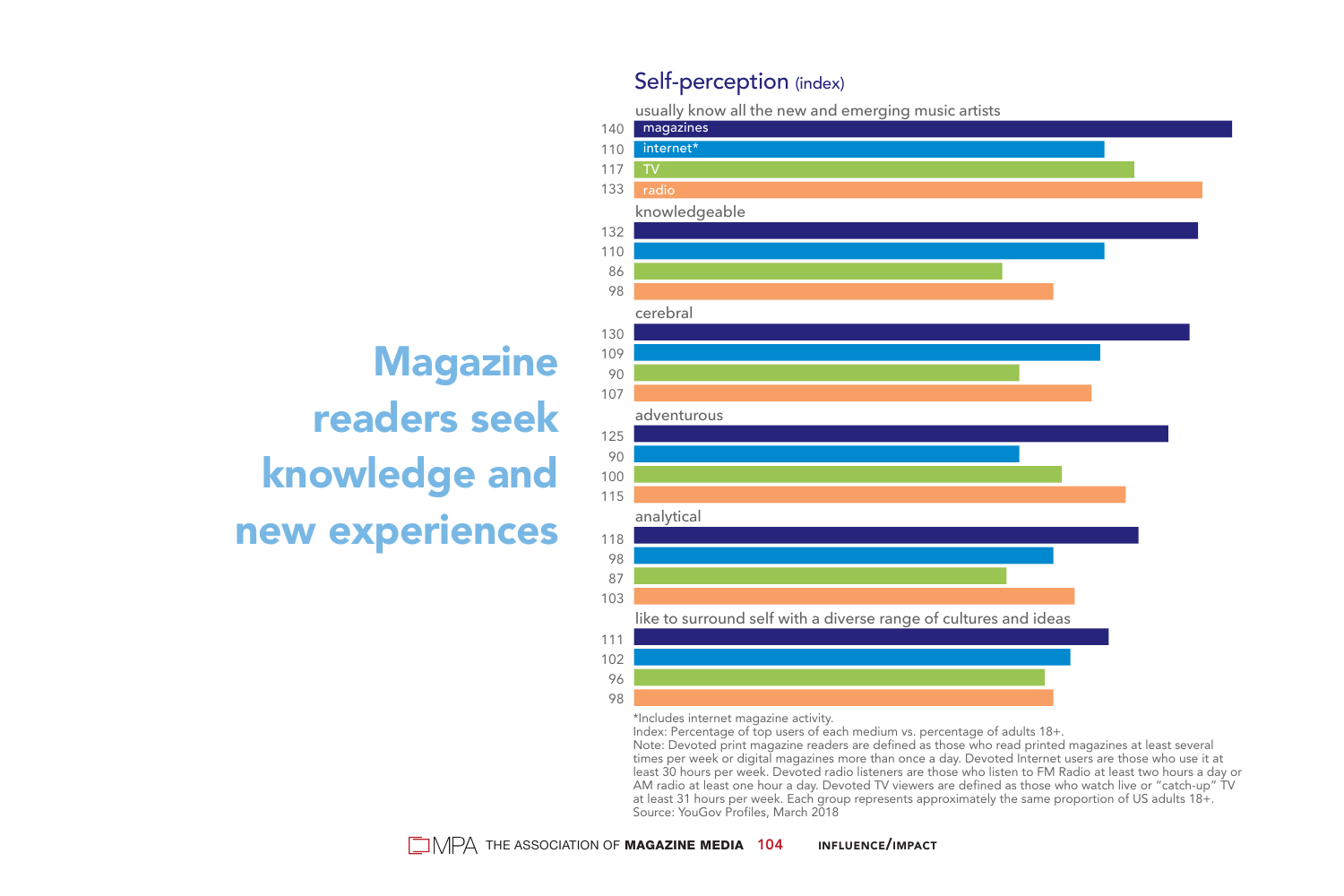## Adults 18–49 rely on magazine media to provide them with valued information, conversation and purchase inspiration

| (index)                                     | magazine<br>media | websites | ad supported<br>TV networks |
|---------------------------------------------|-------------------|----------|-----------------------------|
| a way to learn about new products           | 143               | 98       | 85                          |
| gets me to try new things                   | 139               | 97       | 87                          |
| inspires me to buy things                   | 135               | 100      | 85                          |
| gives me something to talk about            | 125               | 92       | 102                         |
| bring up things from medium in conversation | 124               | 93       | 102                         |
| provides info that helps me make decisions  | 122               | 100      | 83                          |
| get valuable info from this                 | 118               | 102      | 88                          |

Note: Data for each medium based on levels of agreement with the above statements for users of a set of vehicles in each medium. Index: Percentage of adults 18-49 who used a set of vehicles in each medium vs. percentage of all adults 18-49. Source: Simmons Multi-Media Engagement Study, Spring 2017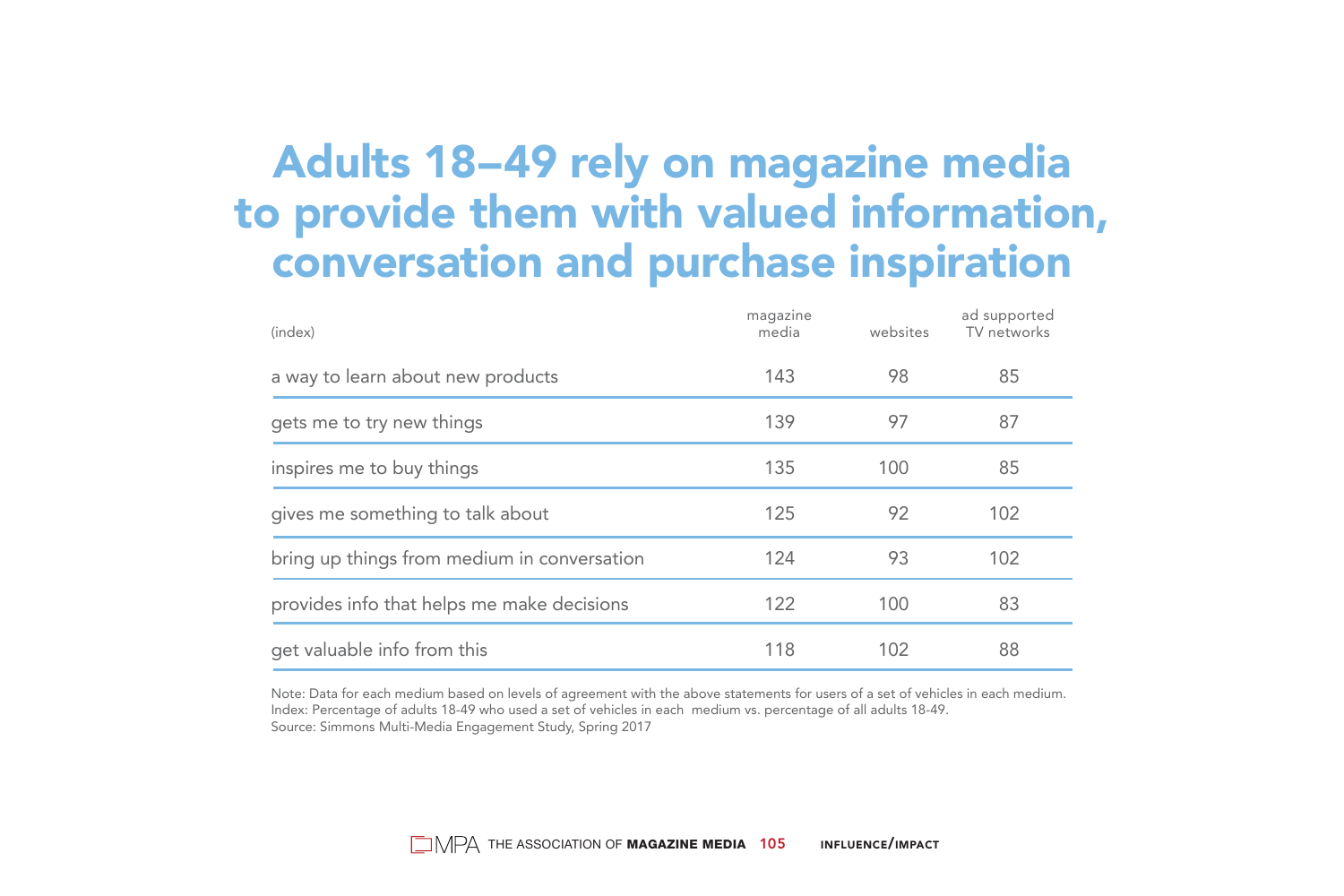#### Editorial category page total percentages 2017

## Magazines satisfy multiple consumer passions and interests



The top three editorial categories make up 38% of all editorial content

| category                              | percent |
|---------------------------------------|---------|
| Beauty & Grooming                     | 4.3%    |
| <b>Building</b>                       | 2.2%    |
| Business & Industry                   | 6.7%    |
| Children                              | 0.3%    |
| <b>Consumer Electronics</b>           | 0.5%    |
| Culture                               | 8.5%    |
| <b>Destination Travel/Restaurants</b> | 4.4%    |
| <b>Entertainment/Celebrity</b>        | 18.0%   |
| Fiction                               | 0.4%    |
| Food & Nutrition                      | 8.1%    |
| Gardening & Farming                   | 0.9%    |
| General Interest                      | 3.3%    |
| Global/Foreign Affairs                | 4.4%    |
| Health/Medical Science                | 2.7%    |
| Home Furnish/Management               | 5.5%    |
| Misc (Cover/Index/Announcements)      | 4.8%    |
| Motor Vehicles                        | 0.3%    |
| National Affairs                      | 4.6%    |
| Personal Finance                      | 1.4%    |
| Personal Fitness/Exercise             | 1.2%    |
| Self Help/Relationships               | 2.8%    |
| Sports/Recreation/Hobby               | 3.7%    |
| <b>Wearing Apparel/Accessories</b>    | 11.1%   |
| <b>Total Editorial Pages</b>          | 100.0%  |
|                                       |         |

Data as of Monday, January 1, 2018. Total issues in sample: 1,392 Source: © MA-Focus Media Magazine Reports. All Rights Reserved.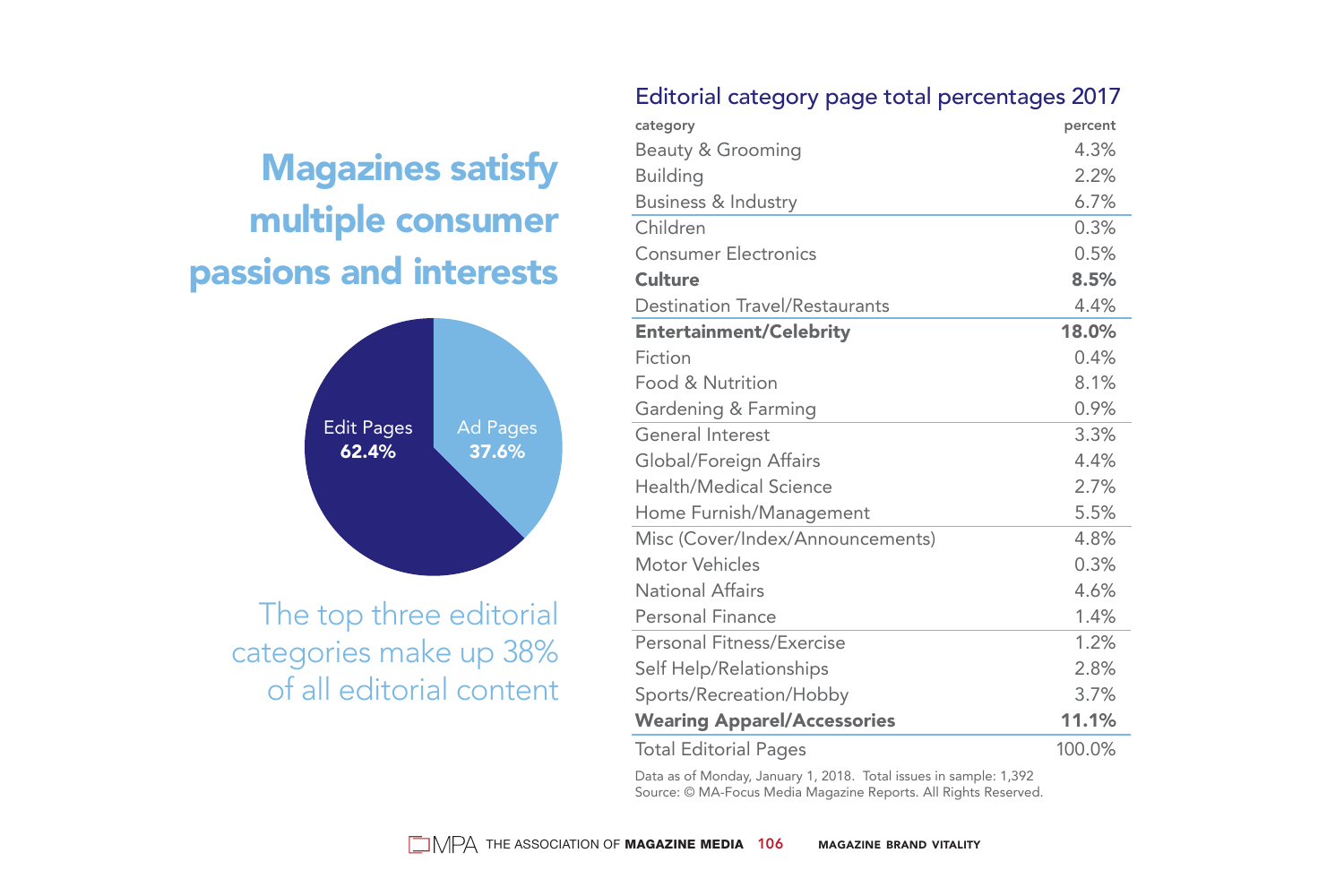#### U.S. print magazine launches by category in 2017\*

| <b>766 new magazines,</b> |
|---------------------------|
| special editions and      |
| bookazines debuted        |
| in 2017                   |

134 new print magazine brands launched with a frequency of quarterly or greater in 2017\*

| 27 | Special Interest     | 3              | Teen                    |
|----|----------------------|----------------|-------------------------|
| 12 | Regional             | $\overline{2}$ | <b>Bridal</b>           |
| 8  | Crafts/Games/Hobbies | 2              | <b>Business/Finance</b> |
| 6  | Automotive           | 2              | Children's              |
| 6  | Health/Wellness      | 2              | Entertainment           |
| 5  | Cannabis             | 2              | Luxury                  |
| 5  | Comics               | 2              | Pets                    |
| 4  | Arts                 | 2              | Sports                  |
| 4  | Black/Ethnic         | 2              | Women's                 |
| 4  | Fashion              | 1              | Architecture            |
| 4  | Literary             | 1              | Camping/outdoors        |
| 4  | Travel               | 1              | Gaming                  |
| 3  | Food                 | 1              | Guns                    |
| 3  | Home                 | 1              | Hunting/fishing         |
| 3  | <b>Music</b>         | 1              | <b>LGBTQ</b>            |
| 3  | Nature & Ecology     | 1              | Medical                 |
| 3  | Politics             | 1              | Men's                   |
| 3  | Science/Technology   |                |                         |

\*Note: This list represents weekly, bimonthly, monthly and quarterly titles. Specials, annuals and "bookazines" are excluded. Source: Samir "Mr. Magazine™" Husni Launch Monitor, 2018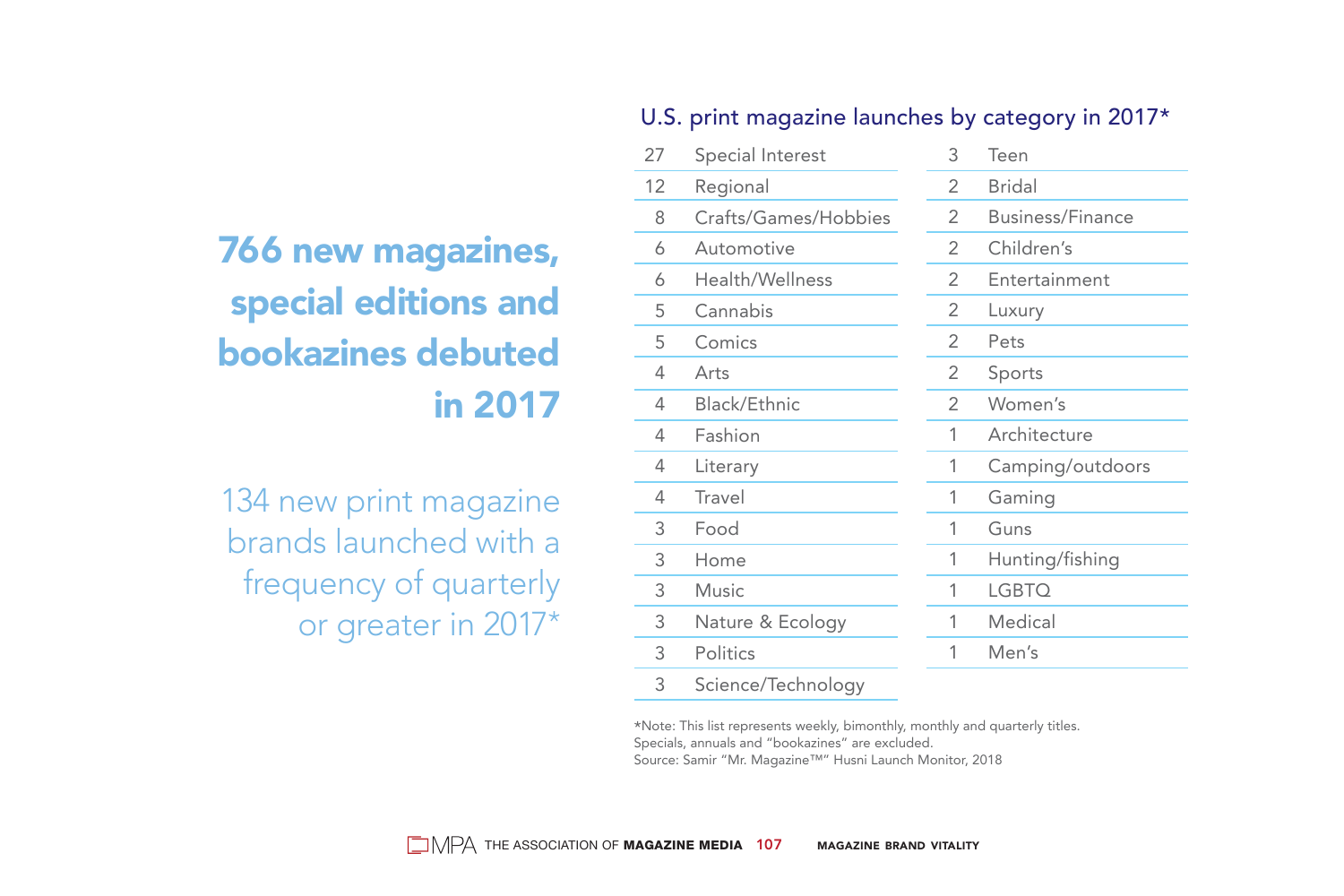#### Consumers immerse themselves in magazine content both in print and digital editions



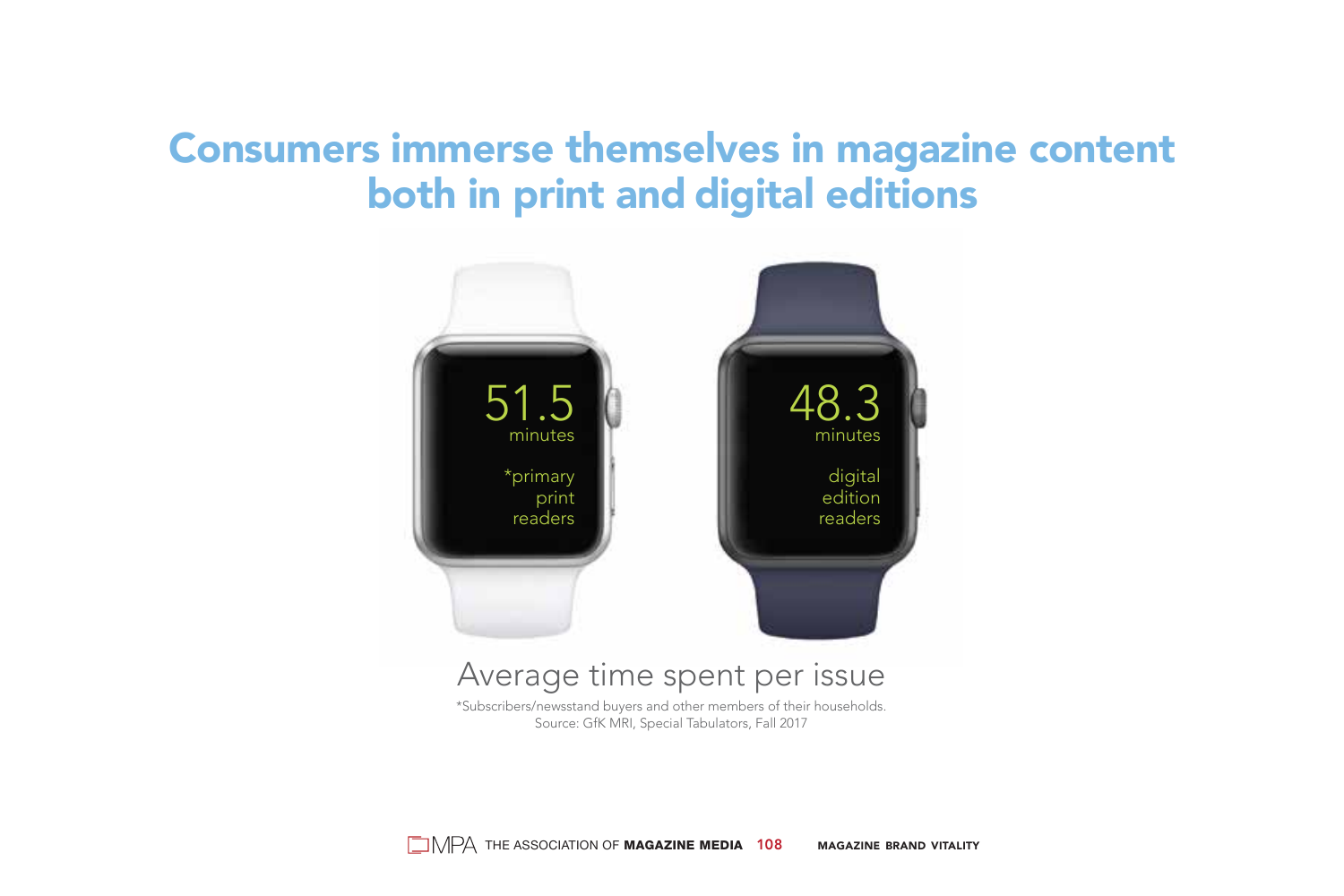## Readership is steady all year long



Source: GfK MRI, July 2016–June 2017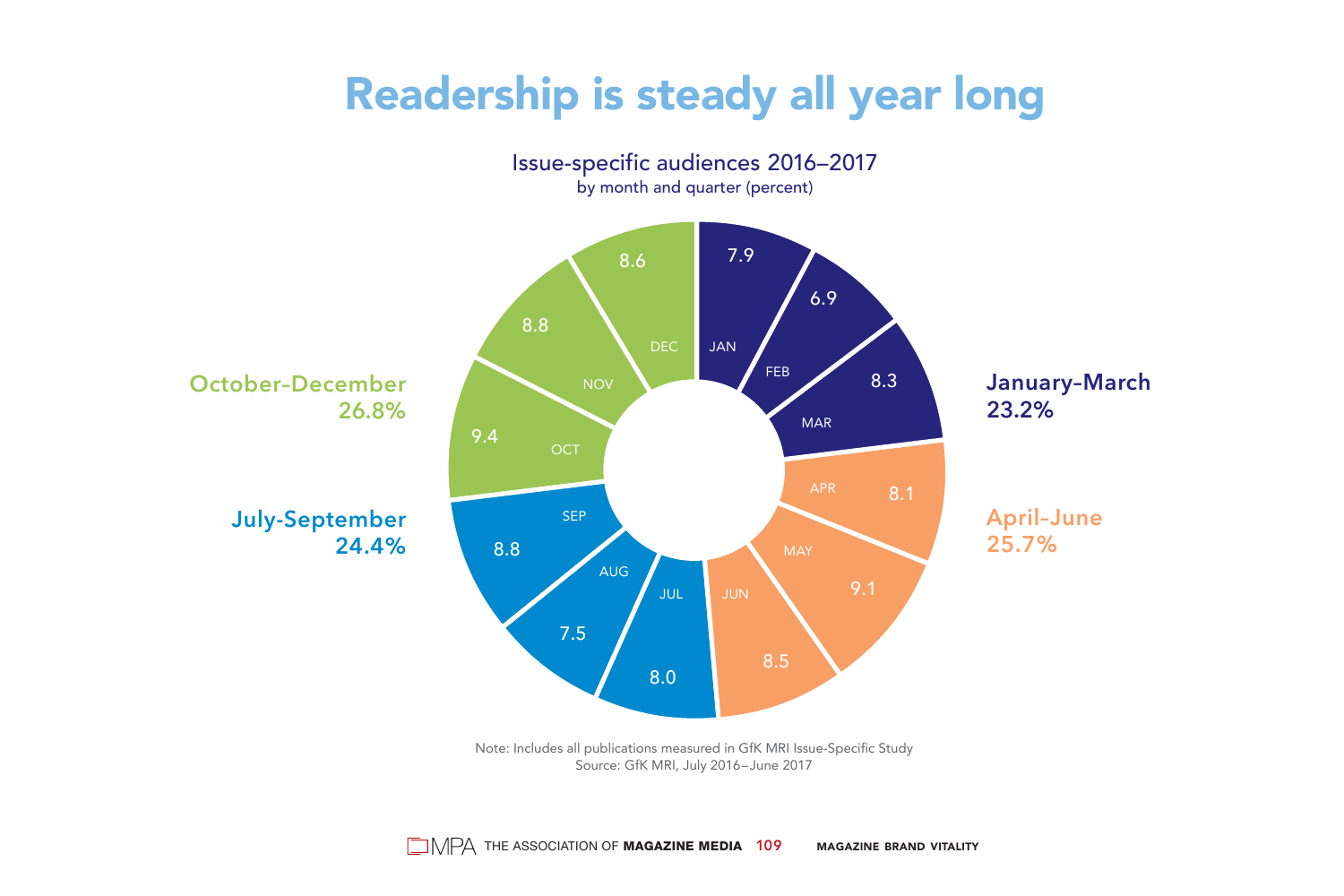# Magazine brands endure

More than 180 print magazines have thrived for more than 50 years (only 11 TV programs can say the same)

Source: MPA Info Center, MediaFinder.com, Museum of Broadcast Communications, 2018 data.

**54** print magazines have flourished for more than 100 years

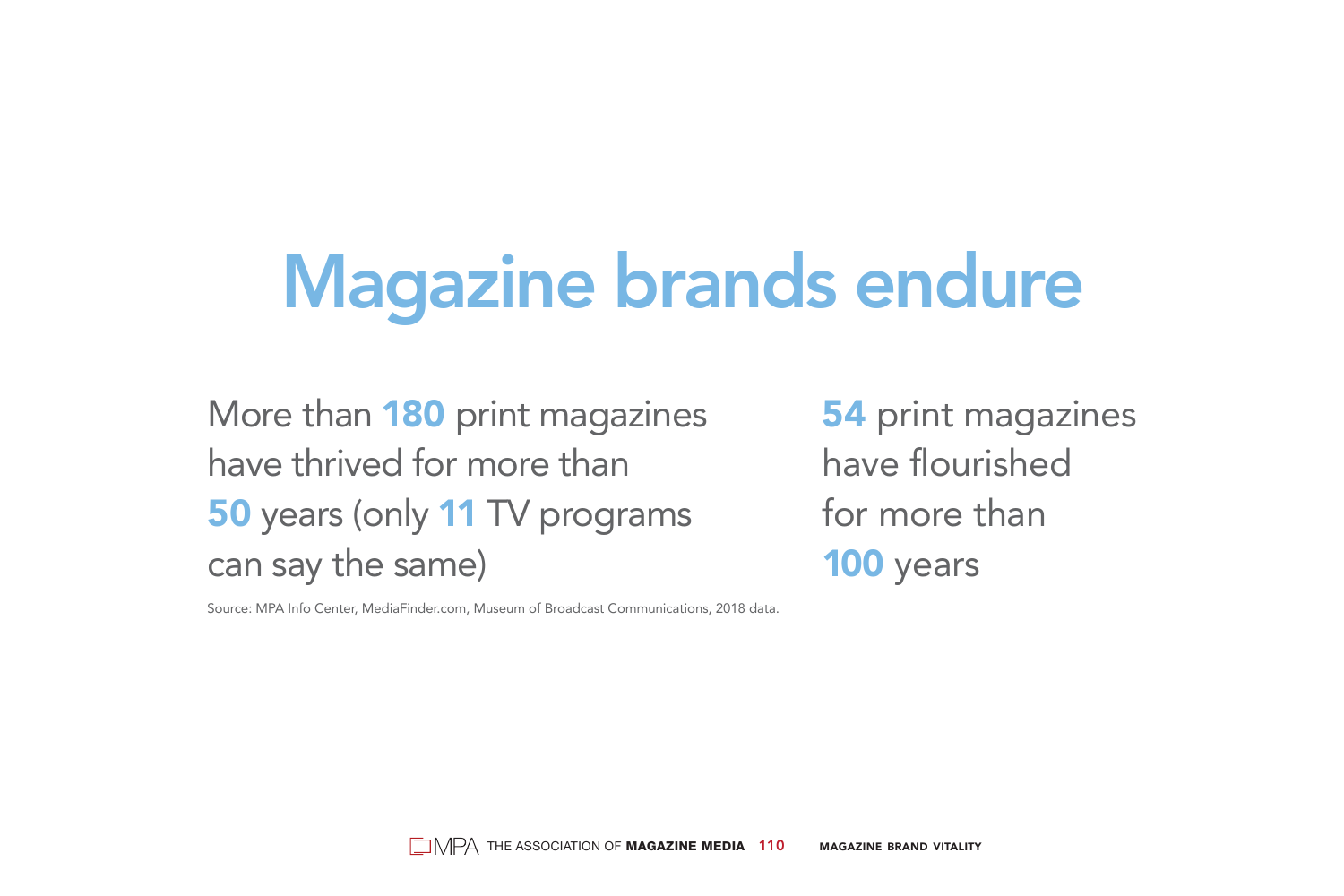#### Number of U.S. print consumer magazines 2008–2017

 **CONSUMER**

|                           | <b>YEAR</b> | LUNJUMER<br><b>MAGAZINES</b> |
|---------------------------|-------------|------------------------------|
| <b>Staying power:</b>     | 2017        | 7,176                        |
|                           | 2016        | 7,216                        |
| For the past 10 years,    | 2015        | 7,293                        |
| the total number of       | 2014        | 7,289                        |
|                           | 2013        | 7,240                        |
| <b>consumer magazines</b> | 2012        | 7,390                        |
|                           | 2011        | 7,179                        |
| has surpassed 7,000       | 2010        | 7,163                        |
|                           | 2009        | 7.110                        |
|                           |             |                              |

Note: Includes consumer print magazines in the U.S. regardless of publishing frequency. Source: National Directory of Magazines MediaFinder.com, 2017

2008 7,383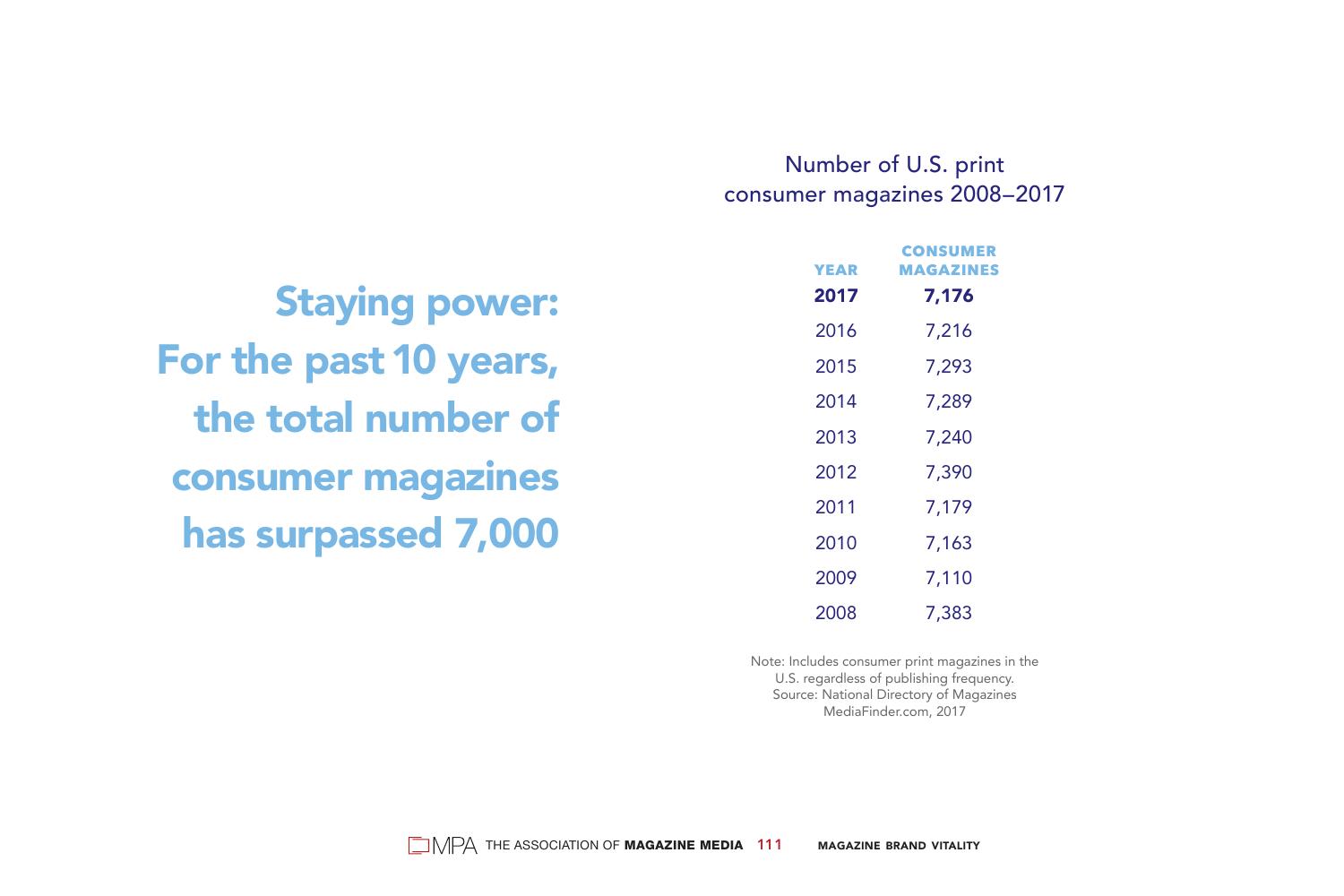## Print remains strong: Subscriptions dominate



Source: AAM, 2017, 2H; 291 U.S. consumer magazines in analysis.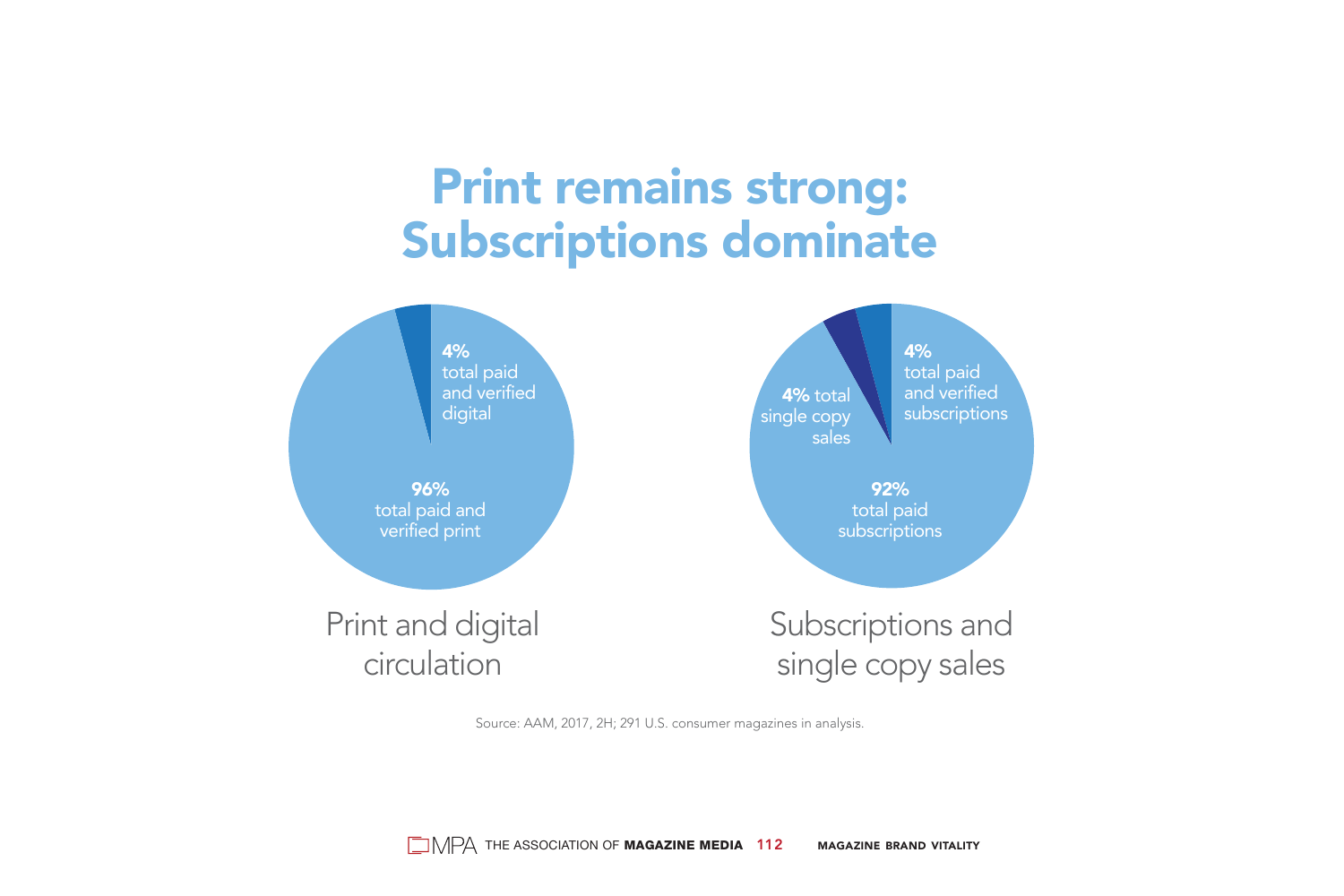#### 2017 Top 50 marketers' print magazine rate card reported spend: \$6,107,047,892

|   | 1 L'Oréal SA                          | (in thousands) 699,460 |         |     | 26 Chanel SA                          | 67,436 |
|---|---------------------------------------|------------------------|---------|-----|---------------------------------------|--------|
|   | Procter & Gamble Co.                  |                        | 561,041 | 27  | MacNeil Automotive Products Ltd       | 67,091 |
|   | 3 Pfizer Inc.                         |                        | 369,058 | 28  | Edgewell Personal Care Co.            | 66,067 |
|   | Kraft Heinz Co.                       |                        | 337,444 | 29  | AbbVie Inc.                           | 63,312 |
| 5 | Johnson & Johnson                     |                        | 240,900 | 30  | AstraZeneca Plc                       | 62,202 |
|   | 6 LVMH Möet Hennessy Louis Vuitton SA |                        | 216,313 |     | 31 Fiat Chrysler Automobiles NV       | 61,109 |
| 7 | Berkshire Hathaway Inc.               |                        | 187,089 | 32  | Church & Dwight Co. Inc.              | 60,919 |
|   | Allergan Plc                          |                        | 174,576 | 33  | JM Smucker Co.                        | 60,341 |
|   | Mars Inc.                             |                        | 172,300 |     | 34 Clorox Co.                         | 60,062 |
|   | 10 Unilever                           |                        | 158,498 | 35  | Skechers USA Inc.                     | 59,645 |
|   | 11 Kellogg Co.                        |                        | 153,531 |     | <b>36</b> Bristol-Myers Squibb Co.    | 58,733 |
|   | 12 General Motors Corp.               |                        | 153,017 | 37  | Campbell Soup Co.                     | 54,910 |
|   | 13 Nestle SA                          |                        | 152,496 | 38  | lovate Health Sciences Intl Inc.      | 51,658 |
|   | 14 JAB Holding Co.                    |                        | 142,195 | 39  | Serta Simmons Holdings Llc            | 51,062 |
|   | <b>15</b> Bradford Exchange Ltd       |                        | 128,364 | 40  | Kao Corp.                             | 49,609 |
|   | 16 Pepsico Inc.                       |                        | 104,939 |     | 41 Rolex Watch Co. SA                 | 46,790 |
|   | 17 Merck & Co. Inc.                   |                        | 102,168 | 41  | Blue Buffalo Co.                      | 46,326 |
|   | <b>18</b> Novartis AG                 |                        | 100,016 |     | 43 Norwegian Cruise Line Holdings Ltd | 45,837 |
|   | 19 Eli Lilly & Co.                    |                        | 98,478  | 44  | Tyson Foods Inc.                      | 45,300 |
|   | 20 Toyota Motor Corp.                 |                        | 98,264  | 45  | Colgate-Palmolive Co.                 | 44,514 |
|   | 21 Kering SA                          |                        | 97,189  |     | 46 Amazon.com Inc.                    | 44,310 |
|   | 22 Estée Lauder Cosmetics Inc.        |                        | 95,274  | 47  | Molson Coors Brewing Co.              | 43,577 |
|   | 23 Altria Group Inc.                  |                        | 87,011  | 48  | Glaxosmithkline Plc                   | 43,004 |
|   | 24 Synergistic Marketing Llc          |                        | 69,186  | 49. | Compagnie Financiere Richemont AG     | 42,766 |
|   | 25 Comcast Corp.                      |                        | 69,003  | 50  | Kimberly-Clark Corp.                  | 42,658 |

Note: Sunday magazines excluded. Source: PIB and Kantar Media, data as of January 2018

## Leading marketers invest in print magazines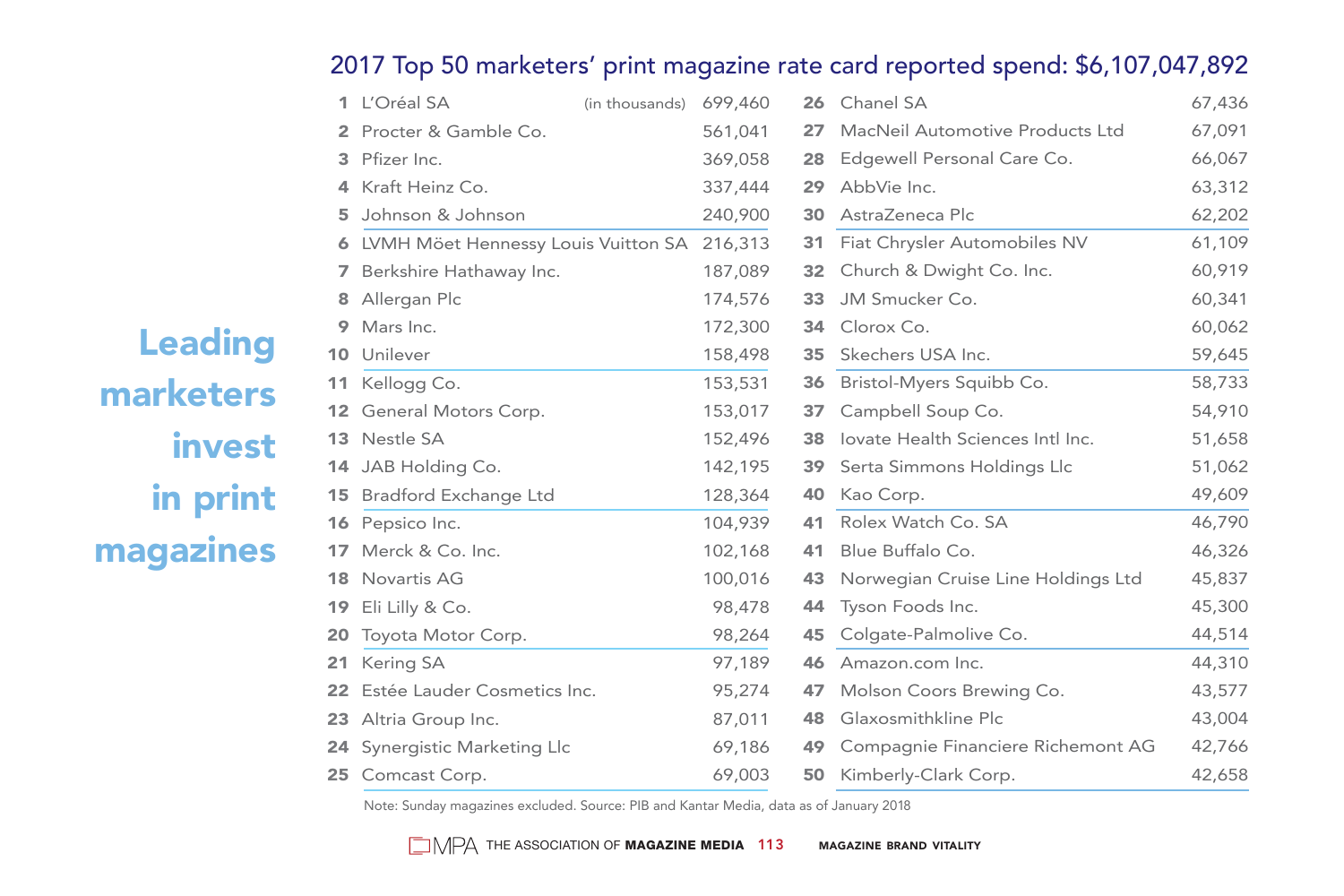With self-appointed beauty influencers coming and going, magazine brands have never looked so good.

Magazine media's expert, authoritative content is more inspiring, trusted and motivating than any other. No wonder its print, online, mobile and video audience has grown to 2.0 billion. Advice you can feel confident about is a beautiful thing.

**#BelieveMagMedia | BelieveMagMedia.com**

**MAGAZINE MEDIA Better. Believe It.**  Sources: Simmons Research, Multi-Media Engagement Study, Spring 2017; Total (Duplicated) Magazine Media 360° Audience, Jan-May YTD 2017, Brand Audience Report.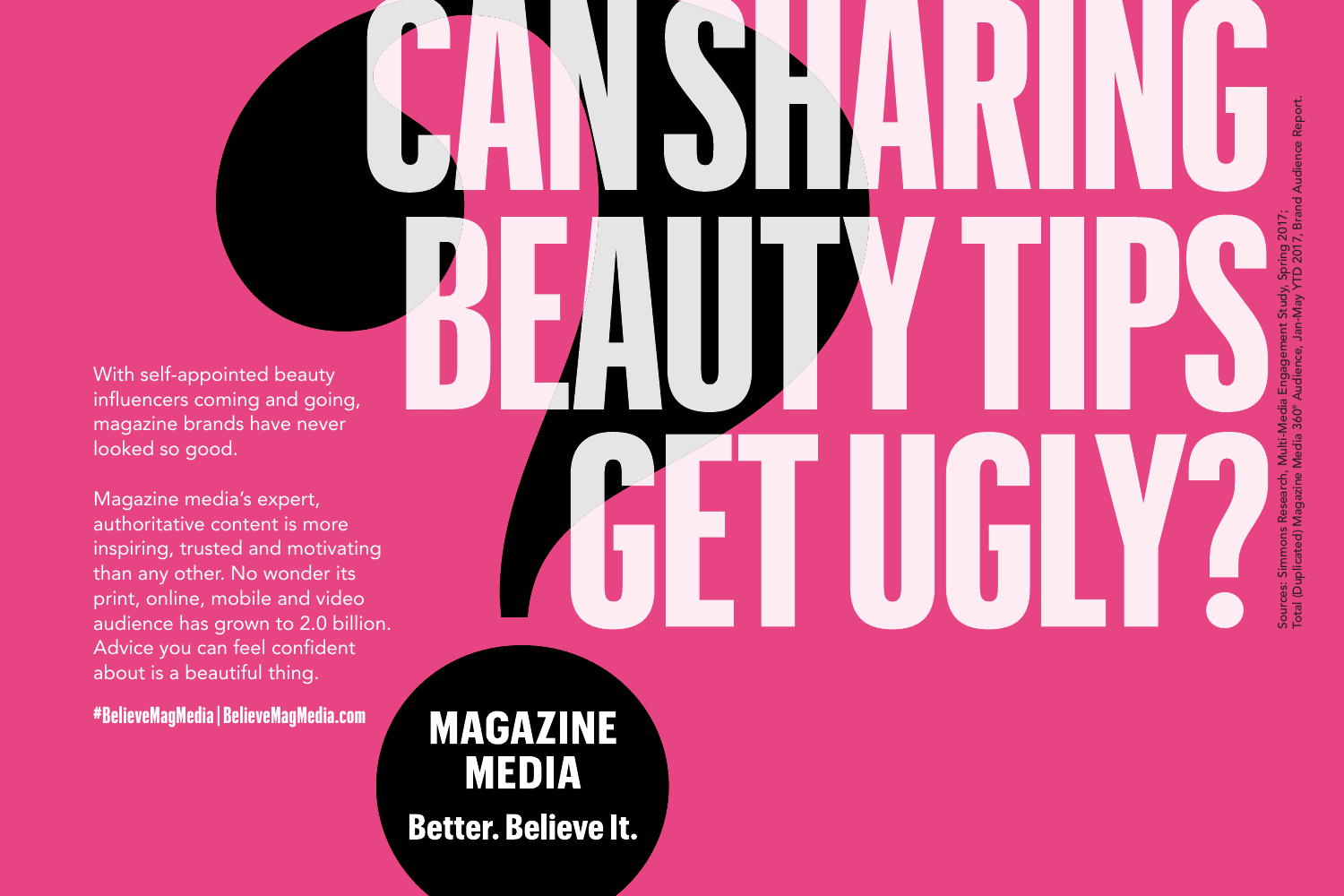



MPA—THE ASSOCIATION OF MAGAZINE MEDIA is the primary advocate and voice for the magazine media industry, driving thought leadership and game-changing strategies to promote the industry's vitality, increase revenues and grow market share. Established in 1919, MPA represents 175 domestic, associate and international members. MPA is headquartered in New York City, with a government affairs office in Washington, D.C.

The MPA Information Center offers personalized research services for MPA members, advertisers and their agencies. The staff can provide data on historical trends, industry statistics, news and much more.

Members wishing to subscribe to the MPA Daily News Roundup, the industry's comprehensive email newsletter of the latest magazine media news and developments, can email infocenter@magazine.org.

Members can send requests to infocenter@magazine.org. Staff is available 9:00am to 5:00pm EST, Monday through Friday.

Find more information and updates at magazine.org.

The Magazine Media Factbook 2018/19. Produced by MPA–The Association of Magazine Media. MPA, 757 Third Avenue, 11th Floor, New York, NY 10017. © Copyright 2018. All rights reserved.

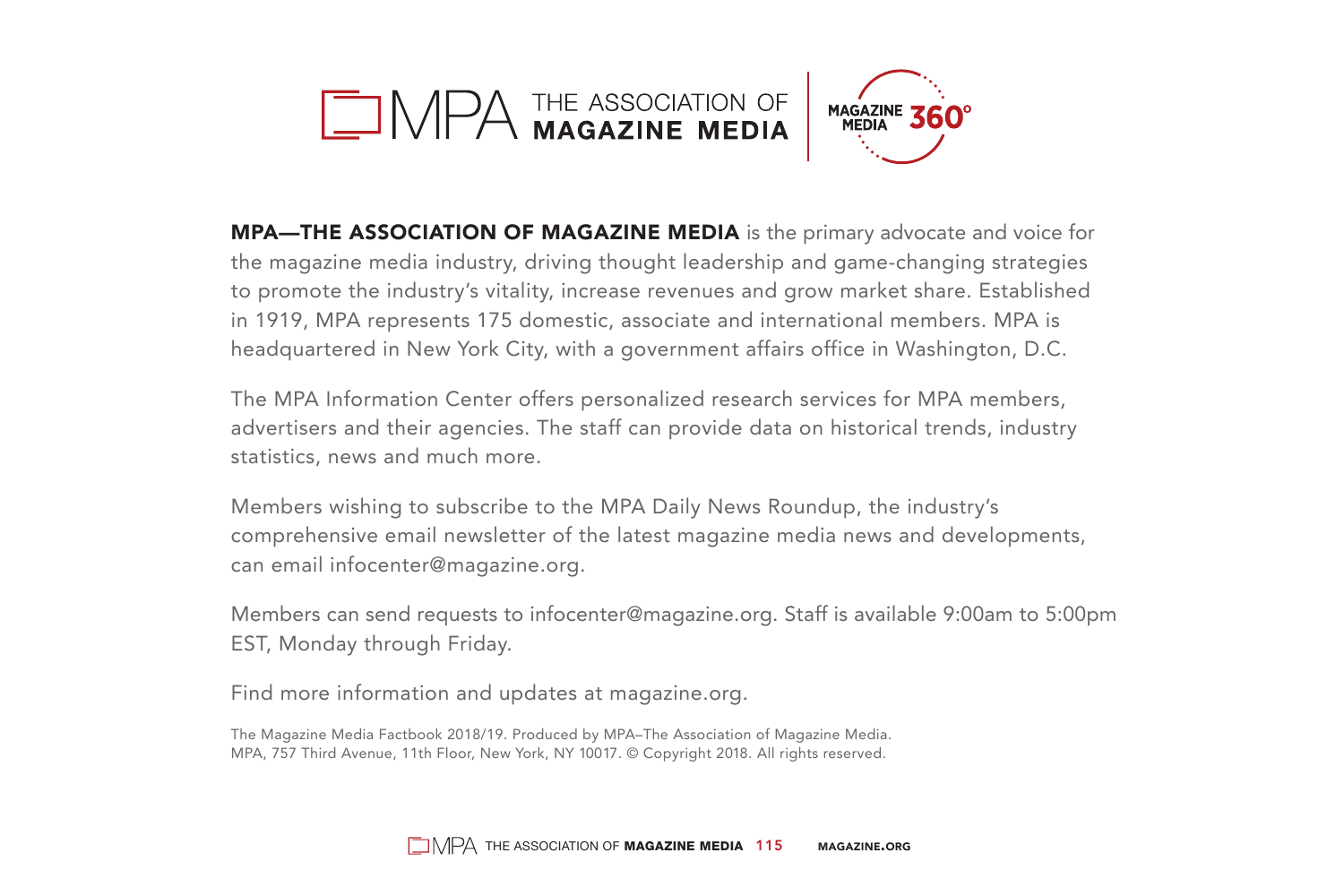The race to post, tweet and chat every minute has made it hard to know what's real. And it's making magazine brands matter more than ever. Truth is, their authoritative content is more trusted, inspiring and motivating than any other.

Magazine media cuts through the clutter, in print, online, on mobile and video.

**#BelieveMagMedia | BelieveMagMedia.com**

# **MAGAZINE MEDIA Better. Believe It.**

study, Spring 2017. Sources: 2017 Survey, Pew Research Center; Simmons Research, Multi-Media Engagement Study, Spring 2017.Research Center; Simmo purces: 2017 Sur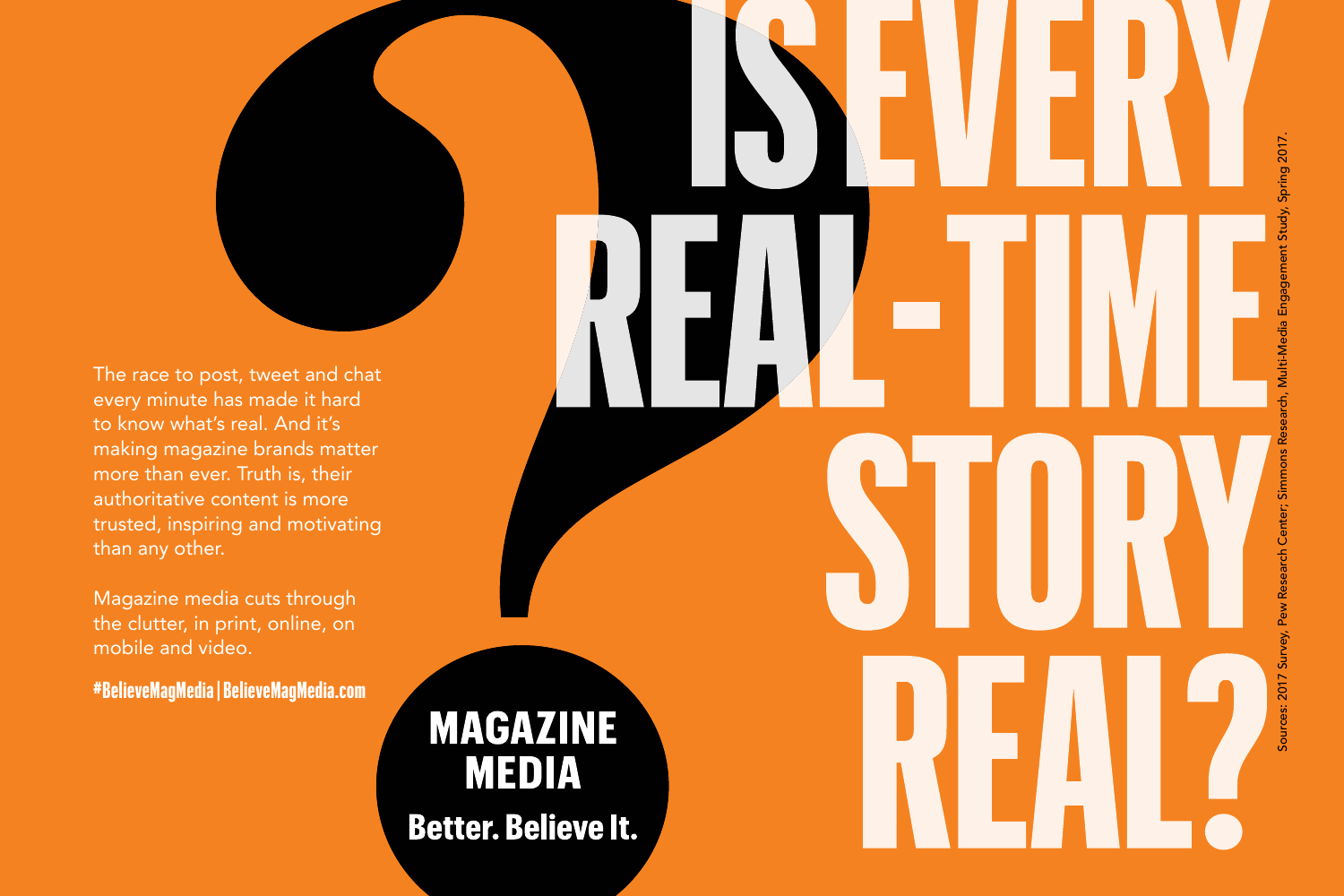**MPA MEMBERSHIP** grants magazine media companies and related industries the opportunity to be a part of a dynamic organization that is the leading advocate of the magazine media industry. MPA is the primary voice for magazine media and drives thought leadership and game-changing strategies to promote vitality, increase revenues and grow market share. Members gain access to the leaders and innovators transforming the industry, member-only benefits that provide bottom-line impact, as well as customized news, research and reporting. Membership is available in two categories: Magazine Media Members and Associate Members. For more information about membership, contact Elizabeth Tighe at etighe@magazine.org.

IMAG is a community of independent publishers within MPA membership designed to facilitate peer-to-peer convening, sharing and learning. The entrepreneurial leaders of IMAG companies have navigated the transition from traditional magazine company to 360° magazine media brand with creativity and innovation. Fueled by the passionate interest of enthusiast audiences, IMAG brands produce world-class content that captures the attention and loyalty of consumers.

**MPA NEXT** is a community for up-and-coming professionals in the magazine media industry. Its event series features professional workshops, lectures covering a range of relevant topics, open forums focused on media needs and social trends, as well as media mixers and networking receptions. For more information, email MPANext@magazine.org.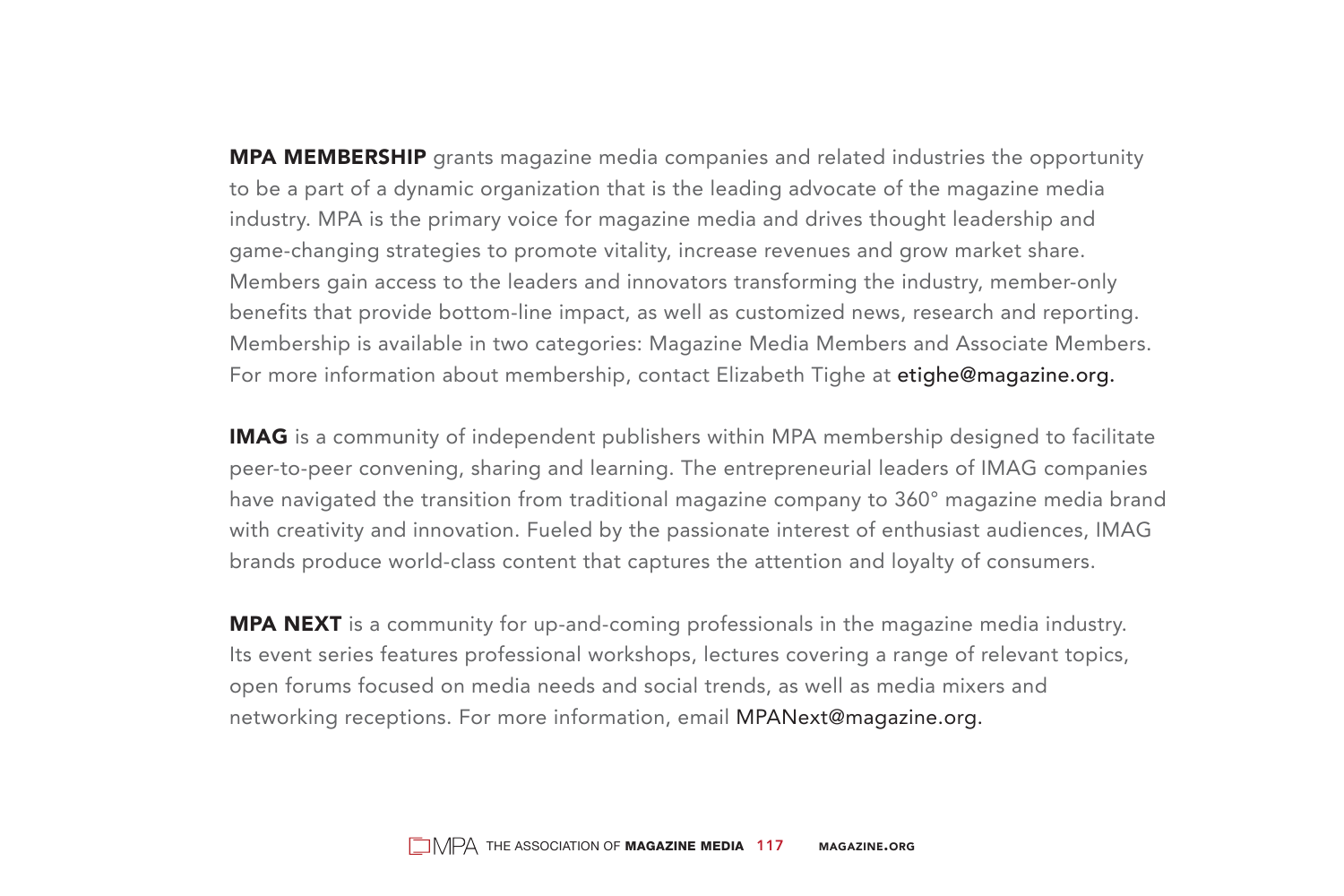**SPONSORSHIP OF MPA EVENTS** grants key vendor partners premier access to members at events and activities that take place throughout the year. From large-scale conferences to intimate roundtable discussions and everything in between, strategic sponsorships can help related industries grow their businesses while supporting the health and vitality of magazine media. For more information on sponsorship opportunities, contact Alison Heisler aheisler@magazine.org.

**AMERICAN MAGAZINE MEDIA CONFERENCE** is the magazine media industry's premiere annual conference, bringing together member companies, related industries and outside guests for a full day of convening. The most influential people in magazine media gather at this must-attend conference to examine all aspects of the industry's dynamics in depth and discuss its evolving future and vast opportunities. In addition to magazine media luminaries, notable past guests and speakers include: Presidents Barack Obama and Bill Clinton, First Lady Michelle Obama, Oprah Winfrey, Jeff Bezos, Ron Howard, Ronan Farrow, Amy Schumer, Julianne Moore, Seth Meyers, Evan Spiegel, Lena Dunham, and many more.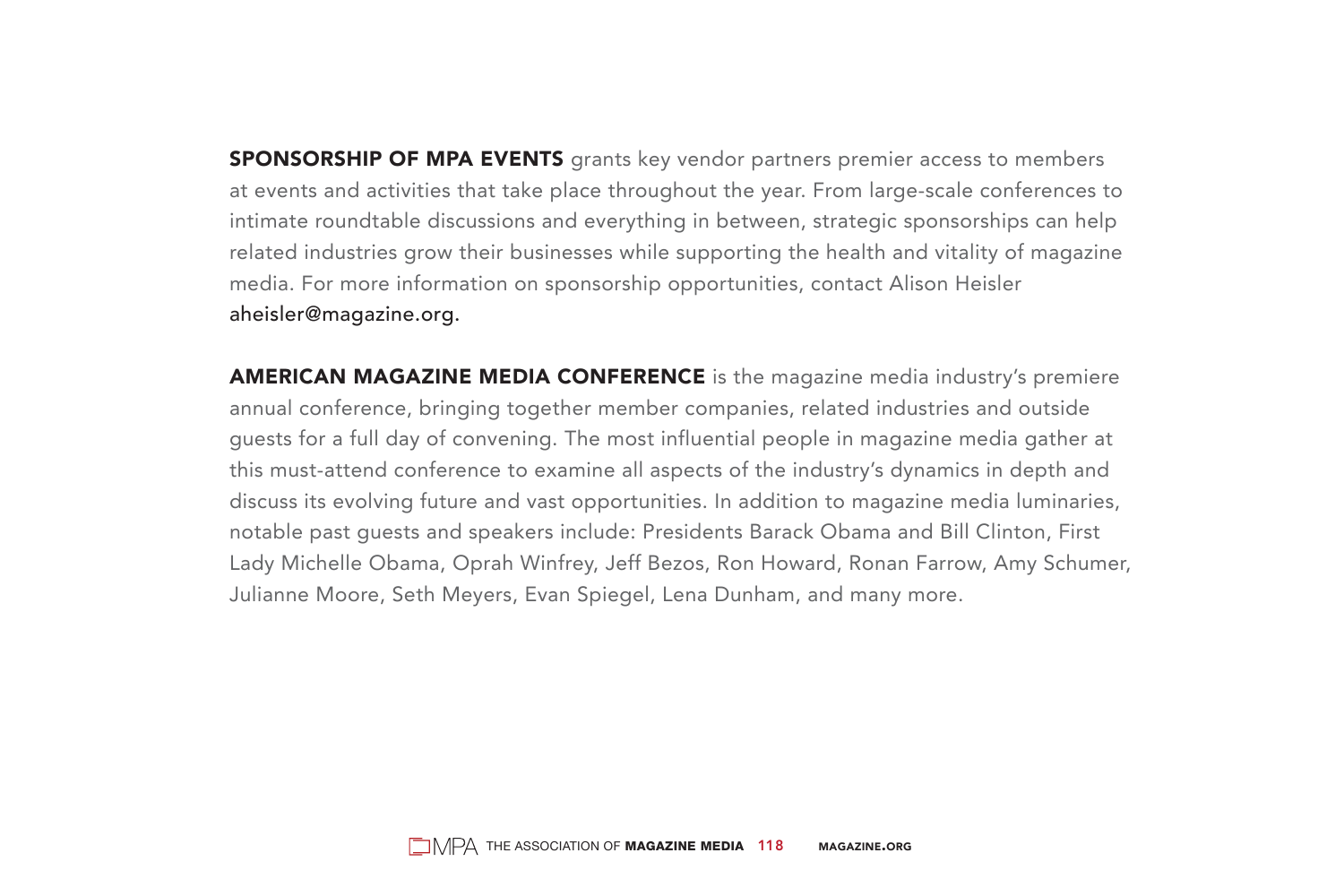# **Better. Believe It.**

Our thanks to the following for their research contribution AAM Carat Insight comScore Edelman Engagement Labs GfK MRI, GfK MRI Starch Quad/Graphics Ipsos J.D. Power & Associates Kantar Media MA-Focus MediaFinder, Oxbridge Communications Meredith Corporation Millward Brown Digital Museum of Broadcast Communications Nielsen Catalina Solutions, Nielsen Homescan NOMOS Research Pew Research Center Professor Samir Husni, Mrmagazine.com Publishers Information Bureau® (PIB) Signet Research Simmons Research SocialFlow Symphony Health YouGov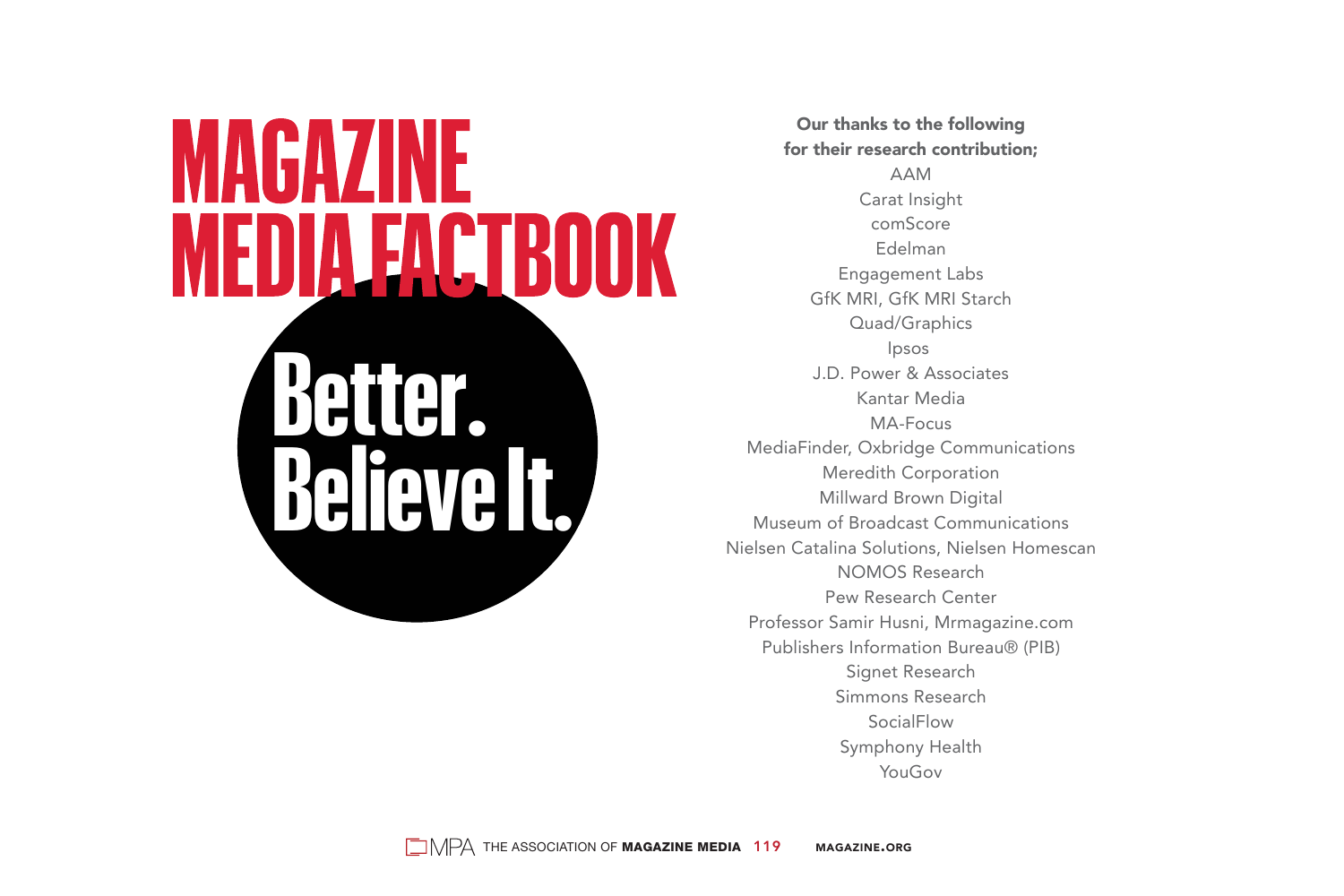

magazine.org



THANK YOU TO OUR PRINT SPONSOR

# FreeportPress®

Making Great Impressions for Your Success

freeportpress.com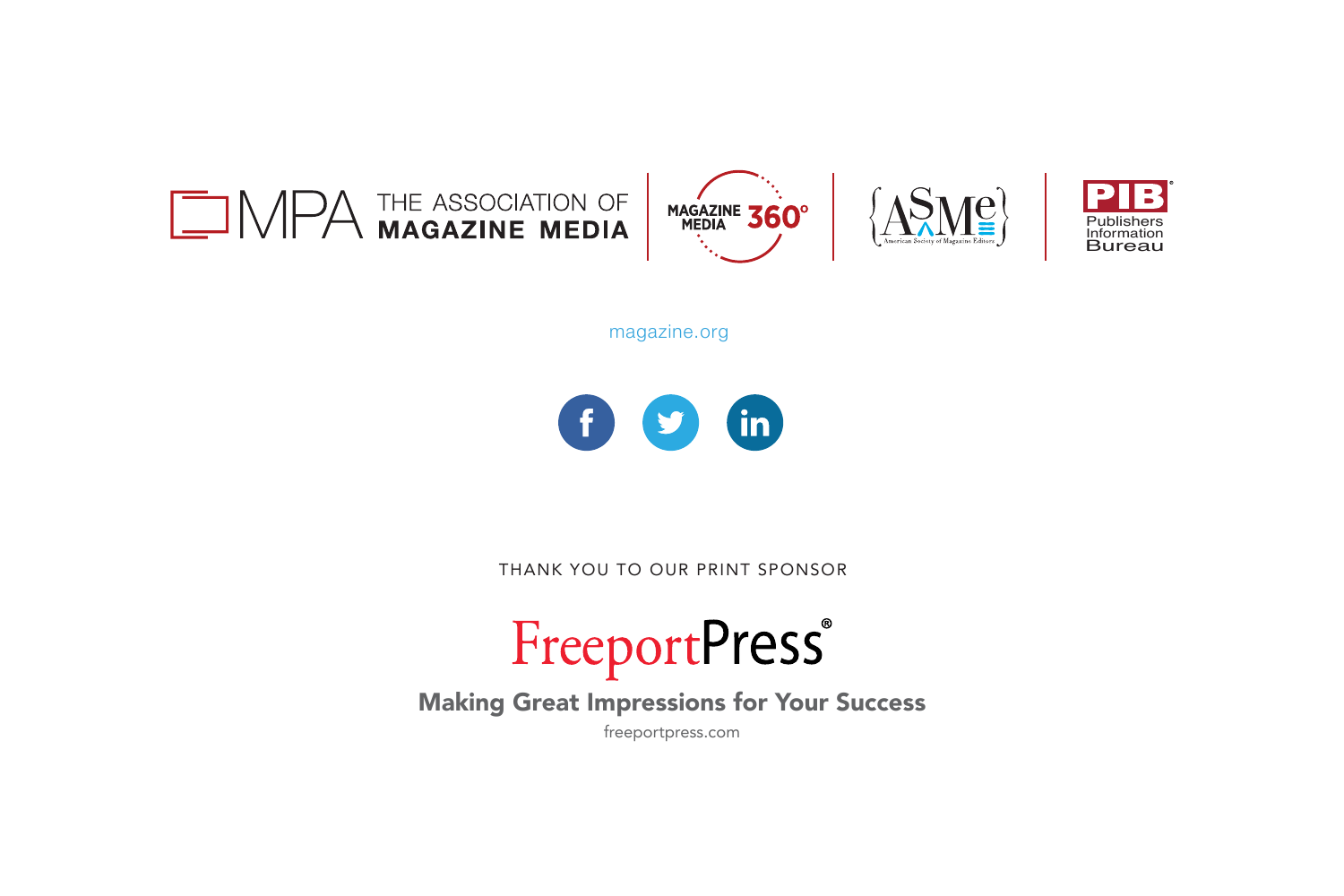Print magazines inspire readers to take action—to clip ads, to recommend products and to buy them. *— page 66*